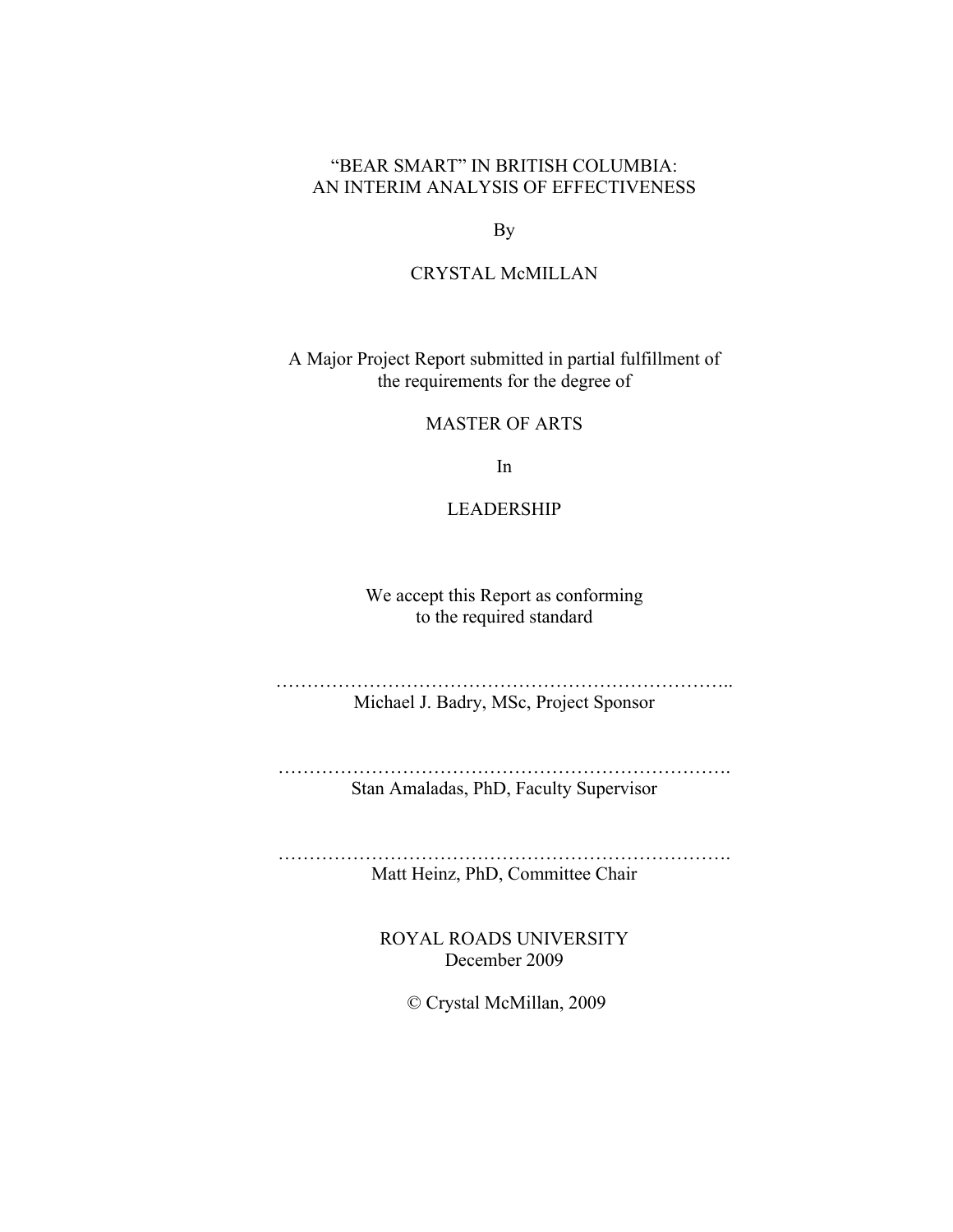## ABSTRACT

This research project aimed to identify why communities struggle to meet the "Bear Smart" standards and to provide recommendations on how the managing agency can more effectively implement the program. The Ministry of Environment established the "Bear Smart" Community Program 7 years ago, and at the time of this report only one community has met "Bear Smart" community status requirements. This project's end goal is to identify organizational leadership capacities that effectively reduce conflict with bears and increase public safety. The action research project utilized interviews and focus groups of stakeholders to identify current roadblocks to success and possible solutions. The research findings identified three variables that contributed to the challenges in implementing the "Bear Smart" program for both the Ministry of Environment and municipal governments. It also revealed opportunities for the Ministry of Environment to maintain and improve its position as a public safety leader in wildlife conflict reduction.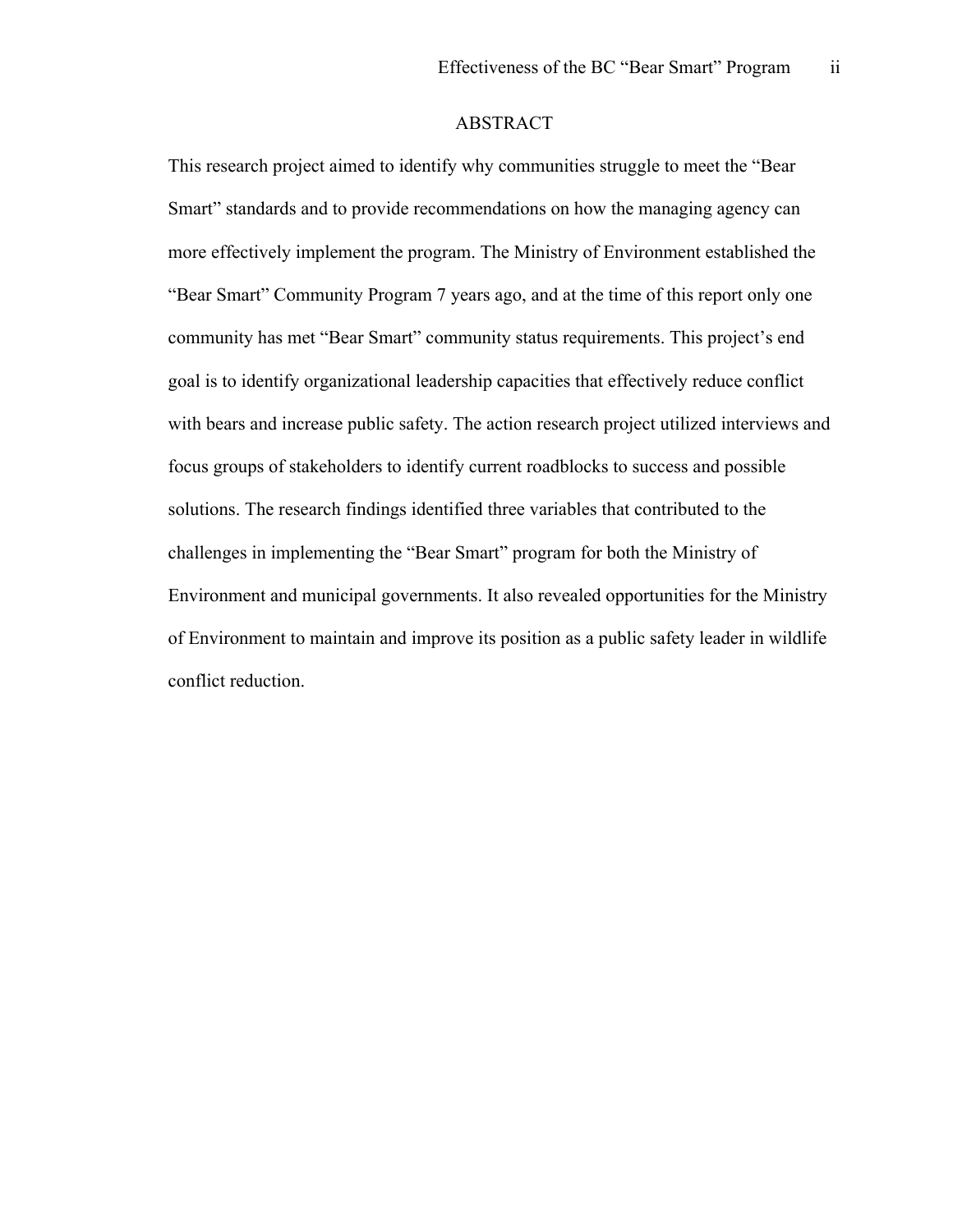#### ACKNOWLEDGEMENTS

Many people have contributed to the development of this major project. I would like to take the opportunity to thank these individuals.

Thank you to my project supervisor, Stan Amaladas, who was abundantly helpful and patient and offered invaluable assistance, support, and guidance. I appreciated his time to provide professional advice and ongoing feedback, but most of all, his confidence in me. I wish to express my gratitude for encouraging me to stretch and develop my leadership skills.

Thank you to my project sponsor, Mr. Mike Badry, for both personal and professional support throughout the project and for enabling this action research process with the Conservation Officer Service. Mr. Badry was enthusiastically involved with the project's development from approving the proposal, to reviewing sections of the proposal and providing information and feedback. His involvement made this research project relevant to the improvement of the "Bear Smart" Community Program.

Deepest gratitude is also due to my colleagues and professors of the Master of Arts in Leadership 2008 cohort at Royal Roads University, who were always willing to provide support and expertise. It has been a privilege to be a learner-researcher as a member of this supportive and skilled group of professionals. Thank you also to editor Sue McManus for her help with the final stages of this major project. Sue provided a high level of professionalism and expertise and also kindly provided encouragement and support to carry on "moving upward and onward".

I also wish to thank my family and friends for their understanding and endless love and encouragement in order to see this major project to fruition.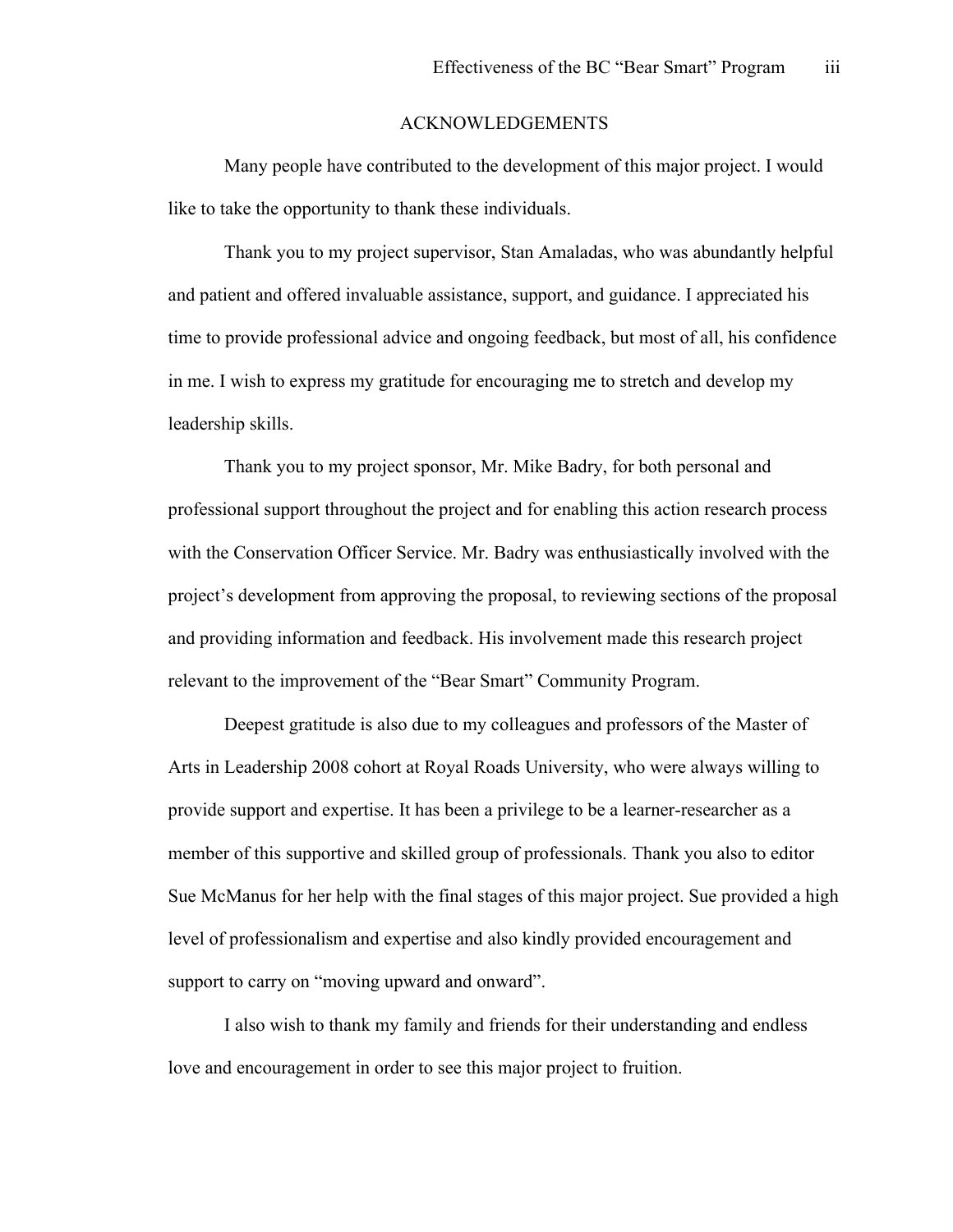# TABLE OF CONTENTS

| Partnerships between Government and Representative Authorities15      |     |
|-----------------------------------------------------------------------|-----|
| Forces That Affect the Formulation of Policy on Wildlife Management19 |     |
|                                                                       |     |
|                                                                       |     |
|                                                                       |     |
|                                                                       |     |
|                                                                       |     |
|                                                                       |     |
|                                                                       | .29 |
|                                                                       |     |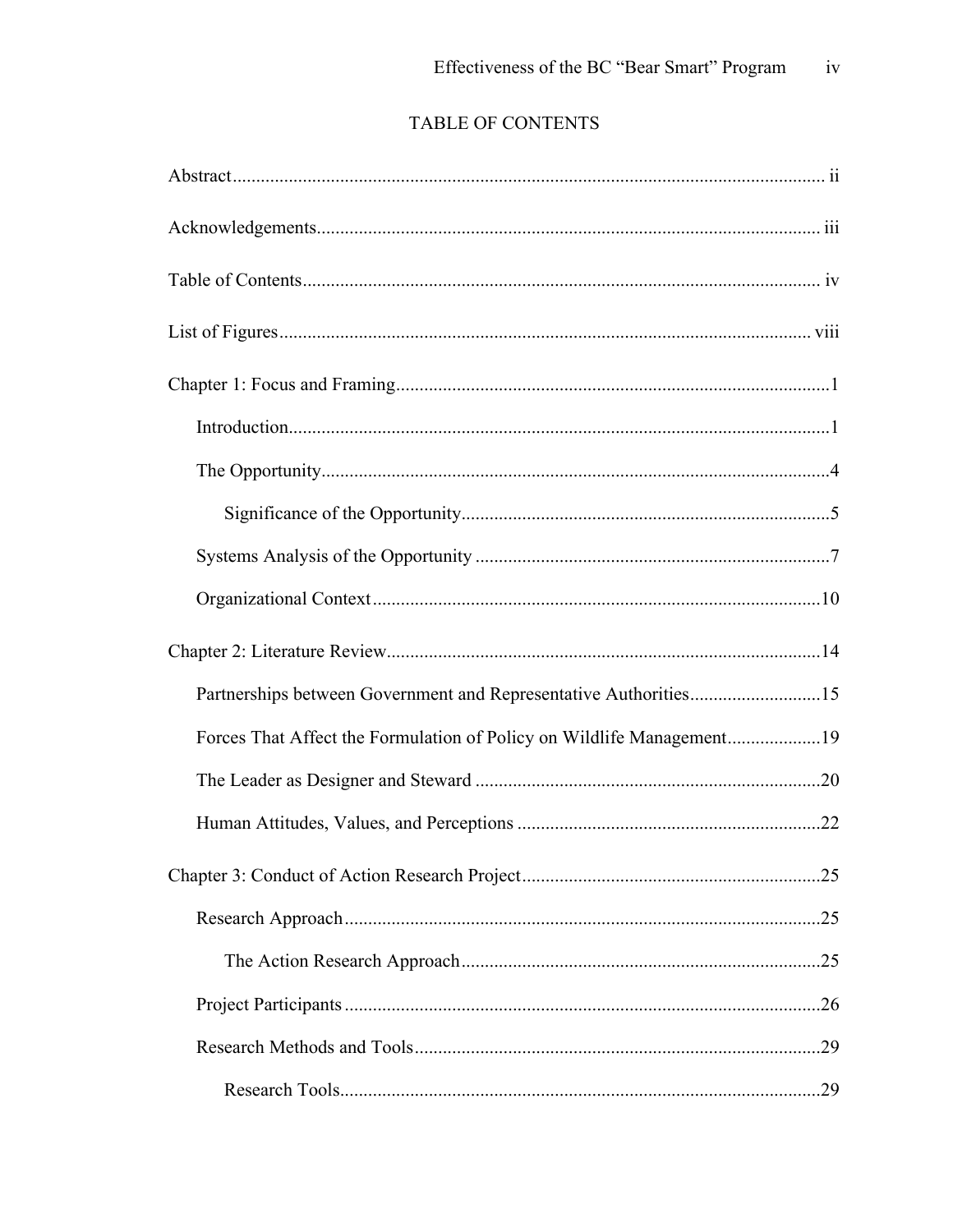| The Need for Consistent and Effective Conservation Officer Service Leadership |  |
|-------------------------------------------------------------------------------|--|
|                                                                               |  |
| The Need for a Unified Approach to Deliver and Implement the Initiative44     |  |
|                                                                               |  |
|                                                                               |  |
| The Need for Consistent and Effective Conservation Officer Service Leadership |  |
|                                                                               |  |
| The Need for a Unified Approach to Deliver and Implement the Initiative51     |  |
|                                                                               |  |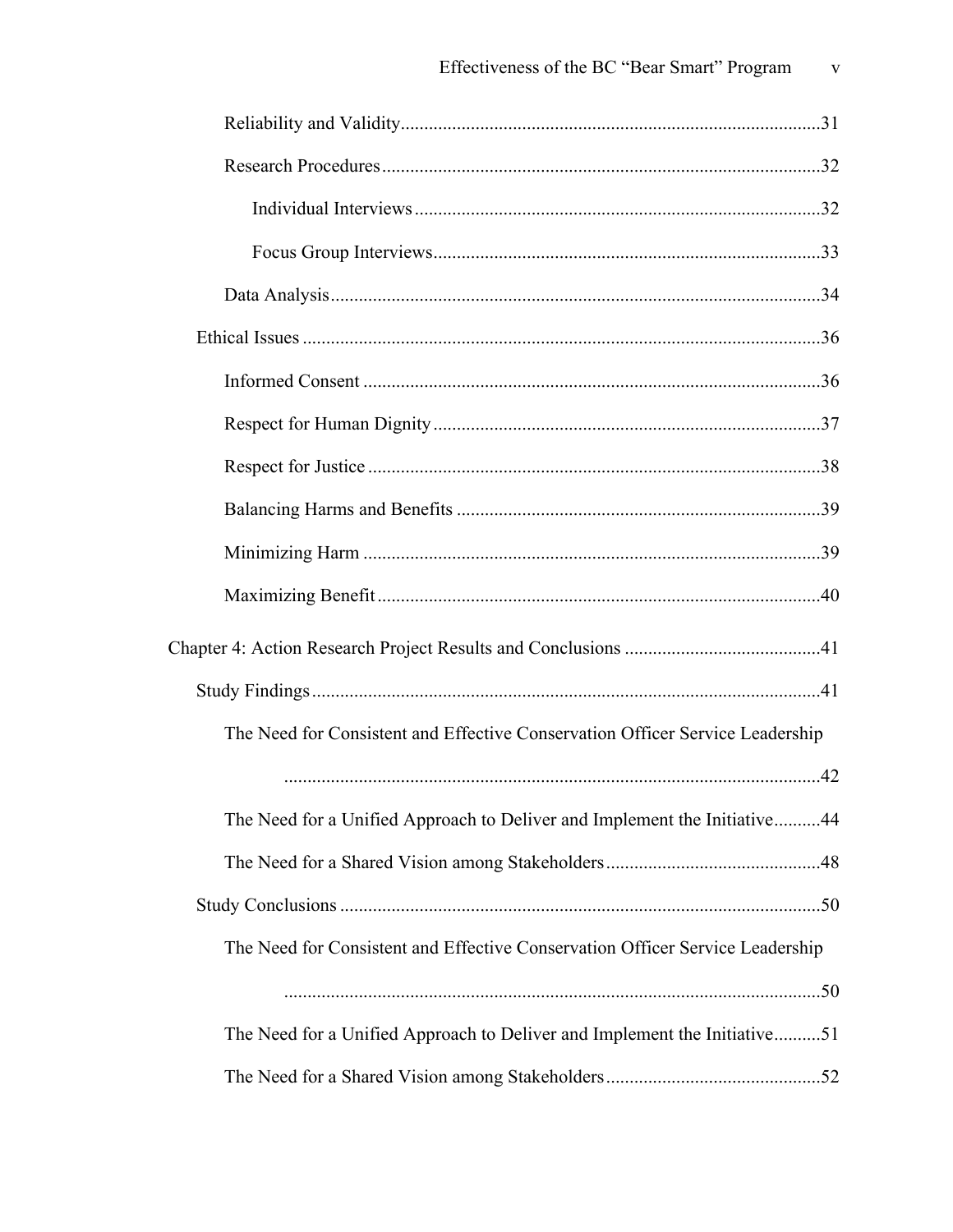| Recommendation One: Develop a Continuous Improvement Team57                 |  |
|-----------------------------------------------------------------------------|--|
| Recommendation Two: Improve the Leadership Role of the Conservation Officer |  |
|                                                                             |  |
| Recommendation Three: Develop "Bear Smart" Package Templates for Municipal  |  |
|                                                                             |  |
| Recommendation Four: Effectively Manage the "Bear Smart" Official Mark60    |  |
| Recommendation Five: Provide "Bear Smart" Training for the Conservation     |  |
|                                                                             |  |
| Recommendation Six: Examine the Efficacy of the Required Bear Management    |  |
|                                                                             |  |
|                                                                             |  |
| Recommendation Eight: Build Relationships with Community-based Champions    |  |
|                                                                             |  |
|                                                                             |  |
|                                                                             |  |
| Implications of Improving the Leadership Role of the Conservation Officer   |  |
|                                                                             |  |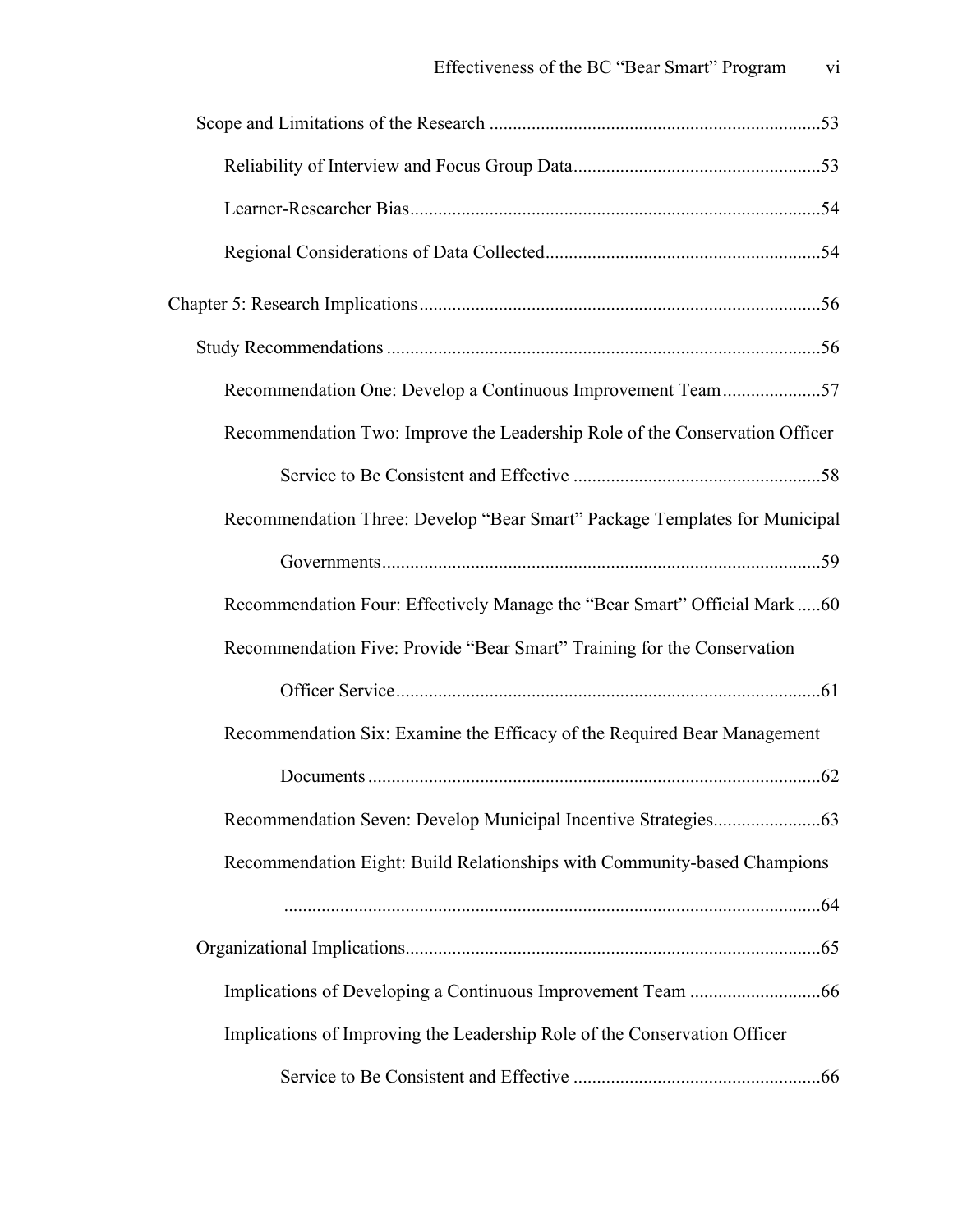| Implications of Developing "Bear Smart" Package Templates for Municipalities |  |
|------------------------------------------------------------------------------|--|
|                                                                              |  |
|                                                                              |  |
| Implications of Examining the Efficacy of the "Bear Smart" Management        |  |
|                                                                              |  |
|                                                                              |  |
|                                                                              |  |
|                                                                              |  |
|                                                                              |  |
|                                                                              |  |
|                                                                              |  |
|                                                                              |  |
|                                                                              |  |
|                                                                              |  |
|                                                                              |  |
|                                                                              |  |
|                                                                              |  |
|                                                                              |  |
|                                                                              |  |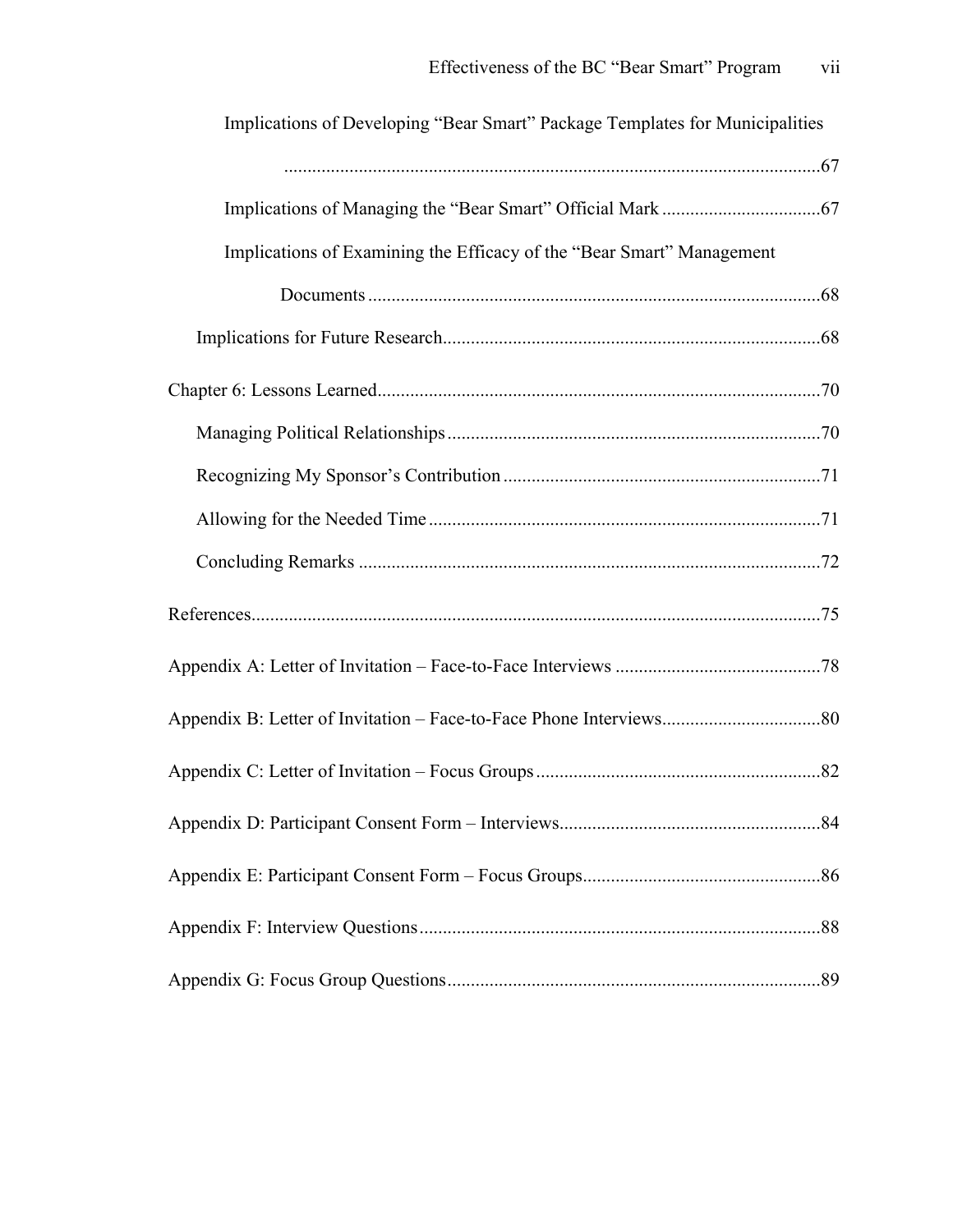# LIST OF FIGURES

|--|--|--|--|--|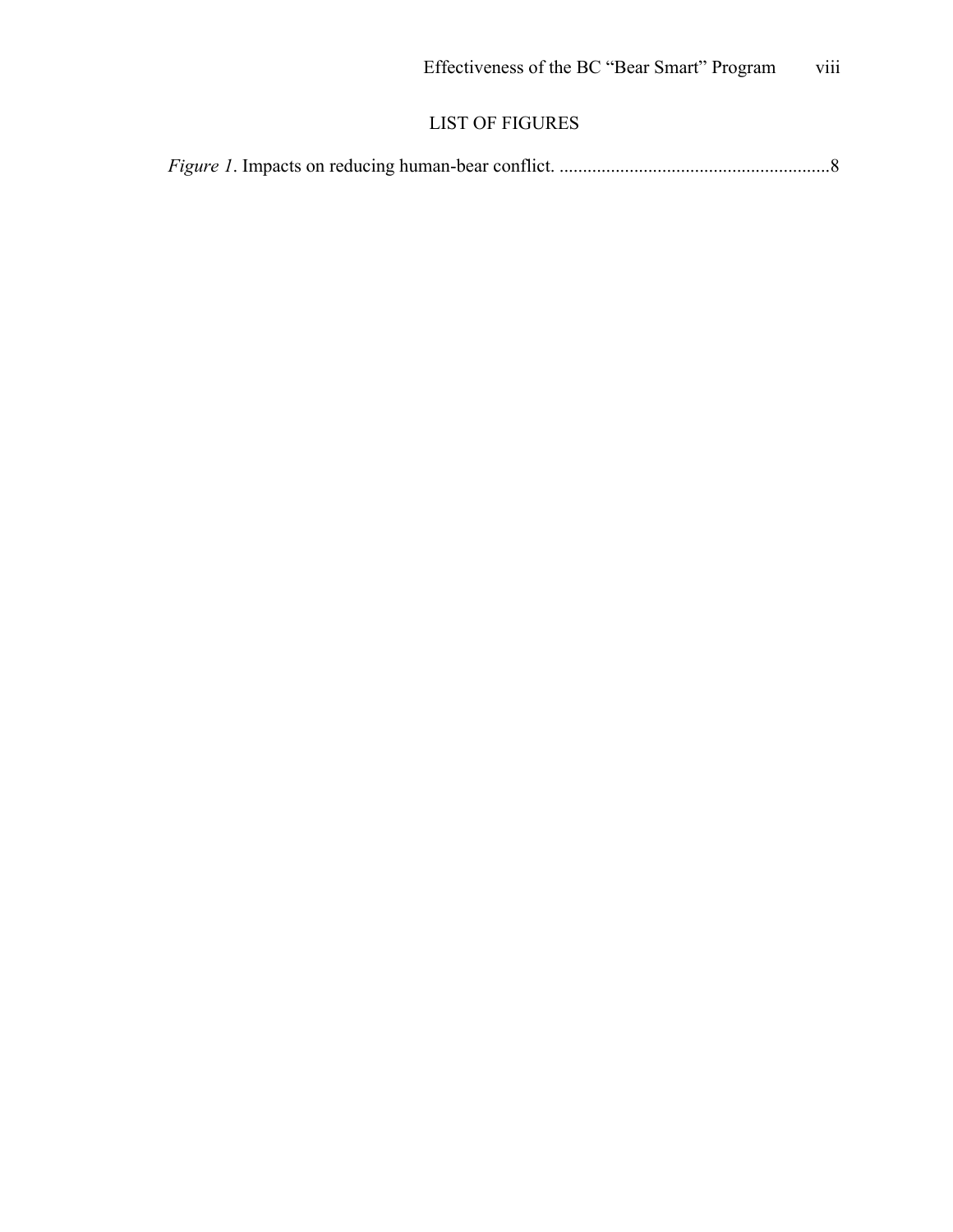### CHAPTER 1: FOCUS AND FRAMING

## Introduction

The purpose of this research is to explore human-wildlife conflict through the lens of natural resource conservation, with a specific focus on human-bear conflict reduction. Human-wildlife conflict occurs when wildlife threatens, attacks, injures, or kills humans or livestock, or damages crops or human property. Human-wildlife conflict also occurs when humans intentionally injure or kill wildlife because of actual or perceived threats to their person, family, livestock, or property. In recognition of this problem, the Ministry of Environment in British Columbia (BC) developed the "Bear Smart" Community Program in 2002. This program outlines proactive management strategies aimed at municipalities, commercial businesses, and individuals to reduce human-bear conflict. Several nongovernmental organizations are at the time of this research study undertaking the promotion of this program province-wide.

One of the ways the Ministry of Environment can benefit from this qualitative research project is to gain understanding of why there has not been a sustained reduction in human-bear conflicts province-wide after many years of public education. In fact, the Conservation Officer Service's problem wildlife occurrence reports indicate an increase in home incursions and states of escalated bear behaviour in some communities. This potentially suggests that current bear management protocols and education initiatives may not be effective at reducing these conflicts.

This study examined the lack of a sustained reduction in human-bear conflicts through evidence-informed research for the purpose of continuing organizational efforts in reducing human-bear conflict. To this extent, action research is the methodology of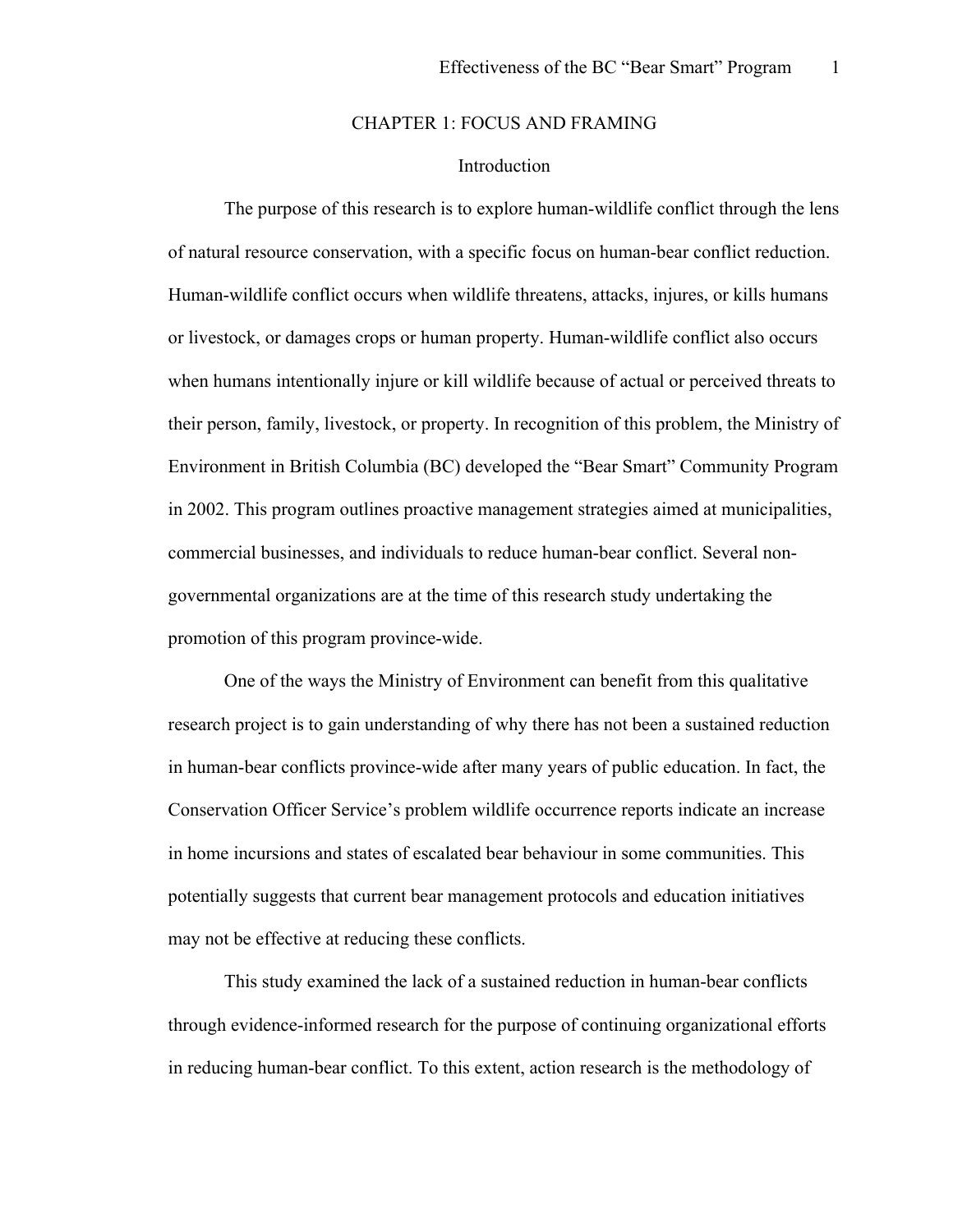inquiry that was selected as the more appropriate discipline of inquiry. "By incorporating the perspectives and responses of key stakeholders as an integral part of the research process, a collaborative analysis of the situation provides the basis for deep-seated understandings that lead to effective remedial action" (Stringer, 2007, p. 20). Involving major stakeholders in this research enabled them to explore their experiences and understanding of this problem, and to be involved not only in applying mitigation and prevent measures, but also in formulating them.

According to Davis, Wellwood, and Ciarniello (2002), human-bear conflict has been widely perceived to be the result of "problem bears." Because of this perception, "problem bears" were translocated or destroyed. The authors described this type of response as indicative of reactive management. According to these authors, "this period of reactive management, injuries inflicted on humans by bears and the subsequent destruction of bears became common and eventually were considered a serious management issue" (Davis et al., 2002, p. 17).

It is this type of reactivity that also confronts administrators within the province of BC. Not only is reactive management very expensive, but also it is ineffective at decreasing the frequency and intensity of future conflicts and, as noted earlier, current bear management protocols may not be effective at reducing human-bear conflicts. These deficiencies, in combination with a shift in the public's attitudes toward the destruction of bears, resulted in the development of the Ministry of Environment's "Bear Smart" Community Program in 2002. "The province of BC facilitates this change in attitude by accrediting communities with 'Bear Smart' status once a benchmark level of proactive management has been achieved" (Davis et al., 2002, p. 17).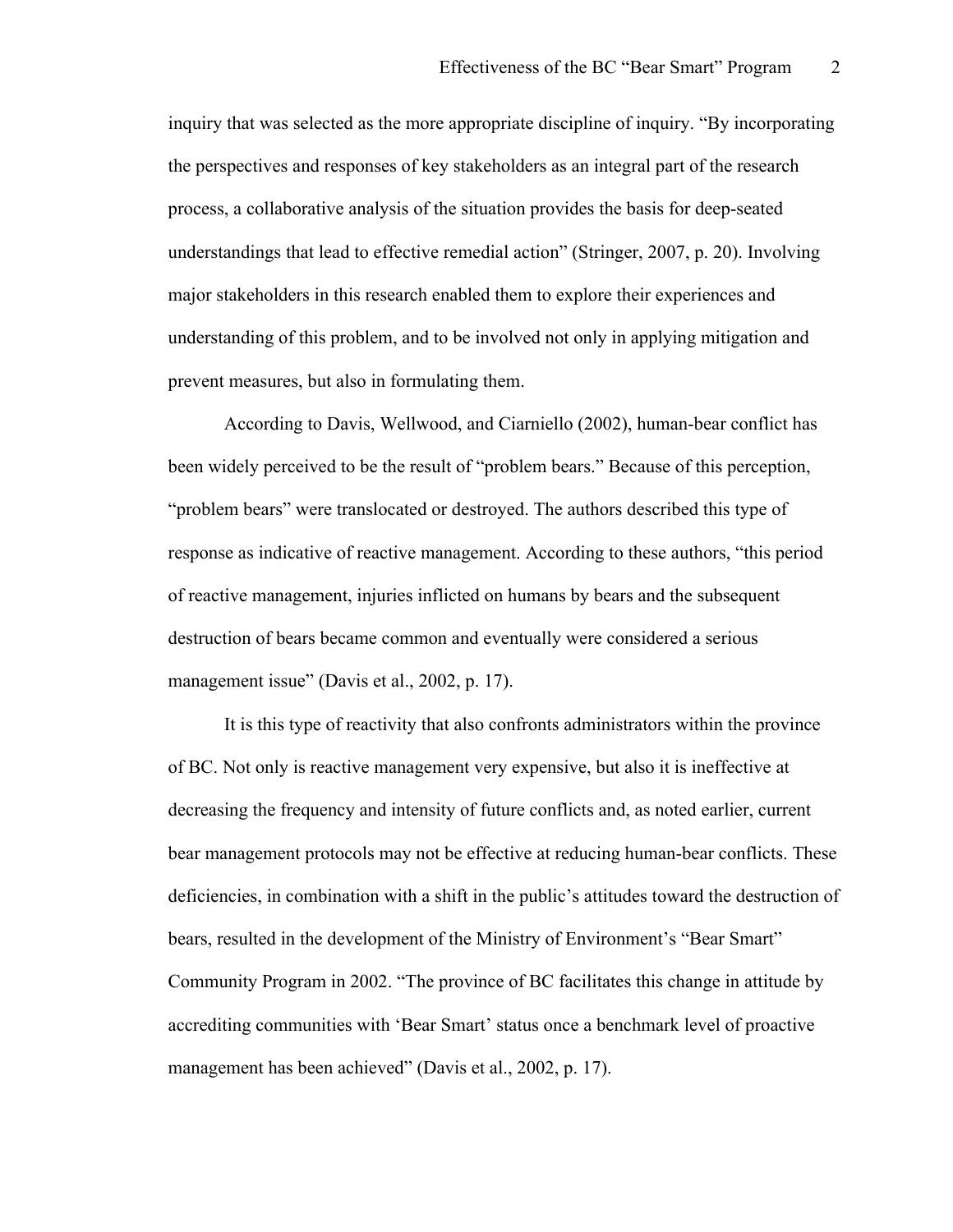Between the years 1992 and 2008, the Conservation Officer Service's internal statistics show a 5-year average of 14,639 complaints of conflicts between people and bears. Some of these complaints were resolved by the destruction of 618 black bears and 42 grizzly bears, and the resource-intense relocation of 126 black bears and 20 grizzly bears. Provincial statistics from the Biodiversity Branch of the Ministry of Environment show that between the years 2000 and 2007, 34 people were injured by black bears and two people were killed.

Attempts have been made at an organizational level to determine a consistent and effective avenue for "Bear Smart" program delivery, with a recent recommendation to amalgamate the Ministry of Environment's "Bear Smart" program with the British Columbia Conservation Foundation's Bear Aware program under the total administration of the British Columbia Conservation Foundation. If the foundation's Board of Directors passes this recommendation, the ministry may consider channeling all "Bear Smart" funding dollars to the foundation for administration, with the stipulation of maintaining control of the "Bear Smart" community official designation evaluation process. This recommendation initiated the opportunity to invite these major stakeholders to participate in this action research project to examine the most effective way to deliver the program, because, as stated by Stringer (2007), "all stakeholders whose lives are affected by the problem under study should be engaged in the processes of investigation" (p. 11).

To date, the Ministry of Environment has only deemed one community in the province as an official "Bear Smart" community, even though many communities have worked diligently to implement the required criteria. This may indicate that the Ministry of Environment needs to evaluate the effectiveness of its recommended proactive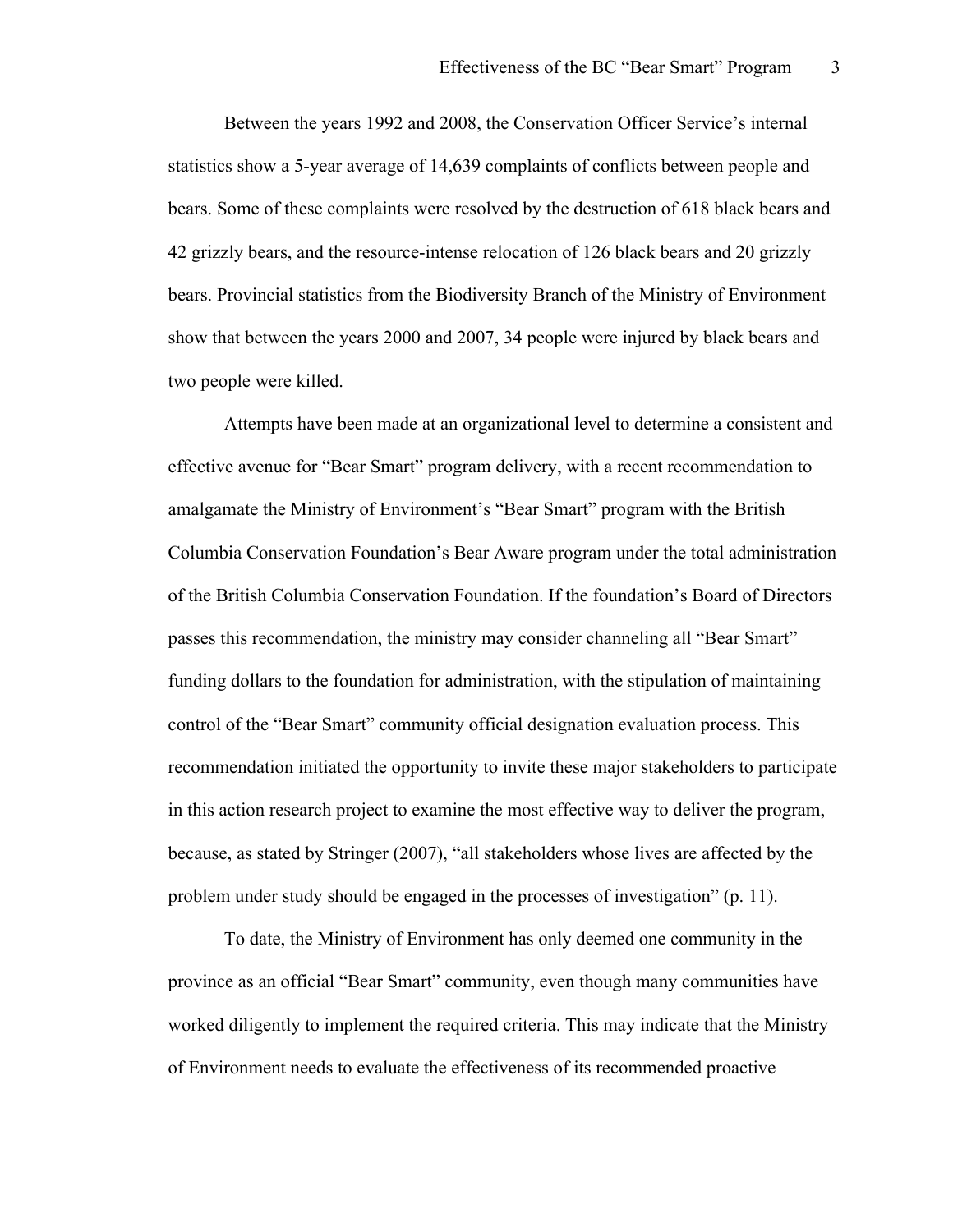strategies and delivery process. In doing this, I believe there is an opportunity for the province of BC to set a provincial and perhaps national and global precedent for preventing and reducing human-bear conflict.

The main research question in this study was, "What are effective ways to deliver the 'Bear Smart' program to BC municipalities?" The sub-questions were: (a) What could the Ministry of Environment do to create long-term, sustainable delivery of the "Bear Smart" program? (b) How are current stakeholders interpreting and implementing the "Bear Smart" program? (c) How can administrators of the "Bear Smart" program improve strategies related to the reduction of human-bear conflict? and (d) How do various stakeholders in these municipalities perceive human-bear conflict?

### The Opportunity

This action research project provided the Ministry of Environment with an opportunity to partner in the investigation of the successes and breakdown in processes of the "Bear Smart" Community Program, in the interest of finding effective ways of delivering the program. The spotlight of this research was to shine on the current organizational practices in place used to deliver this program and the current level of municipal receptivity and achievability of the program criteria. This research provided the Ministry of Environment with feedback from municipalities and to ascertained what process and level of support municipalities require from outside organizations in order to create a self-sustaining "Bear Smart" program. The investigation of the successes and challenges faced by the Ministry of Environment, municipal governments, and nongovernmental stakeholders provided the opportunity to learn what initiatives and partnerships provided the best chance to successfully implement the program.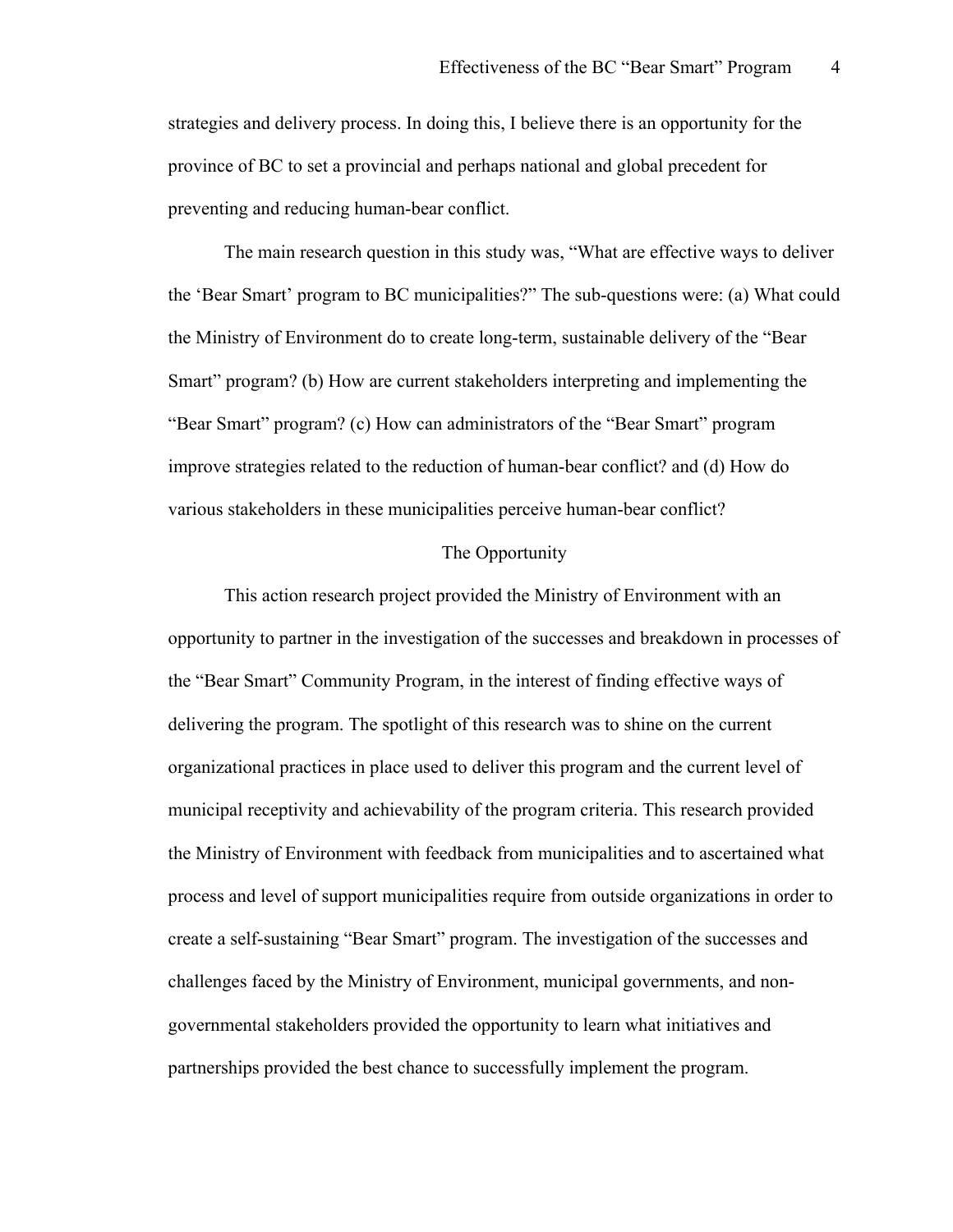Through past and current public education initiatives, the British Columbia Conservation Foundation's Bear Aware program, the Ministry of Environment's "Bear Smart" program, and several non-governmental "Bear Smart" organizations have brought the topic of human-bear conflict to province-wide public and political recognition. Due to the recent interest by the Ministry of Environment to merge the "Bear Smart" program under the full administration of the British Columbia Conservation Foundation's Bear Aware program, this proposed research project was timely.

### *Significance of the Opportunity*

The significance of this opportunity was to explore effective ways to assist and encourage municipalities to adopt the practices involved with becoming a "Bear Smart" community. The purpose of this research was to explore human-wildlife conflict through the lens of natural resource conservation, with a specific focus on human-bear conflict reduction. It is hoped that this endeavour in turn will help to reach the Ministry of Environment's primary goal of diminishing the rate and intensity of human-bear conflicts, thereby increasing public safety and reducing the unnecessary destruction of bears in the province. Alongside these goals, the opportunity exists to create "Bear Smart" communities within the province that set a provincial, national, and perhaps even a global precedent for sustainable community bear management.

Current research and evaluation of the Bear Aware and "Bear Smart" programs has been mainly quantitative. The Biodiversity Branch of the Ministry of Environment, for example, provides annual statistics based on how many people have been killed and injured by black bears and grizzly bears in the province, and the Conservation Officer Service provides annual statistics of call centre complaints, bears killed, and bears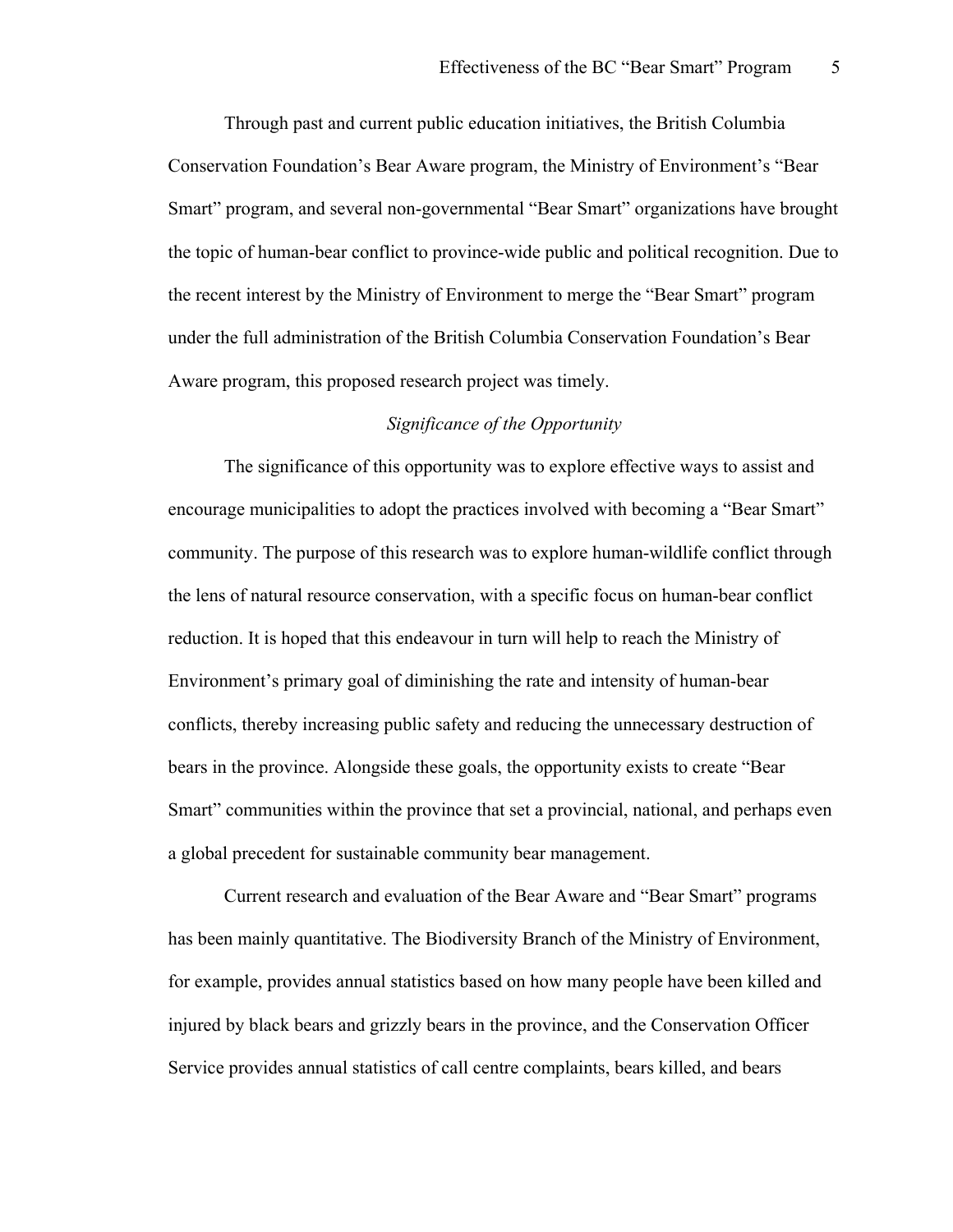relocated. The data gathered from this action research project provided information on how to more effectively deliver a "Bear Smart" program that defines the core values and benefits of proactively managing wildlife with regard to human safety and wildlife conservation.

My experience within the industry suggests that the approach of public and municipal education appears to be key to the success of the "Bear Smart" program. This research study collected information from municipal representatives with regard to their understanding and perception of human-bear conflicts and also their perceived role in and interpretation of the "Bear Smart" program. Within the research context of gaining an understanding about the human perception of bear conflicts, action research was utilized as a methodological approach, because it offered the opportunity to engage in systems thinking that "requires a breadth of pre-understanding of the corporate or organizational environment, the conditions of business or service delivery, the structure and dynamics of operating systems and the theoretical underpinnings of such systems" (Coghlan & Brannick, 2007, p. 12).

Historically, various management techniques included daring media coverage of dead bears to reach the hearts and values of the public. The outcome of this method of public education was the amplification of negative community press that could be seen as placing blame on municipal governments for the improper management of wildlife; it also created unconstructive viewpoints of wildlife management agencies in general. For example, feedback from municipal representatives concluded that local governments do not want to be recognized publicly as being solely responsible for the destruction of these animals. Also, the Conservation Officer Service has also expressed concern that negative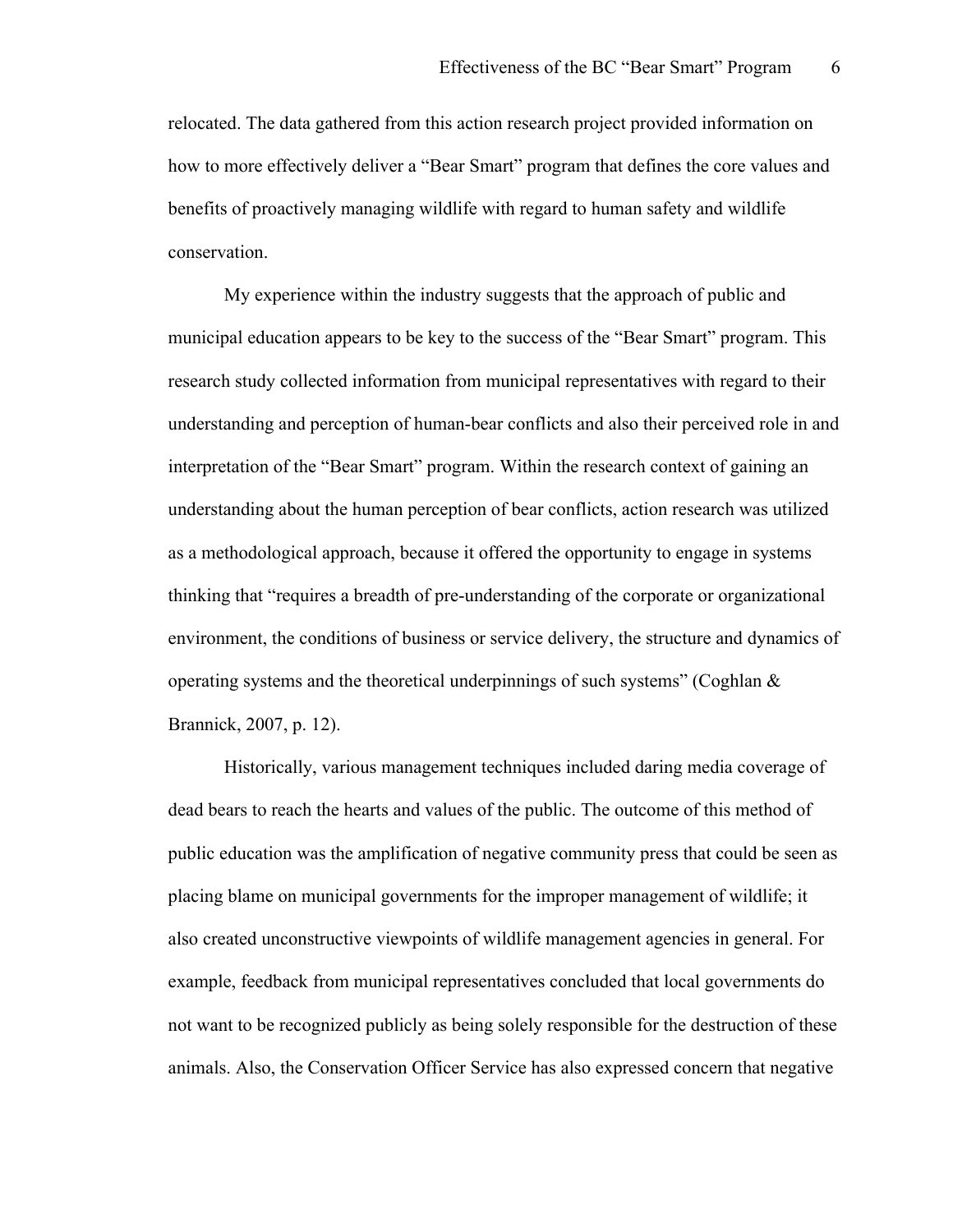media messaging about human-bear conflict may adversely affect the opportunity to develop working partnerships with the municipality. At a pragmatic level, one of the purposes of this research project is to determine an effective approach for educating municipal council and staff so as to gain their support and willingness to implement a proactive "Bear Smart" program. If the current method of delivery of the "Bear Smart" program remains static, many communities may never receive support or sufficient information on how to implement proactive bear management strategies. This research project uncovered invaluable information to significantly increase the number of sustainable "Bear Smart" communities in the province by bringing to light "the importance of an integrated approach at all levels within government and within the programs that exist within government so that we can make more effective use of the resources that are out there" (L. Sundquist, personal communication, September 12, 2009).

#### Systems Analysis of the Opportunity

There are a number of external systems that influence how the "Bear Smart" Community Program is delivered and administered. Figure 1 identifies the impacts on the "Bear Smart" Community Program.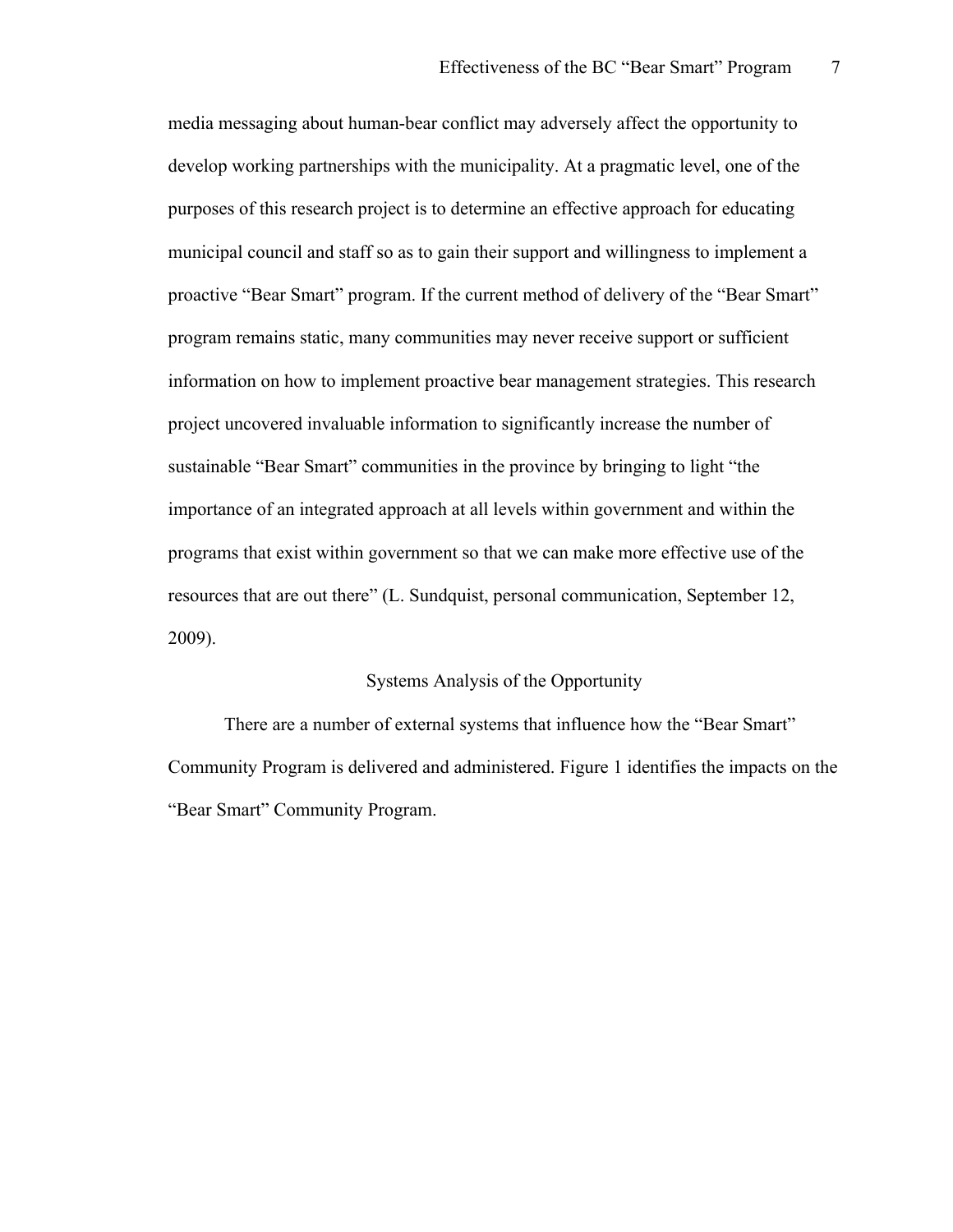

*Figure 1*. Impacts on reducing human-bear conflict.

The Wildlife Branch of the Ministry of Environment is described as the organization that is "spearheading the delivery of the 'Bear Smart' Community Program" (Davis et al., 2002, p. 2). The Ministry of Environment's Conservation Officer Service Headquarters holds the coordinating and management role of researching funding, developing management strategies, ensuring consistency of program delivery, developing incentive programs, and evaluating community progress. At the community level, the Conservation Officer Service assists with developing bear stewardship committees, providing information and support to implement the "Bear Smart" criteria, and providing additional non-lethal bear management techniques to advanced communities. In addition, the Conservation Officer Service, the Ministry of Environment's Environmental Protection Division, and the Ministry of Environment's Stewardship Division collaborate to provide final approval for "Bear Smart" community status designation.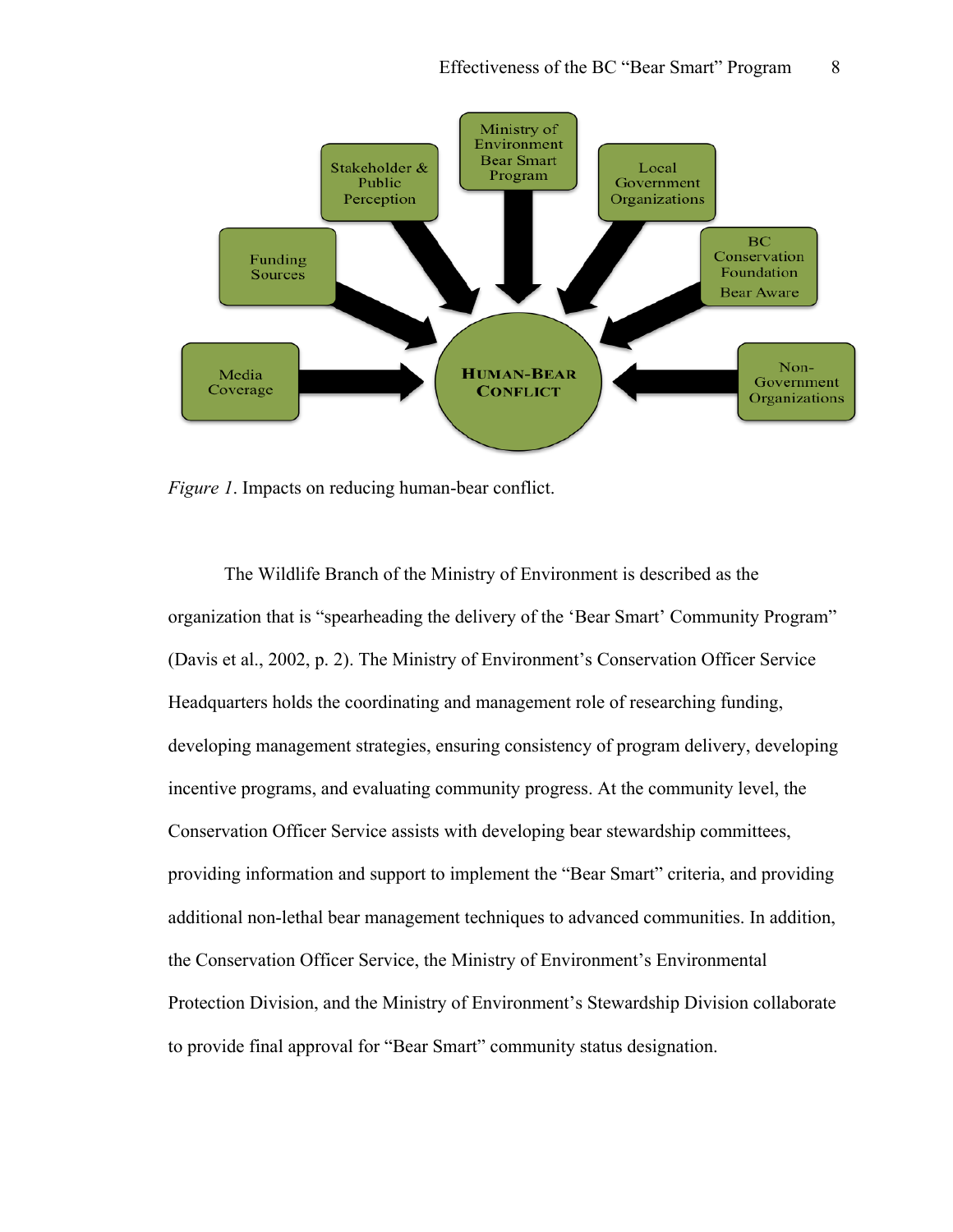The British Columbia Conservation Foundation is a non-governmental organization that assists with the delivery of the "Bear Smart" Community Program within the auspices of its Bear Aware program. The British Columbia Conservation Foundation is a federally registered charity dedicated to the perpetuation and expansion of fish and wildlife populations through the efficient implementation of projects in the field. The foundation's key operational role involves management of individual projects in accordance with the specifications provided by the Ministry of Environment.

The Bear Aware program (a strictly educational conflict reduction initiative) is one of the conservation projects operating under the administration of the foundation. The Ministry of Environment is the main financial contributor to the operations of the British Columbia Conservation Foundation's Bear Aware program. The foundation currently employs one year-round Bear Aware Program Coordinator, who oversees the program provincially, and seasonal community Program Delivery Specialists (PDSs). The number of PDSs has varied from 21 to 7 depending on available funding. This variable staffing provides an inconsistent level of support to interested communities and may result in a community losing its "Bear Smart" specialists partway through its implementation of the program. This non-governmental organization has been attempting to implement the Ministry of Environment's "Bear Smart" program since 2004 in conjunction with its own Bear Aware program.

Municipal governments play the role of adopting and implementing the requirements of the "Bear Smart" program into all related official documents, developing and maintaining a bear-resistant solid waste management system, ensuring "Bear Smart" planning and green space management, and overseeing a community-based ongoing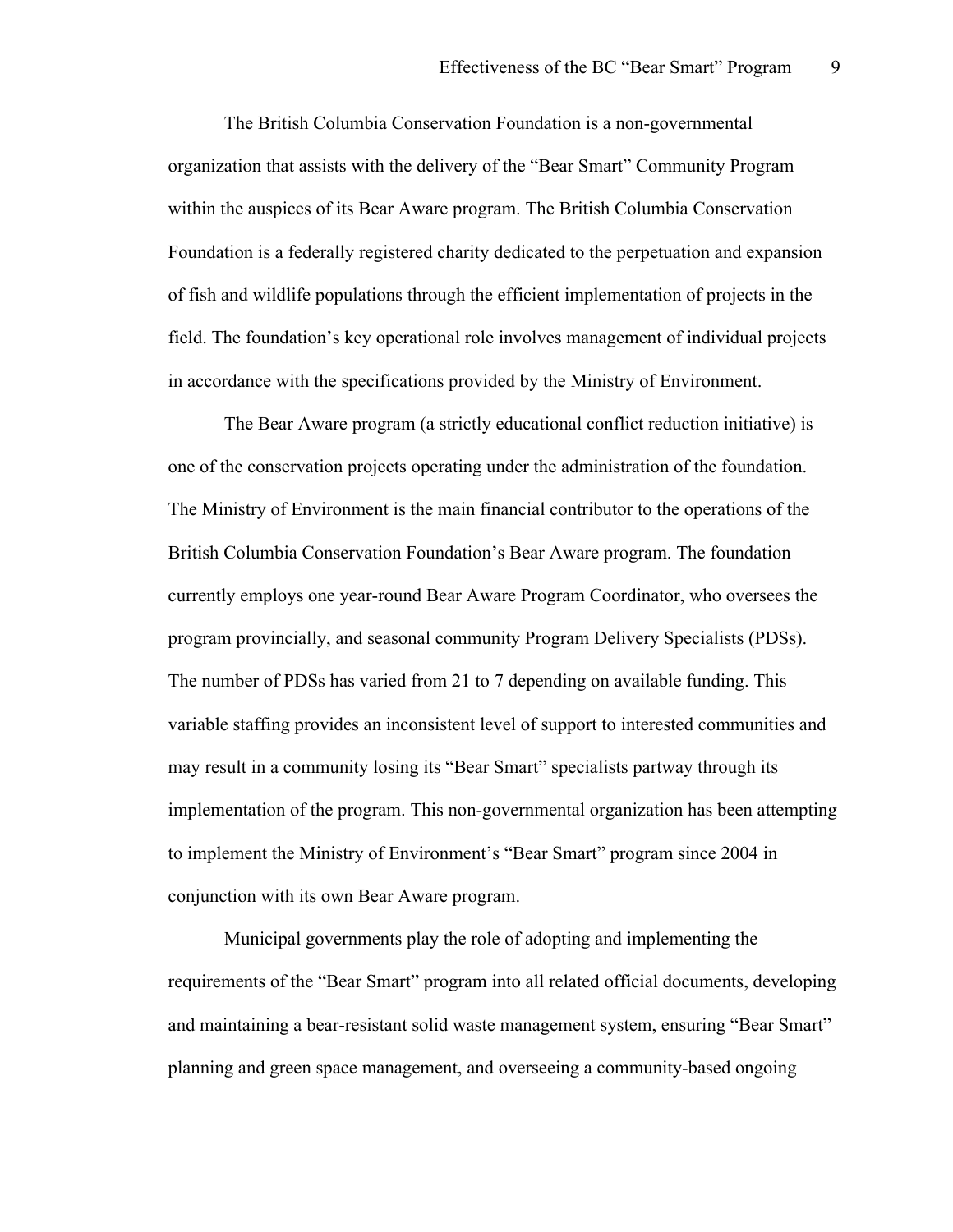education program. The underlying factors and issues at play include political and commercial financial sensitivities with respect to the implementation of a bear-resistant solid waste management system, and community development and planning strategies that incorporate "Bear Smart" recommendations.

This research project also investigated the roles and direction of two nongovernmental organizations that work with delivering the "Bear Smart" program locally and internationally through their Web sites. The underlying issue with these roles is whether these organizations are delivering the program according to the philosophy of the Ministry of Environment, including political neutrality and bear advocacy. These organizations have their own culture and organizational mandate, yet work in partnership with the Ministry to deliver the "Bear Smart" program. In the environment of the "Bear Smart" program, it may be imperative for all organizations to be on the same page with regard to the delivery method used. Kouzes and Posner (2007) stated: "We expect our leaders to have a sense of direction and a concern for the future of the organization" (p. 23). With that in mind, one of the goals of this study is to determine how the Ministry of Environment can effectively partner with external organizations to deliver the program consistently, thereby increasing municipal motivation and commitment to the program.

#### Organizational Context

In 2002, due to pressure from a shift in public attitude toward the destruction of wildlife and high bear management costs for the Conservation Officer Service, the Ministry of Environment hired professional biologists to write the "*Bear Smart" Community Program: Background Report* (Davis et al., 2002). This document provides proactive management strategies aimed at municipalities to reduce human-bear conflicts.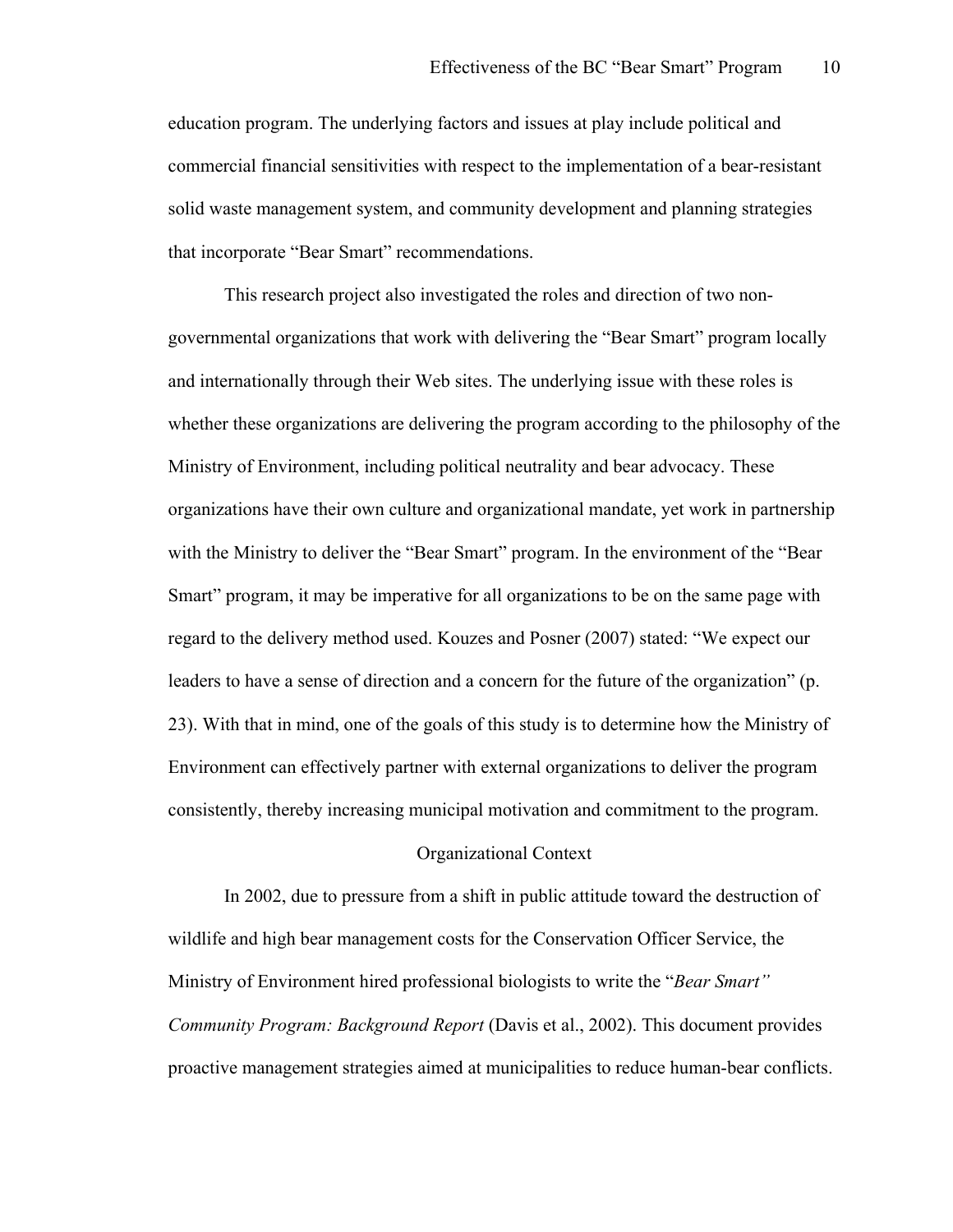The "Bear Smart" program specifies six criteria: (a) development of a bear hazard assessment, (b) a conflict management plan, (c) "Bear Smart" bylaws, (d) an ongoing education program, (e) a bear-resistant solid waste management program, and (f) the addition of "Bear Smart" language in all related official community documents, including those for community development and planning. This system provides a holistic approach toward establishing a long-term sustainable municipal-based program but is dependent on dedication and commitment by the municipality to conserve bears and increase public safety, and also the partnership of the Conservation Officer Service and various other stakeholders. When the economic climate permits, the Ministry of Environment offers communities funding opportunities to facilitate the implementation of the required criteria.

The Conservation Officer Service has recently had a significant change in its executive and senior management. In personal conversation with a Sergeant from the Conservation Officer, I learned that both the Executive Director and the Chief Conservation Officer have been tasked by the Minister of Environment with creating an elite natural resource law enforcement agency in Canada. Both the Executive Director and the Chief Conservation Officer have publicly expanded on this concept to say that the Conservation Officer Service is both an elite natural resource law enforcement agency and the lead public safety agency specializing in human-wildlife conflict response and reduction in BC.

The Conservation Officer Service has 127 sworn members, as well as civilian support staff. In support of its stewardship mandate, the Conservation Officer Service partners with inter-ministry working groups and committees to provide enforceability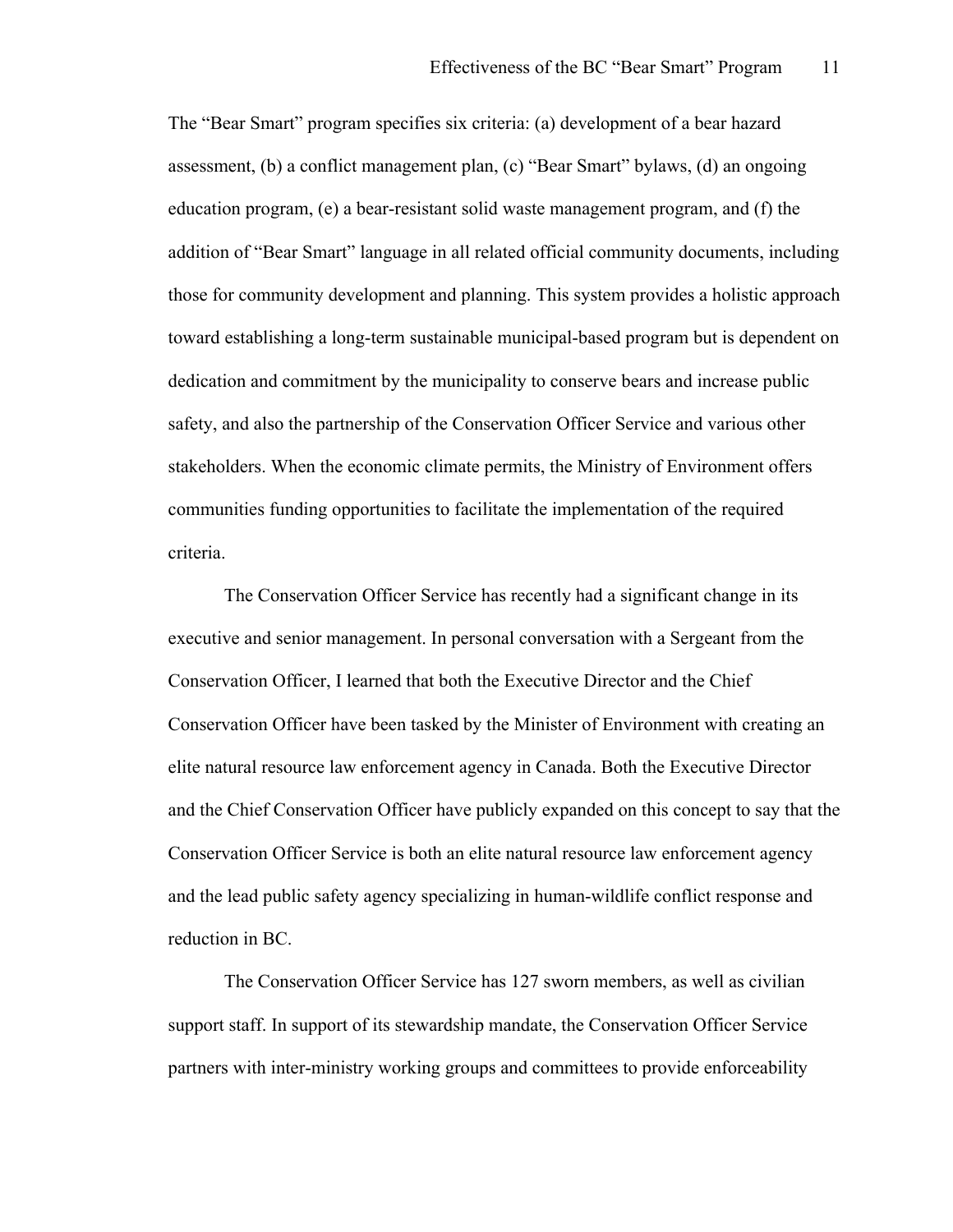advice, and service staff also attend public meetings with staff from other divisions to deliver stewardship messages and programs such as the "Bear Smart" Community Program. This agency also represents ministry stewardship interests to people in communities across the province and delivers stewardship messages through contact with resource users, community events, trade shows, and media interaction. The Conservation Officer Service vision is to be a progressive and respected leader in environmental compliance and enforcement, shared stewardship, and public safety (British Columbia Ministry of Environment, n.d.).

Within the past 10 years, the Conservation Officer Service has engaged in a formal partnership with the British Columbia Conservation Foundation to help implement the "Bear Smart" program in the province. There are also a number of individuals and non-governmental organizations throughout the province that are engaged in implementing some or all components of the "Bear Smart" program with varying levels of cooperation from the Conservation Officer Service. These other organizations often have their own belief systems, which may or may not correspond with that of the managing agency. The Conservation Officer Service has little or no influence over these organizations and individuals.

The British Columbia Conservation Foundation's Bear Aware program is one of the foundation's many projects, and to assist in the delivery of an effective and defensible program, the foundation's Board of Directors and program staff have established the BC Bear Aware Board of Directors. The mission of the Bear Aware program is to reduce the number of bear-human conflicts in communities through education, innovation, and cooperation. The Bear Aware campaign uses strategies such as door-to-door canvassing,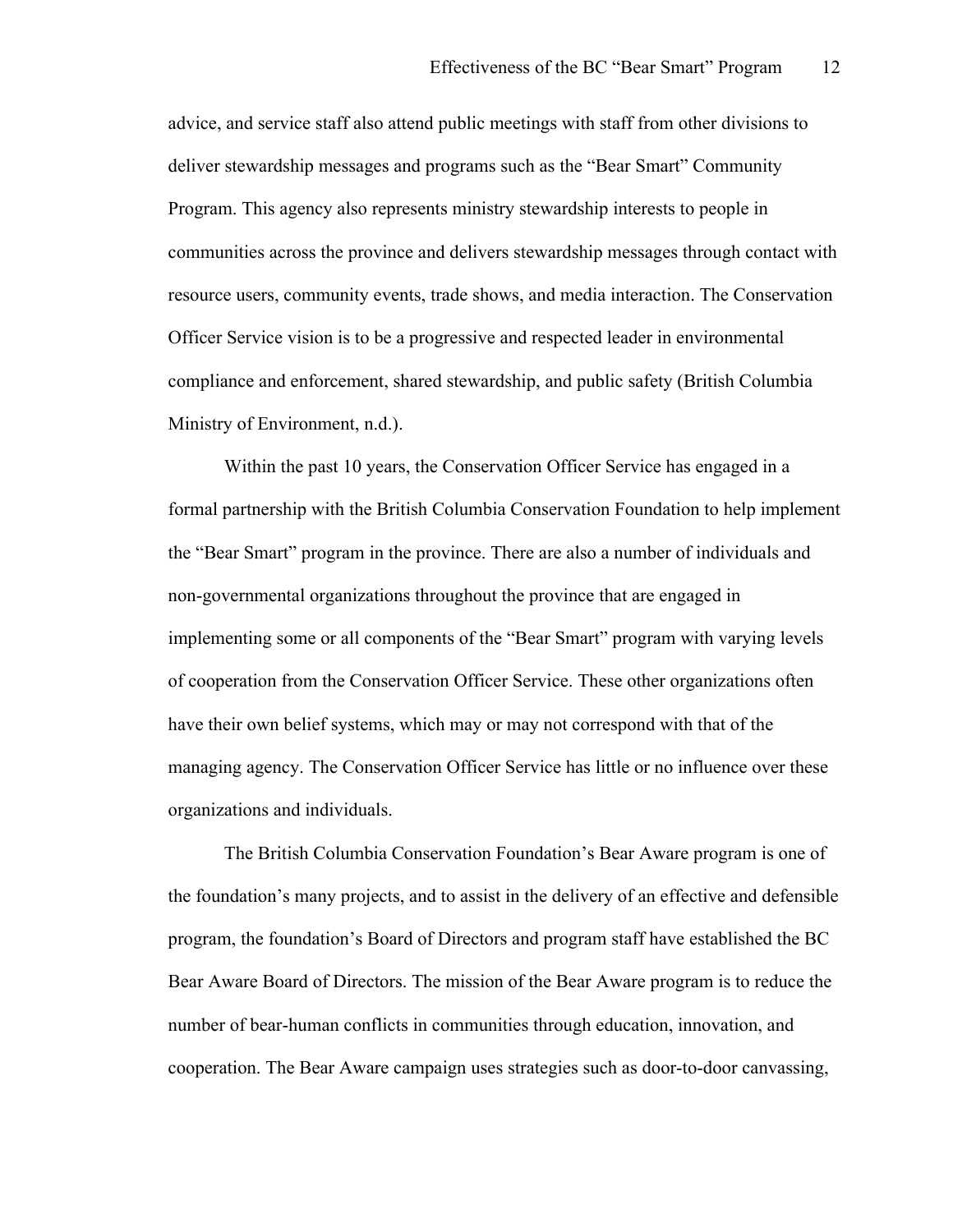public presentations, and media relations to educate commercial and residential property owners on how to effectively manage bear attractants to prevent human-bear conflicts.

The ethical considerations of my role as the executive director of a non-profit society that also partners with the Ministry of Environment to deliver the "Bear Smart" Community Program in the province were that I be able to clearly demonstrate, define, and express when I was working in my role as a "Bear Smart" advocate, and when I switched to the role of researcher. Coghlan and Brannick (2007) warned:

A practical issue you [may] have to deal with is that you may be too close to the issues and the people in the organization and so you have to work more consciously and explicitly at the process of inquiry. (p. 67)

The systems analysis and review of the organizational context identified the impetus to explore effectively ways to deliver the "Bear Smart" program in the province. This research project examined the level of support municipalities require to successfully implement the program and in what capacity the Conservation Officer Service and nongovernmental organizations play a role.

The next chapter provides interpretations of key concepts and related research from literature that pertain to the project's focus. The concepts discussed in the following chapter include (1) partnerships between government and representative authorities, (2) forces that affect the formulation of policy on wildlife management, (3) the leader as designer and steward and, (4) human attitudes, values, and perceptions.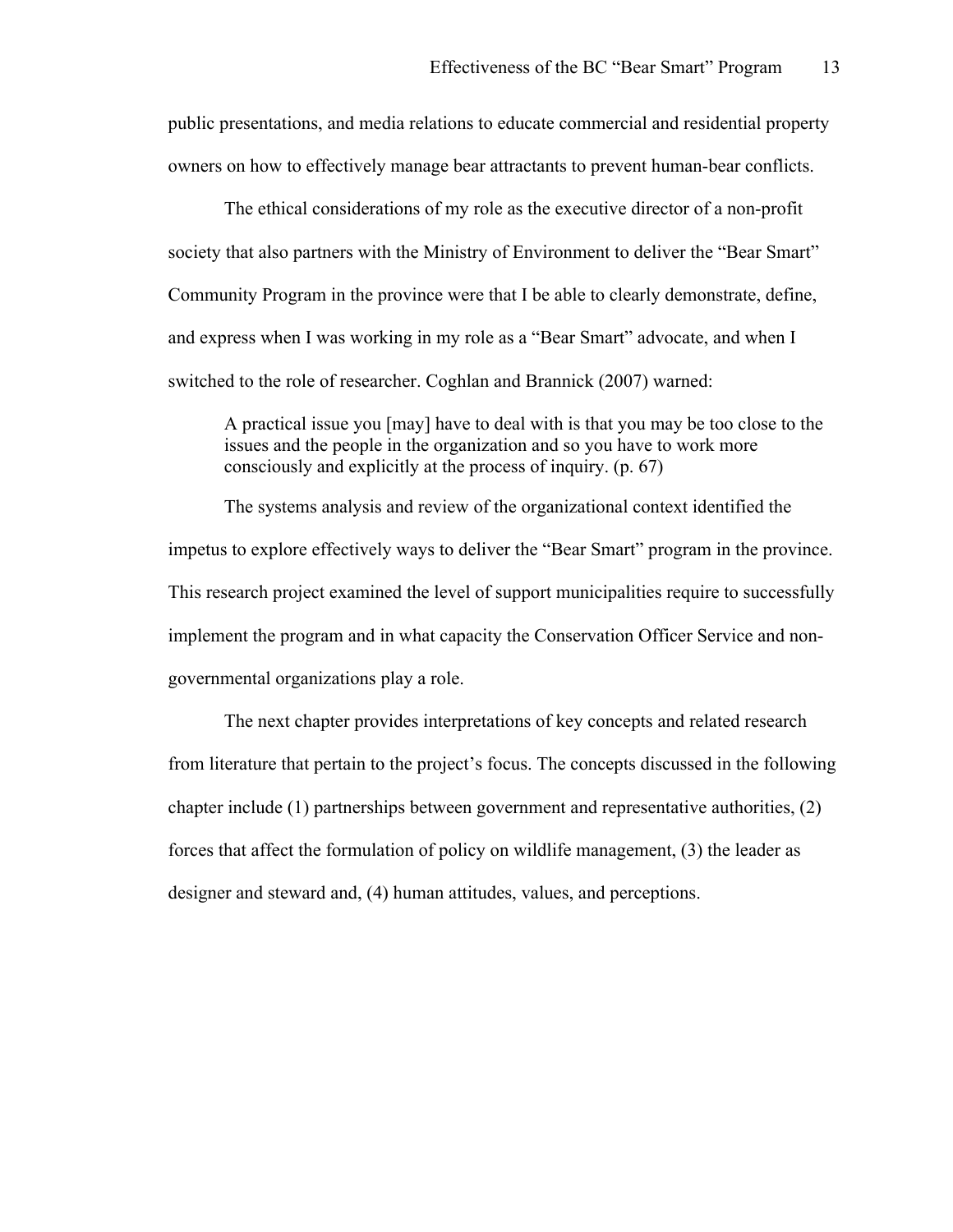#### CHAPTER 2: LITERATURE REVIEW

This action research project gave the Ministry of Environment an opportunity to partner in the investigation of the successes and breakdown in processes of the "Bear Smart" Community Program, in the interest of finding effective ways of delivering the program. The spotlight of this research was to shine on the current organizational practices in place used to deliver this program and the current level of municipal receptivity and achievability of the program criteria.

This literature review provided an assessment of current academic discourse that can help to inform the Ministry of Environment of current ideologies and research and also provided a framework for the development of this major project. The information acquired from the research can facilitate the development of strategies to improve the current methods used to deliver the "Bear Smart" Community Program. Data obtained through the action research process of interviews and focus groups identified factors that can lead to an improved "Bear Smart" program and can be used by the Ministry of Environment to further enable inter-organizational partnerships necessary to more effectively deliver the program.

In relation to the effective delivery of the 'Bear-Smart' program, the literature review component of this research inquiry provided insights into the following four concepts areas:

- 1. Partnerships between government and representative authorities
- 2. Forces that affect the formulation of policy on wildlife management
- 3. The leader as designer and steward
- 4. Human attitudes, values, and perspectives.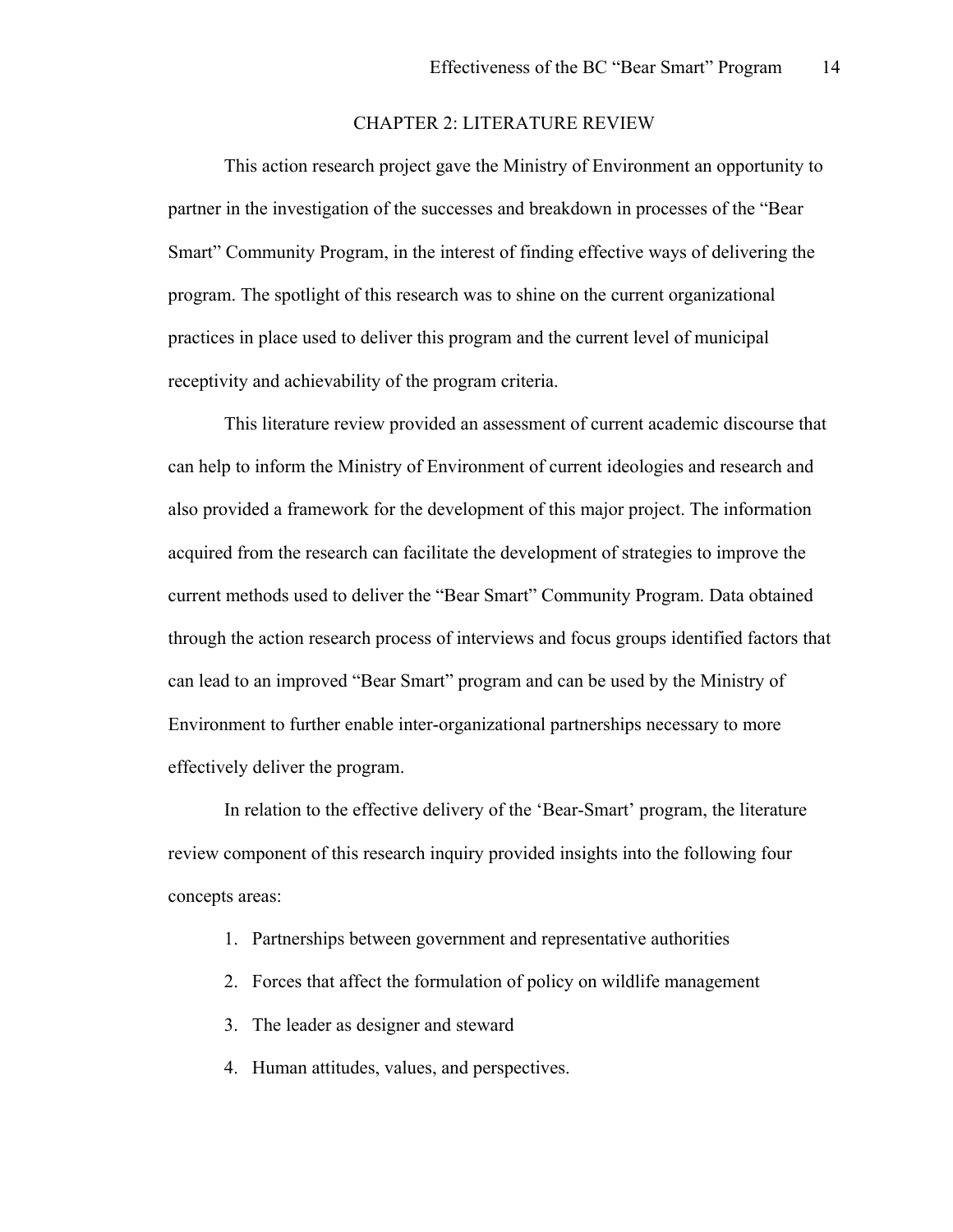Partnerships between Government and Representative Authorities

Human-bear conflict is a widespread problem in British Columbia as evidenced by the Conservation Officer Service problem wildlife internal records, placing emphasis on the governing agency and the local governments to develop effective wildlife management strategies and policies. The diverse viewpoints expressed by nongovernmental organizations and community or regional interest groups adds to the complexity of developing these management strategies in many regions. Senge (2006) stated that "building relationships across boundaries between different types of organizations is becoming a key strategy for influencing large systems" (p. 310). I opened the scope of my research to examine some of the inter-organizational partnerships and practices in other provinces, states, and countries.

On its Web site, the Ontario Ministry of Natural Resources stated that in 2003, the Nuisance Bear Review Committee was established by the Minister of Natural Resources and charged with reviewing the nuisance bear issue in the province and preparing a report with recommendations (Ontario Ministry of Natural Resources, 2009). This review committee was faced with the challenge of compiling a report that accurately reflected the many forces affecting black bear management in Ontario, including harvest management, population management, population inventory, resolution of human-bear conflicts, and public attitudes and perceptions regarding the causes of nuisance activity (Nuisance Bear Review Committee, 2003). The information from this report was used to develop the "Framework for Enhanced Black Bear Management" in 2009, which outlines the province's current approach to responsibly managing black bears (Ontario Ministry of Natural Resources, 2009). The Pennsylvania Game Commission (2001) also developed a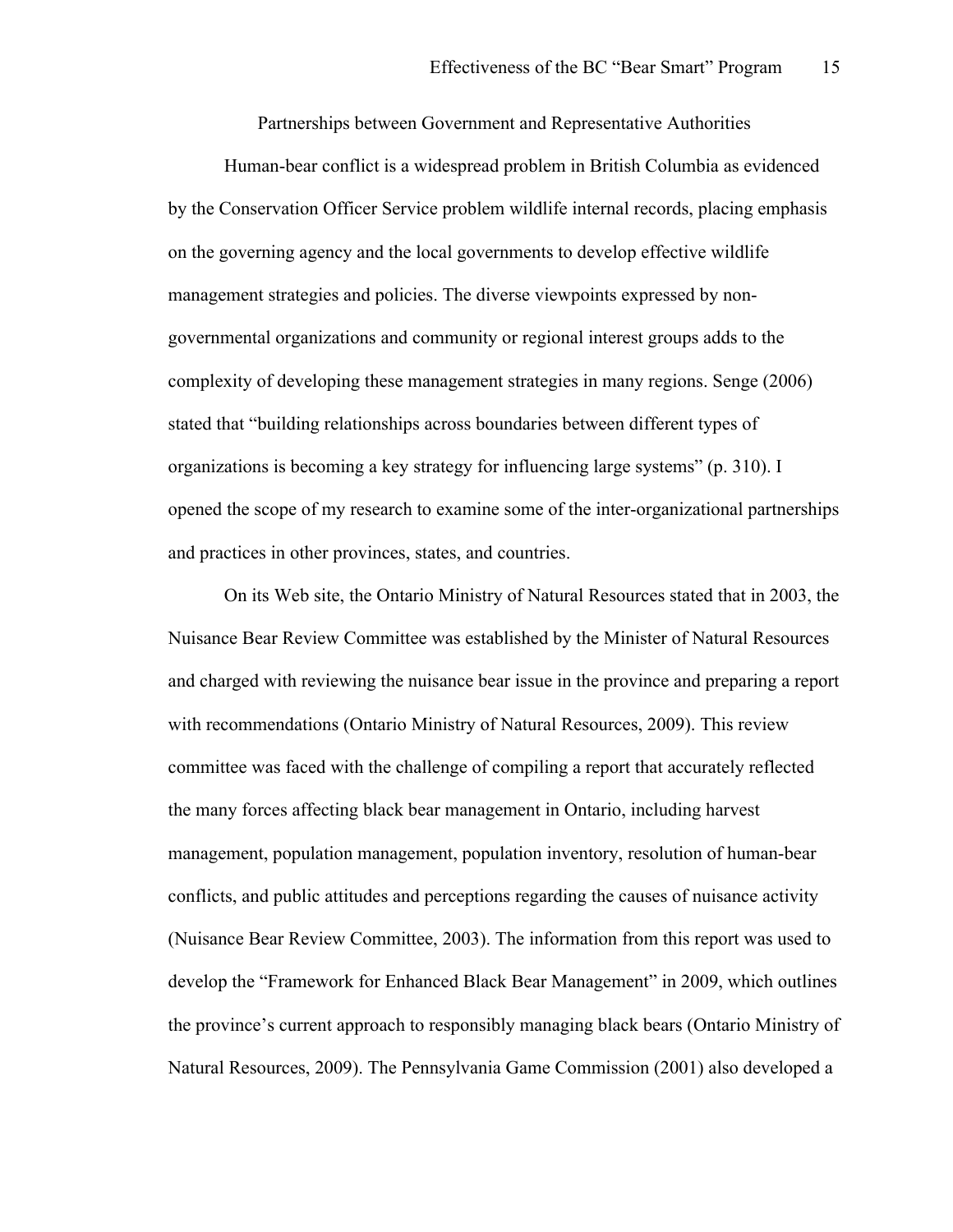"Nuisance Black Bear Management Committee" to provide recommendations for the purpose of developing a similar approach to bear management for the state. In comparison, three biologists were hired by the Ministry of Environment to design the province of British Columbia's "Bear Smart" Community Program (Davis et al., 2002). The "nuisance bear committees" were hired as researchers and advisors to the central government in Ontario and Pennsylvania, and their regular involvement as partners to the government body is unknown. In BC, the Ministry of Environment is responsible for the management of wildlife, with no formal advisory or review committee in place for the "Bear Smart" program itself.

Large carnivore management takes on a variety of forms and challenges in other countries, with many of them increasingly shifting various levels of responsibility from central government to local government or regional authorities. Forms of decentralization are being used to varying degrees in Norway, Finland, and Sweden. Decentralization occurs when the central government formally relinquishes power to actors or institutions at lower political or administrative levels, with the intent of increasing efficiency, and improving the equity, participation, and transparency of the government to the citizenry (Agrawal & Ribot, 1999; Pomeroy, 2003). The theoretical framework of decentralization developed by Agrawal and Ribot (1999) emphasized that by focusing on the combinations of actors, their powers and accountability to their governing bodies make it possible to identify the degree of decentralization and its effectiveness. Sandström, Pellikka, Ratamäki, and Sande (2009) studied the management regimes of large carnivores in Norway, Finland, and Sweden, and provided the following information to describe the common approaches being used in these countries. Regional Large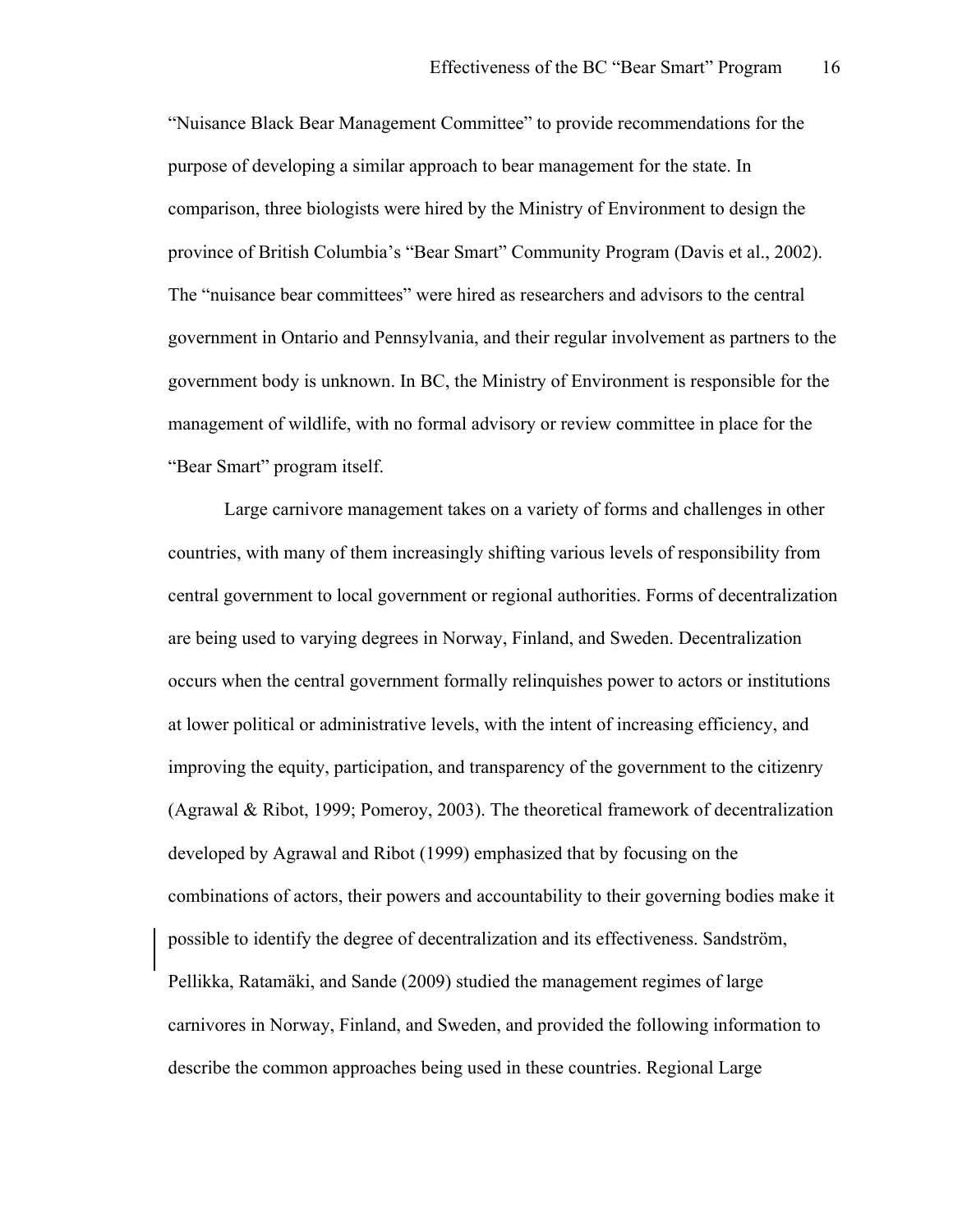Carnivore Committees (RLCCs) are used in these countries as a valuable method for establishing partnerships between inter-governmental representatives and also in some cases with external stakeholders and interest groups. The level of power that the RLCCs have for the purpose of decision-making varies in each country.

At the regional level in Finland, the establishment of RLCCs came from people working in nongovernmental and governmental bodies who attempted to informally increase regional cooperation between parties with conflicting interests. The Ministry of Agriculture and Forestry is responsible for the organization of the establishment of game management plans, which include the official guidelines for Finland's large carnivore policies. All national management plans for large carnivores encourage the development of RLCCs, stating that regional cooperation between parties with different interests should be increased, and discussion forums should be established in order to form a shared view of large carnivore management on a regional scale. Regardless of official support for the RLCCs in Finland, these committees do not have any power allocated to them by the central government. Their role is consultative with respect to the decision makers at national and regional levels (Sandström et al., 2009).

In Norway, the Ministry of Environment is responsible for wildlife management through legal, budgetary, and decision-making measures, and is also responsible for evaluating large carnivore policy. Before 2004, 17 regional advisory committees existed in Norway that mainly comprised representatives from interest groups and nongovernmental organizations. The performance and suitability of these committees were trialed and reduced to eight RLCCs consisting of regional political actors instead of nongovernmental organizations appointed by the Ministry of Environment. The main tasks of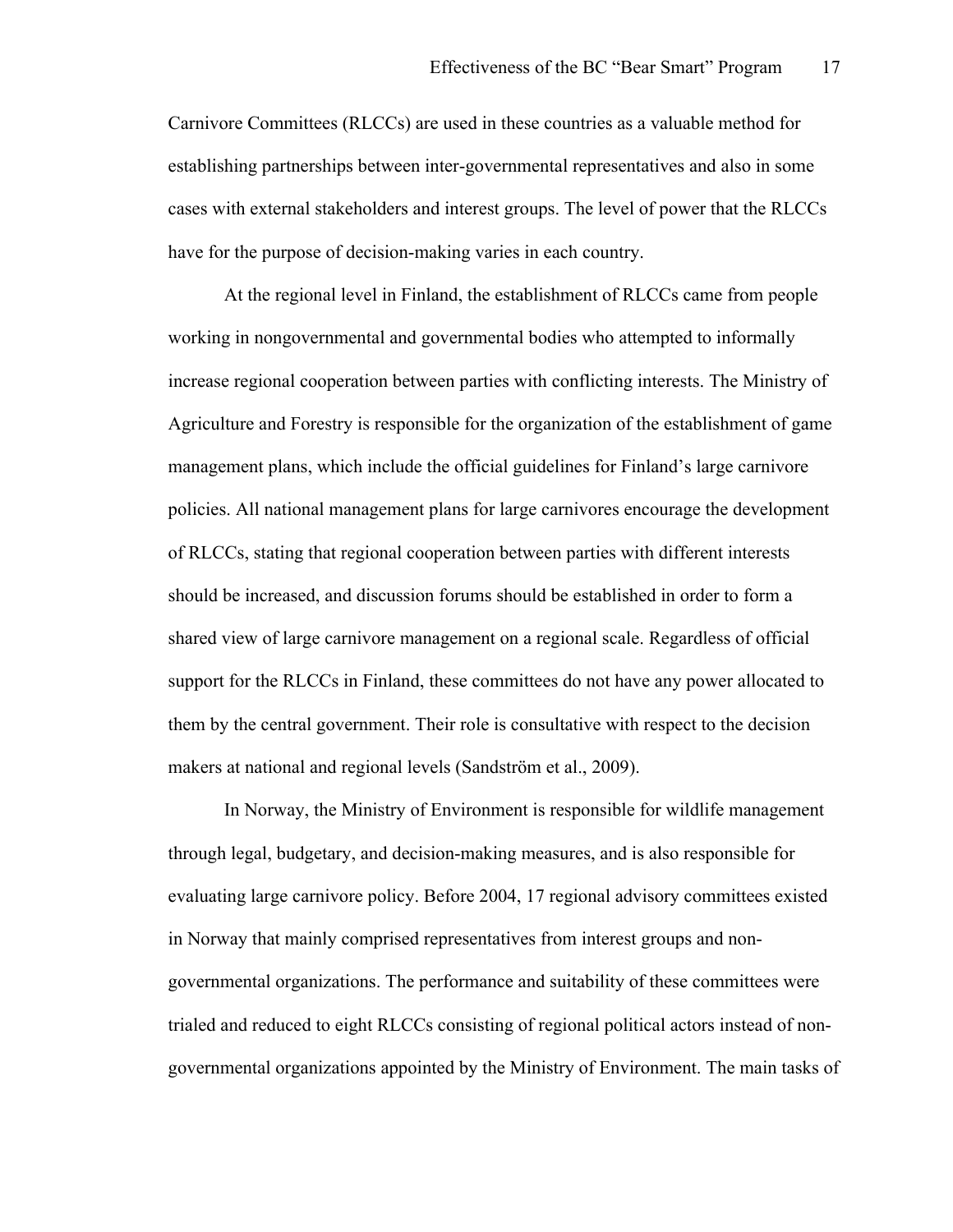these RLCCs in Norway are to adopt a management plan, reduce conflicts, and minimize harm within their region. If a RLCC has not followed national guidelines within its management plan, the national government may intervene and modify the plan. The powers for implementing the Norwegian large carnivore policy are dispersed between governing bodies at both national and regional levels. However, the RLCCs are all accountable to the Ministry of Environment (Sandström et al., 2009).

In Sweden, the "coherent large carnivore policy" was adopted in 2001. The purpose of the policy was to ensure the long-term survival of large predators and to reduce conflicts. RLCCs had been in existence on a voluntary basis in some parts of Sweden, although through the new policy, they were established in all counties where large carnivores were present. The Swedish Environmental Protection Agency has overall responsibility for implementing the large carnivore policy, although a number of tasks have been delegated to County Administrative Boards. Alongside establishing RLCCs, the country of Sweden established a National Large Carnivore Council in 2002, which is linked to the Environmental Protection Agency and made up of members from various organizations. The National Large Carnivore Council and the RLCCs in this country are invited to participate in the work of the council and committees. The RLCCs normally comprise 10-20 representatives and have a broad representation of interests, and according to the large carnivore policy, are an important tool for developing an open and transparent large carnivore policy and assisting the Environmental Protection Agency and the County Administrative Boards with contacts from the different interest groups and local people. The formal power to manage large carnivores is mainly divided between two actors. This decentralization process transferred authority from the Environmental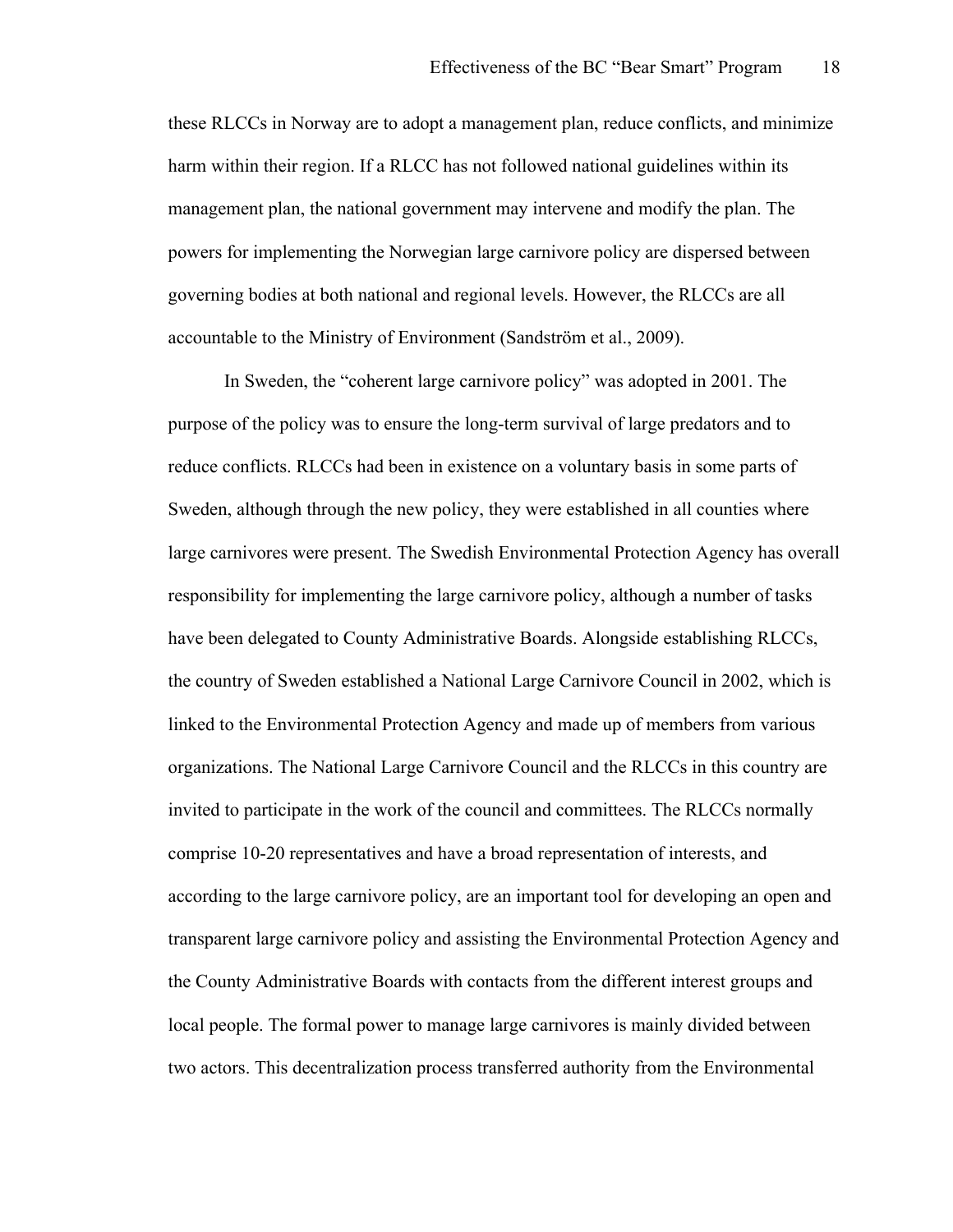Protection Agency to lower-level bureaucracy units such as the County Administrative Boards, making them upwardly accountable. The National Large Carnivore Committee and the RLCCs are only advisory bodies; they formally have a limited degree of influence (Sandström & Lindwall, as cited in Sandström, Pellikka, Ratamäki, & Sande, 2009). These authors concluded by stating that decentralization is about finding an appropriate combination of central and local governance, and it is most effective when a strong state can provide enabling legislation. The results of this study show that these countries have not yet perfected these new management approaches owing to the obvious lack of formal downward accountability mechanisms.

 Unlike the countries of Finland, Norway, and Sweden, the province of British Columbia does not have a "Continuous Improvement Team" or advisory committee that recommends improvements or enables regular monitoring of the progress and efficacy of their bear-conflict reduction program. Developing strong partnerships across government levels and extending out to external stakeholders and interest groups is an important component of the effective delivery of the "Bear Smart" Community Program. Trends such as "continued growth of people-wildlife problems … [and] greater public expectations for solutions tailored for their communities" (Decker & Chase, 2001, p. 142) suggest further evolution of stakeholder involvement in wildlife management.

Forces That Affect the Formulation of Policy on Wildlife Management

In the peer-edited article by Peine (2001), four key forces that heavily influence and complicate the efforts to adopt and sustain implementation of effective community policy to mitigate human-bear conflict are brought to light. The four forces are first, the biophysical-behavioural force of bear population dynamics, reproductive ecology, and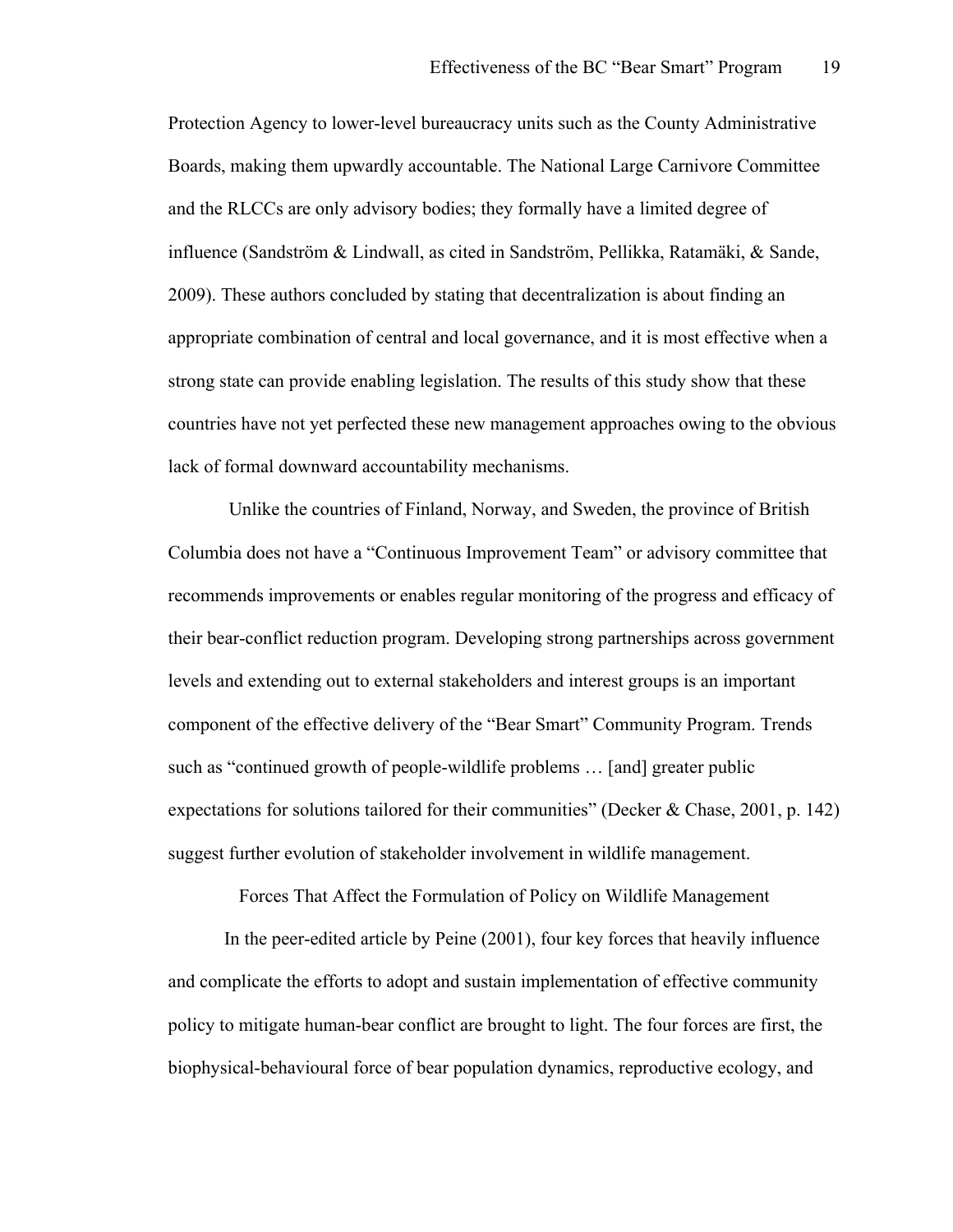habitat utilization; second, the social-structural forces of property rights or consumptive rights over wildlife (hunting) and the tendency of wildlife species to cross property boundary lines, particularly in community settings, resulting in a lack of incentive to exercise long-term stewardship responsibilities (Kellert, 1986); third, the valuational forces, including aesthetic, spiritual, ecological, ethical, and utilitarian values [that] are all represented among constituency groups when community policy concerning nuisance bears is debated and formulated" (Brown & Manfredo, 1987; Kellert, 1980); and fourth, the institutional-regulatory forces including the creation of effective law enforcement systems, stable financial basis for wildlife management, evolution of "public trust," and a gradual shift of regulatory power from federal to state governments (Kellert & Clark, 1991). Considering the situation in Finland, Norway, and Sweden, the influencing forces identified by Kellert and Clark (1991), and the challenges posed in BC, the capacity to lead through partnership is a critical element.

#### The Leader as Designer and Steward

Expanding land uses, consumptive rights over wildlife (hunting), bear population dynamics, habitat utilization, and the diverse attitudes and values of constituency groups all influence the efforts of delivering and sustaining human-bear conflict reduction strategies (Kellert & Clark, 1991). These elements unveil the evident need for leaders to be not only designers of effective conflict management strategies and strong partnerships, but also stewards of wildlife and their habitats. Senge (2006) stated that stewardship is about serving a larger purpose, "a commitment that brings a shift from attachment to a personal 'vision' to becoming a steward of the vision" (p. 338).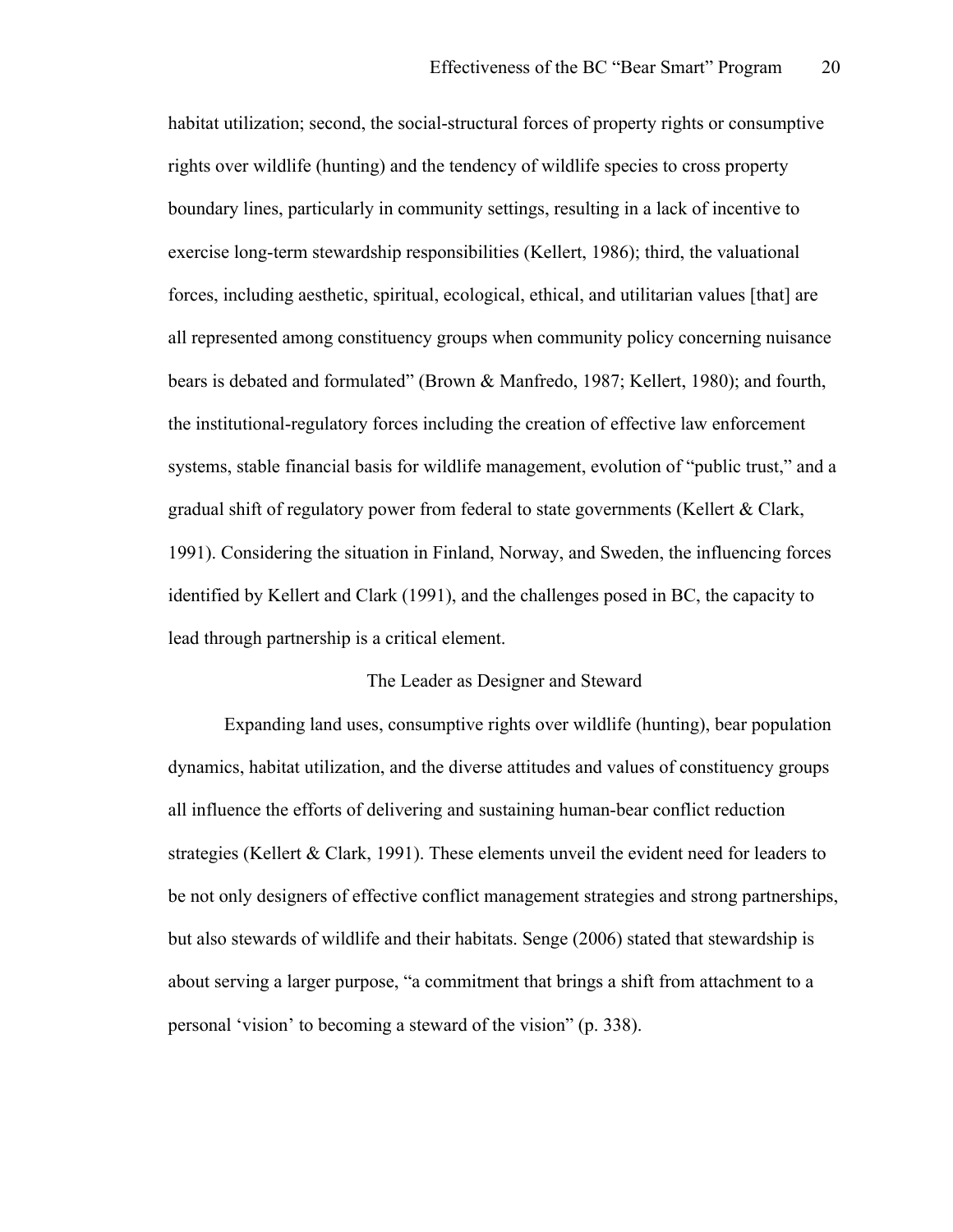The following narrative by Senge (2006) brings the importance of the leader as "designer" to light. The story begins by asking, "If people imagine their organization as an ocean liner and themselves as leaders, what is their role?" (p. 321). Most people answered that their role would be "the captain" or "the navigator, setting the direction," or "the engineer down below stoking the fire," or "the social director, making sure everybody's enrolled, involved, and communicating" (p. 321), but the one role that eclipses all these important leadership roles is the designer of the ship. To connect the relevance of this story, the Ministry of Environment is the designer not only of the "Bear Smart" program plan, but also of a "living system" of relationships and partnerships that collectively work toward the large undertaking of reducing human-bear conflicts province-wide. It takes committed people, partnerships, and shared visions to bring this common goal to fruition. Kouzes and Posner (2007) addressed commitment by stating, "People commit to causes, not plans. They are committing to something much bigger, something much more compelling than goals and milestones on a piece of paper" (p. 122). Senge (2006) added that "a shared vision is not an idea. It is, rather, a force in people's hearts, a force of impressive power. Few, if any, forces in human affairs are as powerful as shared vision" (p. 192). The Conservation Officer Service is the first responder to human-wildlife conflicts in the province, providing stewardship and public safety services in collaboration with communities (British Columbia Ministry of Environment, n.d.). This leadership role as stewards of wildlife plays an integral part in the development and effective delivery of the "Bear Smart" program. Senge (2006) stated that stewardship is about "doing what is right for the whole" (p. 338). The author confirmed that "the clarity and persuasiveness of their ideas, the depth of their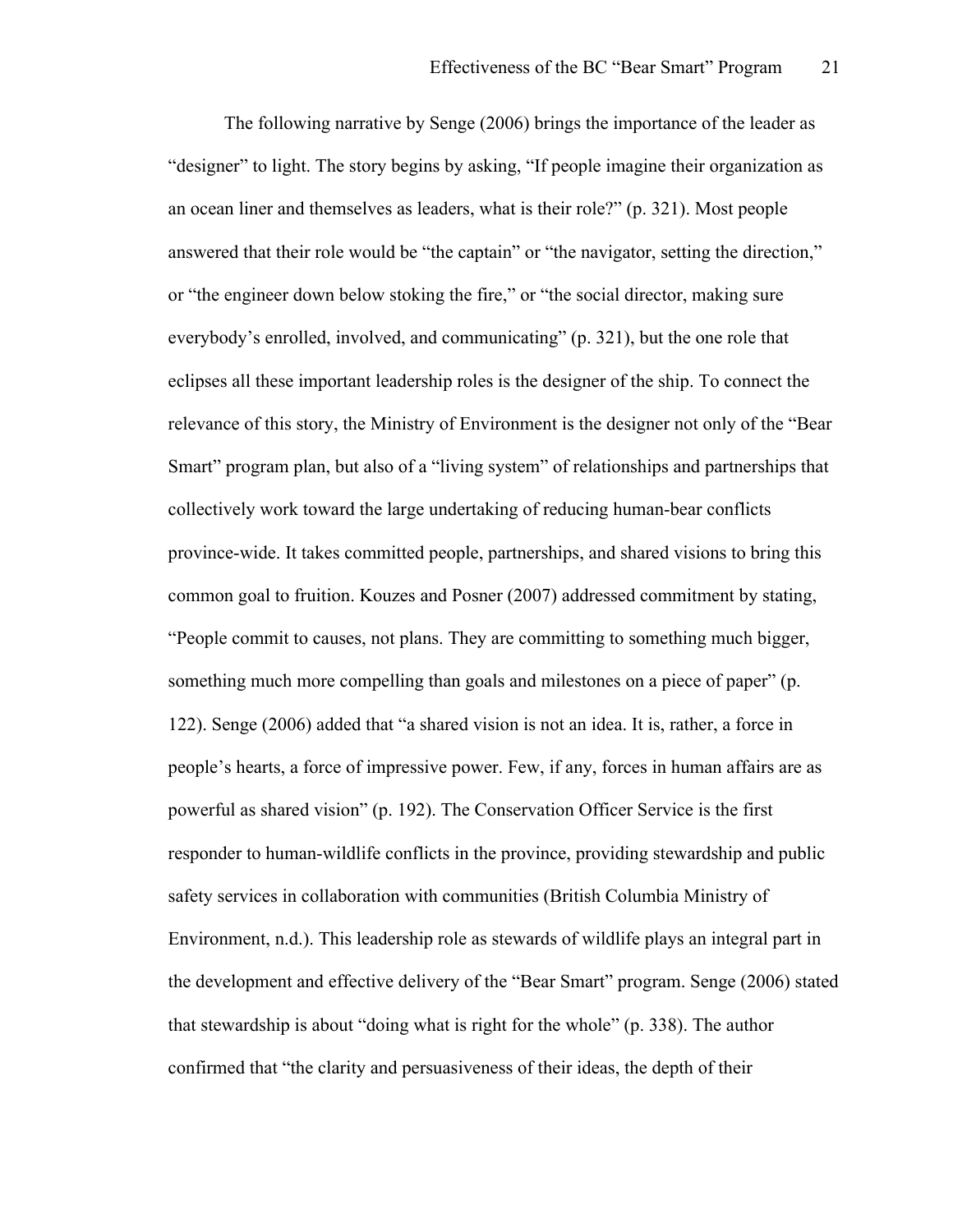commitment, and the extent of their openness to continually learn more" (p. 339) distinguishes an outstanding leader as steward. "Truly effective leaders come to a shared appreciation of the power of holding a vision and concurrently looking deeply and honestly at current reality" (p. 340). This is the creative tension principle. Senge used the following examples to explain the principle:

Socrates felt it was necessary to create a tension in the mind, so that individuals could rise from the bondage of myths and half truths … so must we … create the kind of tension in society that will help men rise from the dark depths of prejudice and racism. While Dr. King is famous for his "dream" of equality, his leadership, like Gandhi's before him, was grounded in helping people see current reality, "to dramatize the present situation" as he put it. He knew that the juxtaposition of the two, the dream and the present reality, was the real force for change. (p. 340)

#### Human Attitudes, Values, and Perceptions

Human-wildlife conflict in urban areas are linked to the increased availability of anthropogenic food attractants, which highlights the need to understand the basis for resident behaviour and perception in relation to human-bear conflict situations. The attitudes and perceptions of the wildlife management agencies and their individual officers also need to be taken into account, to gain the whole perspective of the personal dynamics involved with effectively delivering the "Bear Smart" program.

There is a growing diversity of opinion among urban residents about what constitutes an acceptable response to urban bear conflicts. Mitigation strategies that have traditionally involved lethal removal or attempts to alter the behaviour of conflict bears may be inappropriate or difficult to apply in certain urban situations (Conover, 2002). This can, in part, be due to the highly publicized nature of conflict incidents and the diversity of opinion among urban residents about what constitutes an acceptable response (Whittaker, Vaske, & Manfredo, 2006).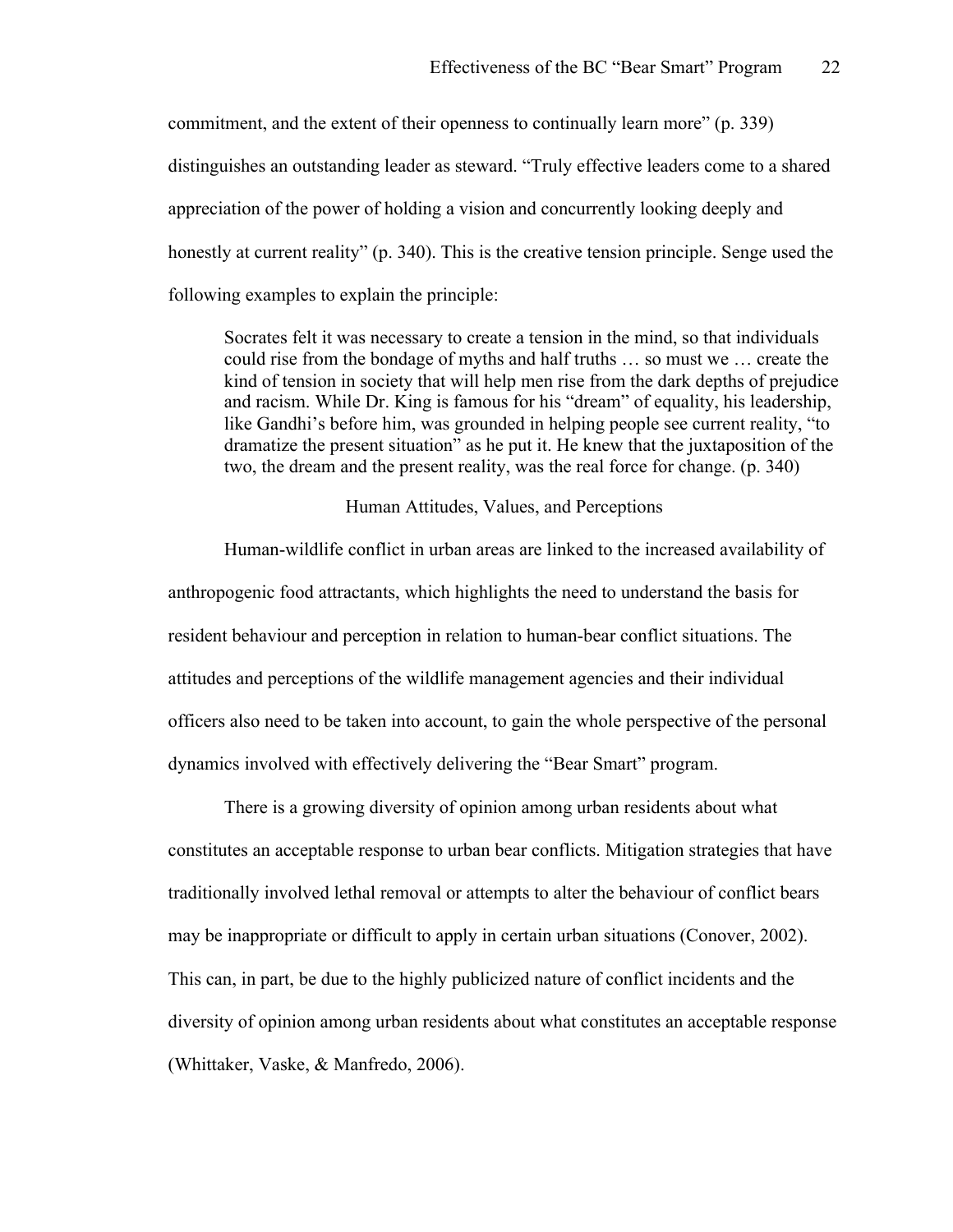I decided to open up the scope of my research from human-bear conflicts to human-wildlife conflicts to see if I could identify a common thread of information that would assist in fine-tuning my knowledge of people's perceptions of bears, to assist with the effective delivery of the "Bear Smart" program. Stakeholders provide a difficult task to wildlife managers owing to their often-divided attitudes. Fulton, Manfredo, and Lipscomb (1996) used the exploratory factor analysis (EFA) model of research to identify major issues involved in wildlife management decisions. They found there are two distinct wildlife value orientations. The "wildlife existence" orientation includes bequest and existence, recreational wildlife experience, wildlife education, and residential wildlife experience. The second orientation, labelled "wildlife rights and use," includes the fishing and anti-fishing dimension, the hunting and anti-hunting value, wildlife rights, and wildlife use concept. There has been a change in attitude, as many studies are showing that a higher number of people are participating in non-consumptive wildlife recreation, as opposed to hunting and trapping. Management actions aimed at conflict bears include lethal and non-lethal controls that may be expensive to implement, result in negative public opinion, and have questionable efficacy.

Conover (2002) stated that attacks on humans by bears, cougars, wolves, alligators, and sharks have proliferated over the past few decades, driving many experts to conduct research on this phenomenon. Human population increase contributes to an ever-decreasing amount of wildlife areas, more people are recreating outdoors, raising the level of potential encounters, and predator populations are expanding. A century ago, people shot predators on sight, leaving the latter very wary of humans. These animals avoided areas of human habitation and fled as soon as a human was spotted. Many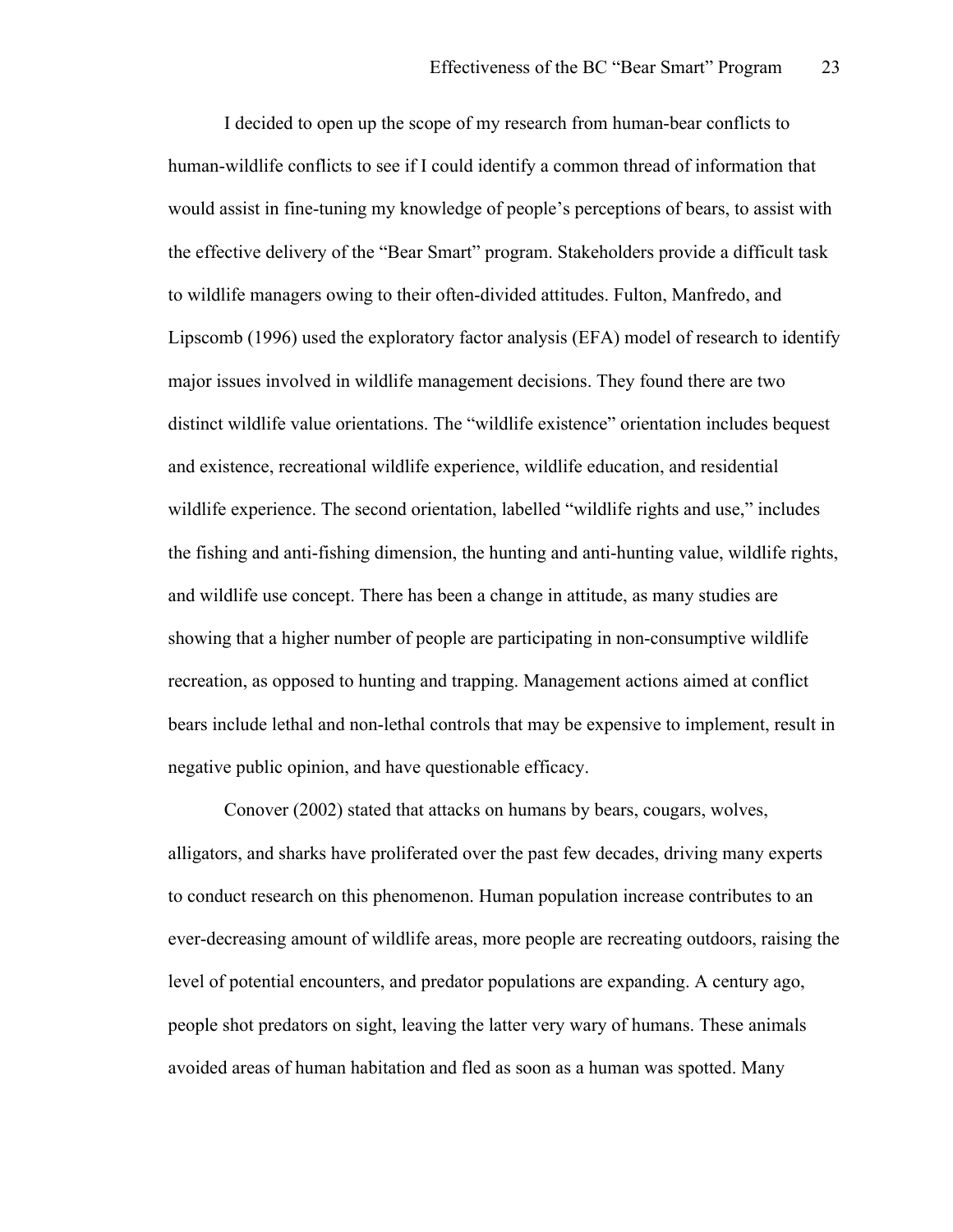predators have now learned that humans make useful neighbours, providing food usually in the form of handouts, garbage, and pet foods. Some predators have now moved into areas of human habitation in pursuit of deer and small mammals that have also made people's backyards their home.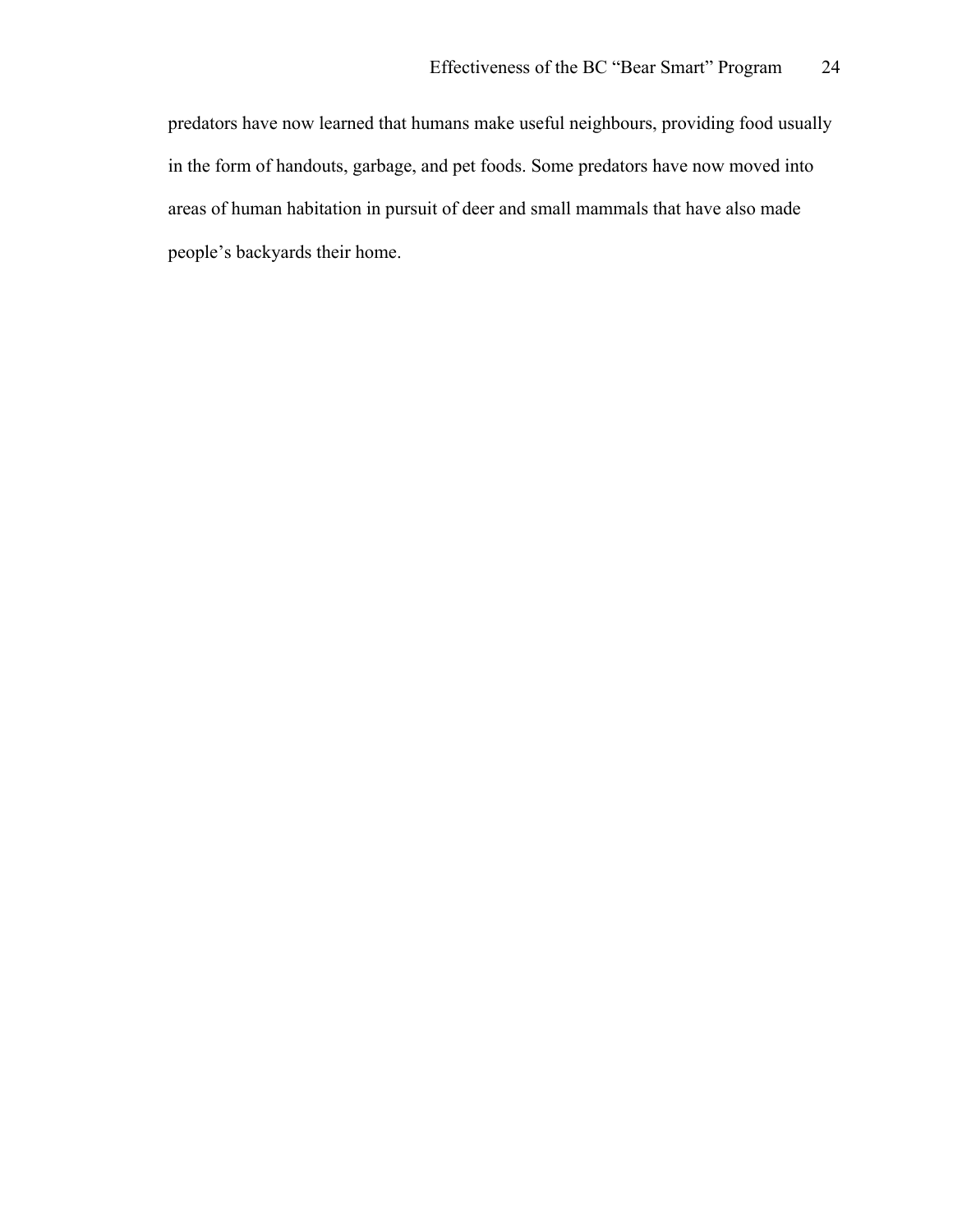## CHAPTER 3: CONDUCT OF ACTION RESEARCH PROJECT

## Research Approach

This action research project addressed the question, "What are effective ways to deliver the 'Bear Smart' Community Program to British Columbia municipalities?" The sub-questions were: (a) What could the Ministry of Environment do to create long-term sustainable delivery of the "Bear Smart" program? (b) How are current stakeholders interpreting and implementing the "Bear Smart" program? (c) How can administrators of the "Bear Smart" program improve strategies related to the reduction of human-bear conflict? and (d) How do various stakeholders in these municipalities perceive humanbear conflict?

The primary purpose of this research is to hear the voices of the stakeholders and participants that work in the field of human-bear conflict management to enhance the ability of the Ministry of Environment to effectively deliver the "Bear Smart" program in the province. Included in this chapter are details of the action research approach, the participant selection process, the research methods and tools employed, how the research was conducted and data analyzed, and the ethical considerations encountered.

#### *The Action Research Approach*

Action research methodology is well suited to this research project due to its collaborative approach to inquiry and its emphasis on building on current successes and positive working relationships. Action research as a qualitative tradition of inquiry is focused on "understanding the ways that stakeholders – the different people concerned with the issue – perceive, interpret, and respond to events related to the issue investigated" (Stringer, 2007, p. 19). As defined by Stringer (2007), action research is "a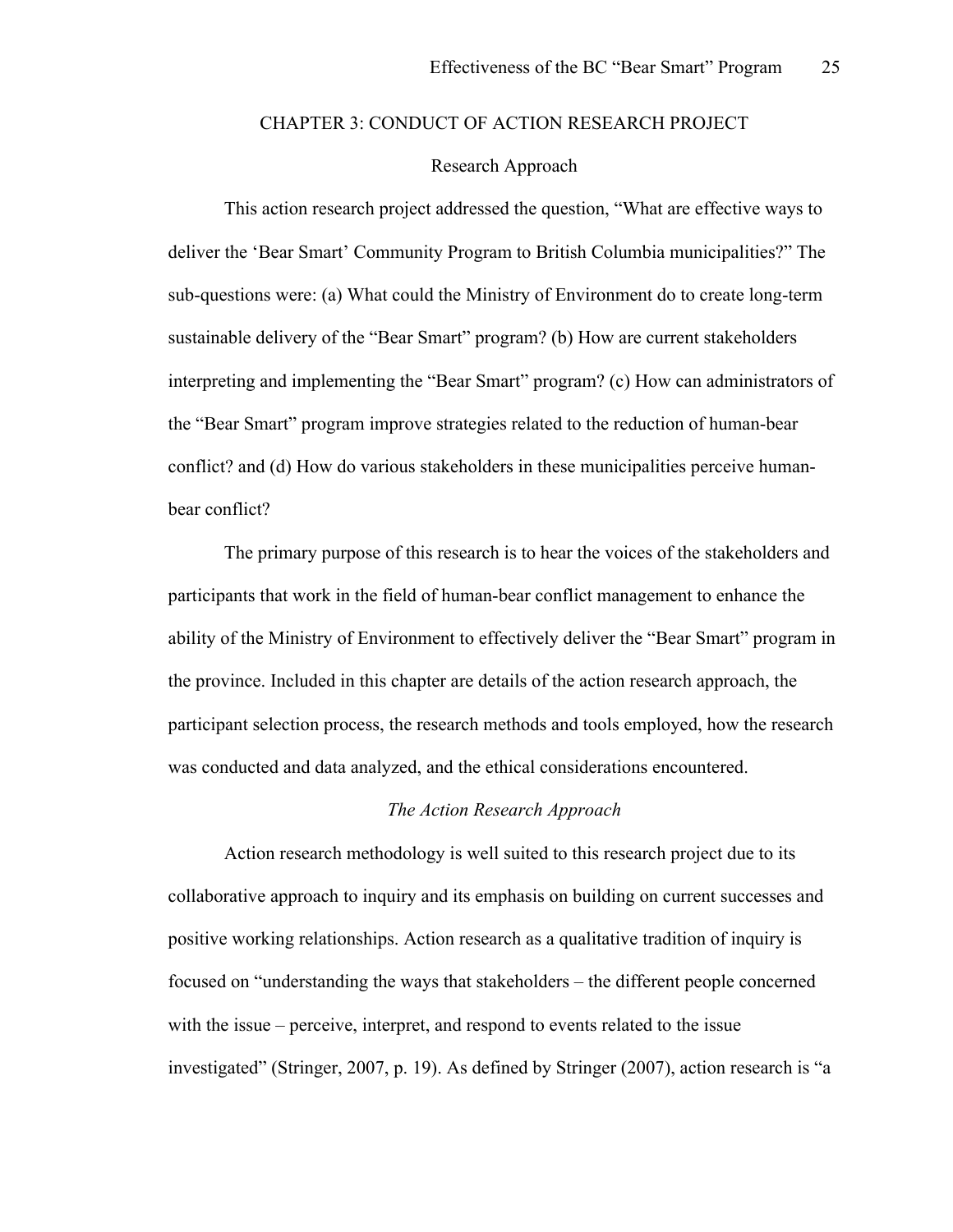systematic approach to investigation that enables people to find effective solutions to problems they confront in their everyday lives" (p. 1).

The "Bear Smart" program was born out of a public shift in attitude towards the unnecessary destruction of bears in the urban and rural interface (Davis et al., 2002). By providing the Ministry of Environment and other participants the opportunity to participate in this action research project they have the opportunity to help generate solutions to create a more effective process for mitigating human-bear conflicts in the province. Determining common agreement and understanding of the objectives of the "Bear Smart" program is imperative, as noted in the following comment by the Regional Manager for the South Coast Region:

We are looking to have safe communities. We are looking to as much as possible reduce the impact upon the natural environment and wildlife within the natural environment. We want to make sure that the community itself understands what the issues are, that they aren't fearful or living in fear but that they have the information necessary to make informed decisions. (L. Sundquist, personal communication, September 12, 2009)

This study utilized the following action research methods: in-person, one-on-one interviews; focus groups, which are essentially face-to-face interviews in a group setting; and phone interviews. The data generated from the interviews provided an understanding of why certain components of the "Bear Smart" program are presenting challenges and, in some cases a break down in process and what needs to occur to achieve a more effective delivery of the program.

### Project Participants

The invitation to participate in this project was selective and the key stakeholders invited were determined by the project sponsor and myself and are listed below. Palys and Atchison (2008) suggested participants should be invited "because of their relevance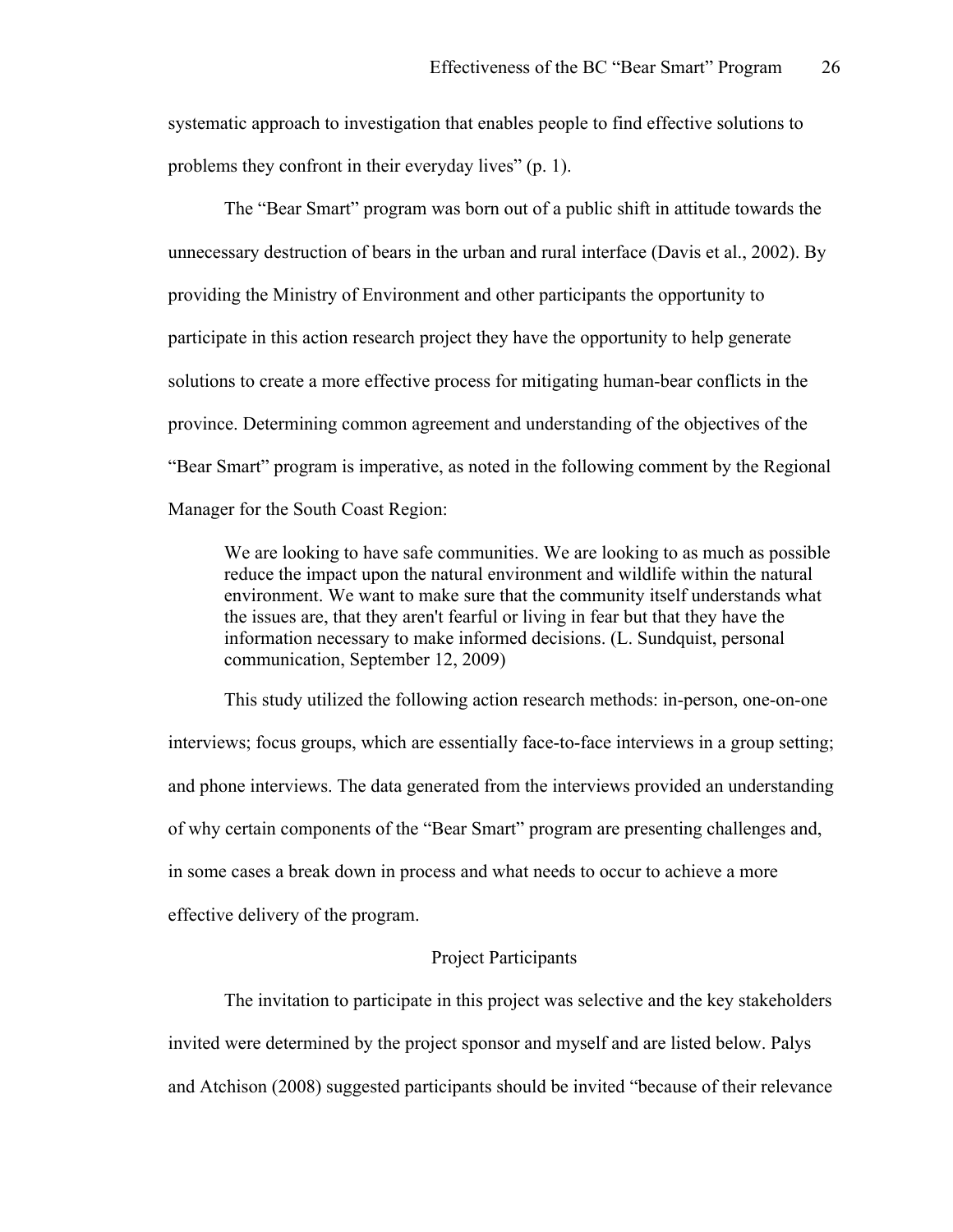to the phenomenon of interest to the researcher" (p. 161). Stringer (2007) stated that qualitative and action research studies use a process called purposeful sampling to consciously select people on the basis of a particular set of attributes. Seven one-one interviews were conducted for the purpose of this action research project. Two of these interviews included the Chief Conservation Officer and the South Coast Regional Operations Manager for the Conservation Officer Service. It was decided in discussion with the project sponsor, that these two participants would provide adequate information to represent the Conservation Officer Service for the purpose of this study. The Large Carnivore Specialist of the Environmental Stewardship Division of the Ministry of Environment was interviewed offering experience and scientific insight to the effective delivery and maintenance of the program. The Environmental Protection Division representative chosen by the project sponsor did not respond to the invitation due to being on annual leave.

The attributes of this sample group are the influence of continued development and delivery of the "Bear Smart" program. These participants fall into the dimension of homogeneity that Palys and Atchison (2008) described "as a similarity among all units or elements being studied" (p. 108). The Executive Director of the British Columbia Conservation Foundation declined the opportunity to be interviewed after review of the interview questions. Through personal communications by e-mail, this invitee expressed the inability to answer any of the questions regarding the "Bear Smart" program, adding that it would not be fair to the research project. A phone interview was subsequently conducted with the British Columbia Conservation Foundation's Bear Aware Program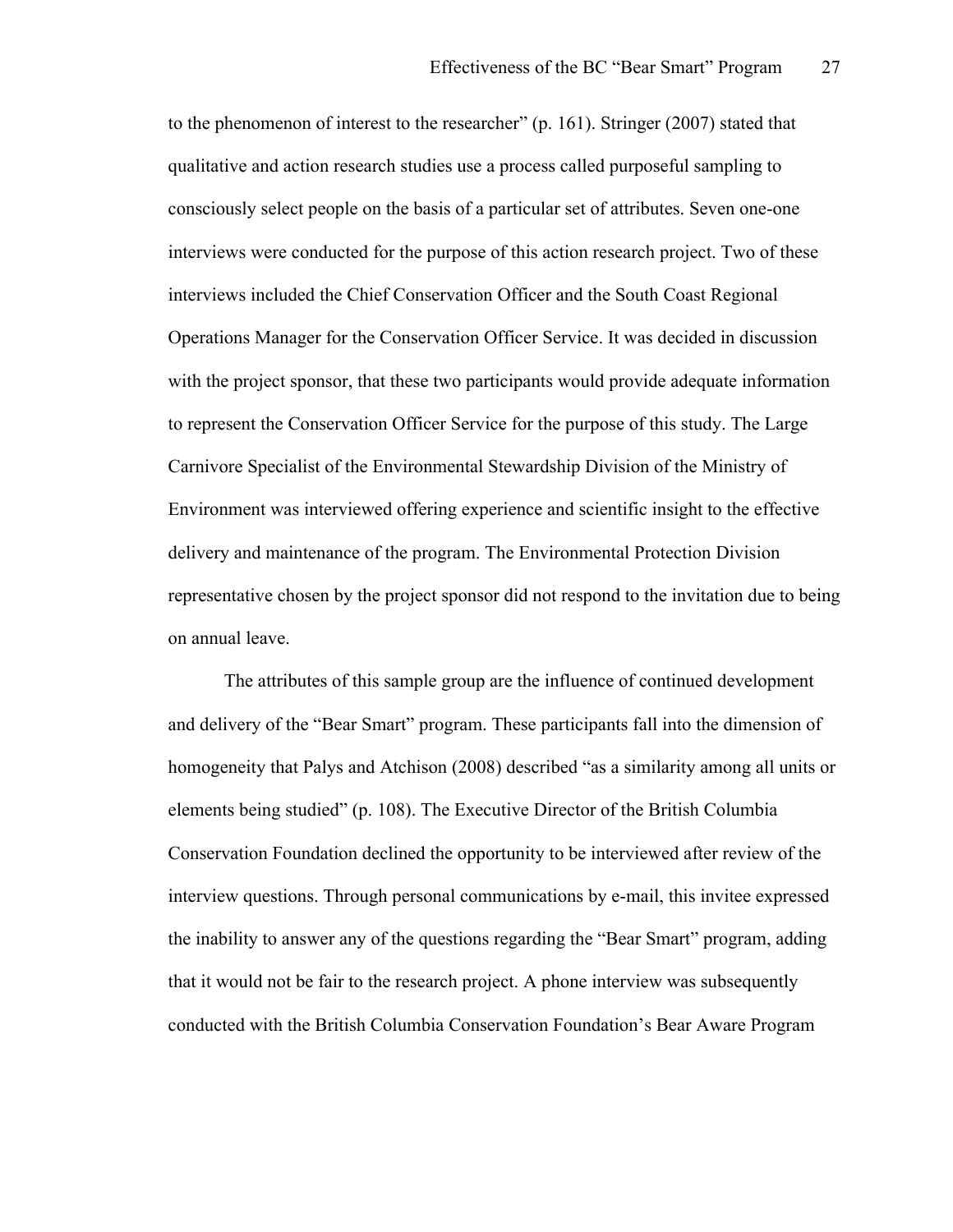Coordinator representing one of the two non-governmental organizations targeted for this study.

Initially, I considered interviewing one representative from each nongovernmental organization but upon discussion with my project sponsor it was decided that due to the disparate nature and provincial profile of the two non-governmental organizations chosen for study, a focus group interview would provide a better understanding of the North Shore Black Bear Society's goals and objectives. Also, in conversation with the project sponsor it was decided to include a phone interview with the three authors of the *"Bear Smart" Community Program: Background Report* (Davis et al., 2002). The authors were hired by the Ministry of Environment in 2002 to develop a program that clearly outlines fundamental principles designed to guide stakeholders in the direction of establishing sustainable "Bear Smart" communities. It was decided that their contributions would be a major benefit to this project. This was completed in a phone conference format using a speakerphone for recording purposes.

Three focus group interviews were also conducted with municipal representatives of the District of Ucluelet and the City of Port Alberni. Both of these communities have been working to implement the "Bear Smart" program for several years and have experienced unique challenges and various levels of success. The District of Squamish was cordially invited but unable to convene due to staff annual summer leave. Only three participants were able to attend the District of Ucluelet focus group study on the arranged day of the interview; in attendance were the Chief Administration Officer, the Building/Bylaw Officer, and the Assistant Planner. Five municipal representatives of the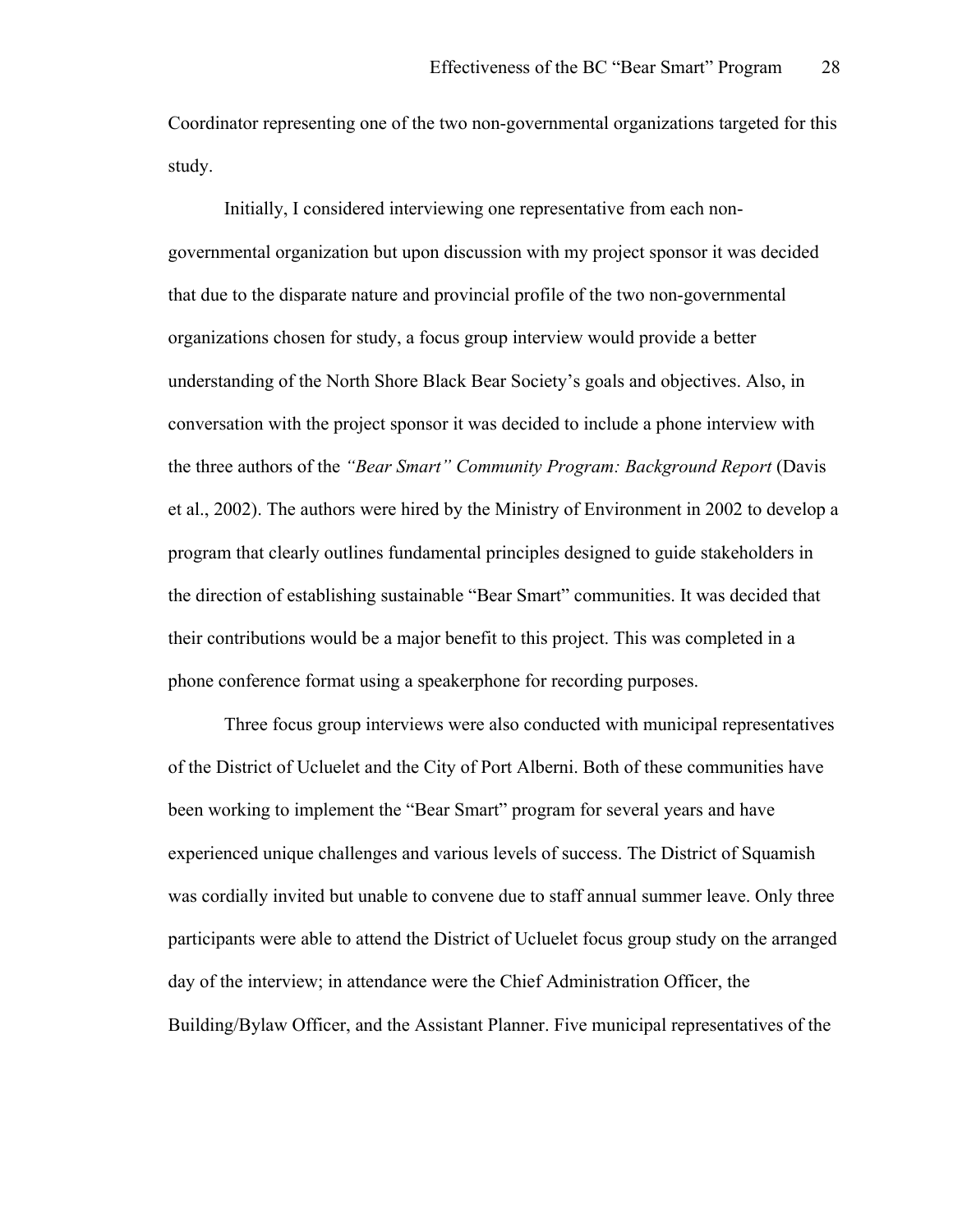City of Port Alberni attended the focus group interview, including the City Clerk, the Bylaw Officer, the City Planner, and two Council members.

The municipal participants are heterogeneous in nature complementing the focus group interview with diverse expertise in solid waste management, development and planning, developing community of practice, and financial logistics. These participants were selected because they all directly affect or have an effect on the problem or issue of interest. All research participants received a personal invitation via telephone and a formal follow-up invitation via e-mail. Participants were provided the interview questions one week prior to their interviews and all participants returned completed informed consent forms to me for the purpose of this research process. The informed consent forms and all interview materials are kept in the security of a locked office cabinet and a password-protected computer. Respect for individual privacy and confidentiality is a main priority.

#### Research Methods and Tools

#### *Research Tools*

The action research methods used to collect data included one-on-one face-to-face interviews (see Appendix A), phone interviews (see Appendix B), and focus groups (see Appendix C). The one-on-one face-to-face interviews were conducted with the Ministry of Environment and the Conservation Officer Service participants, and the phone interviews were conducted with the British Columbia Conservation Foundation Program Coordinator and the authors of the "*Bear Smart" Community Program: Background Report* (Davis et al., 2002). This interviewing process offered the opportunity for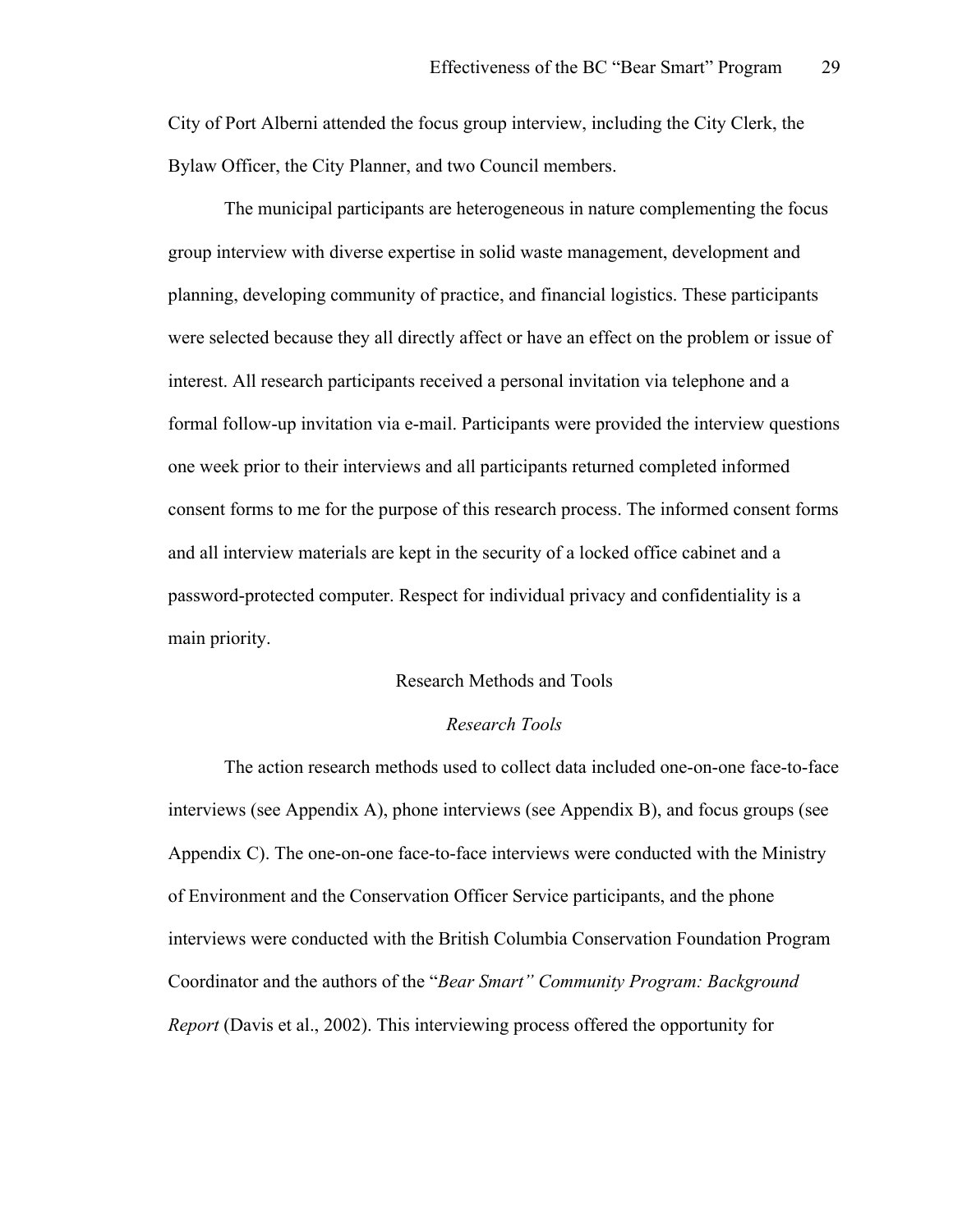participants to describe to the interviewer situations in their own words and perspectives (Stringer, 2007).

The objective of this action research project was to collect information from the interviews and focus groups that uncover events and key experiences of the major stakeholders. As Stringer (2007) wrote, "by unpacking these events we can learn the features of that experience that make them so meaningful, and in the process we extend our understanding of the way the issues affect their lives" (p. 103). This in turn helps the learner-researcher to "clarify and understand the nature of the events and activities they are investigating" (Stringer, 2007, p. 95). Glesne (2006) confirmed that the purpose of the interviews is to "elicit data needed to gain understanding of the phenomenon in question and contribute different perspectives on the issue" (p. 36).

The research questions were mainly designed to explore how each participant believed they were contributing to the effective delivery of the program and reveal any successes, challenges and failures incurred by the current method of "Bear Smart" program delivery strategies. Analysis of the data revealed a much higher number of challenges were expressed than successes, with the challenges mainly honing in on funding constraints and lack of guidance on behalf of the governing agency. These are further discussed in the Study Findings section in chapter 4. Results of the literature review reveal that personal values heavily influence the development of strategies and policies involved with reducing human-bear conflict. Some of the interview questions invoked strong emotions that were mainly centered around ceaseless personal efforts to help the program succeed.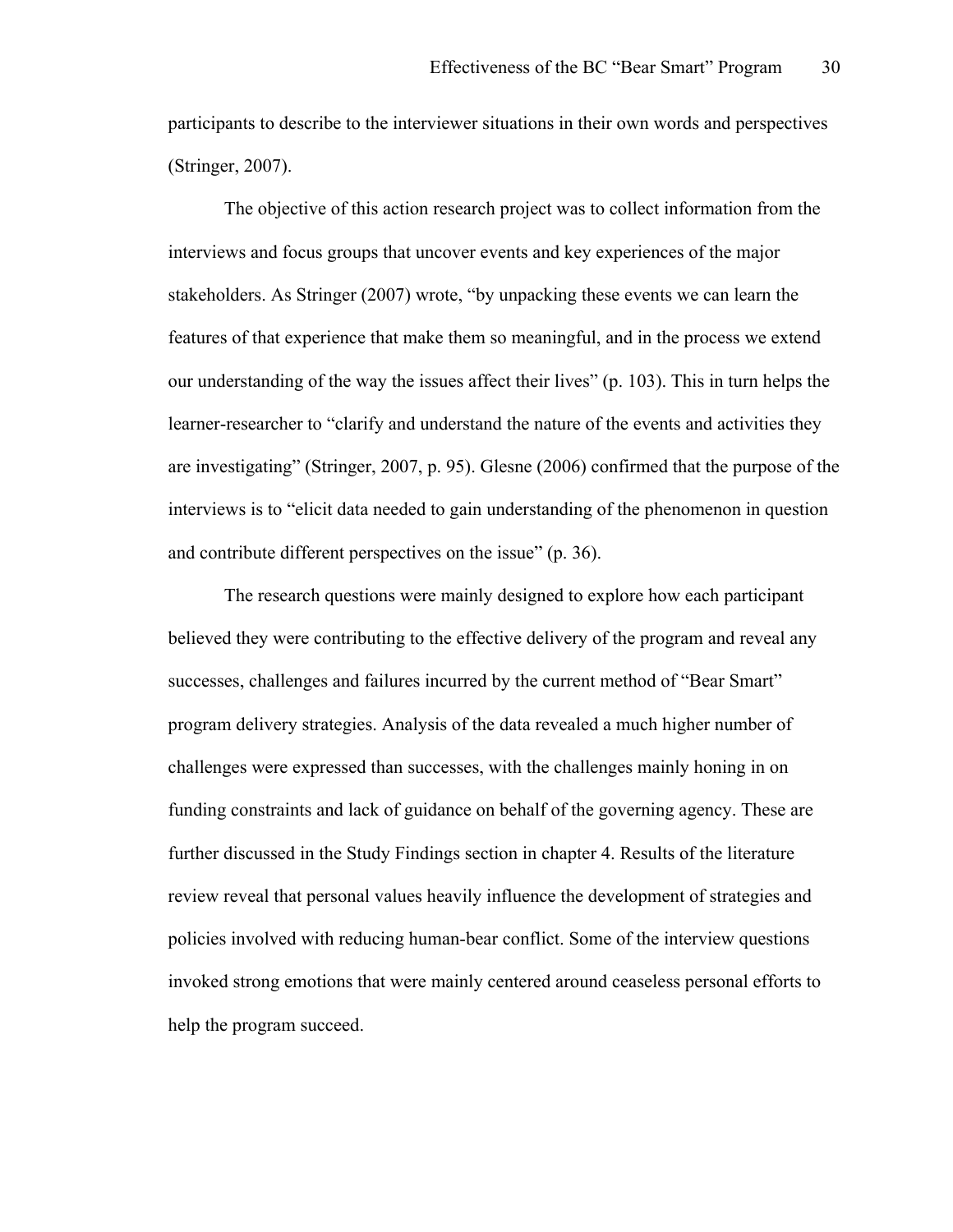Palys and Atchison (2008) described the focus group as an opportunity to place opinions "'on the table' where differences between perspectives can be highlighted and negotiated" (p. 159). They continued: "It is also an opportunity to witness extensive interaction on a topic within a relatively limited timeframe" (p. 159). Three focus groups were conducted. Two focus groups included stakeholders from municipalities and one focus group was conducted with a non-governmental organization. Approaching both the individual interviews and the focus groups with several constructive appreciative questions increased the probability that the resulting data captured what people most cared about. Cooperrider, Stavros, and Whitney (2003) confirmed that the incorporated aspects of appreciative inquiry helped to determine what is already working. The first question posed to all participants was, "How does your leadership contribute to the effective delivery on the 'Bear Smart' program?" This question was productive in that it enabled participants to valiantly discuss their personal contributions and inject their beliefs on how the program should be operating. Watkins and Mohr (2001) discussed the principle of simultaneity:

As we seek to understand a situation by gathering data, the first question we ask is fateful. The organization will turn its energy in the direction of that first question. Careful, thoughtful, and informed choice of topic is important, as it defines the scope of the inquiry, providing the framework for subsequent interviews and data collection. (p. 61)

#### *Reliability and Validity*

Enthusiasm and interest in the subject of research may cause some researchers to overlook the rigorous and systematic processes that establish trustworthiness of the data collection and the data analyses processes (Stringer, 2007). Trustworthiness, veracity, and validity of the data utilized for this action research project was established by using the process of triangulation. A diverse range of participants provided multiple perspectives to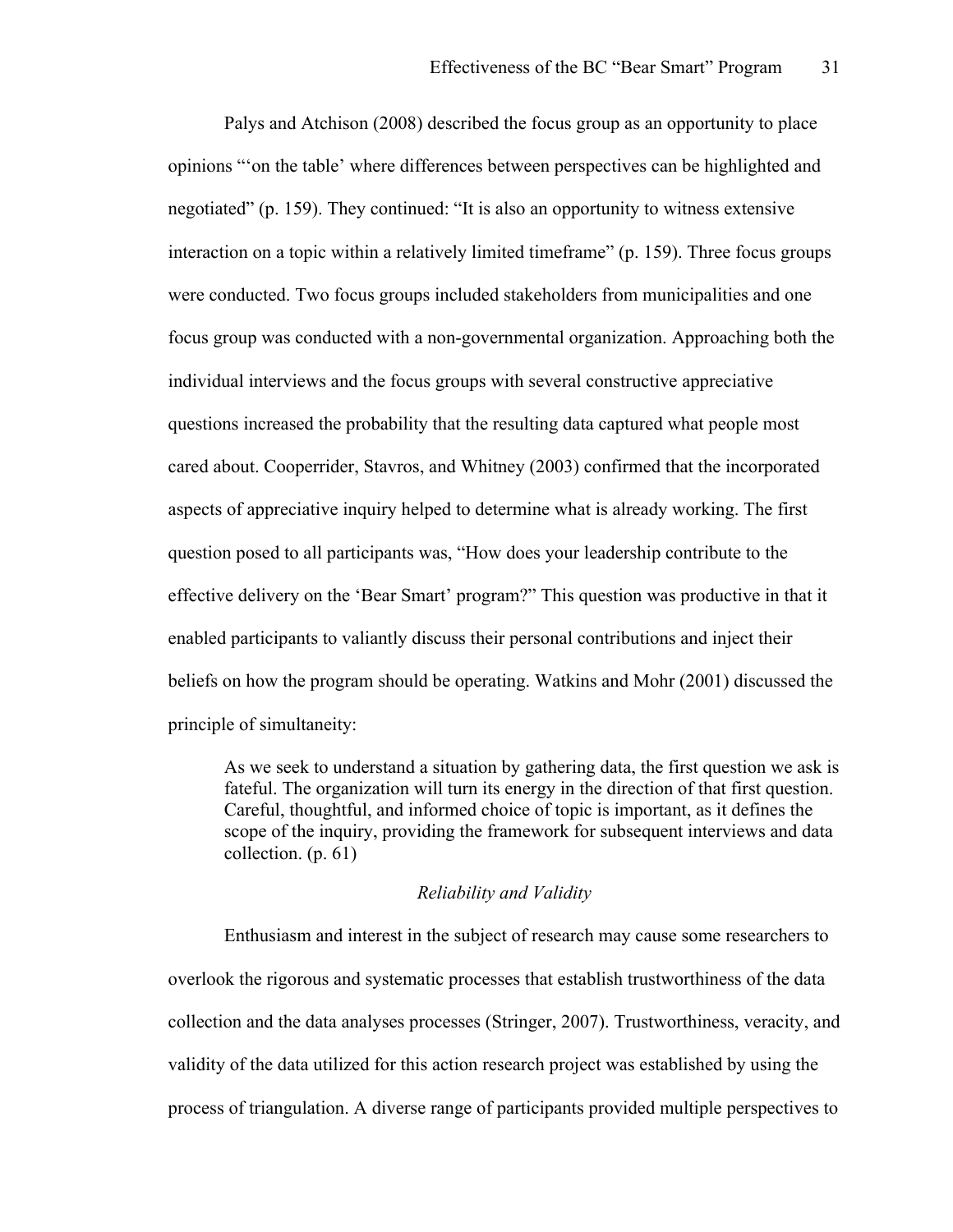the problem under investigation and different methods were also used for gathering data such as one-one interviews, phone interviews and focus groups. The purpose for methods triangulation is not "the simple combination of different kinds of data, but the attempt to relate them so as to counteract the threats to validity identified in each" (Berg, 1995, p. 5). This research project also utilized "member checking," which provided the participants the opportunity to review the data transcription derived from the interview process, to enable verification of their perspectives and experiences, and also to deal with emotions and feelings (Stringer, 2007).

## *Research Procedures*

This research project engaged qualitative action research methods. The interview processes were very labour intense and required added expense and travel time to complete. All questions were reviewed by the project sponsor and developed with mindful intent to flesh out information resulting in solutions to the main research question. Each participant received an invitation letter that outlined the objective of the research and included all the formalities involved with participating in the research project. The participants also received a letter of informed consent alongside the interview questions one week in advance of the interviews.

#### *Individual Interviews*

I began the data collection process for this major project by conducting seven individual interviews. The Conservation Officer Service participants were interviewed first, followed by the Large Carnivore Specialist from the Ministry of Environment. The same interview questions were used for all the interviews and focus groups. The secure setting of the individual interviews provided a climate where participants were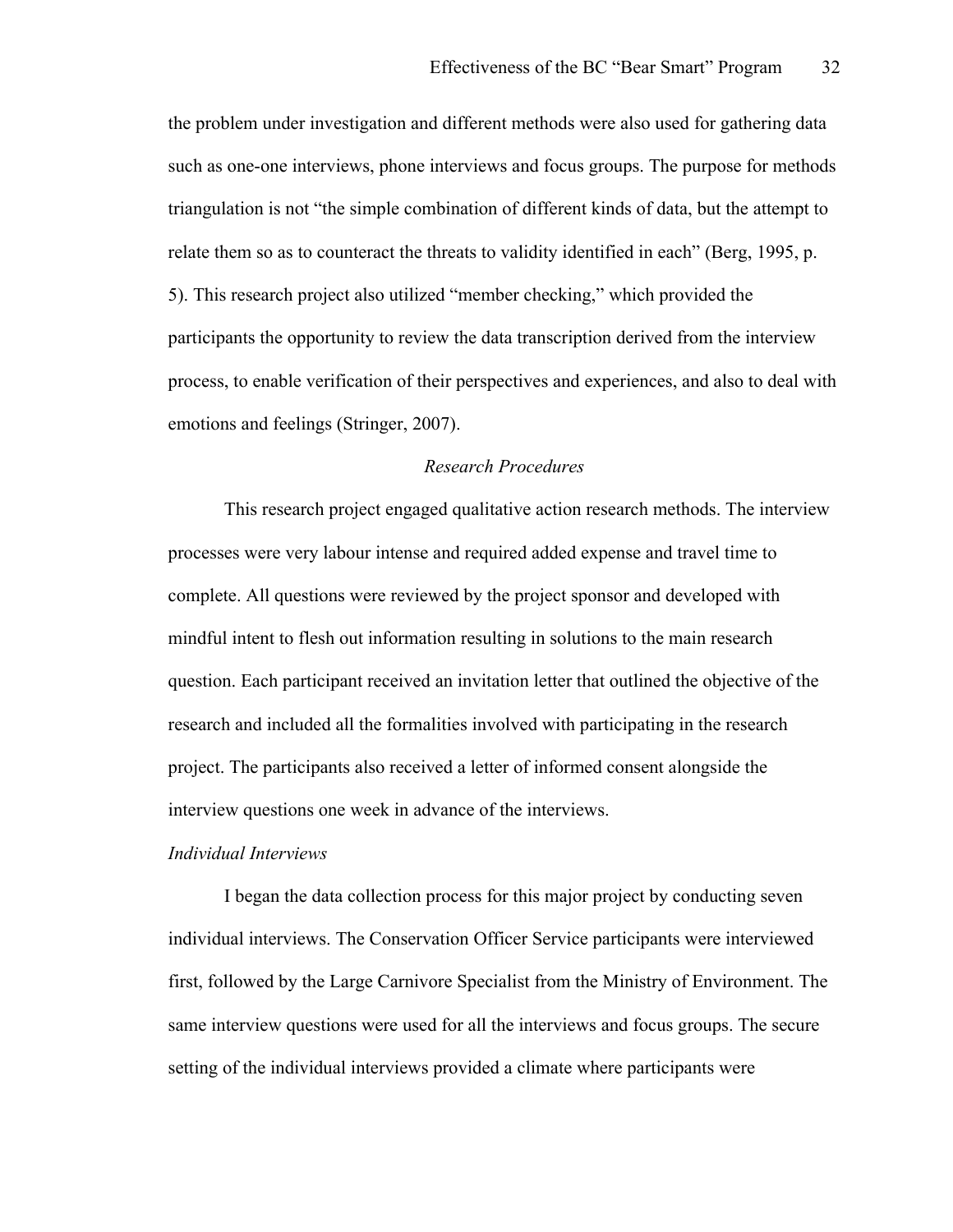comfortable disclosing their personal stories although the presence of the audio recorder appeared to cause the participants to be cautious of words and inflection. The project sponsor assisted with arranging the phone interview with the British Columbia Conservation Foundation participant, as there was some confusion in establishing the appropriate person to represent the organization for the purpose of this study. The phone interview with the authors of the *"Bear Smart" Community Program: Background Report* (Davis et al., 2002) was conducted by speakerphone in a private office at the warden's station in Pacific Rim National Park Reserve. "The opportunity to learn about what you cannot see and to explore alternative explanations of what you do see is the special strength of interviewing in qualitative inquiry" (Glesne, 2006, p. 81).

#### *Focus Group Interviews*

The focus group interviews with the municipalities and non-governmental organizations were performed last as they were the most arduous to organize. The provocative open-ended questions enabled a flow of invaluable information on how the current delivery methods of the "Bear Smart" program have impacted the partnerships between these organizations and the governing agency of the program. The literature review identified that specific events can trigger an expression of personal values or valuational forces that can significantly influence change in policy and procedures (Kellert & Clark, 1991). Palys and Atchison (2008) stated: "The focus group setting places opinions on the table where differences between perspectives can be highlighted and negotiated" (p. 159).

In the focus group interviews, my role changed to became somewhat of a moderator, establishing ground rules, redirecting questions while maintaining a positive,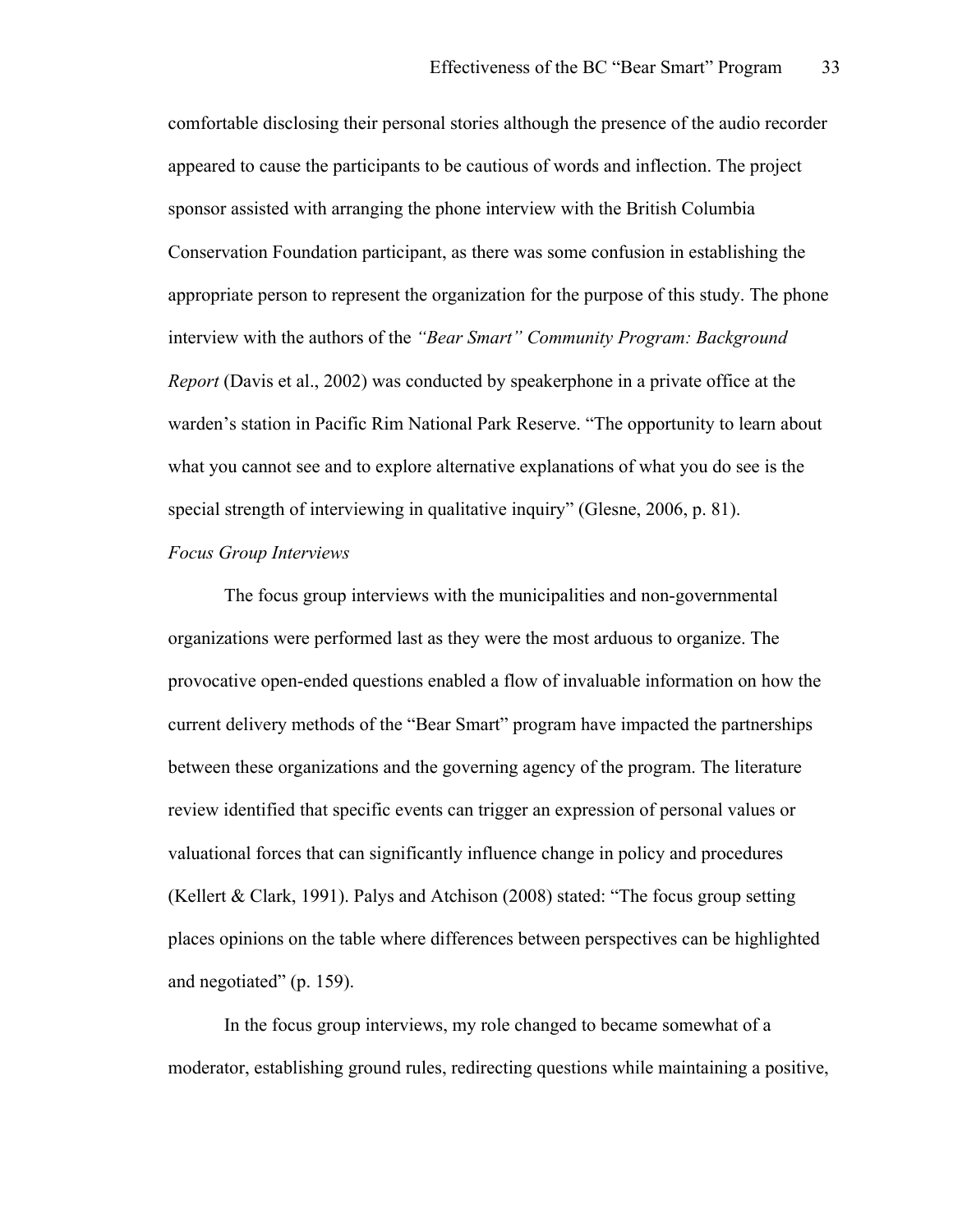safe environment for dialogue. Glesne (2006) pointed out that discussion in focus group interviews "depends on interaction between the group, stimulated by the interview question(s)" (p. 103). Having in-depth knowledge of the "Bear Smart" program enabled me to provide clarity and prevent any confusion about the origin of the questions during the interviews. Palys and Atchison (2008) stated:

The interaction of interviewer and respondent offers benefits that can enhance the quality of the data gathered. The interviewer can ensure that the appropriate person completes the interview, can clarify immediately any confusion about particular questions and can encourage verbally stingy respondents to embellish further. (p. 157)

Palys and Atchison (2008) went on to articulate that "the rapport that's built may have longer-term benefits for researchers engaging in longitudinal research, since respondents may be more willing to participate in panel studies involving repeated interviews" (p. 157). Numerous participants shared their personal appreciation for this research project by emphasizing the need for the Ministry of Environment to examine the current state and effectiveness of the program.

## *Data Analysis*

There are many diverse approaches to analyzing qualitative data that result in concepts and ideas that enable stake-holding participants to understand more clearly the nature of what has been determined to be problematic. "Interpretation is a clarification of meaning. Understanding is the process of interpreting, knowing, and comprehending the meaning that is felt, intended, and expressed by another" (Denzin, 1989, p. 120). Stringer (2007) reminded researchers that the analysis should be appropriate to the problem at hand and that the major task is to identify the significant features that make up the experience and perception of the stakeholders involved. The researcher and those involved in data analysis must harness their own understandings, intuitions, or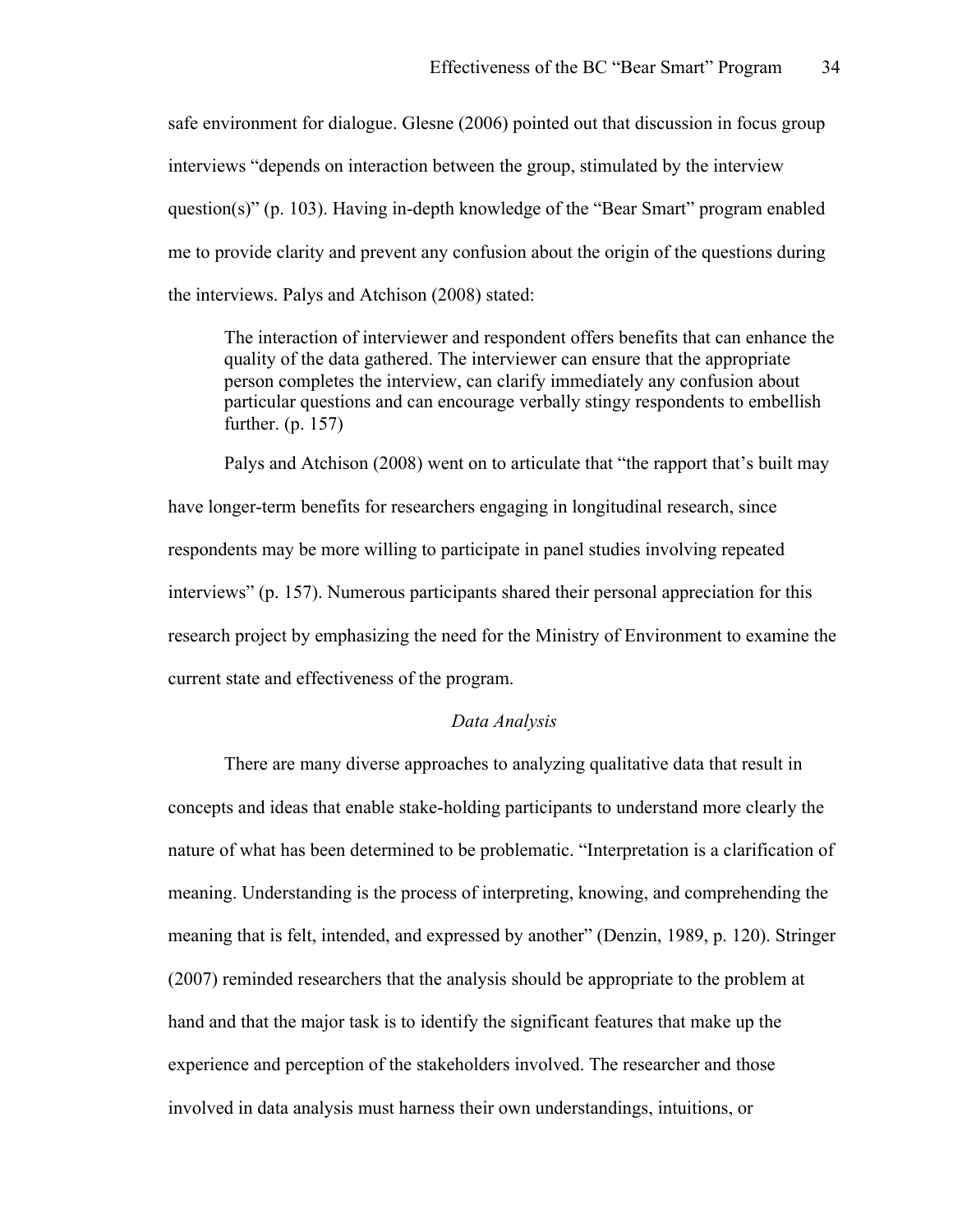interpretations and "focus on the meanings that are inherent in the world of the participants" (Stringer, 2007, p. 99).

Two major data analysis processes provided the means to distilling the data received. The first is a categorizing and coding and the second is selecting the key experiences. Both of these techniques were utilized. The procedures for categorizing and coding involved, reviewing the collected data, unitizing the data, categorizing and coding, identifying themes, organizing a category system, and developing a report framework. In additions the application of the *verbatim principle* was also used to outline the terms and concepts drawn from the words of the participant themselves. Stringer (2007) stated that by using this principle, researchers are "more likely to capture the meanings inherent in people's experience" (p. 99).

The reason for analyzing key experiences is "to focus on events that seem to have a marked impact of the experience of major stake-holders (Stringer, 2007). Denzin (1989) talked of moments of crisis, or turning-point experiences that have a significant impact on people, resulting in the "light-bulb" or "aha" experience that provide people with greater clarity. The data analysis for this major project was based on the framework of reviewing the data, categorizing and color coding, and identifying the key experiences for each participant as outlined by Stringer (2007). Themes emerged when the lists were compared to identify experiences and features of experience that were common to the group of participants. Miles and Huberman (as cited in Stringer, 2007) described displaying data as "an organized assembly of information that permits conclusion drawing and action taking" (p. 103). This form of data interpretation was heavily used for this action research project. Glesne (2006) indicated that the "coding, categorizing, and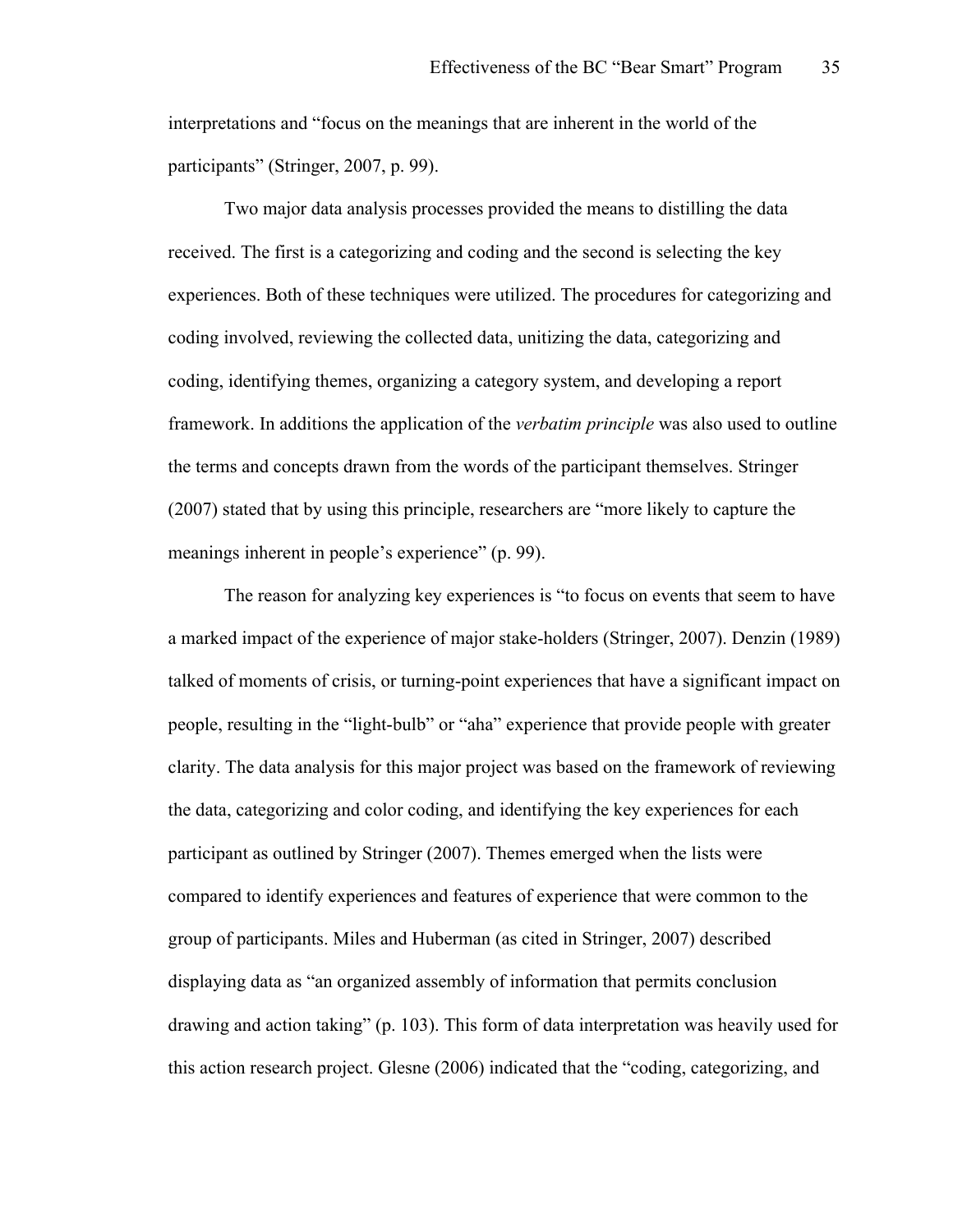theme-searching process is not as mechanical as it may appear" (p. 154). This statement proved true; it took time to reveal new insights and new connections from what had been learned.

## Ethical Issues

The Ministry of Environment will benefit from this research by potentially identifying a more fluent and effective system for the delivery of the "Bear Smart" program in the province. The guiding principles of the *Tri-Council Policy Statement: Ethical Conduct for Research Involving Humans* (Canadian Institutes of Health Research, Natural Sciences and Engineering Research Council of Canada, & Social Sciences and Humanities Research Council of Canada [Tri-Council], 1998), pursuant to Section B of the Royal Roads University (RRU) *Research Ethics Policy* (RRU, 2007), were used to frame the ethical consideration involved with this action research project.

In working with the general public, local and provincial politicians, and municipal staff, I have experienced a wide range of the human values system with respect to conserving wildlife that regularly pose ethical considerations. The ethical considerations surrounding wildlife conservation or preservation with respect to human safety and property damage are evident. Funding resources also poses ethical concern in wildlife conservation in that many hunting organizations fund wildlife conservation groups. Due to the political sensitivities around bear hunting and bear conflict reduction, this learnerresearcher must be aware of research ethics.

## *Informed Consent*

Glesne (2006) confirmed that informed consent is applicable when participants may be exposed to physical or emotional risk. The Tri-Council (1998) stated that consent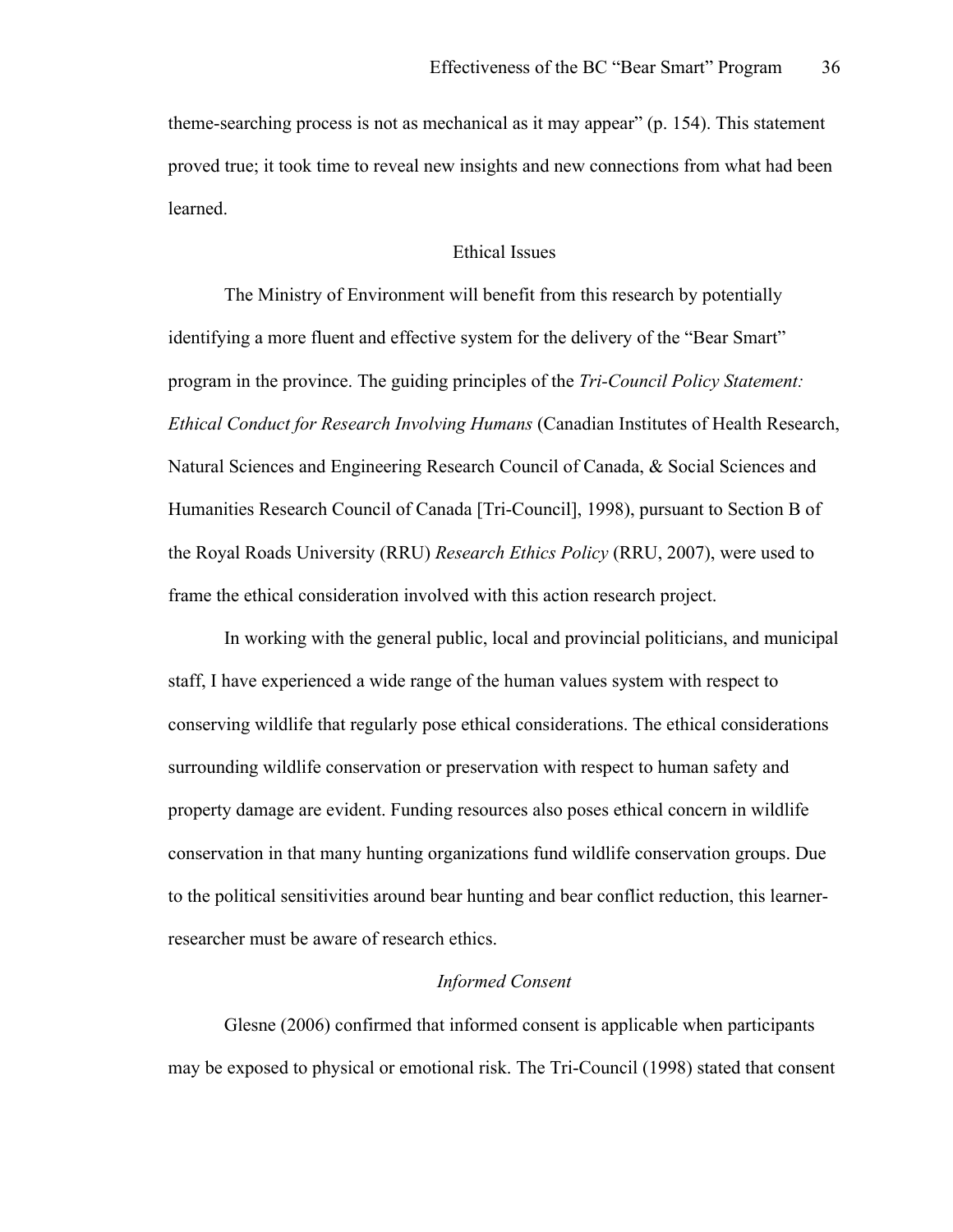is not required from organizations such as corporations or governments for research about their institutions. However, individuals who are approached to participate in a research project about their organization have the right to give free and informed consent. For the purpose of this research project, all participants were informed regarding the views of the organization's authorities, and of the possible consequences of participation.

The informed consent form included the following statement: by signing this form all focus group and interview participants will commit to a process that will stay confidential and anonymous. At the same time, focus group participants need to be aware that the researcher cannot guarantee the confidential and anonymous commitment by all. Information will be recorded in hand-written format and audio recording and, where appropriate, summarized in an anonymous format, in the body of the final report. At no time will any specific comments be attributed to any individuals unless specific agreement has been obtained beforehand.

All documentation will be kept strictly confidential. Specific details of the processes that were used to secure informed consent and respect individual privacy and confidentiality were stated as following on the informed consent form: all documents and audio recordings collected will be stored on my password protected computer and hardcopies will be stored in a locked cabinet. All raw data and transcripts will be retained in a secure password-protected site, for a period of 6 months after the publication of the report. After this time, the data will be destroyed.

#### *Respect for Human Dignity*

The principle or respect for human dignity is relevant to protect the individual values of the people involved. The people that work or volunteer in the field of human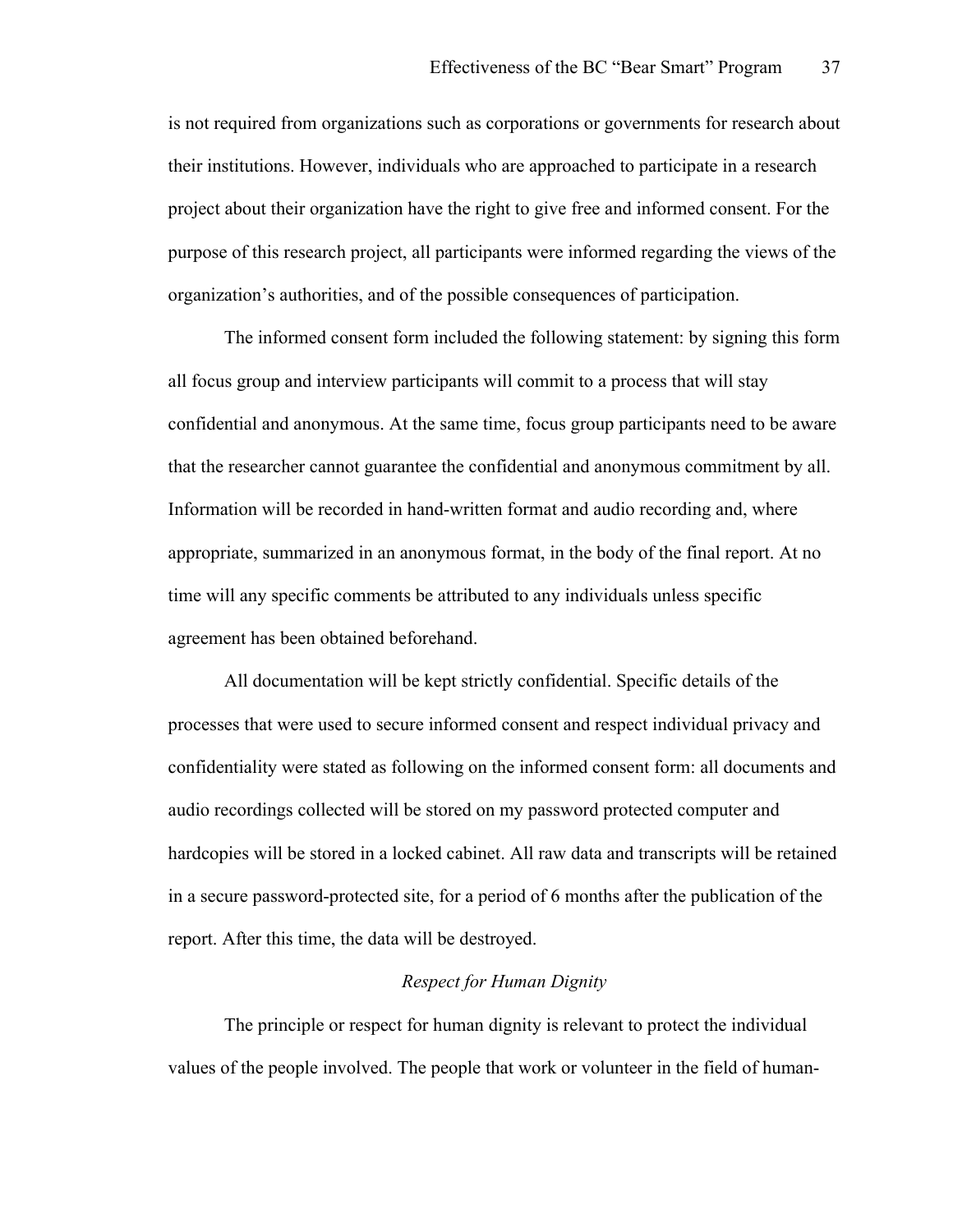bear conflict reduction all have unique personal values and respect for the lives of bears. Personal interest in the program can be driven by compassion and concern for the bears and human safety or simply to improve personal competencies in the work field. These principles need to remain holistic in their approach.

The Tri-Council (1998) stated that "respect for human dignity entails high ethical obligations toward vulnerable persons – to those whose diminished competence and/or decision making capacity making them vulnerable" (p. i.4). The charged emotions evoked by opposing beliefs and values regarding the management of conflict bears and the ongoing strife between interested parties created vulnerability during the interview process. Glesne (2006) demonstrated the importance of retaining privacy and respect by keeping focus of discussion on the general topic as opposed to particular individuals. The Tri-Council Policy (1998) stated:

The standards of privacy and confidentiality protect the access, control and dissemination of personal information. In doing so, such standards help to protect mental or psychological integrity. They are thus consonant with values underlying respect for privacy, confidentiality and anonymity. (p. 1.5)

The informed consent forms (see Appendixes D and E) were used to respect

privacy, and all data were secured in locked storage.

## *Respect for Justice*

The tenet of respect for justice and inclusiveness is very important for maintaining

the quality of independent research protocols from a proactive standpoint. It maintains

high quality of research and the ability to foresee any potential problems.

There shall be no segment of the population … unfairly burdened with the harms of research. It thus imposes particular obligations toward individuals who are vulnerable and unable to protect their own interests to ensure that they are not exploited for the advancement of knowledge. (Tri-Council, 1998, p. i.6)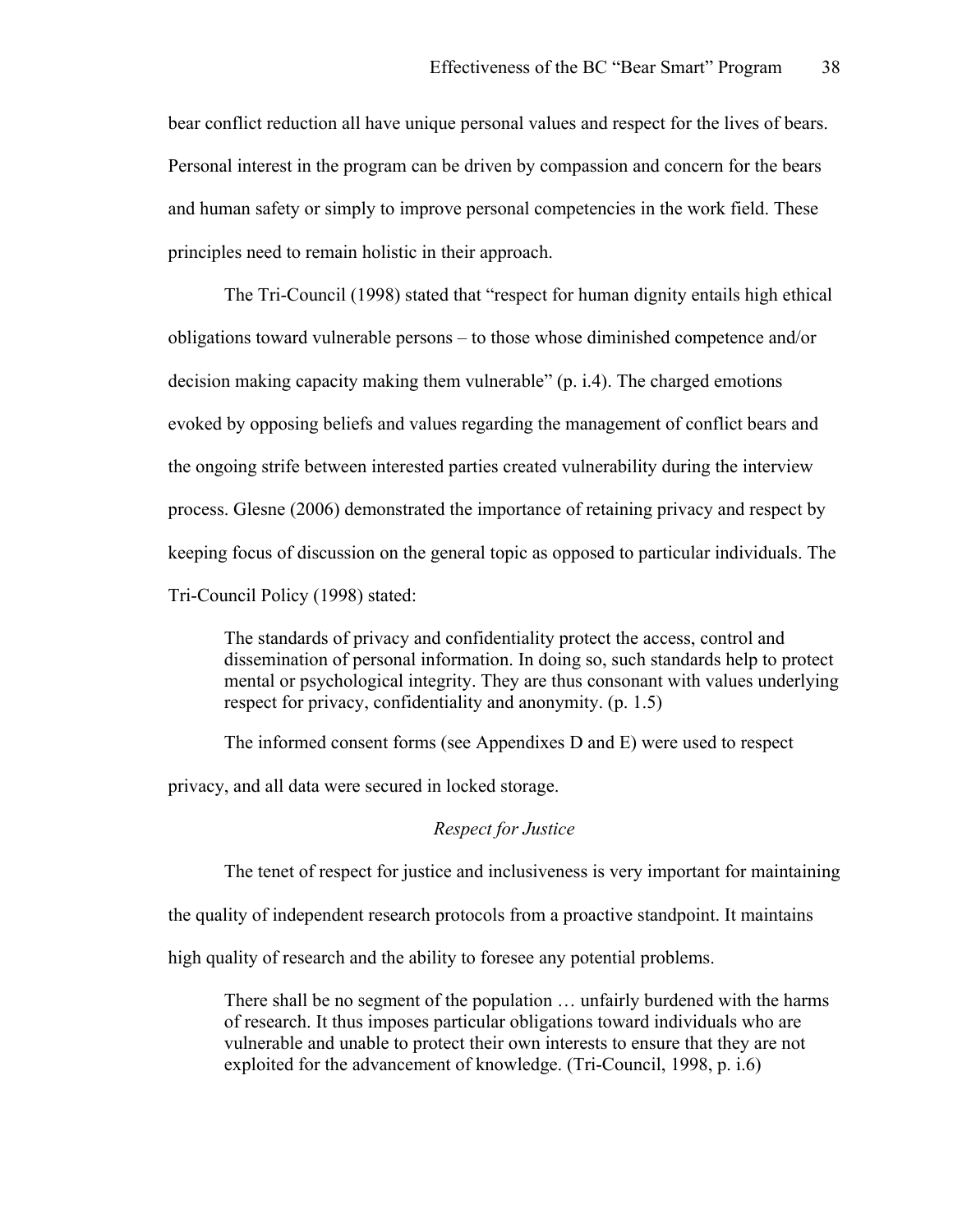To ensure inclusiveness, all municipal staff and municipal council members were able to participate in my focus groups, and all staff and managers of the Conservation Officer Service and British Columbia Conservation Foundation had the opportunity to participate in the interviews.

## *Balancing Harms and Benefits*

The Tri-Council (1998) stated: "The analysis, balance and distribution of harms and benefits are critical to the ethics of human research. Modern research ethics, for instance, require a favourable harms-benefits balance – that is, that the foreseeable harms should not outweigh benefits" (p. 16). This research is designed to facilitate ways to improve the effective delivery of the "Bear Smart" program and the data concluded pertinent information that can benefit the organizational efficacy for this purpose.

#### *Minimizing Harm*

With regard to minimizing harm, the Tri-Council (1998) stated: "This principle directly related to harms-benefits analysis is non-malfeasance, or the duty to avoid, prevent or minimize harms to others" (p. 1.6). Coghlan and Brannick (2007) stated that action research can have political consequences and the authors discuss two ways that researchers can avoid doing harm. The authors suggested that "the establishment of an ethical code for action researchers, and the extent to which the collaboration and negotiation occurs so that the participants own the findings as much as the researcher" (p. 78). Walker and Haslett (2002) revealed that ethical questions can be posed around cyclical activities of planning, action, and reflection.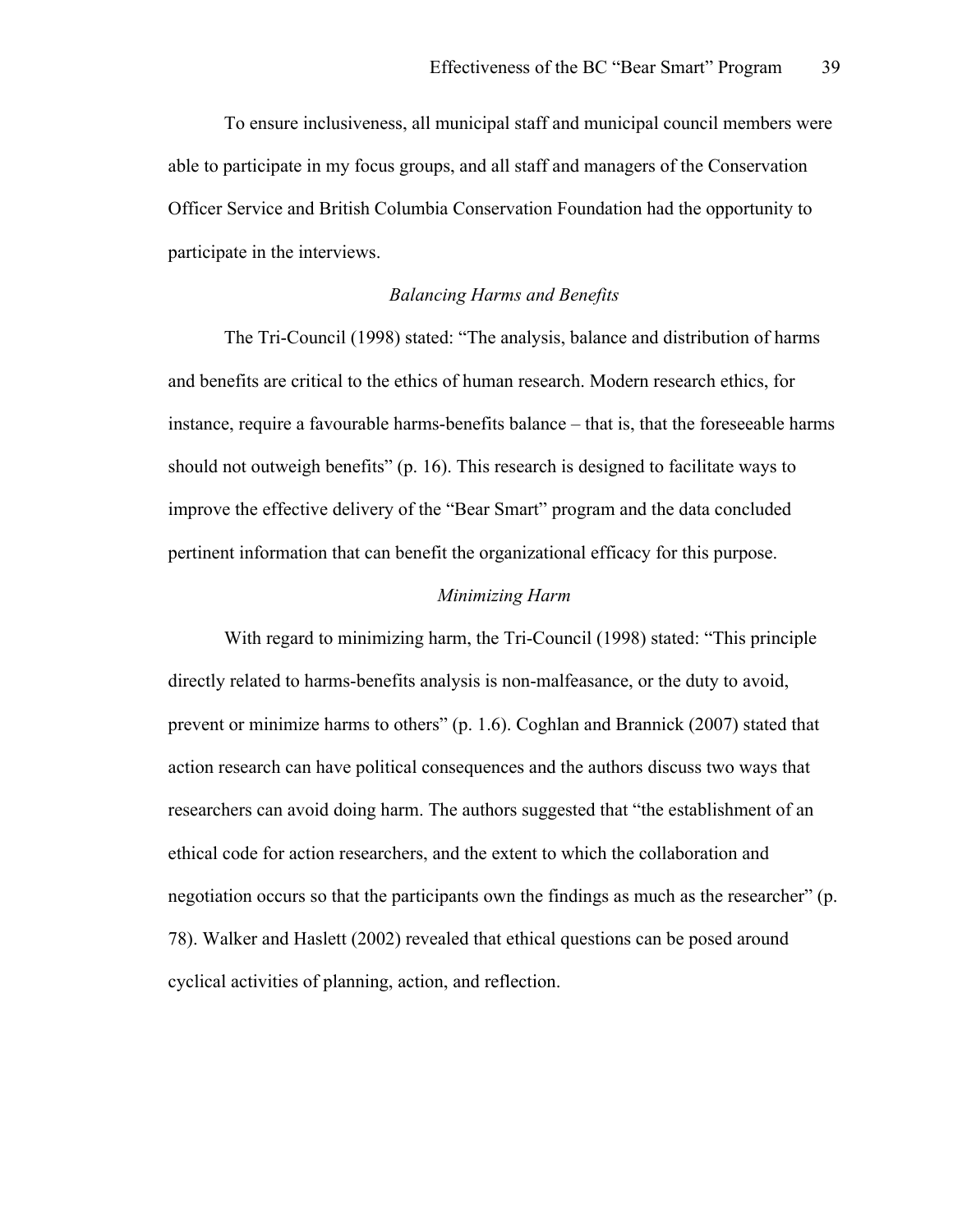## *Maximizing Benefit*

Another principle related to the harms and benefits of research is beneficence. The benefits of this research would potentially lead to increased public safety and reduce the amount of bears being unnecessarily destroyed. This research holds the potential to maximize the performance of the Ministry of Environment's "Bear Smart" program to facilitate these positive end results.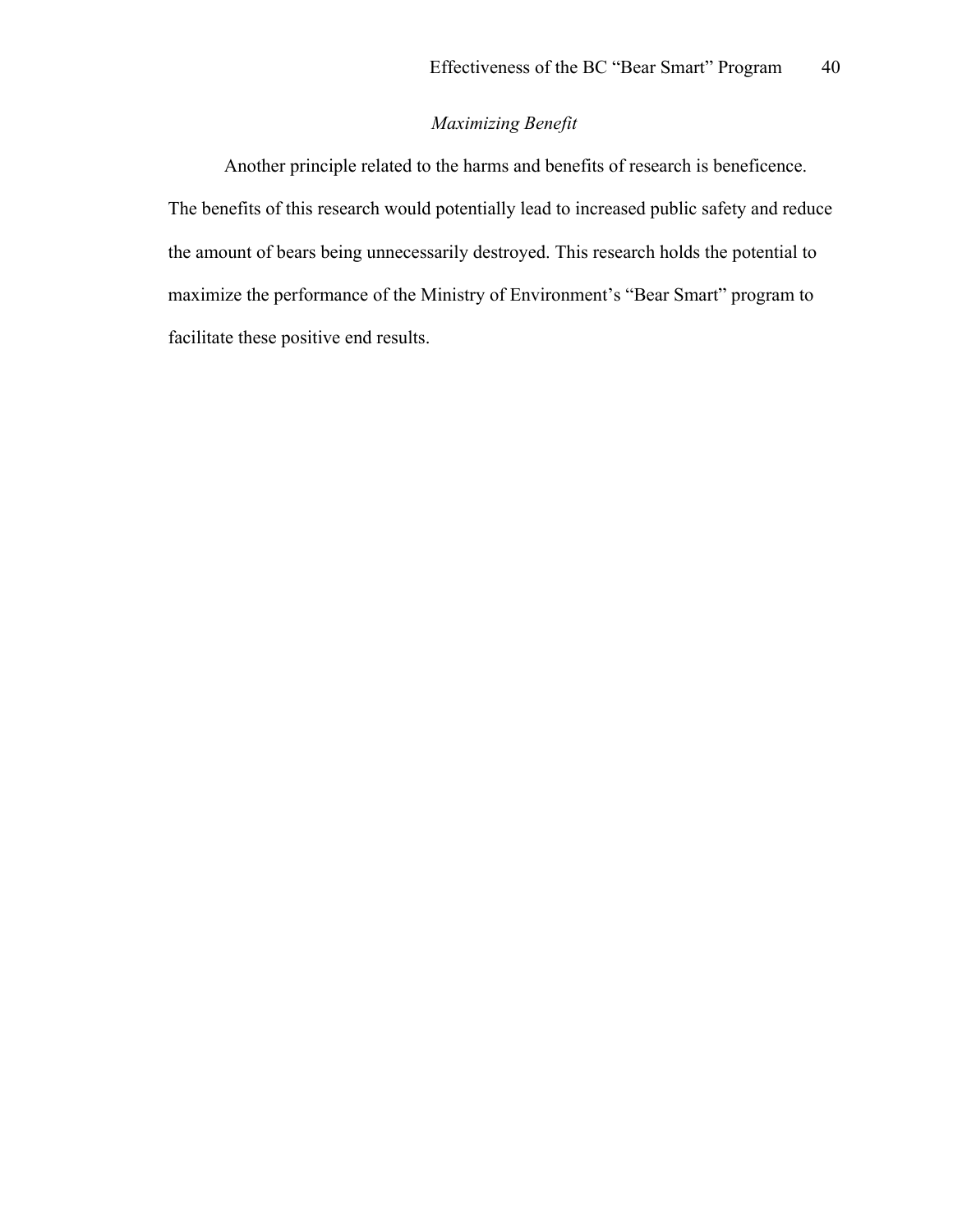# CHAPTER 4: ACTION RESEARCH PROJECT RESULTS AND CONCLUSIONS Study Findings

The purpose of this action research project is to address the question, "What are effective ways to deliver the 'Bear Smart' program to BC municipalities?" The interview questions were designed to determine (a) what the Ministry of Environment could do to create long-term sustainable delivery of the "Bear Smart" program, (b) how current stakeholders are interpreting and implementing the "Bear Smart" program established by the Ministry of Environment, (c) how administrators of the "Bear Smart" program can improve strategies related to the reduction of human-bear conflict, and (d) how various stakeholders in these municipalities perceive human-bear conflict.

Many individuals, non-government organizations, and municipal governments are working towards successful implementation of this provincially owned program. Various levels of achievement have been recognized across the province to date, as well as clearly identified challenges and break down in process. In light of this, the findings from this research project come at a critical time in the formative years of the program and can be viewed as an interim analysis to assist with continuous improvement.

This section identifies the major themes that emerged from the analysis of data collected. Each theme is examined in detail and supported with excerpts from the interviews and focus groups as well as relevant literature. When analyzing the data collected, while there were a number of patterns that emerged, the majority of these were captured in three major themes. These major themes are (a) the need for consistent and effective Conservation Officer Service Leadership, (b) the need for a unified approach to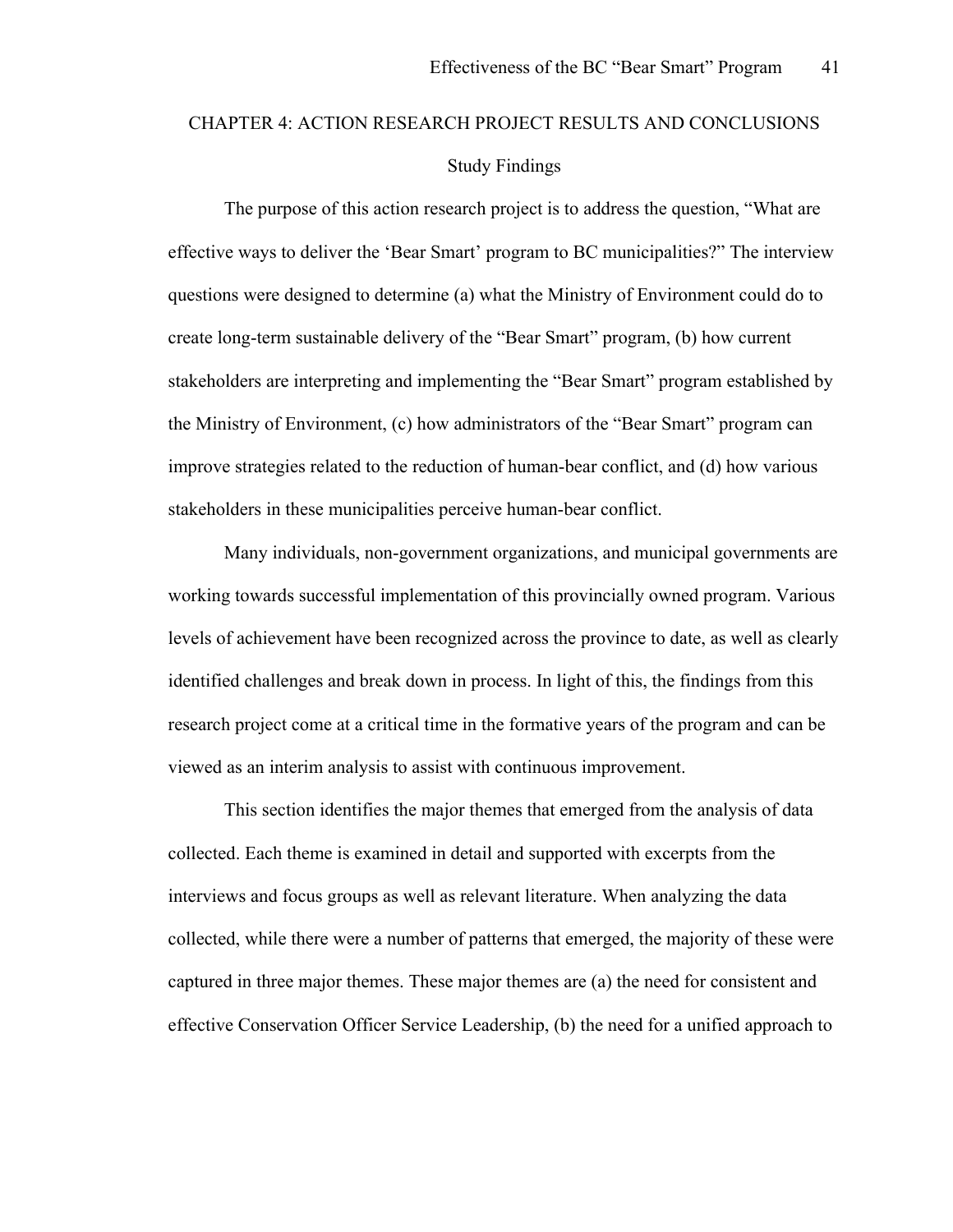delivery and implementation of the initiative, and (c) the need for a shared vision among stakeholders.

## *The Need for Consistent and Effective Conservation Officer Service Leadership*

A number of respondents indicated a need for organizational and personal leadership at all levels of the Conservation Officer Service, from the chief to the community-based field officers. This theme speaks to the need for consistent, effective leadership and provides information to support two of the research questions: (a) What could the Ministry of Environment do to create long-term sustainable delivery of the "Bear Smart" program? and (b) How can administrators of the "Bear Smart" program improve strategies related to the reduction of human-bear conflicts? Their leadership or lack thereof was cited as a reason behind both the successes and the failures of the program.

Many stakeholders and a senior Conservation Officer Service leader identified lack of Conservation Officer Service leadership when asked the question: "What has been the top five successes, challenges and failures with preventing and mitigating human-bear conflicts in BC communities?" The following comments are from interview and focus group participants:

From my perspective, the province needs to provide the foundation for these communities to start giving the "Bear Smart" program. That's where I think to me, things are falling down; you have everybody trying to reinvent the wheel, with and without expertise, and it's a waste of energy.

I reviewed the ["Bear Smart"] assessment that was done with this fellow from the province. Seven months later, nothing! I gave him a call and said, How are we doing? The response was "I don't know, it's at the province." I walked away from that thinking, "Okay, I guess I don't need to worry about "Bear Smart" anymore; that program is done for me. I'll move on. I've got other things too, I have tons of things to do." I really don't want to stick with that sentiment, because I know people in the community care about the program, and we certainly care about it within the organization, but with that kind of response from that guy, I don't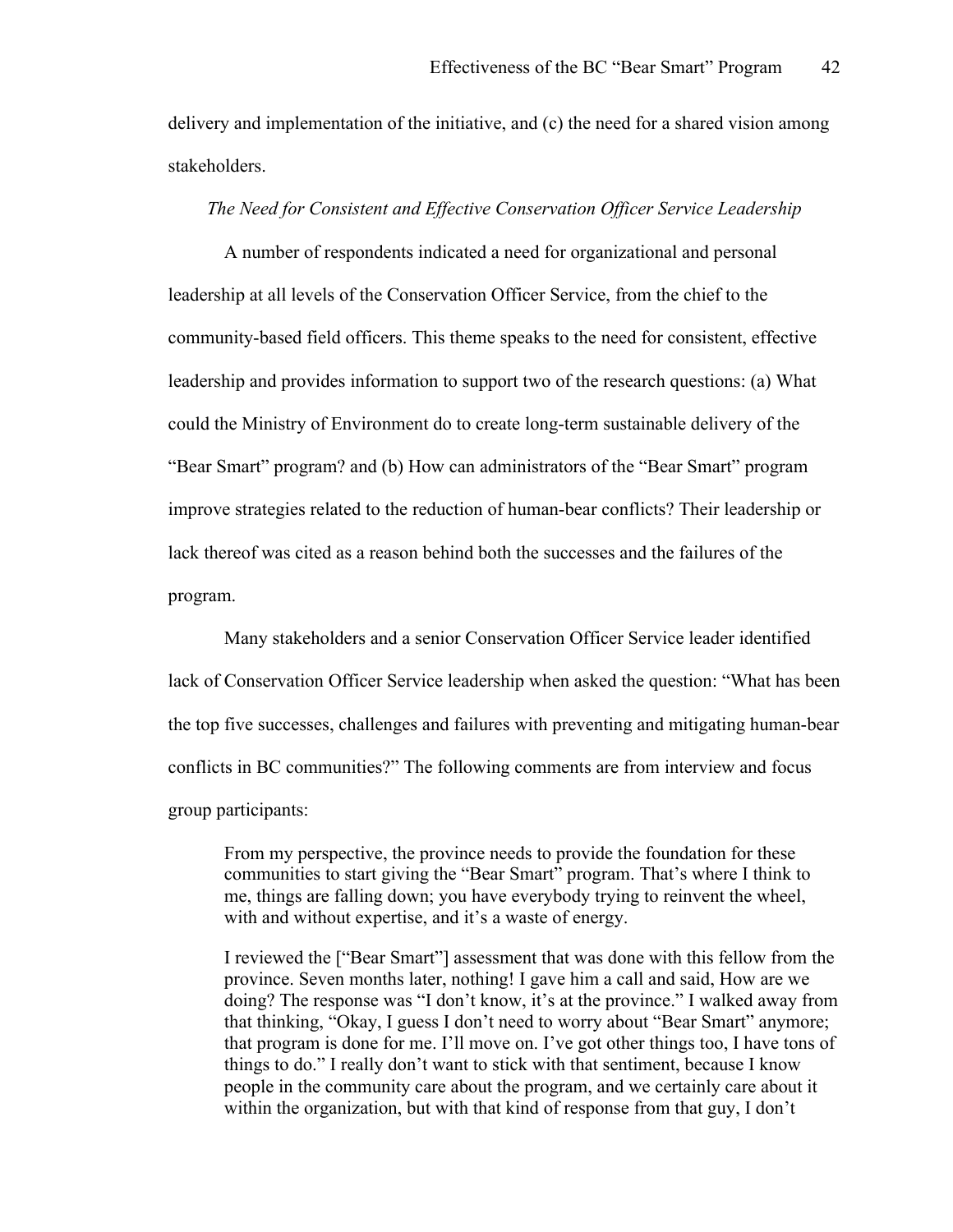know why I'm bothering. I certainly don't have to bother on the provincial side anymore; that was certainly the answer. We are done with the province, whatever happens with this program.

The province does this a lot where they launch a program and they walk away, and they have no bite behind what they are asking you to do.

I am still at a loss to know who at the province has this program. What ministry has this program? What minister cares about this program, and what staff people are carrying this program?

Senior Conservation Officer Service leaders and Ministry of Wildlife Managers

identified the need for Conservation Officer Service leadership in both the sustainable

delivery and improvement of the program. When the question, "if you had complete

control over your organization with the goal of reducing human-bear conflict, what

would you do?" two Ministry of Environment interviewees commented:

It may not be official; he may not officially be on the committee [Community Bear Stewardship Committee], but from what I've been hearing and seeing for the last 4 weeks, I get the sense that the Conservation Officers, particularly in the smaller areas, they are the community partners just like the local police, the local paramedics, and the local firefighters.

If I was senior government, one of the things I would do would be to take back some of the control, not the delivery so much but the content and control of the staffing and resourcing for Bear Aware; I would bring that home. To my mind it is too arm's length, and there are some consequences with the personalities that are engaged.

Another senior Conservation Officer leader made the following comment when

asked the research question: if you had complete control over your organization with the

end goal of reducing human-bear conflicts in mind, what would you do:

In a number of areas where we got started with the "Bear Smart" program, the Conservation Officer Service worked with community groups to provide support. We had to overcome the lack of trust before we could really move ahead and make the progress we needed to make.

These study findings identify that numerous stakeholders believe the

Conservation Officer Service is not providing an adequate level of leadership with regard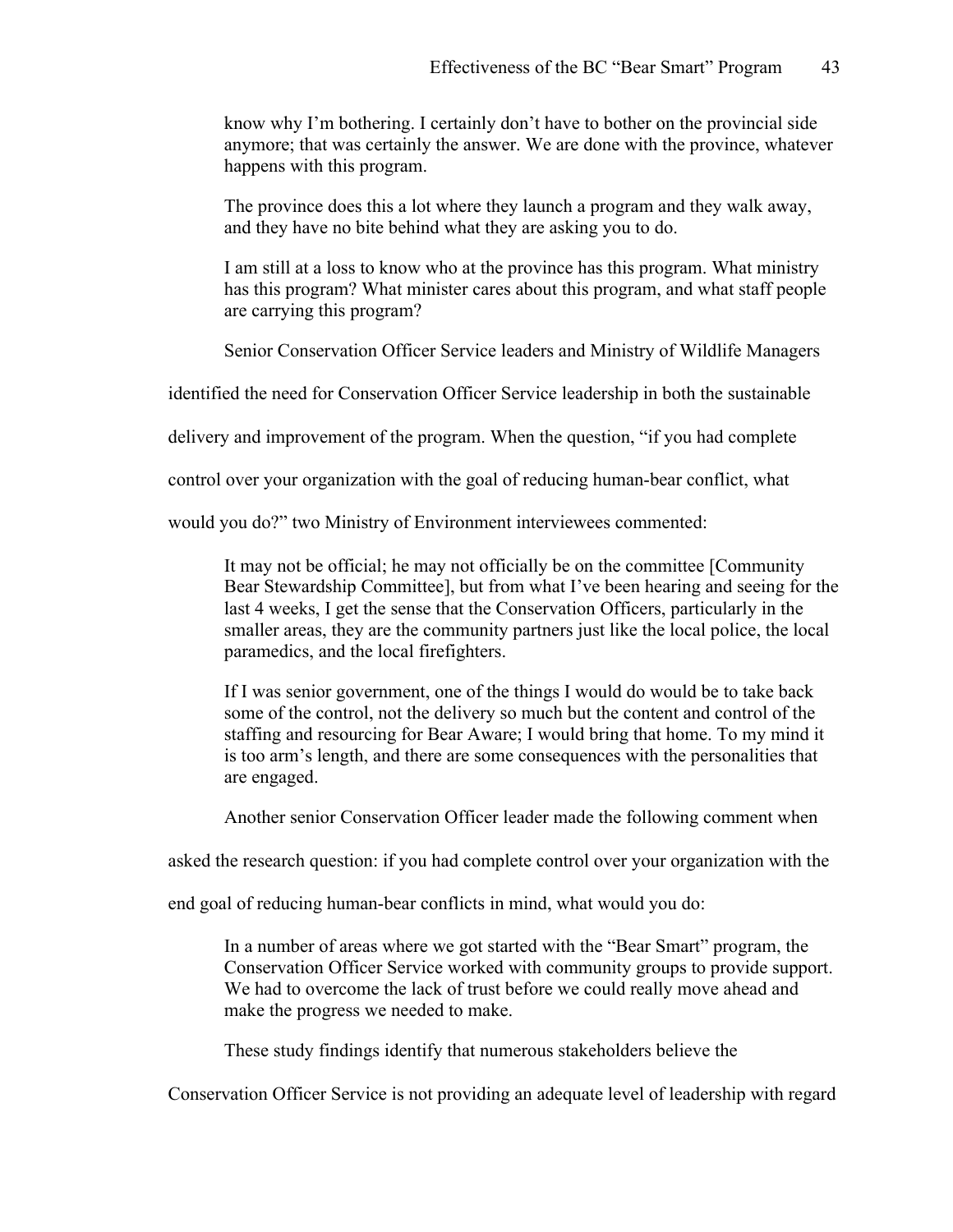to the effective delivery and implementation of the "Bear Smart" program. In analyzing the data from the Conservation Officer Service leaders, there is recognition that the service plays a large role in both initiating and supporting the effective delivery of the program. This information points to a disconnect between the Conservation Officer Service leadership and what is actually happening in the communities.

These study findings also identify that stakeholders believe the Conservation Officer Service should take back control and ownership of the program and be recognized as the leading agency in the province. The respondents revealed that the Conservation Officer Service is the appropriate agency for fostering and maintaining trust in the community with regard to managing and guiding the program. Additionally, these comments show that if trust is not maintained either implicitly or earned, it will not survive if there is evidence to the contrary.

## *The Need for a Unified Approach to Deliver and Implement the Initiative*

Analysis of the data revealed that the lack of unified approach in the delivery and implementation of the "Bear Smart" program resulted in (a) confusion of shared responsibility, (b) misalignment of resources, (c) lack of clarity and direction, (d) disorganized program structure, and most importantly, (e) a lack of shared vision. Senge (2006) stated that when most people are asked what they do for a living, they describe the tasks they perform every day, not the *purpose* of the greater venture in which they take part. Senge continued: "When people focus only on their position, they have little sense of responsibility for the results produced when all positions interact. Moreover, when results are disappointing, it can be very difficult to know why" (p. 19). The required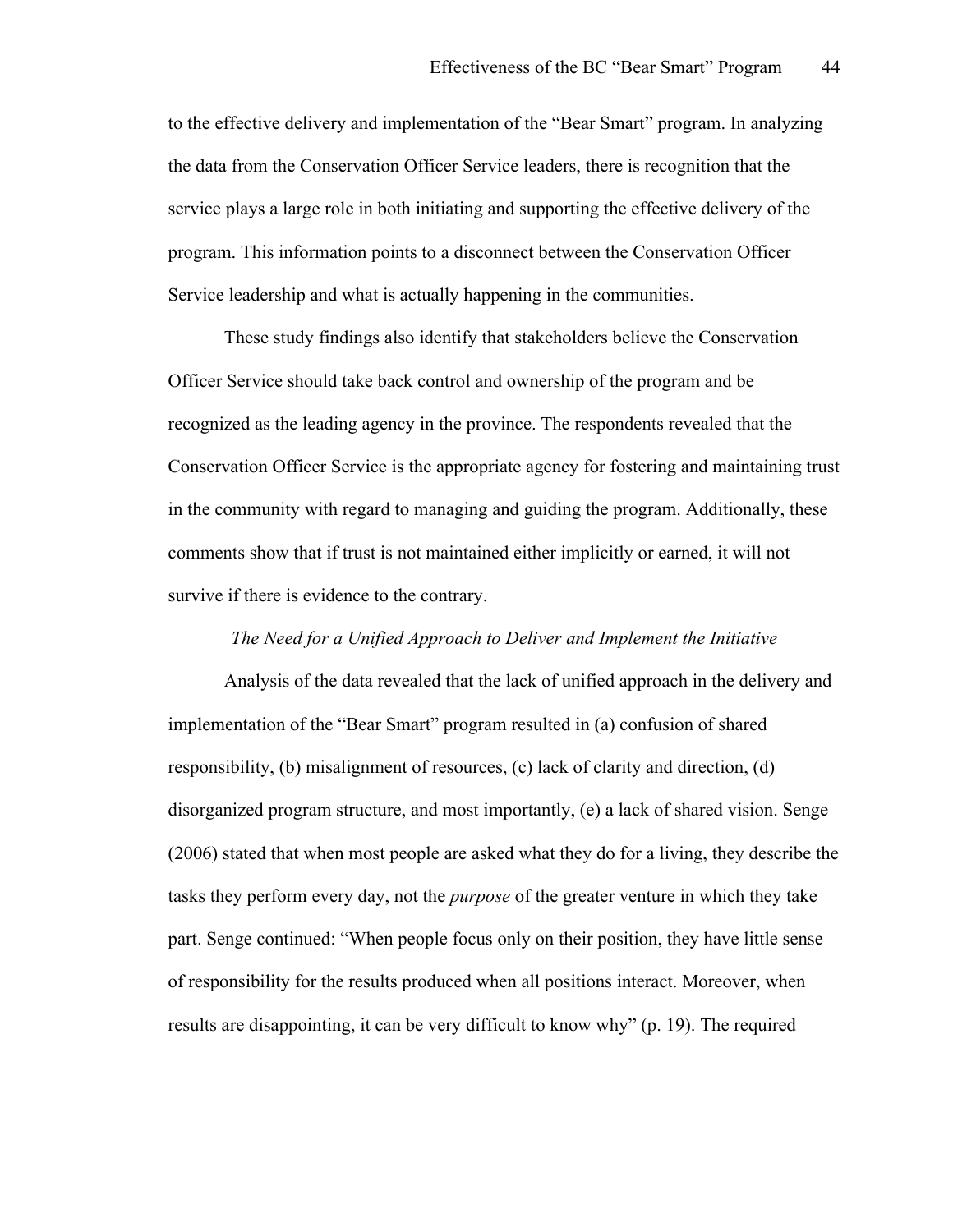"Bear Smart" management documents are a good example of where a lack of unified approach occurs within the program.

Respondents provided comment that in many cases these documents are unusable by the intended audiences namely; the municipal governments. The lack of a unified approach also showed as negatively affecting the quality of partnerships at all levels resulting in immobilization of the program in many cases. As evidenced by the comments below, numerous respondents felt a significant lack of interaction between key stakeholders before and during implementation of the program, which resulted in recommendations to make dramatic changes to the current delivery process. This theme connects to the research questions: (a) What could the Ministry of Environment do to create long-term sustainable delivery of the "Bear Smart" program? (b) How are current stakeholders interpreting and implementing the "Bear Smart" program established by the Ministry of Environment? and (c) How can administrators of the "Bear Smart" program improve strategies related to the reduction of human-bear conflict?

The comments collected from local government and non-government participants clearly identified inconsistency and tension within the current delivery system. When asked the following interview question: "What has been the top five successes, challenges, and failures with preventing and mitigating human-bear conflicts in BC communities?" Interview and focus group participants commented:

These documents, depending on who has written them, vary widely, and the kinds of recommendations they make vary widely depending on the personality of the author and their belief systems. There should be some review across the province when we are making these kinds of recommendations, and have some standards set to them.

One of the comments I have about the Bear Hazard Assessment and the Human-Bear Management Plan is that they are so long and so repetitive. It would be a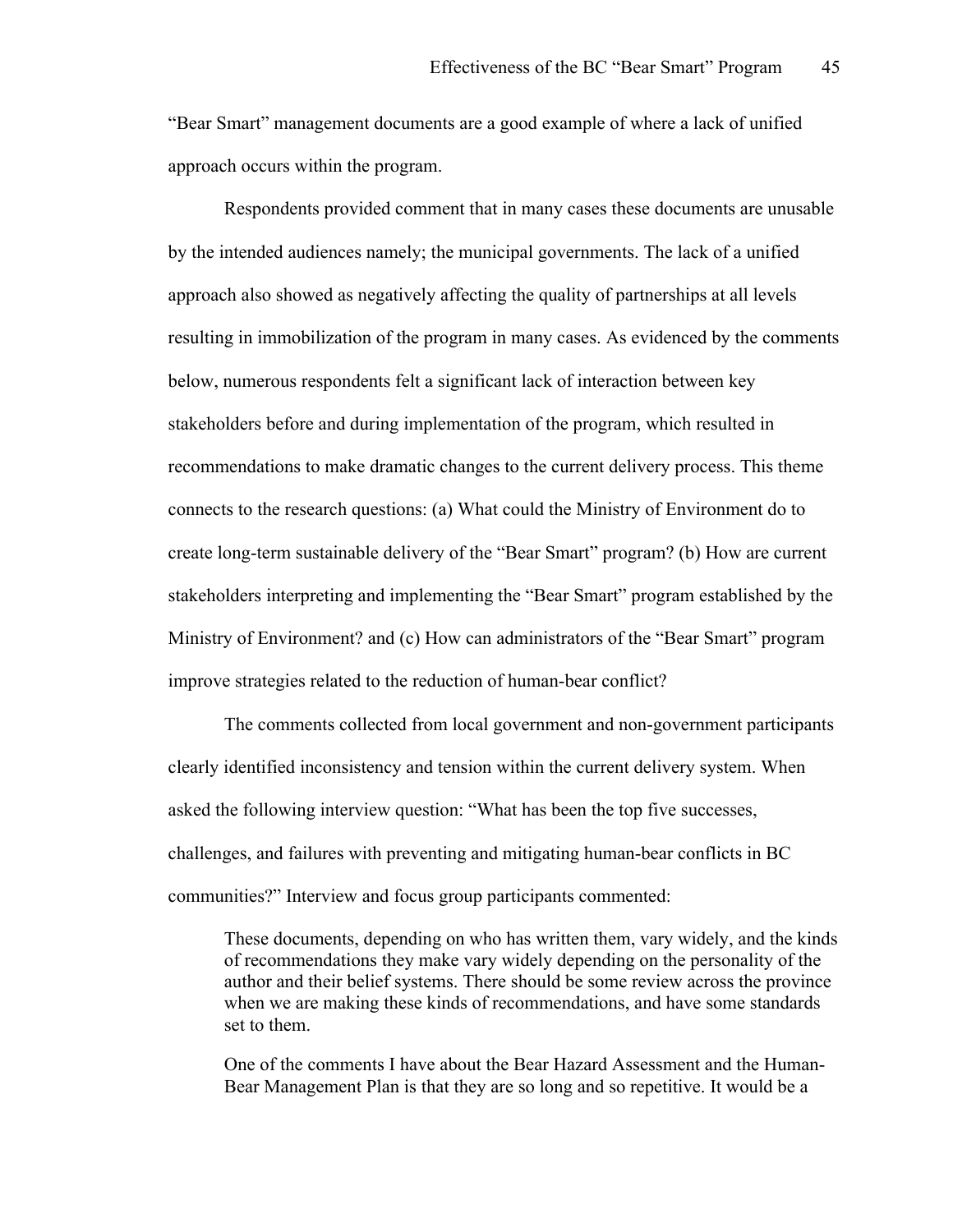more useful document if it could be a condensed version, more of a reference guide without all that information.

Council received the management plan, but I don't know if they went through it diligently. We don't know, do we? That's why we have to try and keep their feet in the fire to make them read it.

I don't understand who is the board that evaluates the Bear Hazard Assessments and passes them, and who decides whether they are effective enough.

Local government respondents identified a lack of unified approach between the

Ministry of Environment (Conservation Officer Service) and municipal government

officials in the delivery and effective implementation of the program. In response to the

same interview question raised above: two of the interviewees commented:

When you are dealing with local governments, a lot of programs are either with the Ministry of Community Services or the Union of British Columbia Municipalities, and those are two entities that are very good at communicating with local government. We talk all the time; a week doesn't go by when we are not talking with somebody in those two spots. Maybe one of those guys should have this program as opposed to where it is. If it's not something that is going to work through the Conservation Officer Service, then don't put it there.

When the province has launched programs through the Union of British Columbia Municipalities, which is one of the ways the province launches programs, they go really, really well. They need to look at that process for more of what they do, instead of just being gone all of a sudden.

A senior Conservation Officer leader made the following comment that directly

relates to the need for a unified approach between the provincial government

(Conservation Officer Service) and the municipal government. The following response

connects to the research questions of creating a long-term sustainable delivery program

and improvement strategies to reduce human-bear conflict. When asked the interview

question, "If you had complete control over your organization with the end goal of

reducing human-bear conflicts in mind, what would you do?" one interviewee said:

I think we need to come to grips with the tension that exists between the provincial government level and the municipal government level around attractant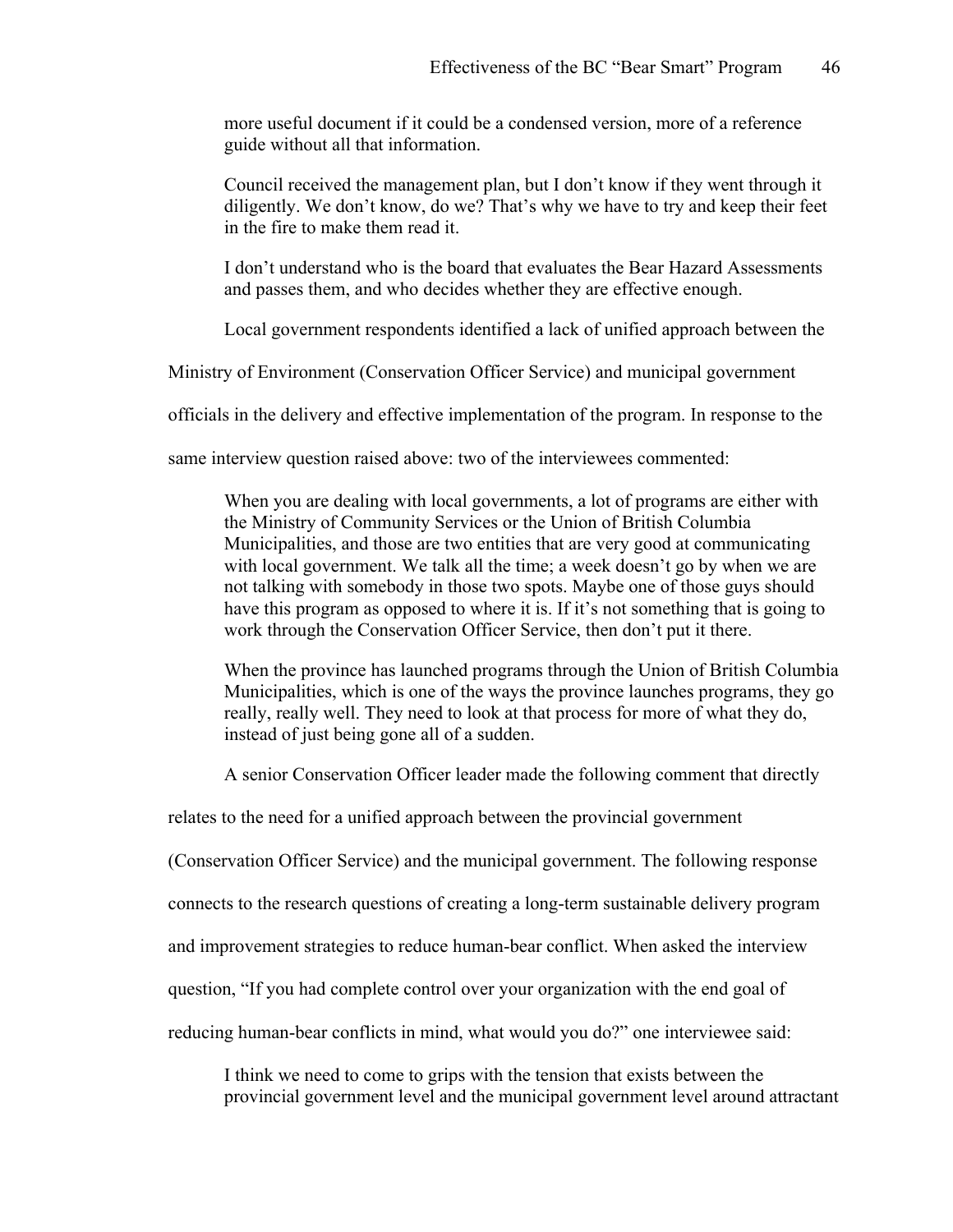management and whose responsibility is it to manage. We need to come much closer to an alignment where it is recognized that this is an integrated approach at all levels within government and within the programs that exist within government, so that we can make more effective use of the resources that are out there.

One of the biologists responsible for the creation of the "Bear Smart" initiative

provided the following comment that speaks to a lack of unified approach in

implementing the program even within the Conservation Officer Service. For reasons not

identified in the data Conservation Officers may be short circuiting transformational

change to a "Bear Smart" community with their response to human-bear conflict.

Officers remove one of the incentives for behavioural change by removing the conflict

animals. The following comment was in response to the interview question: "What has

been the top five successes, challenges, and failures with preventing and mitigating

human-bear conflicts in BC communities?":

The biggest challenge is that we are looking at a system that has been set up by the government of BC. From early on they have looked after bear problems, call them and the bear is gone. So now we are asking people to shift with that system still there. Making that transition is difficult. Finding a way to shift from the old, outdated system to a more forward thinking system will take some major thought.

The Conservation Officer Service's willingness to allow the official "Bear Smart"

to be used by non-government organizations with little or no screening has created confusion about ownership and title of the program in the province. The following stakeholders indicated a need for the Conservation Officer Service to adopt a unified approach in determining the most effective way to establish sustainable delivery of the program. The following comments also connect to the research question: "How are current stakeholders interpreting and implementing the 'Bear Smart' program established by the Ministry of Environment?"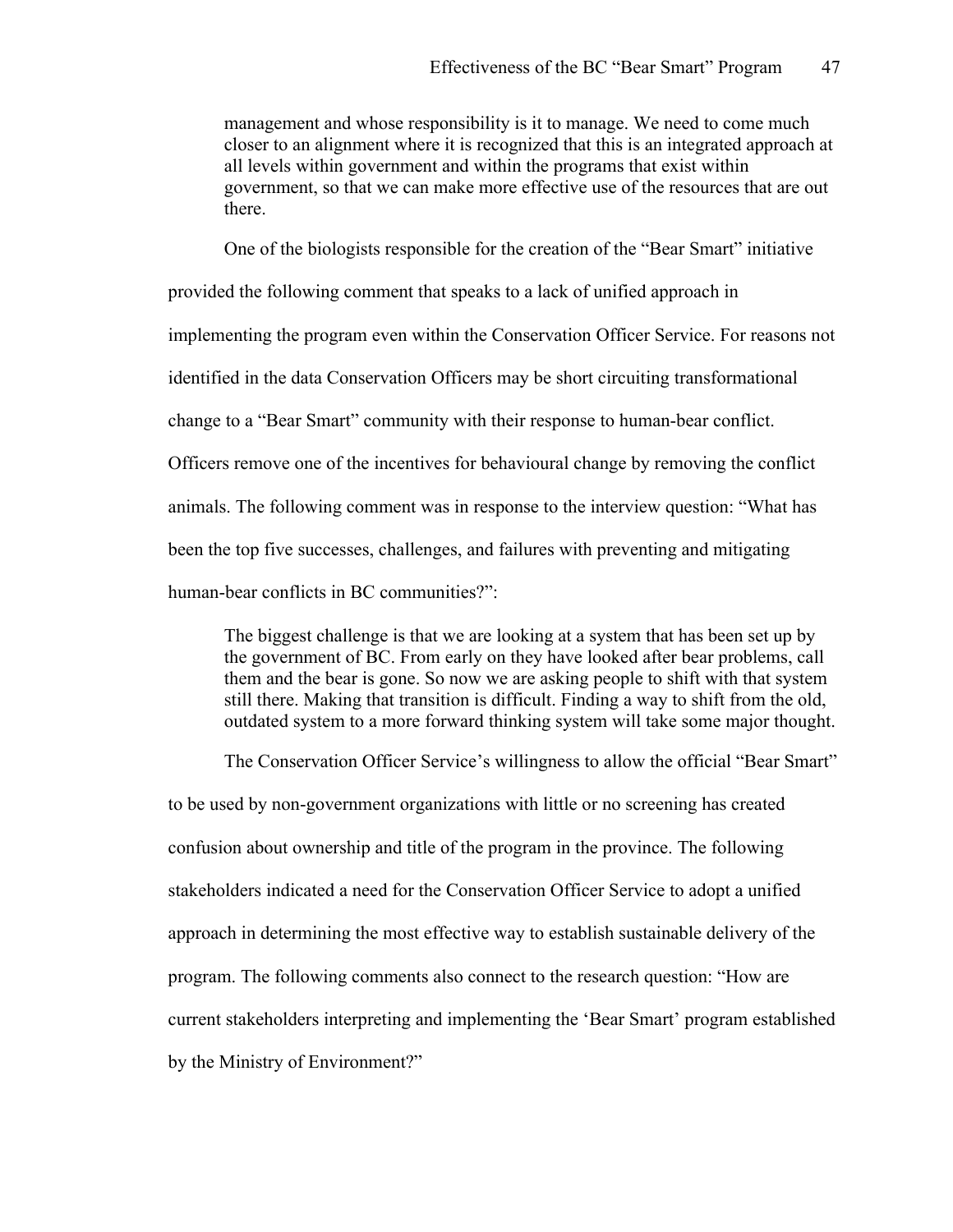This [similar names for different programs promoted by the same nongovernmental organization] was creating some problems, because communities were getting confused between Bear Aware and "Bear Smart." They didn't understand what each program was. Was it one program or more than one program? So there was a labeling problem that this was creating. So, in 2006 there was a direct agreement with the Ministry that Bear Aware would encapsulate the "Bear Smart" program directly into the delivery of our program.

We need an effectively managed program where people work together and are not dictated to. Not, you are not getting a program, because I don't like your attitude.

Bear Aware and "Bear Smart" initiatives were launched without a solid foundation. It always seems to me to be working from day one ad hoc; there is a disconnect between science and other professions as well as a disconnect in expert knowledge and opinions in the development of the program.

The above quotes identified concerns with the usability of the bear management

documents, inconsistent communications with the Conservation Officer Service, and mixed messaging to both the public and municipalities from the Conservation Officer Service namely; promoting innovative proactive measures while still practicing reactive bear management focused on removing the conflict animals. These concerns demonstrate a lack of unified approach to implementing the program.

#### *The Need for a Shared Vision among Stakeholders*

The ardent and passionate responses received revealed that many stakeholders held personal values for the program and were motivated to reduce human-bear conflicts. As will, however, be seen below, the study findings showed that many participants had dissimilar vision on how this should happen. These diverse viewpoints between stakeholders have created a tension with regard to their roles and responsibilities and is an impediment to progress in many cases. One senior Conservation Officer commented on the importance of engaging communities in the decision-making process while other respondents felt their expertise was not welcomed into the development of the program. This theme connects to the research questions: (a) What could the Ministry of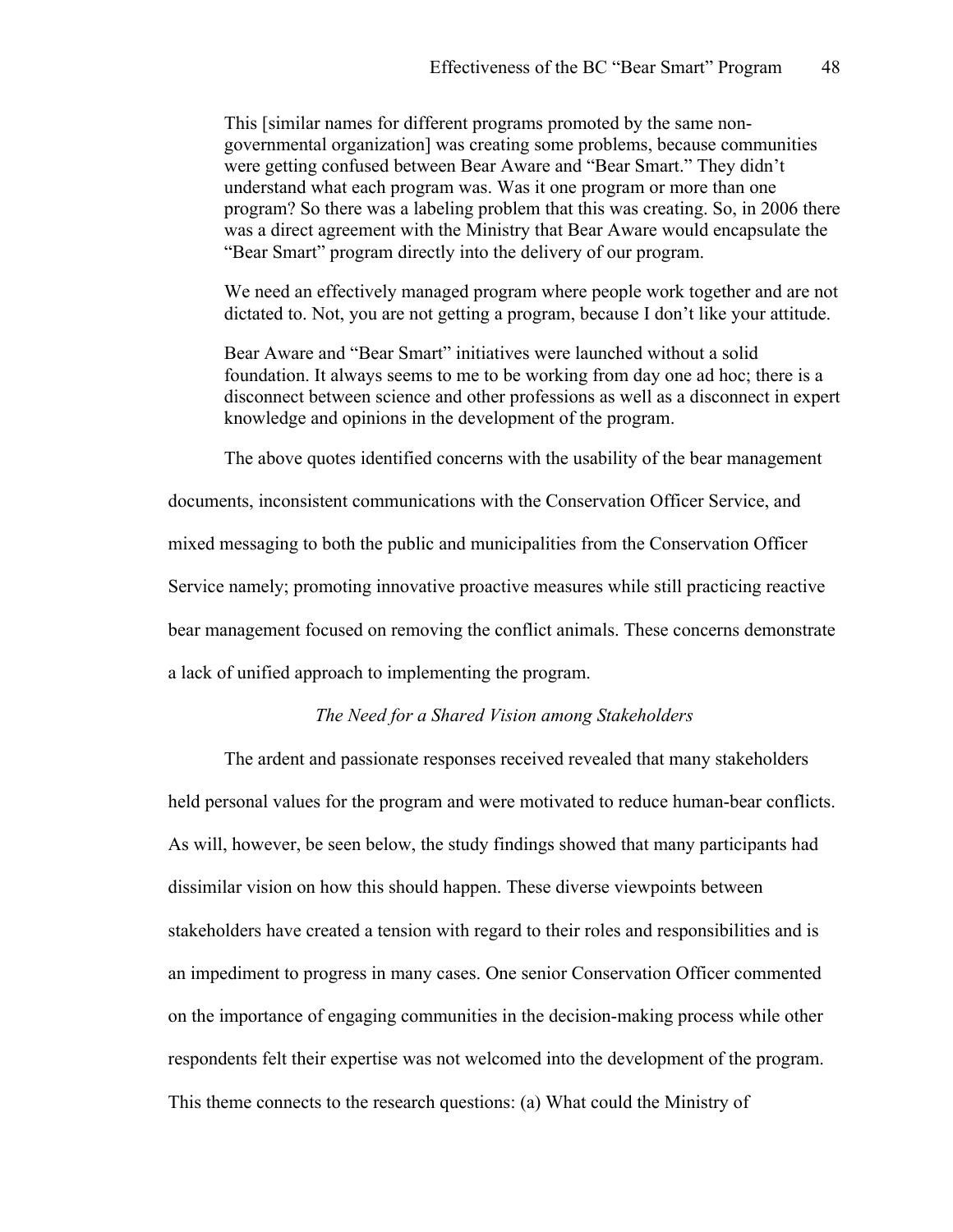Environment do to create long-term sustainable delivery of the "Bear Smart" program?

and (b) How are current stakeholders interpreting and implementing the "Bear Smart"

program established by the Ministry of Environment?

In response to the interview question: "What has been the top five successes,

challenges, and failures with preventing and mitigating human-bear conflicts in BC

communities?" interviewees provided the following comments:

We have to identify what our common goal is in terms of objectives, and not drill down as much into the details of the "Bear Smart" program per se, but come to a common agreement and understanding of what the objectives are, what are we hoping to achieve. We are looking to have safe communities; we are looking to as much as possible reduce the impact upon the natural environment and wildlife within that natural environment. We want to make sure that the community itself understands what the issues are, that they aren't fearful, but that they have the information necessary to make informed decisions.

If there are viable options available for non-lethal bear management on a casespecific basis, then I expect that to happen first. From a leadership perspective, that continuity of thought or that alignment of thought between my office and the field officers has to be really, really clear. From a leadership perspective, I will support whatever the field officers need to do, but I will ask questions if I don't think it's right, and that is leadership.

A number of participants described the inconsistent nature of the current program

delivery methods being used in the province. While having the program operating

independently in communities may be viewed as a success, the lack of common

objective, program monitoring, and shared vision, as evidenced by the data collected in

this study, risk the long-term sustainability of the program. Three other research

participants provided the following comments:

The absolute bottom line in marching out to deliver this program is to make sure that the people that are going out there know what they are doing, and that they are well trained and they are not left to flail along and make it up as they go along, which is what I see is happening.

We have never, ever been consulted about anything. We have never been asked for advice and never been included in anything that ever happened.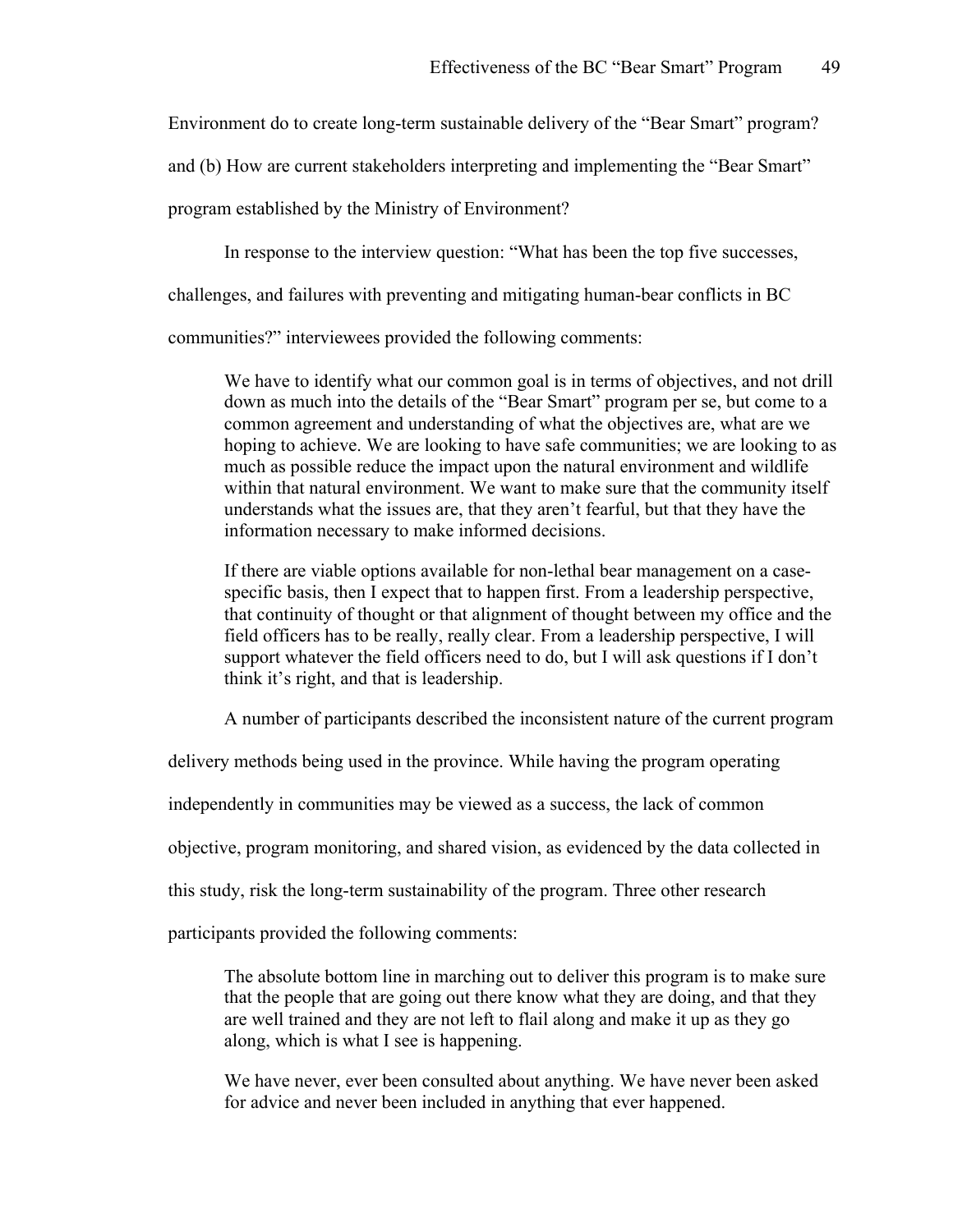The biggest success has been the local committee taking hold of that capacity in the community to facilitate the education and gathering up like-minded individuals to go at a really serious topic in town, and to have that collaborative relationship with the district, and also working with the private sector as well, to get over some of these challenges. That is the biggest success, because it definitely is less responsibility on the district to resource the staff.

These comments above show a lack of inclusion of some of the important

stakeholders in the continued development of a shared vision, recognition by managers that shared vision is critical to success and acknowledgement that cooperative visionary approach is seen as successful within a municipality. These all point to the need for an inclusive ongoing development of a shared vision both locally and provincially. Senge (2006) stated:

Visions that are truly shared take time to emerge. They grow as a by-product of interactions of individual visions. Experience suggests that visions that are genuinely shared require ongoing conversation where individuals no only feel free to express their dreams but learn how to listen to each others' dreams. Out of this listening, new insights into what is possible gradually emerge. (p. 202)

## Study Conclusions

The combined findings of the individual interviews and focus group discussions have revealed information that enabled the researcher to arrive at the following conclusions. These conclusions are based in the collective opinions of the research participants and are grounded in evidenced-based literature.

## *The Need for Consistent and Effective Conservation Officer Service Leadership*

The first conclusion is the need for consistent and effective leadership on behalf of the managing agency (Conservation Officer Service). The Conservation Officer Service are present within communities and seen as front line contact for the Ministry of Environment. Because they are the primary responding agency they are seen as experts and stewards in the field of wildlife management. The "Bear Smart" program is designed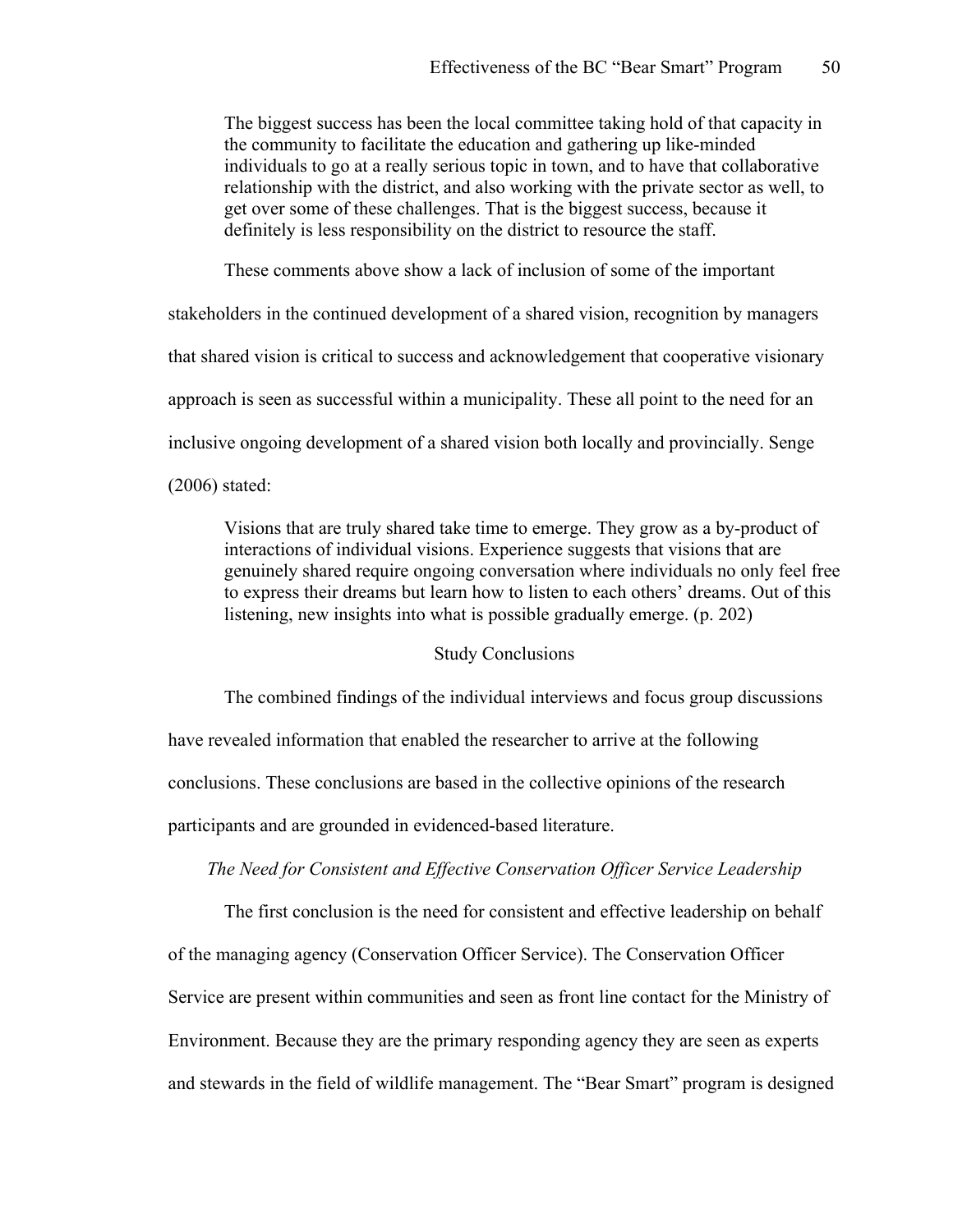to bring about change in how conflict bears are managed with the intended goal of shifting from reactive lethal management to proactive management. Senge (2006) advised that maintaining focus on what is being conserved while making change is important:

Leaders, individually and collectively, work to bring about a different order of things. Their focus is invariably on the new, on what is trying to emerge. I believe one of the reasons a deep sense of purpose is so important for leaders is that it also provides an anchor. While pursuing what is new and emergent, they are also stewards for something they intend to conserve. (p. 335)

Stakeholders want more guidance and direction from the lead agency to successfully implement the program and are willing to partner with the province to create an effective and sustainable human-bear conflict reduction program. The Conservation Officer Service public documents as well as the statements of senior Conservation Officer leaders provided in this research process show that they recognize their role as leaders yet this lead role is not always being translated to stakeholders in the communities.

This likely points to a disconnect within the Conservation Officer Service where community level field officers may be missing the necessary skills, direction, or resource allocation to fulfill their roles as leaders. The research findings do not conclusively identify where this disconnect exists between the stated role of the Conservation Officer Service and the actual engagement in that role.

#### *The Need for a Unified Approach to Deliver and Implement the Initiative*

The second conclusion is that stakeholders want consistent unified messaging, action and support from all other stakeholders. Stakeholders also recognize that a unified approach is critical to the success of the program. The current lack of unified approach has resulted in confusion with roles and responsibilities and may result in a lack of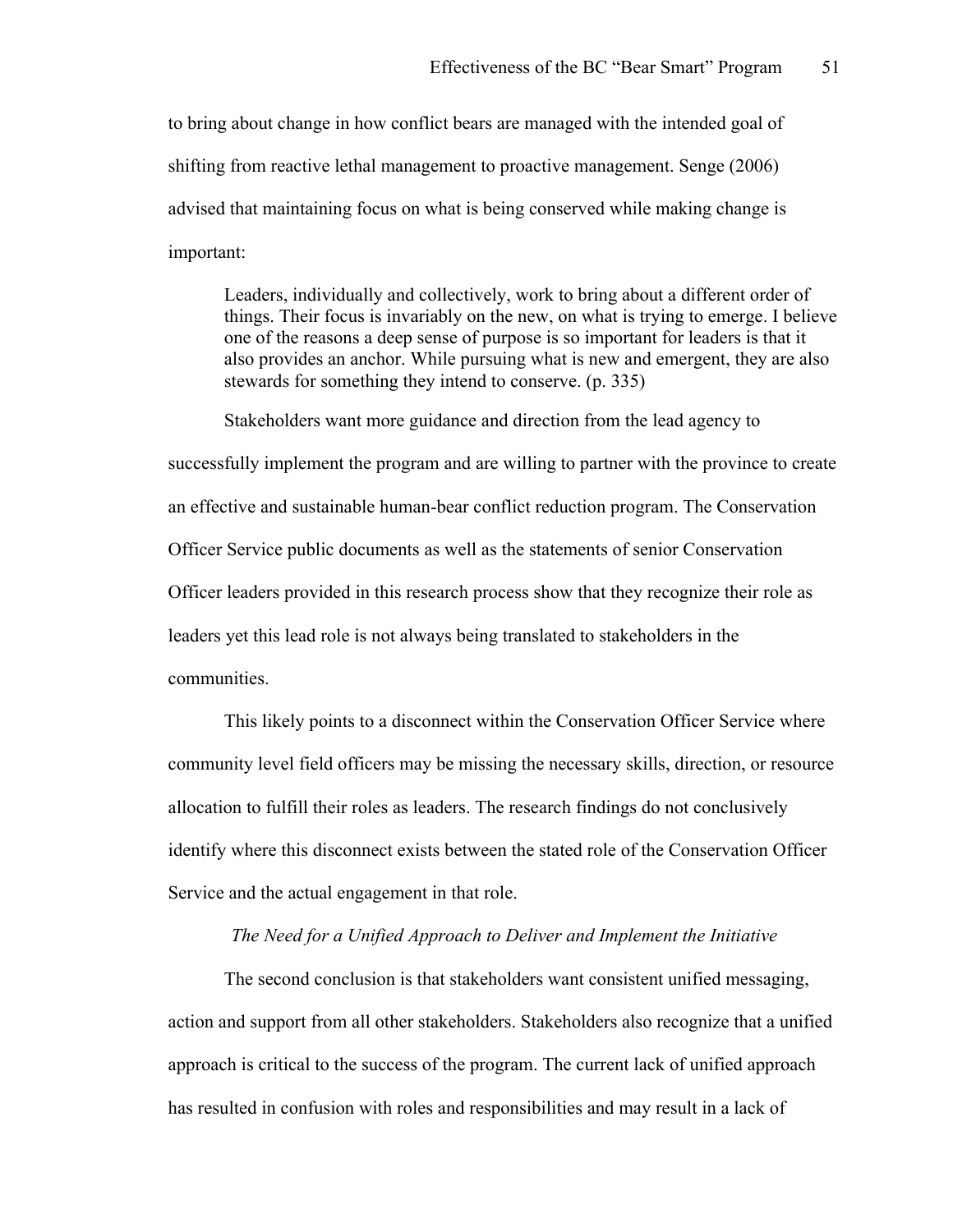motivation on the part of municipal governments. One of the components of the program likely impacted by a lack of unified approach was shown by the data to be the bear management documents. The required management documents are often inconsistent and confusing and there is no unified mechanism in place to evaluate or improve either the format or content requirements.

#### *The Need for a Shared Vision among Stakeholders*

The third conclusion is the need to for the Ministry of Environment to build a shared vision that unifies the program at all levels and sends a consistent and effective message to the general populace. Stakeholders showed that they want to be involved at all levels yet felt there was no proactive outreach, consistent direction or sense of enthusiasm from the leading agency. This research project is timely in that it has captured the weak links and inconsistencies that are surfacing since the program was initiated in 2002. The complexities involved with the implementation of the program require support and guidance from the Conservation Officer Service to successfully accomplish. Many of the stakeholders appear to be shifting from genuine commitment to the program to a reduced sense of compliance and mechanical application of the set standards risking long-term sustainability.

Vision, purpose, and core values are integral components of developing a shared vision, as described by Senge (2006). Vision frames the picture of what the future stakeholders seek to create, the purpose adds a distinctive source of value to the program, one that is translated at all levels, and the core values of integrity, equal opportunity, openness, and honesty need to be consistent with the mission along the path to achieving the vision.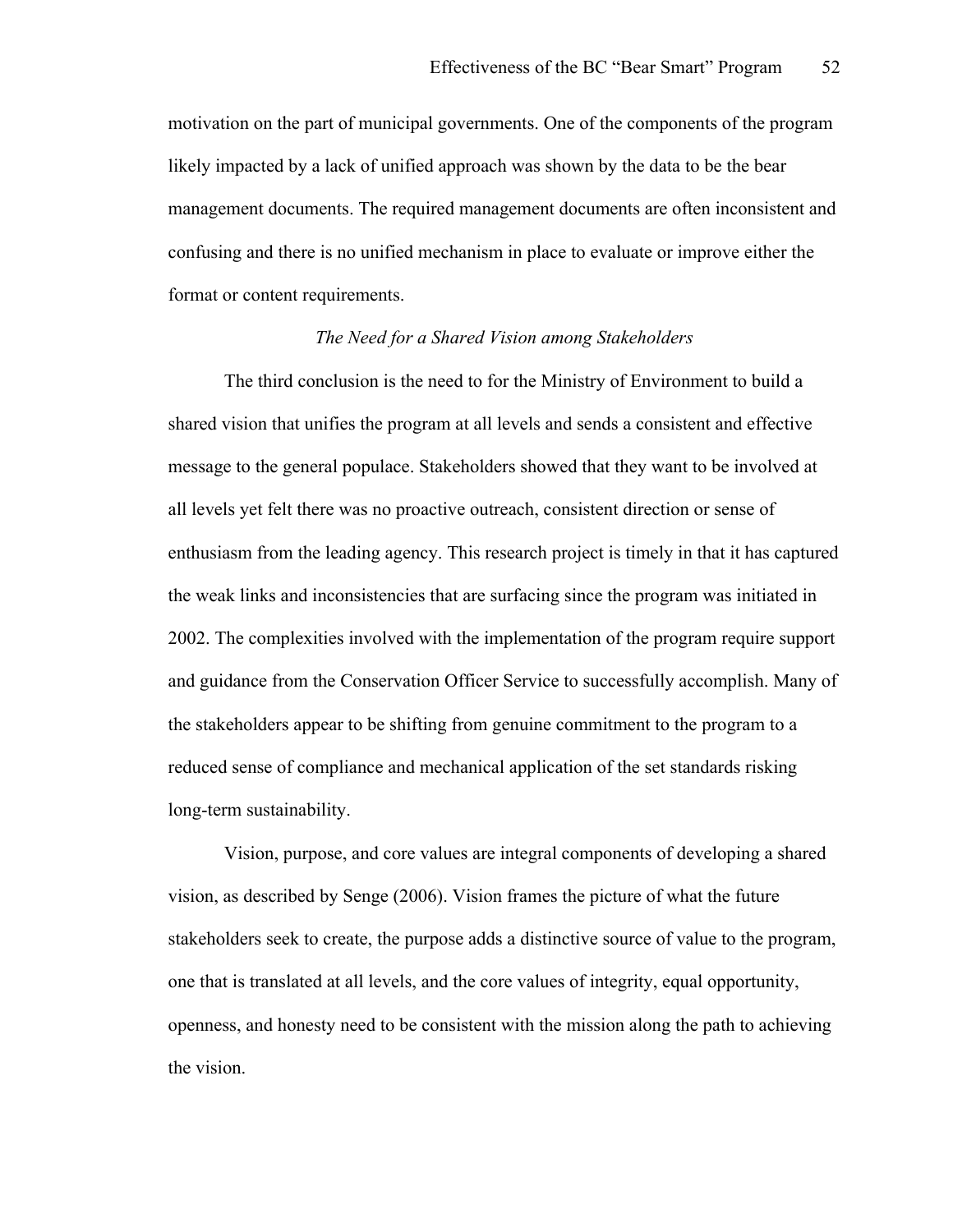Visions that are truly shared take time to emerge. They grow as by-products of interactions of individual visions. Experience suggests that visions that are genuinely shared require ongoing conversation where individuals not only feel free to express their dreams but learn how to listen to each others' dreams. Out of this listening, new insights into what is possible gradually emerge. (Senge, 2006, p. 202)

#### Scope and Limitations of the Research

A number of limitations to the research are identified in this section. The methods used for data collection could have affected the validity of the findings and subsequently the conclusions.

#### *Reliability of Interview and Focus Group Data*

The interview process gave participants the opportunity to provide their opinions and perspective on the current delivery and implementation process of the "Bear Smart" program in the province. The data collected provided insight and information but does not produce quantifiable data. The reliability and validity of the data were addressed by utilizing multiple data sources (triangulation) and identifying key informants and collaborators (Palys & Atchison, 2008).

Validity of data was also facilitated through a process of member checks. Interview transcriptions were returned to the participants for personal validation of what was said and/or how it was interpreted captured their knowledge or opinion well. The people who were interviewed and focus group participants were people that demonstrated passion and motivation for reducing human-bear conflict in the province. The participants were from a diverse range of professions such as government and non-government positions and also local interest group volunteers. Although this group of participants provided a diverse range of input, there was lack of representation from the interior and northern regions of the province.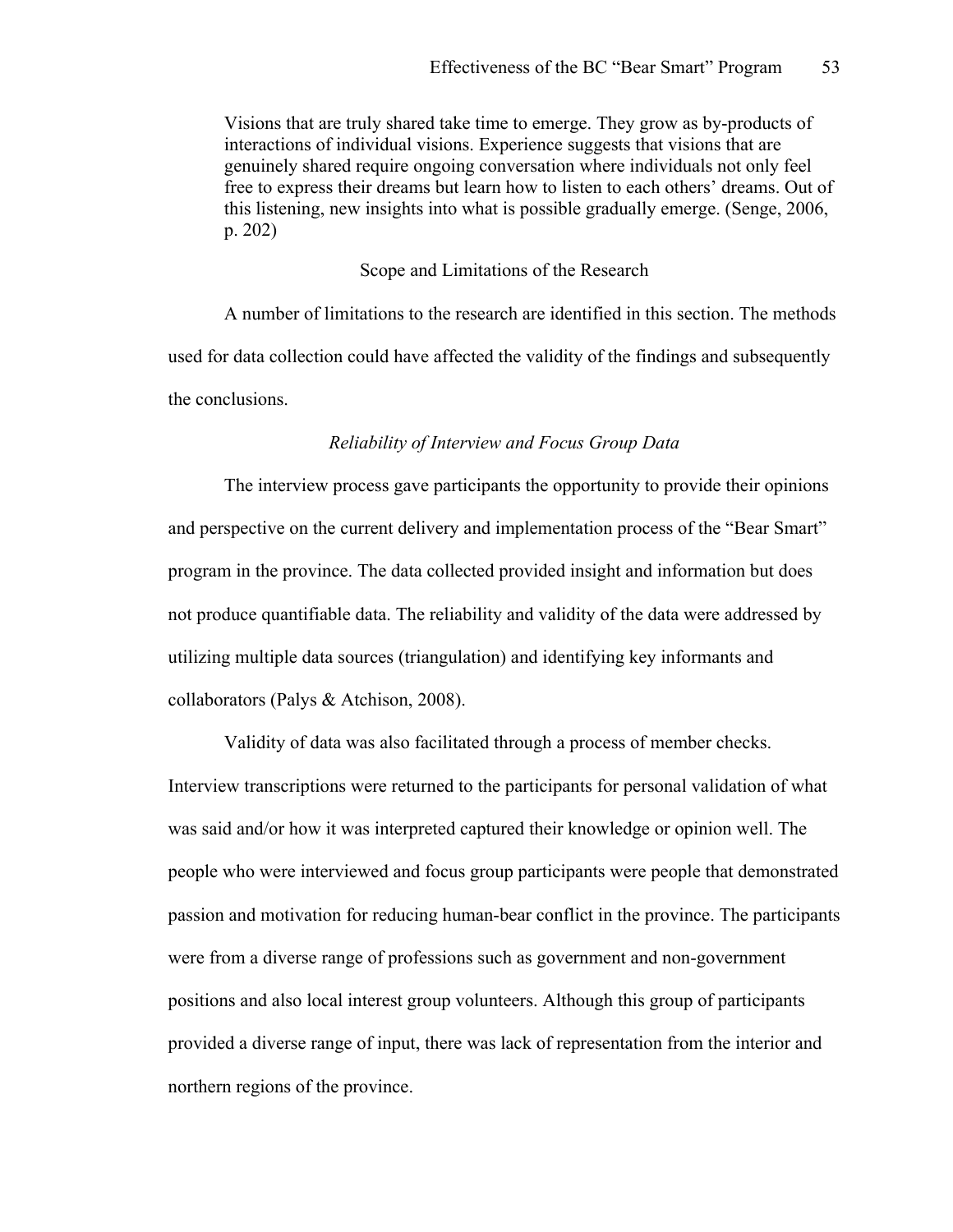#### *Learner-Researcher Bias*

The interview and focus group questions were developed by the learnerresearcher with assistance from leadership study peers and a variety of people working in the field of human-bear conflict reductions. Throughout the process of interview and focus group data collection and analyses, the learner-researcher remained conscious of personal bias due to personal interest in the subject matter. The initial draft of my findings and conclusion contained elements of subjectivity and was corrected by the project supervisor.

### *Regional Considerations of Data Collected*

With the exception of interviews conducted with some provincial organizations, most focus groups, some interviews and anecdotal evidence were obtained only from the south coast region of BC only. This may not have provided a representative sample of bear-human conflict management in BC for the following reasons. The Conservation Officer Service throughout this region falls under the same manager and would receive somewhat consistent strategic direction on managing and mitigating conflict. This direction may not be consistent with the strategic direction provided to officers in the northern and interior regions of BC.

The south coast region has little or no conflict with grizzly bears in urban areas; nor has it had human fatalities attributed to bears in recent history. This likely influences public, local, and government perception of the risk associated with human-bear conflict. This perception is likely different in the northern and interior regions due to the presence of grizzly bears with their heightened aggression and multiple fatalities caused by bears every year.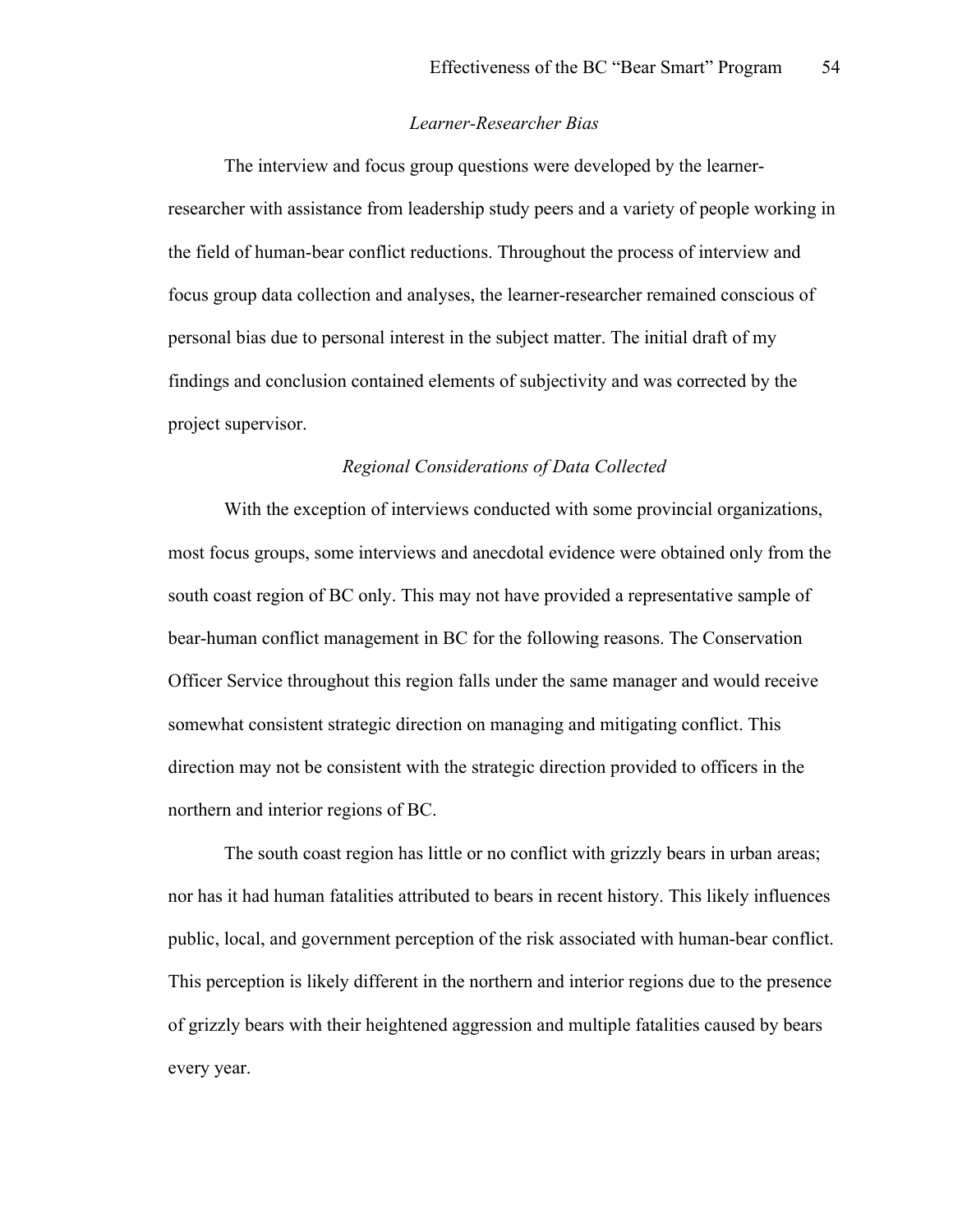As the research progressed it became obvious that some of the interview questions were not producing useable data and were not relevant to the research question. For example, "how do you perceive the term human-bear conflict?" The research question was very broad and requires strategies outside of the scope of leadership considerations for example funding needs and biological research. As a result I have only addressed the leadership strategies and competencies that would increase the effectiveness of the program. Finally much of the research on organizational leadership does not take into account the intricacies and vagaries of dealing with wild animals. Bears inject an unpredictable element into the practicalities and emotions of organizational leadership.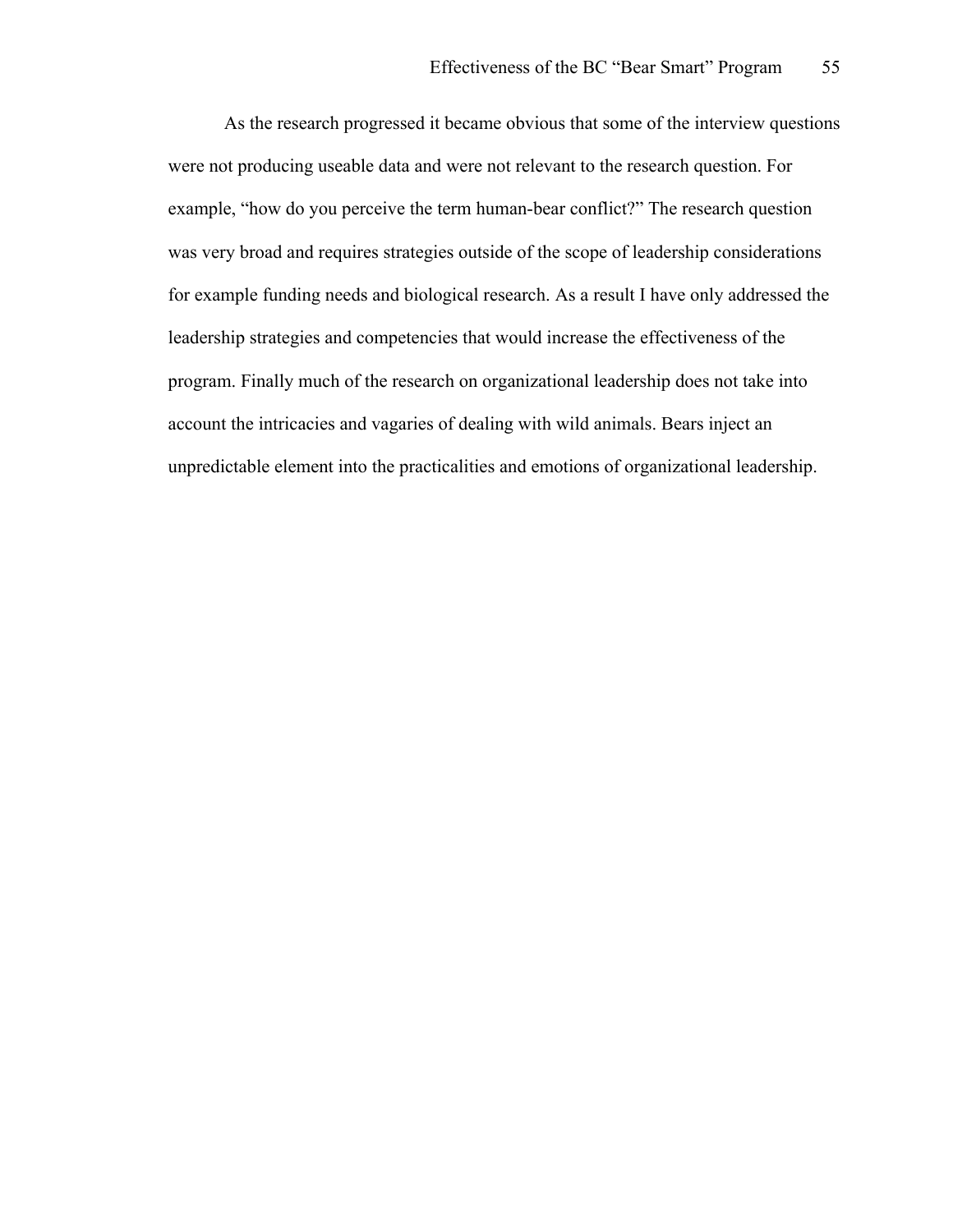## CHAPTER 5: RESEARCH IMPLICATIONS

## Study Recommendations

This research project has identified that changes are needed for the Ministry of Environment to improve the effective delivery of the "Bear Smart" Community Program in the province. This chapter provides recommendations that will enhance the current program when adopted and implemented. The Conservation Officer Service has the ability to impact all areas and all levels of the "Bear Smart" program by guiding and encouraging the alignment of individual visions and organizational needs. This research revealed the details of the programs strengths, weaknesses, and opportunities, all of which have been discussed in previous sections. The concepts on which the program was founded are intrinsically sound and viable although; it is in their application that the challenges arose, resulting in weaknesses that currently undermine the program. These weaknesses can be solved once recognized and accepted by all stakeholders.

I have identified eight recommendations that I consider will best serve the Ministry of Environment in its efforts to improve the effectiveness of the "Bear Smart" Community Program and to reduce human-bear conflict across the province:

- 1. Develop a Continuous Improvement Team.
- 2. Improve the leadership role of the Conservation Officer Service to be consistent and effective.
- 3. Develop "Bear Smart" package templates for municipal governments.
- 4. Effectively Manage the "Bear Smart" Official Mark.
- 5. Provide "Bear Smart" training for the Conservation Officer Service.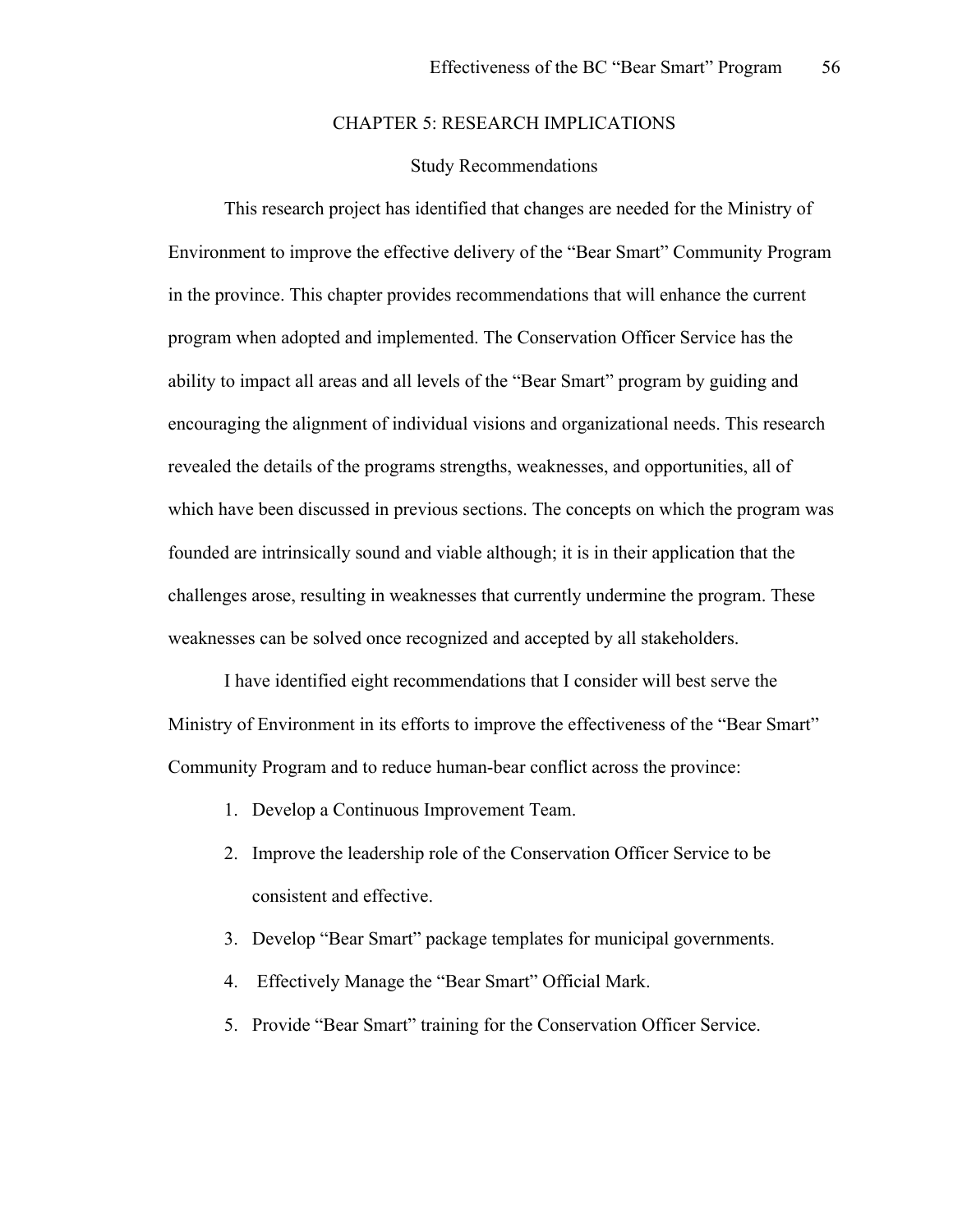- 6. Re-examine the efficacy of the required "Bear Smart" management documents.
- 7. Develop municipal incentive strategies.
- 8. Build relationships with community-based champions. *Recommendation One: Develop a Continuous Improvement Team*

The first recommendation from the result of my research is the development of a Continuous Improvement Team (CIT). The purpose of this group is to continuously evaluate the implementation of the program on a provincial scale and identify successes and opportunities for improvement. The team could also evaluate effectiveness of the standards set for the six criteria aimed at municipal governments, namely (1) prepare a bear hazard assessment, (2) prepare a human-bear conflict management plan, (3) revise planning and decision-making documents, (4) implement an ongoing education program, (5) develop a bear-resistant municipal solid waste management system, and (6) implement "Bear Smart" bylaws. The CIT could also recommend improvements to those standards based on feedback from the communities and stakeholders, as well as new scientific and management information.

The group would review the field evaluation of an individual communities application for "Bear Smart" status and would act as a watchdog to ensure a consistent approach to addressing deficiencies in the community's application and also to ensure a fair and transparent process of awarding status. This group would review funding applications and make recommendations to the ministry on funding allocation.

I recommend that the CIT act as a problem-solving body and strategic planning and review body, "to exponentially increase its effectiveness and credibility" (Anderson,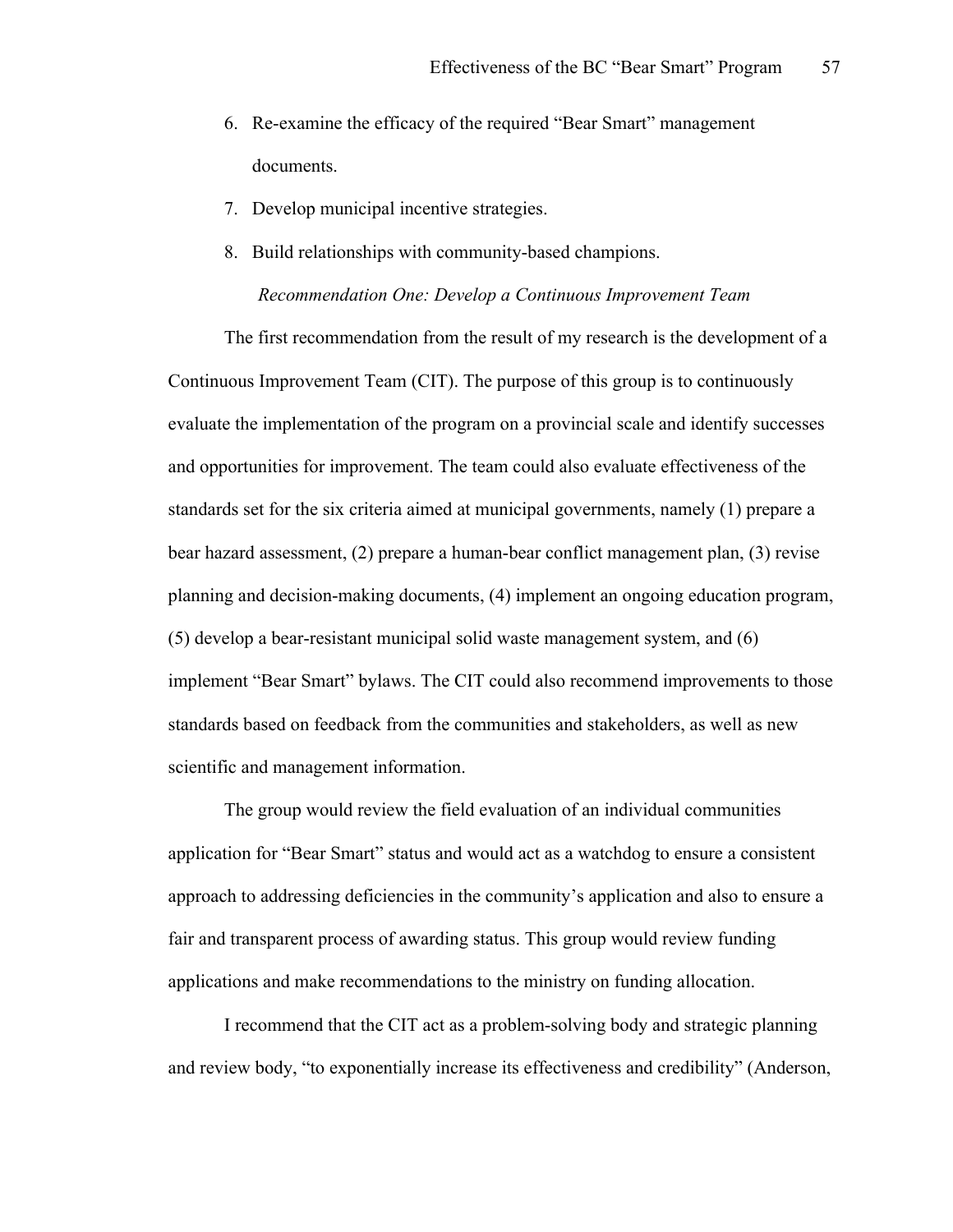2006, p. 308). For the purpose of this report, I recommend the following professions be considered for the team: skilled bear biologists specializing in conflict behaviour; expert engineers in planning and project management in oil and gas, infrastructure, land development, and environmental projects; compliance and enforcement experts; municipal waste management experts; and social scientists with expertise in human behavioural education and modification. It must be recognized that there is dual benefit to the development of a CIT, as "the members engage in doing the work of solving internal organizational issues, leveraging unused opportunities, and building the organization they develop other leader-skills through the team experience" (Anderson, 2006, p. 305). The appointment of a professional facilitator/mediator will be required to ensure the effectiveness of the group and that any recommendation is both balanced and obtained by consensus.

## *Recommendation Two: Improve the Leadership Role of the Conservation Officer Service to Be Consistent and Effective*

The second recommendation is for the Ministry of Environment to take the leadership role of one of the most important programs in the province that has the vision of being "a progressive and respected leader in environmental compliance and enforcement, shared stewardship and public safety" (British Columbia Ministry of Environment, n.d., p. 5).<sup>1</sup>

Three sub-recommendations within this section pertain to the leadership role. First, the Conservation Officer Service could develop a promotion plan representing the "Bear Smart" program and deliver it to people in communities throughout the province to

 $\overline{a}$ 

 $1$  Copyright 2008 by the Ministry of Environment, British Columbia. Reprinted with permission.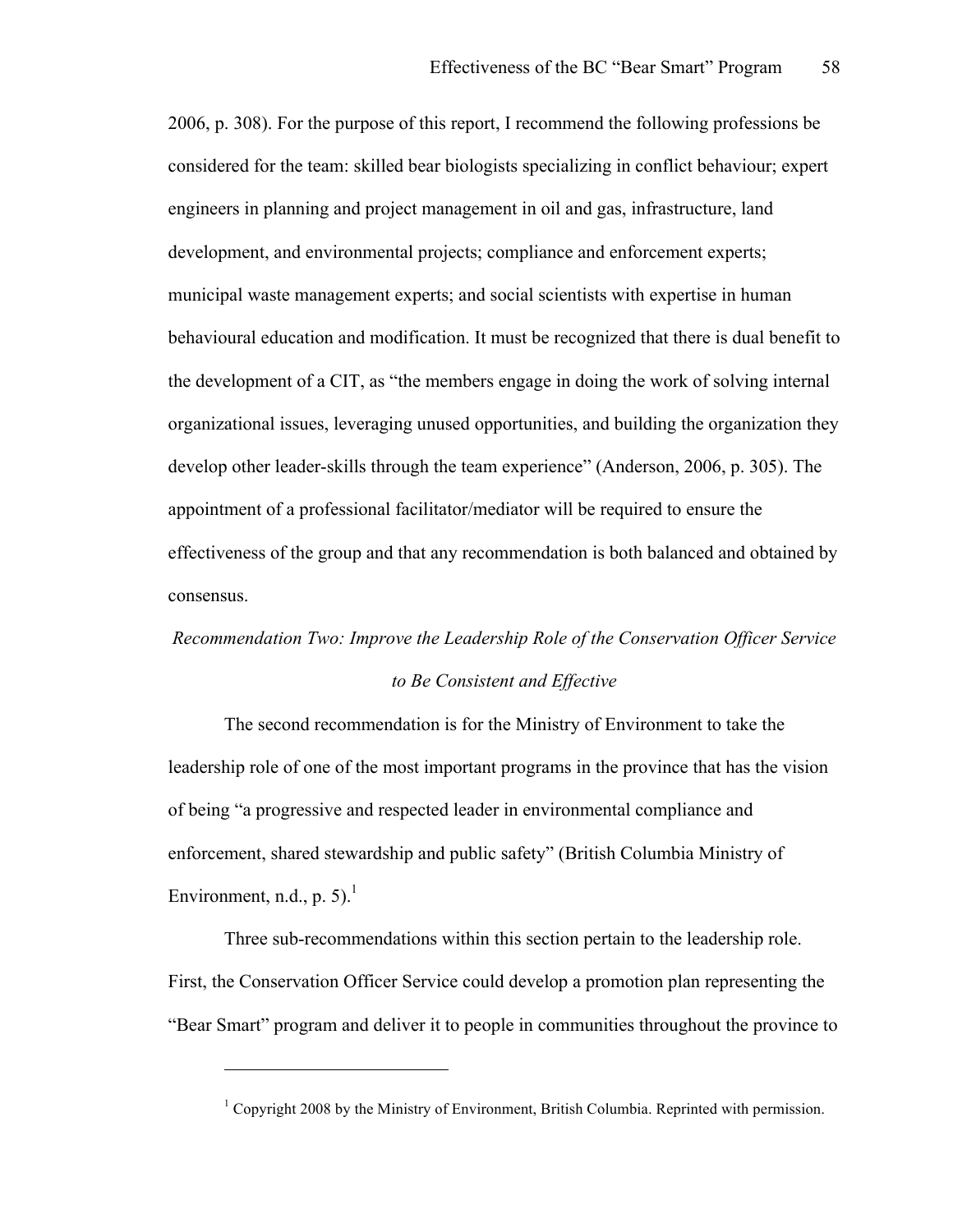authenticate their commitment to promoting stewardship programs and messages through Conservation Officer Service activities. This initiative can be delivered via contact with resource users, community events, trade shows and media interaction as indicated in the *Conservation Officer Service: Program Plan* (British Columbia Ministry of Environment, n.d.).

Second, I recommend that the Conservation Officers hold the position of liaison for delivering "Bear Smart" information to inter-ministry working groups and committees and attend public meetings with staff from other divisions to deliver stewardship messages and program as indicated in their program plan.

Third, I recommend that the Ministry of Environment develop a "Communities Bear Conflict Reduction Charter" similar to the Climate Action Charter by the Ministry of Community and Rural Development and encourage participation in the charter by the municipalities in partnership with the Union of British Columbia Municipalities. This charter would serve as both a contract and a shared mission statement between the Ministry of Environment and the municipal government.

*Recommendation Three: Develop "Bear Smart" Package Templates for Municipal Governments*

It is recommended that the Ministry of Environment could develop a package of templates for bear hazard assessments, conflict management plans, official community plans, relevant bylaws and waste management contracts. These templates could both insure a standard application of the "Bear Smart" criteria and significantly reduce municipal cost and staff time to develop these documents. With specific emphasis on the solid waste management component, I recommend that the Ministry of Environment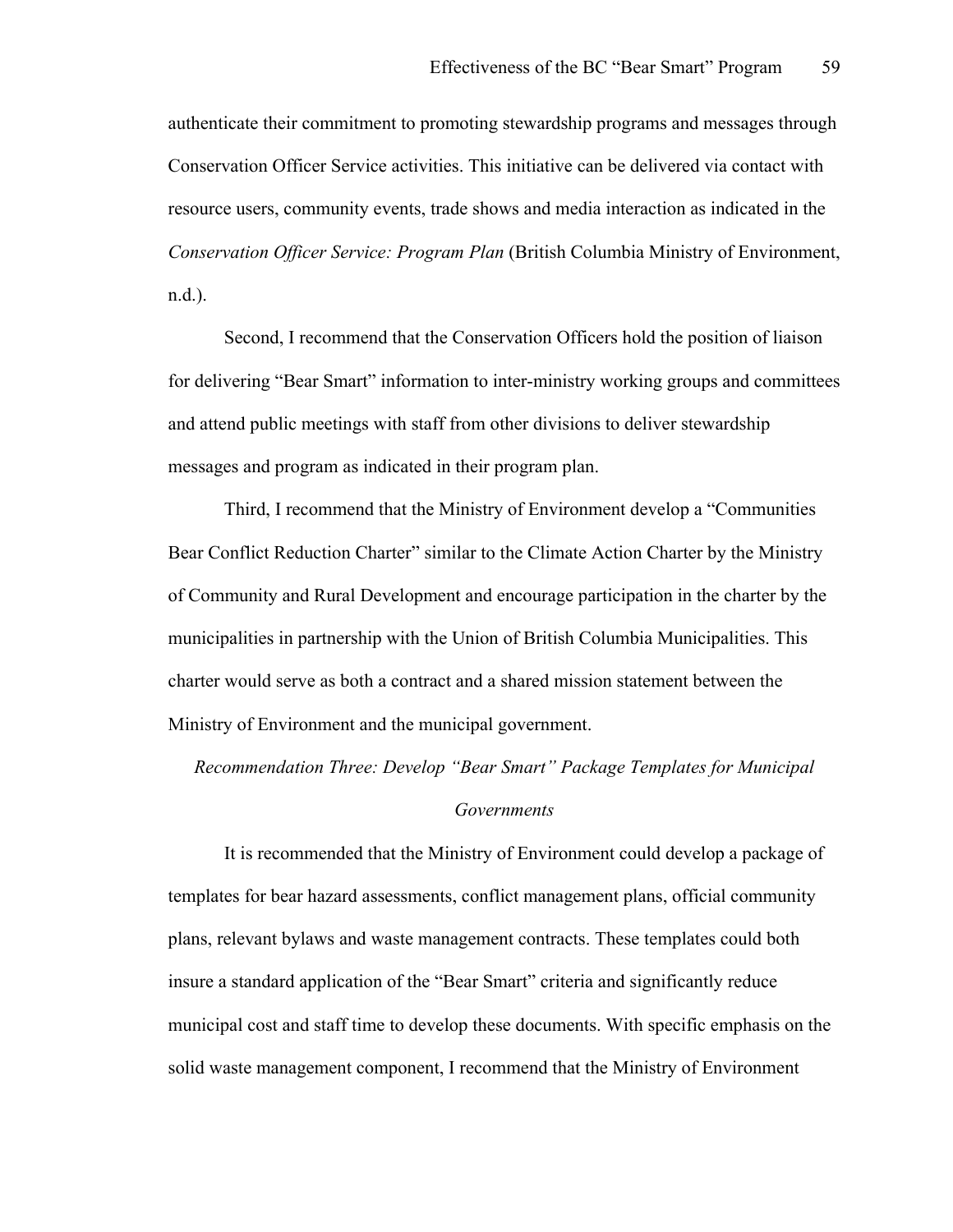could amend authorizations granted under the Environmental Management Act (2003) that govern the waste management regime for communities that have shown commitment to the program. This amendment could require "Bear Smart" waste management, removing the onus and conflict from the municipality when negotiating with waste management contractors. Also, the province could set peer-reviewed criteria for the construction and maintenance of bear-resistant residential and commercial waste containers to facilitate consistency with implementation of waste containment systems that are proven bear-resistant.

#### *Recommendation Four: Effectively Manage the "Bear Smart" Official Mark*

Many stakeholders see the Ministry of Environment and more specifically the Conservation Officer Service as having abdicated responsibility for implementing the program and providing ongoing support to interested municipalities. A number of nongovernment organizations have stepped into this vacuum and are providing guidance to communities with little or no oversight from the managing agency. This has resulted in inconsistent messaging and turf wars between non-government organizations and individual contractors for both funding resources, program ownership within the communities to the exclusion of others and information hoarding. Other jurisdictions within North America and possibly internationally are confused as to who is actually leading the "Bear Smart" program in British Columbia.

The Conservation Officer Service identifies itself as the lead public safety agency specializing in human-wildlife conflict reduction. Consequently, it needs to take a public and consistent leadership role. The "Bear Smart" name is protected as a "prohibited official mark" pursuant to Section 9(1)(n)(iii) of the *Trade-marks Act*. R.S., c. T-10, s. 1.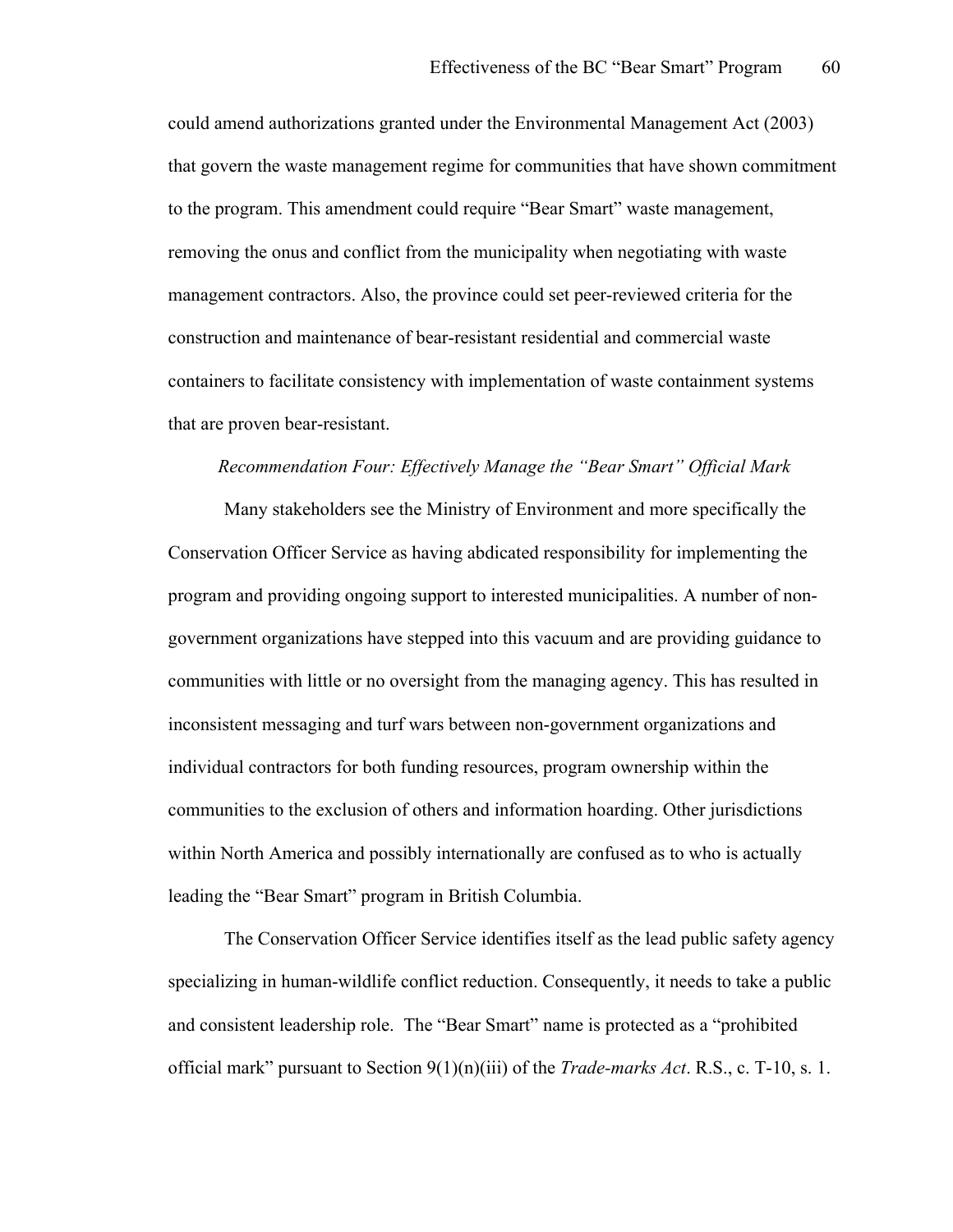This protection legally prohibits the name from being adopted by any type of business as a trademark or otherwise. The province's willingness to allow "Bear Smart" to be used by non-governmental organizations with little or no vetting leads to public and municipal confusion and often messaging that is inconsistent with that of the Conservation Officer Service.

I recommend that any non-government agency purporting to represent or implement the "Bear Smart" program should have a partnership with the Conservation Officer Service with a clear and formalized understanding of roles, responsibilities, and messaging. This is necessary to ensure that all agencies involved in the "Bear Smart" community have a *shared vision*, a common message, and a common goal. The Conservation Officer Service in consultation with stakeholders should set this shared vision, messaging and goal.

There currently exists confusion in the public and with stakeholders as to what the ministries conflict reduction program is called, who administers it and what its components are – i.e., "Bear Smart" versus Bear Aware. I recommend that the Ministry of Environment brings all of the programs and initiatives under one common name and maintains control over that name to ensure consistent messaging to the public and stakeholders. This could be one of the ways to reduce public confusion.

*Recommendation Five: Provide "Bear Smart" Training for the Conservation Officer* 

#### *Service*

Numerous municipal stakeholders identified the need for a higher level of involvement from the Conservation Officer Service during the implementation of the program. This lack of consistent involvement and commitment on behalf of the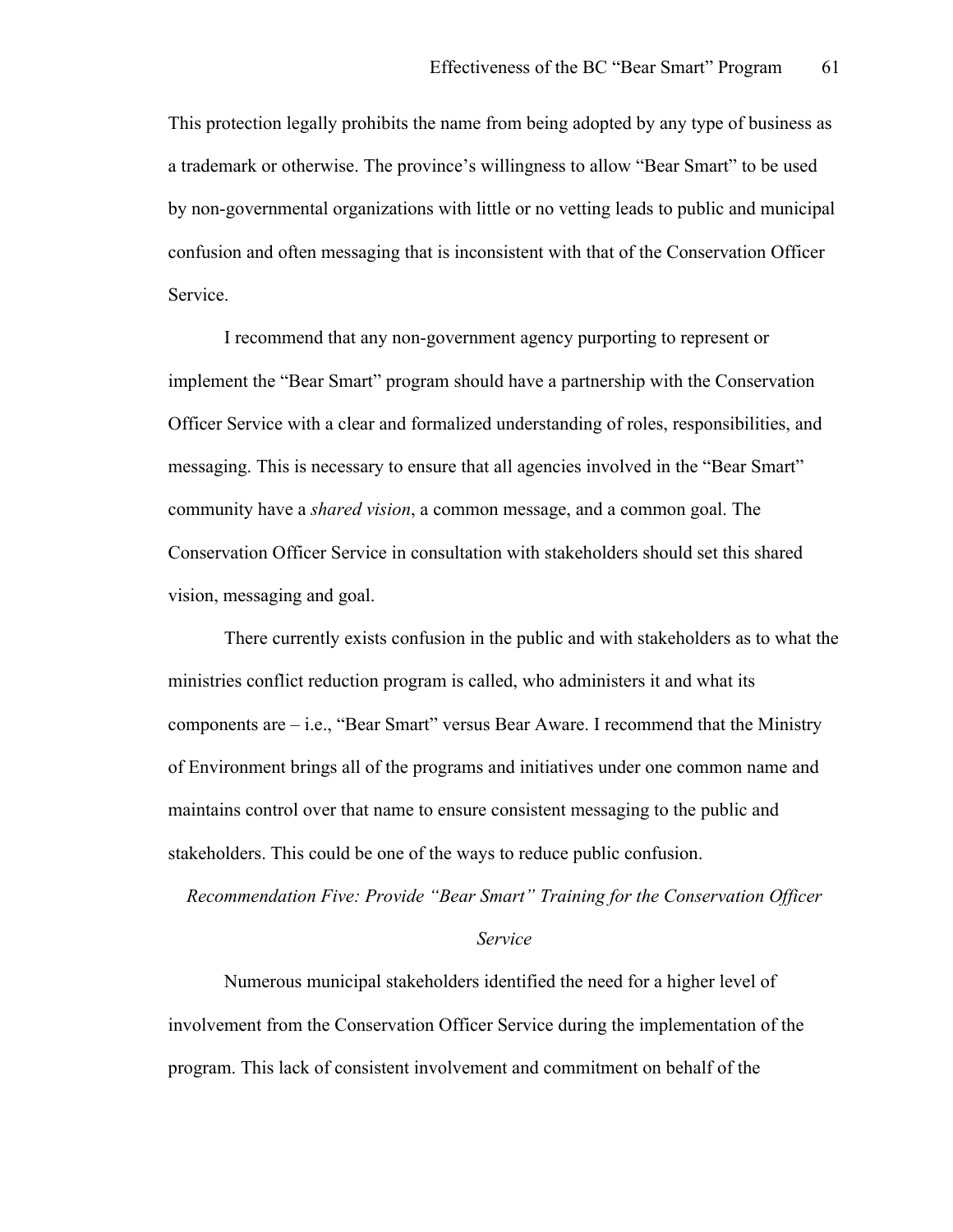governing agency has created tension between the two levels of government in many cases. I recommend the Conservation Officer Service provides consistent training, direction and mentoring to its officers to enable effective delivery of the "Bear Smart" program to stakeholder and municipal governments as an outreach conflict reduction strategy as indicated in their program plan.

Conservation Officers both geographically and morally are ideally situated within the community to build relationships with stakeholders and to build and facilitate the teams necessary to create program sustainability. This task is often left to the individual officer's level of initiative, interest and ability. The community-level officer is the first point of contact for the Ministry and is the ground level leader for the Ministry; therefore, consistent direction, training, and support to involved officers and a meaningful allocation of staff resources to the program could be beneficial. Officers with demonstrated aptitude for these competencies could be assigned as community "Bear Smart" liaisons and trained and resourced appropriately.

*Recommendation Six: Examine the Efficacy of the Required Bear Management* 

#### *Documents*

It became apparent during the course of researching this project that the criteria for the bear hazard assessments and conflict management plans as laid out in the *"Bear Smart" Community Program: Background Report* (Davis et al., 2002) were written by biologists for biologists and in most cases do not address the needs of the intended audiences – i.e., municipal governments. While they do contain the information necessary for local governments to reduce conflict they are unnecessarily complicated and contain considerable information of little or no relevance to that audience. This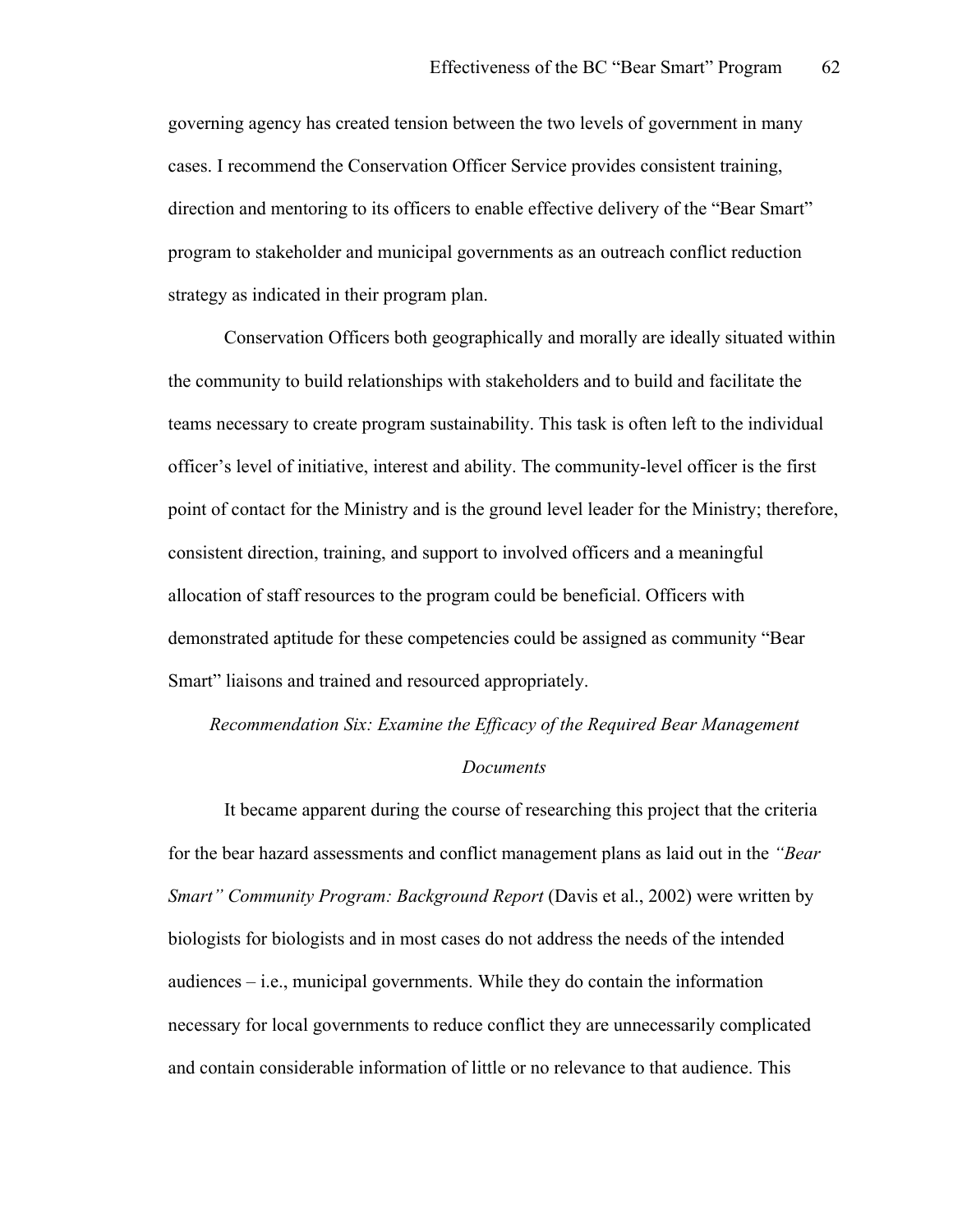complication and the high level of scientific detail create documents that are very difficult for city planners to glean the necessary information from.

I recommend that the Continual Improvement Team advise specific improvements with feedback from the municipalities and non-government organizations. It seems obvious that these documents must be made more user-friendly and accessible to municipal government audiences. This would likely have the added benefit of significantly reducing the cost of the documents as much of the data collection would no longer be required and the documents could be authored by people outside of the scientific experience who still have expertise in bear conflict behaviour and municipal governance.

One of the other evident truths is that these documents are much more usable if they are designed in full collaboration with the municipality, the Conservation Officer Service, and other stakeholders. This collaboration needs to be ongoing and meaningful throughout the development of the documents. This approach has the added benefit of increasing and maintaining municipal buy-in to the program.

#### *Recommendation Seven: Develop Municipal Incentive Strategies*

"Bear Smart" status can be a difficult and lengthy process to obtain. I recommend that there should be interim incentives to maintain municipal buy-in and progress. This should not be seen as attaining certain levels of "Bear Smart," because this may encourage complacency or "plateau-ing" but rather as encouragement for forward progress. These incentives could include acknowledgement by provincial government in public forums such as media releases or Union of British Columbia Municipalities conferences ,and it could also include increased or modified Conservation Officer Service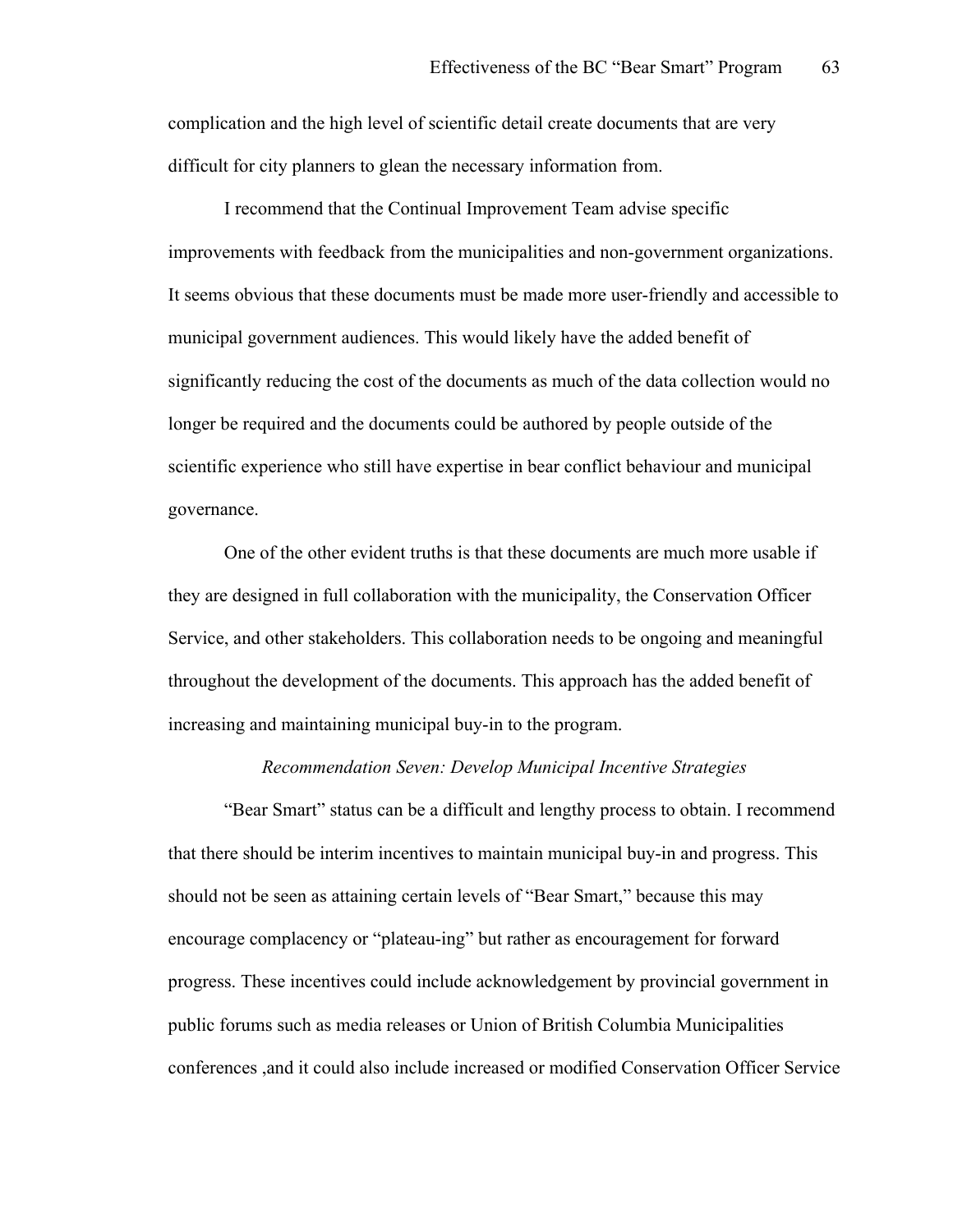response to conflict animals or increased funding allocations for ongoing "Bear Smart" initiatives, such as (a) educational materials, (b) bear-resistant waste containers, and  $(c)$ human-bear conflict monitoring systems within the community.

Once a community has attained "Bear Smart" status, the policy and procedure of the Conservation Officer Service pertaining to increased levels of service and non-lethal response should be implemented and the response plan outlined in the procedure could be developed with the community but not implemented prior to obtaining status. This would give the community full knowledge of one of the tangible rewards and increase buy-in.

The second recommendation in this section is that emphasis could be placed on a community's global responsibility to affect environmental change at a local level. Public safety should also be emphasized but not limited to reducing the threat to human life. Conflict bears cause considerable damage to public and private property; they also create a feeling of insecurity in a community. Most communities do not tolerate human vandalism and mischief nor do they tolerate human behaviour that reduces the sense of security with their citizens. These communities work diligently to prevent these human misbehaviours without question. They could be encouraged to apply the same values and principles to proactively preventing bear misbehaviour. Local governments could be encouraged to be responsible for both their environmental footprint and the safety and security of their citizens.

#### *Recommendation Eight: Build Relationships with Community-based Champions*

Champions for reducing human-bear conflict often arise in communities as a result of a dramatic resolution to a human-bear conflict. These individuals or groups have potential and drive to affect change within their community and they must be nurtured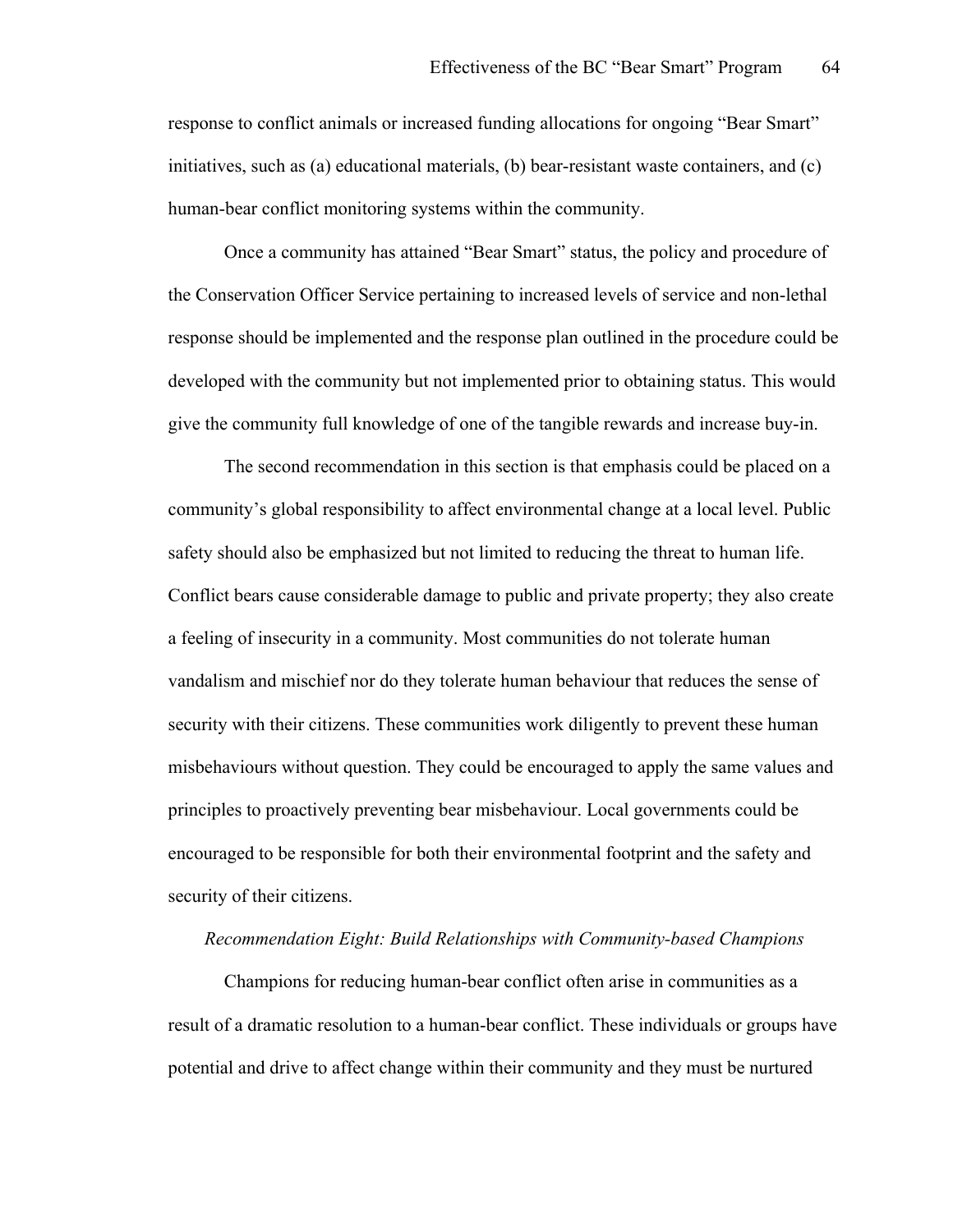and supported by the Conservation Officer Service. Often these champions have an unrealistic and uninformed understanding of human-bear conflict. I recommend that the Conservation Officers could encourage these champions to increase their knowledge and skills in human-bear conflict and education, facilitation and community relations. Champions should not be confused with educators. Champions will require the ability to convince municipalities, cultivate stakeholders, and resolve conflicts, as well as provide education. If an interested person or party begins to work contrary to the shared vision of the Conservation Officer Service and its municipal and non-governmental partners, the Conservation Officer Service and municipal partners should not engage those parties in any way.

## Organizational Implications

The goal of the project was to identify recommendations for a more effective way to deliver the "Bear Smart" program to BC municipalities. The proposed eight recommendations resulted from the synthesis of the findings of the literature review, the interview results, and the focus group results. These recommendations mainly reinforce many of the planned services already located within the *Conservation Officer Service: Program Plan* (British Columbia Ministry of Environment, n.d.) that are not being applied to the "Bear Smart" program, with a few exceptions. Implementation of the recommendation that have been suggested in this research project will require additional time, resources and commitment to the "Bear Smart" program. As an external researcher with no in-depth knowledge of the internal bureaucracy of the provincial government, I cannot accurately speak to the resourcing implications.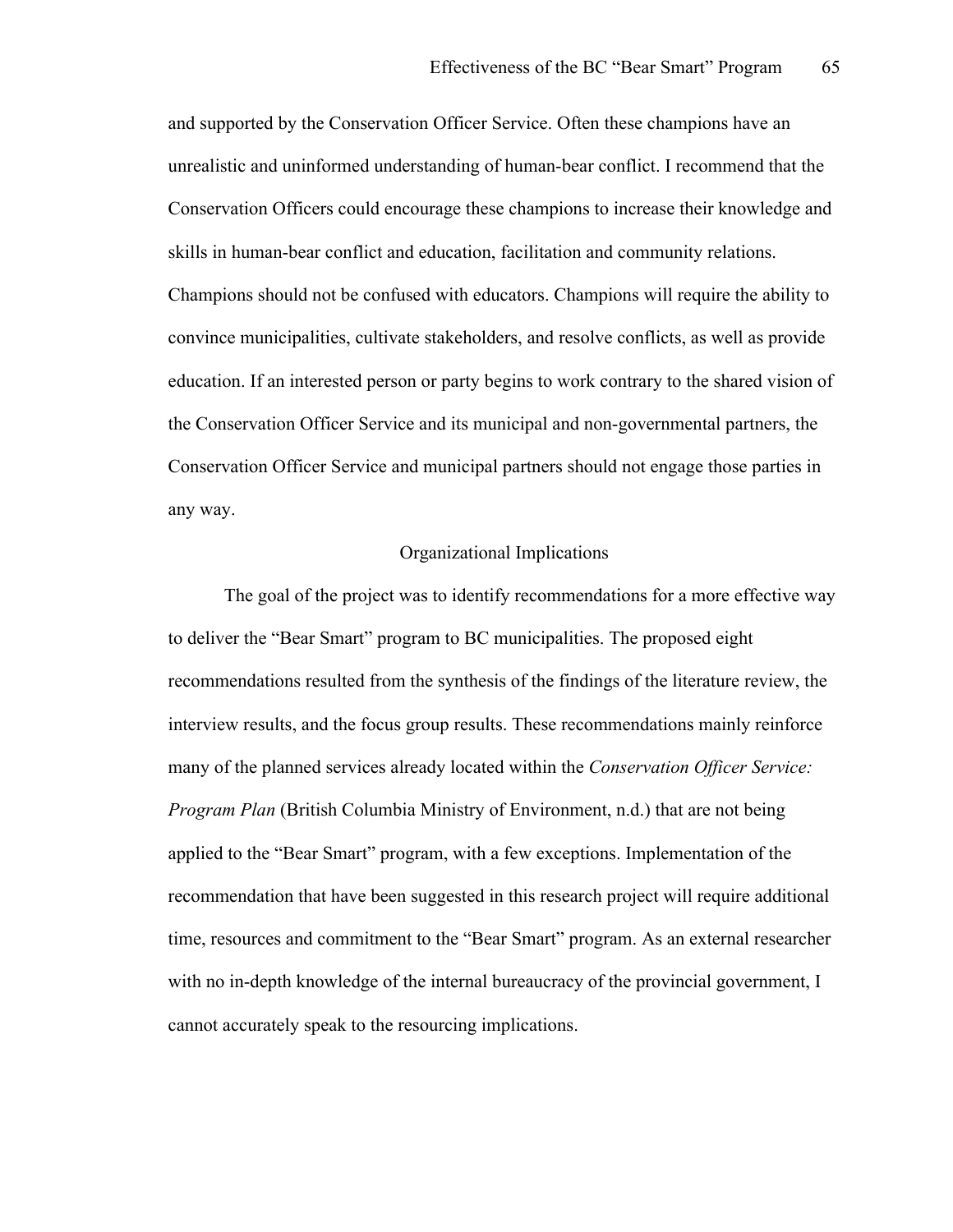## *Implications of Developing a Continuous Improvement Team*

The implications of developing a Continuous Improvement Team (CIT) will potentially engender several challenges. The first challenge would be the selection process of its members and what criterion would be used for the process. Anderson (2006) recommended that before this model is launched, due consideration be given to "ensuring that a competent organization-development professional or trained, experienced leader is given formal responsibility and authority to implement the model" (p. 297). If the province takes this avenue, there would be a financial cost implication for this service that would need to be considered. The second concern would be a consistent meeting place for the team, which would depend on the CIT members' community of residence. This "Bear Smart" program is not a geographically static program, which may limit the frequency of meeting times and incur related travel costs. The concern for a consitent meeting place may be a significant factor in the decision-making process for the selection of its members. The other implication would be the decision-making process regarding the roles of the CIT with respect to their power to make decisions, power to implement and ensure compliance (Agrawal & Ribot, 1999), and planning for organizational strategy and change.

# *Implications of Improving the Leadership Role of the Conservation Officer Service to Be*

#### *Consistent and Effective*

The implication of this recommendation may be an increased demand on the Conservation Officer's time dedicated to "Bear Smart" initiatives, which may potentially reduce time spent on duties and responsibilities elsewhere. The one thing that I learned working in partnership with the Conservation Officers in communities that are working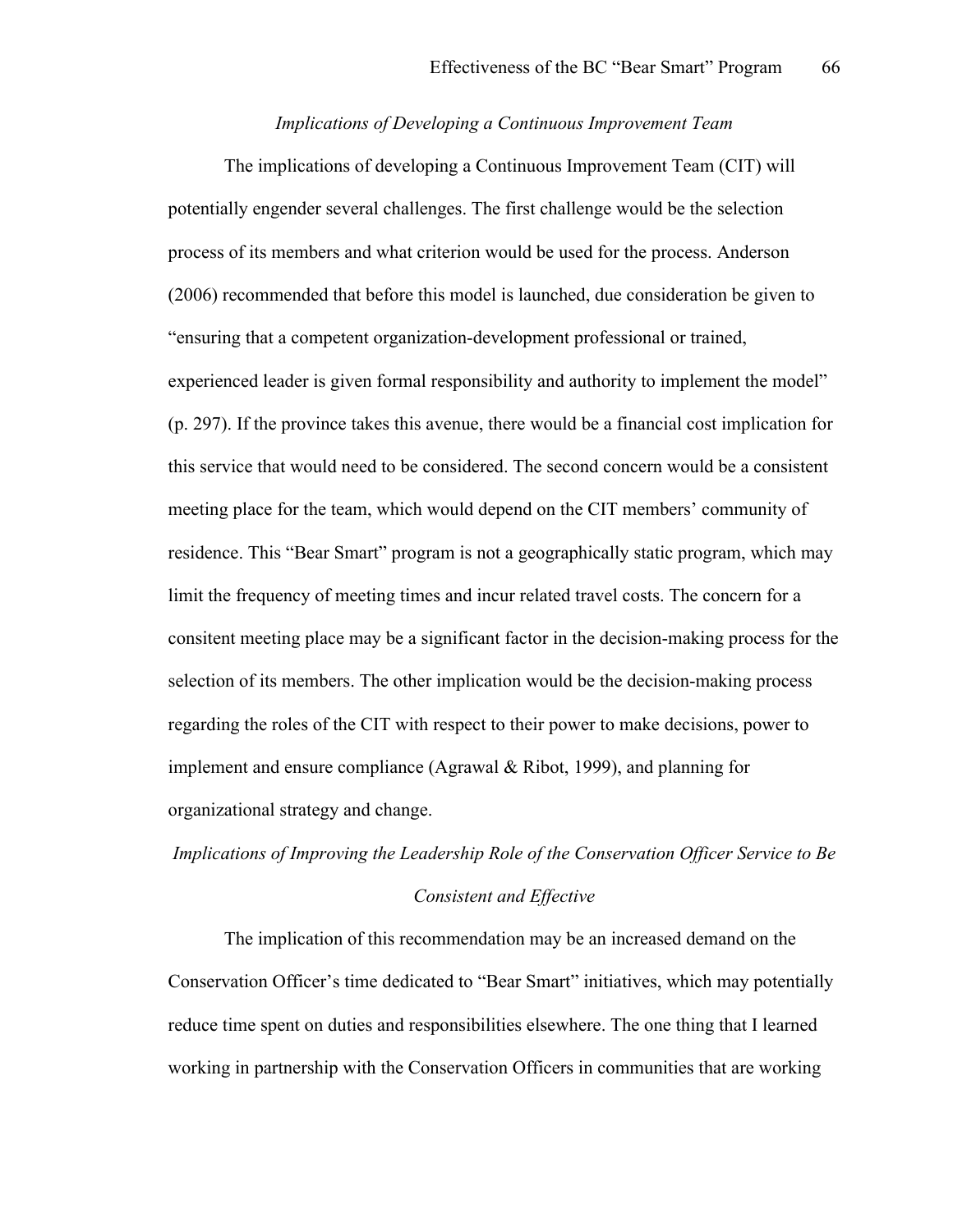towards "Bear Smart" status is that Officers spend a significant amount of time reactively managing bears. The cost of shifting to a more proactive management regime should be weighed against the cost of reactive management to effectively determine the implications of staff time allocation. The leadership development component will be an ongoing long-term objective for the Conservation Officer Service.

*Implications of Developing "Bear Smart" Package Templates for Municipalities*

The Conservation Officer Service has the responsibility to demonstrate leadership in this recommendation. The developing of templates for the Bear Hazard Assessments, Conflict Management Plans, Official Community Plans, and other related bear management documents will require the assistance of the newly developed CIT, or if not in place, Conservation Officer Service staff time to resource relevant information for the purpose of assembling the templates and bear-resistant container standards. If these templates are developed in a peer-review format, there should be minor implications to diverse opinions.

#### *Implications of Managing the "Bear Smart" Official Mark*

The "Bear Smart" name is protected as a "prohibited official mark" pursuant to the *Trade-marks Act*. This enables the Ministry of Environment to set rules and regulations associated with the usage of the name with regard to consistency of messaging and promotional protocols. The implication associated with setting rules and regulations is the loss of partners that may not want to conform to the rules and regulations for ensuring alignment of programming.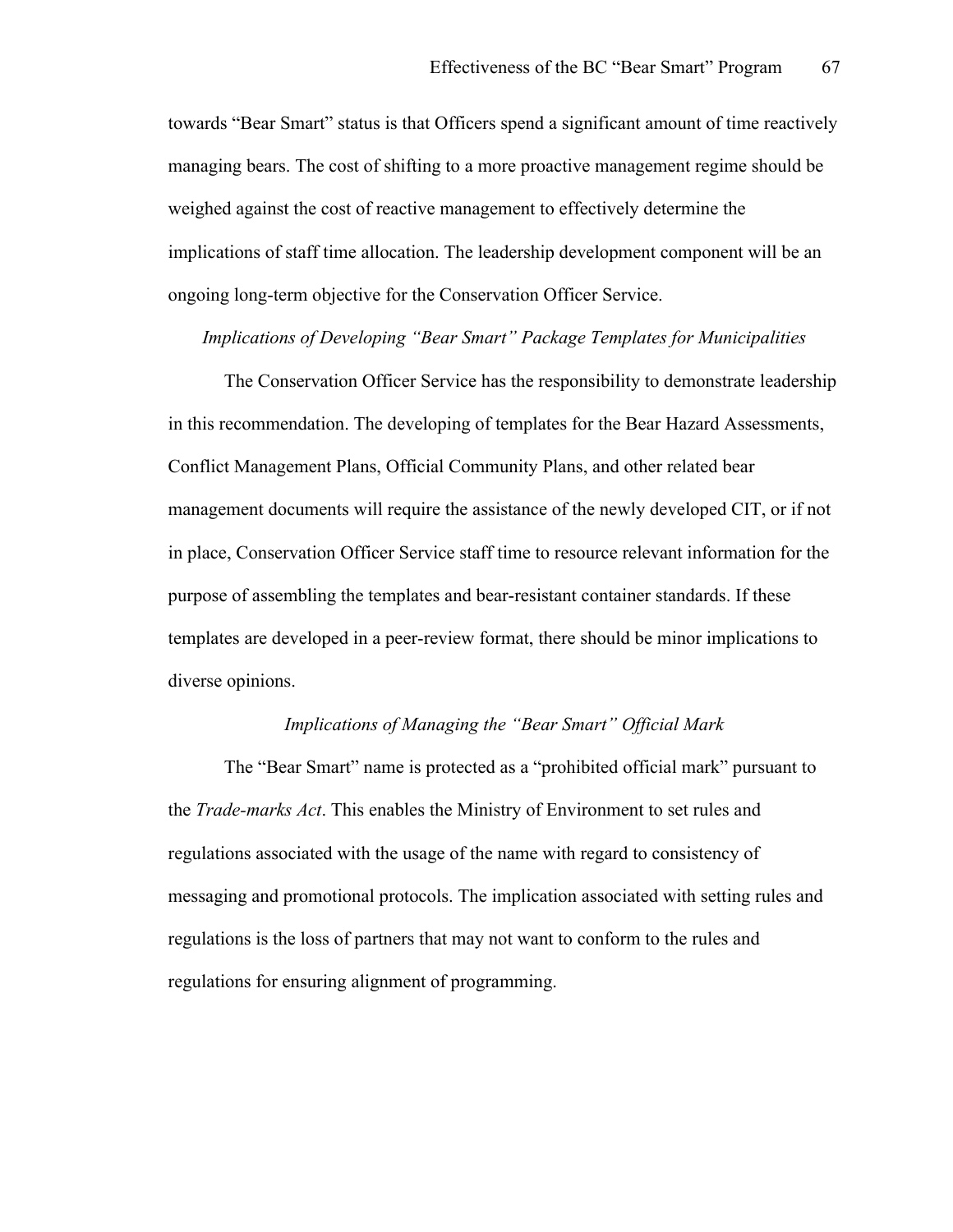#### *Implications of Examining the Efficacy of the "Bear Smart" Management Documents*

These documents were not intended to be constructed as research documents, with all due respect to the necessity of the science information. They are intended to create the potential for change on a local government level, and to date have not proven their effectiveness. The implication of this recommendation would be that biological contractors feel their livelihood is threatened and strongly oppose this recommendation based on their interest in the science component. It must be understood that the authors of these documents are not being scrutinized, but the effectiveness at the municipal level is being examined.

## Implications for Future Research

Expanding the scope of the interviews and focus groups to include representation from the general populace would provide valuable data that could inform the Ministry of Environment's future restructuring of the program. Analysis of this data will lead to more insights that would enhance understanding of whether the program has impacted change within the mindset of the people who are the target audience of the whole program. Obtaining this information could significantly help the Ministry of Environment examine the efficacy of the specific "Bear Smart" requirements set forth within the program, namely (a) "Bear Smart" public education, (b) municipal land-use management, and (c) municipal solid waste management policies and agreements.

Reaching individuals with diverse values for wildlife holds many challenges. The literature review brought to light the many elements that contribute to the complex subject of human-bear conflict reduction programs, namely (a) decentralization of decision-making within governments; (b) the social-structural element of rights and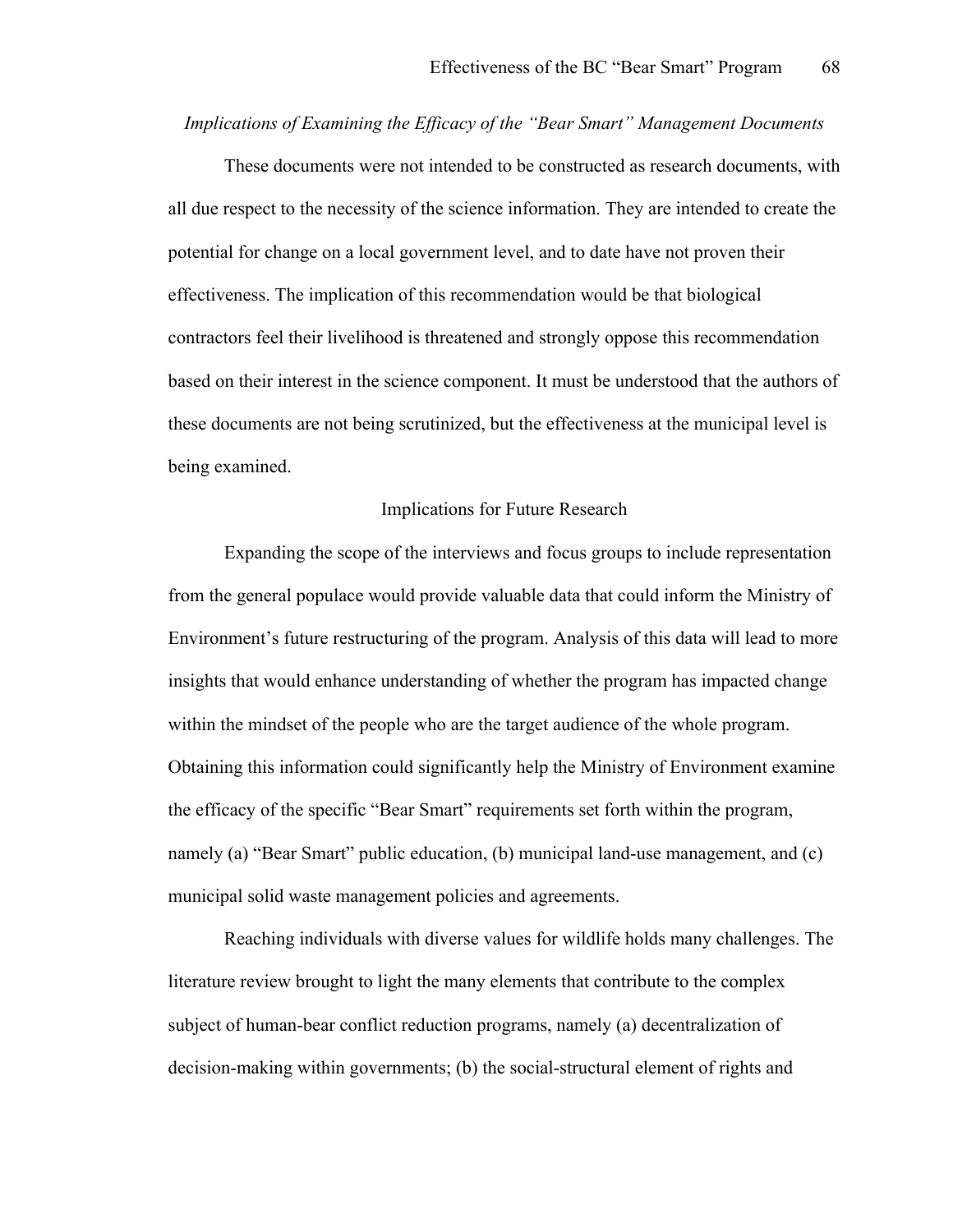privileges to use and control wildlife resources; (c) the human element of spiritual, ecological, ethical, and utilitarian values; and (d) the institutional-regulatory element of effective law enforcement systems (Kellert  $& Clark, 1991$ ). A question that needs to be answered is, To what extent is the "Bear Smart" program creating the intended change at the level of the general populace? Future research would have to evaluate this phenomenon.

Should the recommendations of this research project be implemented, future research may see the need to conduct focus groups to examine the usefulness of the Continuous Improvement Team. Wheatley (1999) articulated that most organizations fear change. They use standard approaches to organizational change derived from engineered thinking such as reductionism to diagnose the problem in hopes of finding a simple, singular cause for the problems. Wheatley stated the first great gift is to "work with the *whole of a system, even as we work with the individual parts or isolated problems*" (p. 139). She went on to say:

Mostly we don't take time to notice the dynamics that are moving in the whole system, creating effects everywhere. As good engineers, we've been trained to identify the problem part and replace it. But a systems sensibility quickly explains why this repair approach most often fails. Individual behaviours co-evolve as individuals interact with system dynamics. If we want to change individual or local behaviours, we have to inquire into individual behaviour to learn about the whole. (p. 142)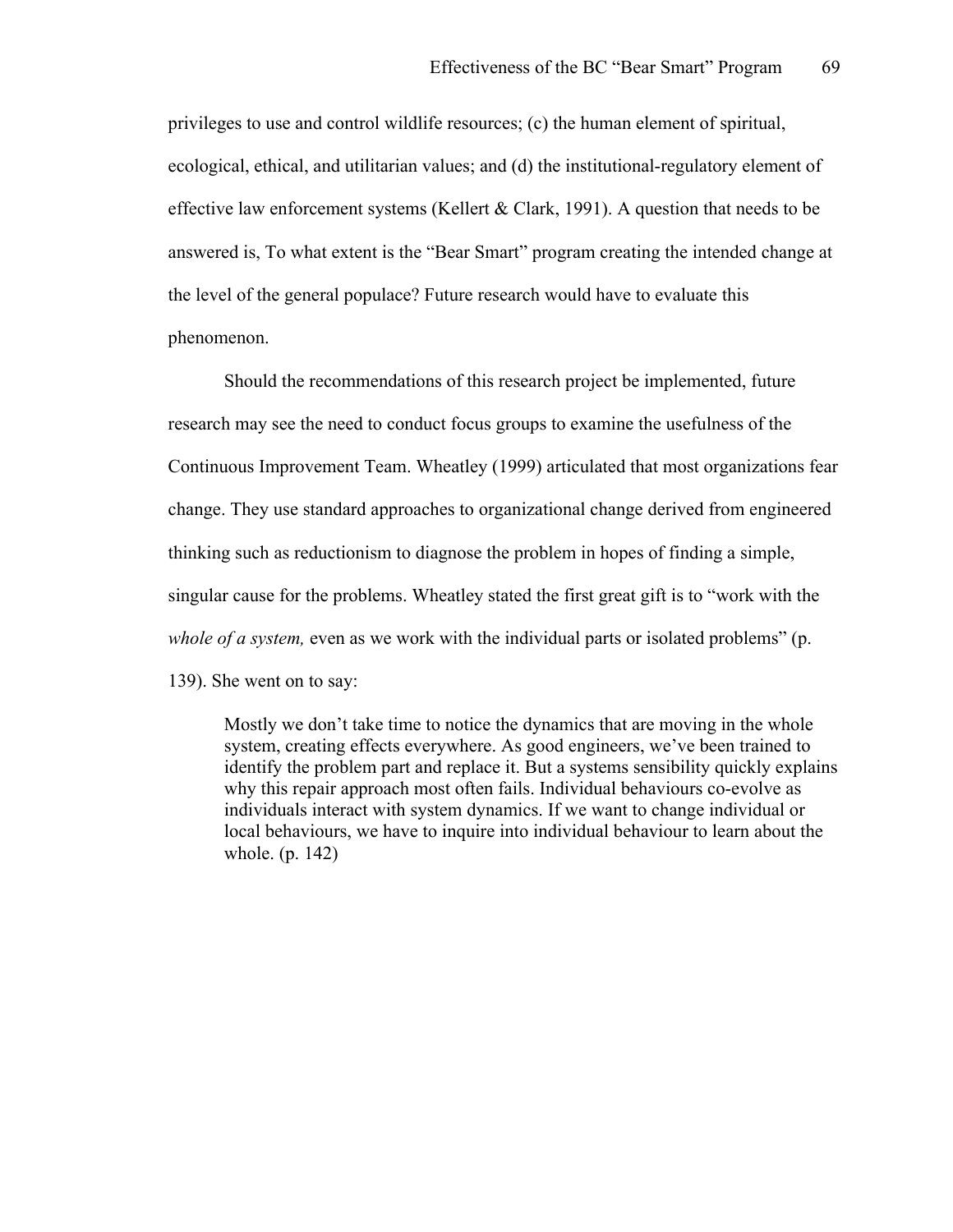## CHAPTER 6: LESSONS LEARNED

This action research project was a great experience for me and has certainly increased my personal competencies. Stringer (2007) stated that the primary purpose of action research is "to provide the means for people to engage in systematic inquiry and investigation to 'design' an appropriate way of accomplishing a desired goal and to evaluate it effectiveness" (p. 6). The stakeholders who were invited were very willing to participate, and many went out of their way to accommodate time and space for the interviews. They were genuinely appreciative of the opportunity to explore their experiences and understanding of the program and to be involved in the process of formulating ways to increase the effectiveness of the program. In the end, I am very proud of the work we have all contributed to the formation of this document.

## Managing Political Relationships

Stringer (2007) described the importance of establishing "a stance that is perceived as legitimate and nonthreatening by all major stake holding groups" (p. 49). Having had the personal experience of working with the majority of stakeholders interviewed for the purpose of this project, I was cognizant of the positive and negative interpersonal relationships between them. There were detectable personality conflicts and a looming sense of competitiveness among some of the stakeholder groups, although keeping focus on the purpose of the research diffused these uncomfortable moments. I found it very difficult to be the researcher of this project owing to the individual relationships I had with some of the participants, and some of the critical comments and allegations people made against each other stretched my ethical concerns.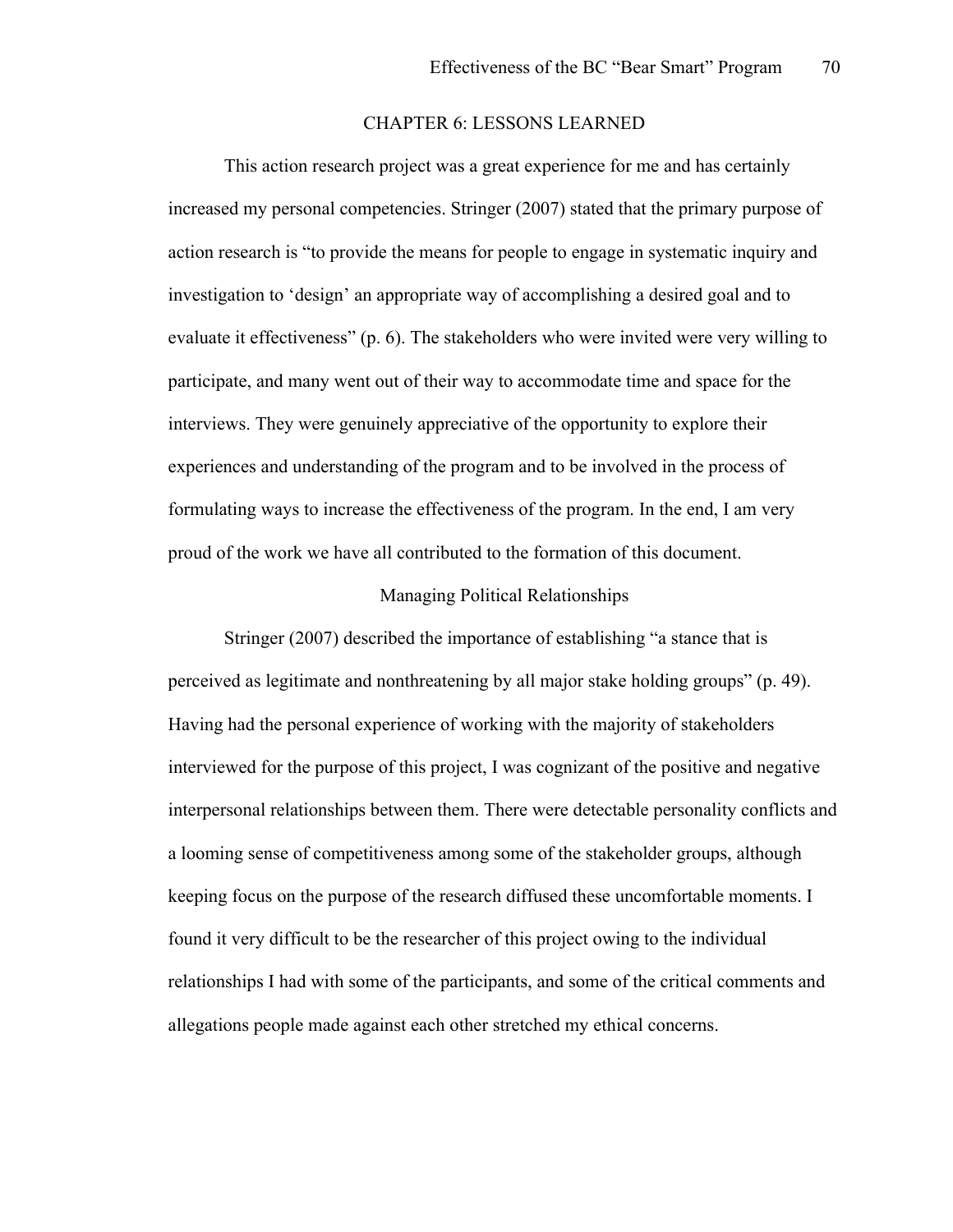I took on the advice of keeping myself open to the process and focused on the practical issues that people were facing. As Killen and Murphy (2003) pointed out, "conflict exists because some core element of trust, beliefs, authority, or passion is being challenged" (p. 1). The research did uncover this to be true and provided me the opportunity to work hard at finding the one thread that could mend everyone together to create a shared vision. One of the most beneficial components of this leadership program was learning the Myer-Briggs Type Indicator. While it may take the rest of my life to pin down how to consistently and effectively use this tool, it was beneficial to recognize my own preference for the source of energy, taking in of information, decision-making, and lifestyle, making an invaluable contribution to my respecting each person involved with my major project for his or her beliefs and ideology.

## Recognizing My Sponsor's Contribution

My sponsor was very supportive both emotionally and intellectually, and was timely in providing the majority of information I needed to complete this project. The most beneficial character traits of my sponsor were his listening abilities and adeptness at seeing the positive side to most situations. He voluntarily sent me peer-reviewed literature that pertained to the subject and was a pleasure to work with throughout the project.

## Allowing for the Needed Time

One of the most difficult aspects of this project was conjuring up the time to keep my research project on a steady course. The most time-consuming part was the data collection and interview transcriptions. I believed it was imperative to obtain a diverse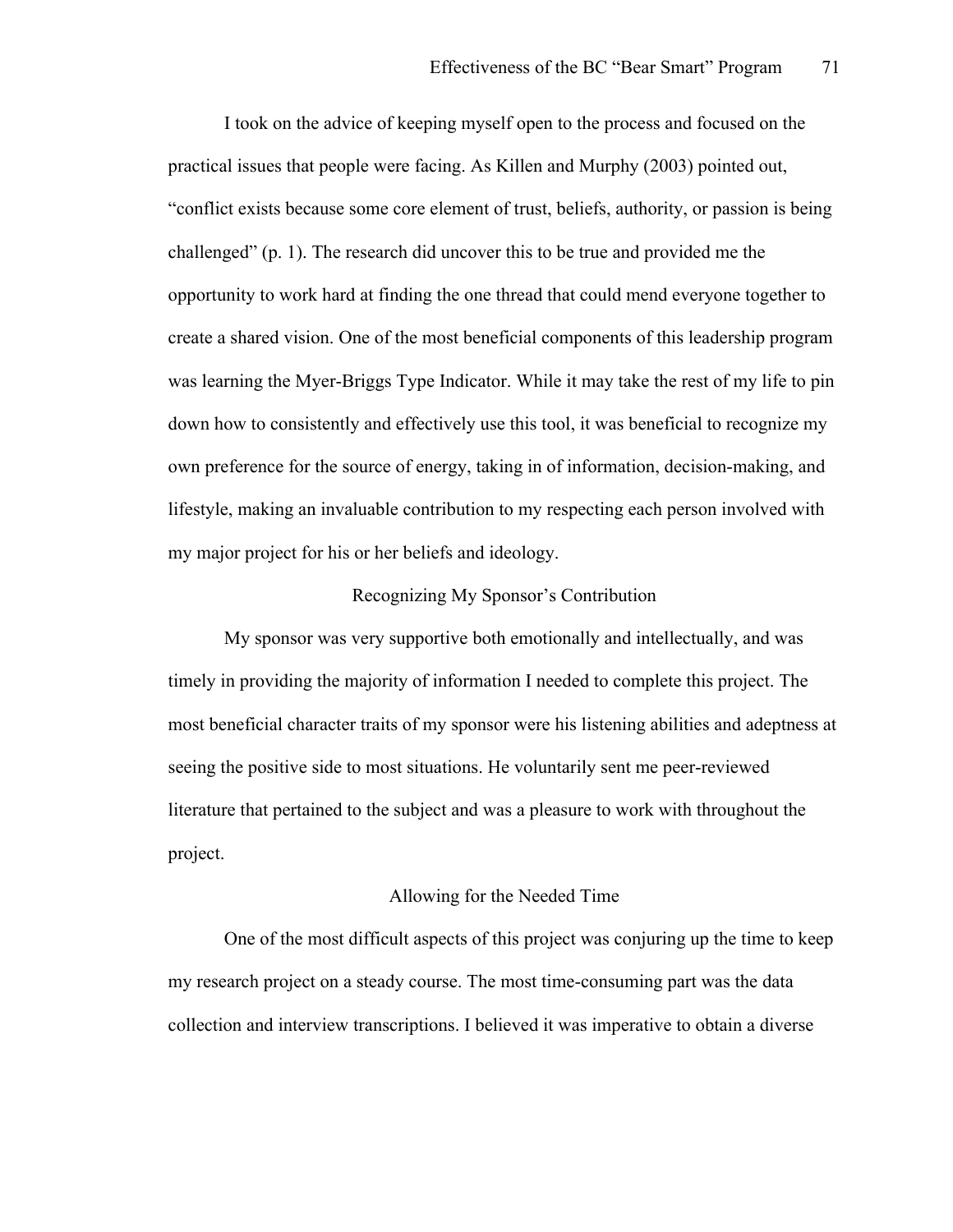range of input from the stakeholders, so I completed five interviews and three focus groups, each lasting approximately 1.5 hours.

The province was unable to provide the staff resources to assist with transcribing the interviews, so I purchased MacSpeech Dictate, which at first seemed helpful, but in the end, the inaccuracy of voice recognition caused me to return to typing. The positive side to personally transcribing the interviews was the opportunity to hear the words over and over again, providing the chance to capture themes as they unfolded. I clearly did not have a good handle on time with regard to data collection and its related processes, which I will certainly be more emphatic about in future projects. I remember the leadership professors during residency adamantly postulating to be aware of the amount of time that it will take to unravel the interviews; consequently, I now have a newfound respect for their words of wisdom.

## Concluding Remarks

Canada's history would indicate that the original pioneers settling here were faced with large carnivores that generated enormous fear. The solution was to destroy the animal. This mindset forms the basis of the Conservation Officer Service's historical response. Canada continued to attract more and more settlers, very few of whom had previous experience of co-existence with such large carnivores. Western culture through religion and agriculture promotes a mindset of dominion over animals both domestic and wild. This mindset continues to this day with even so-called defenders of wildlife seeing themselves as above the ecosystem, not part of it. Historically, this mindset has led humans to protect certain animals – i.e., livestock – and destroy those that threaten themselves or the protected animals. This behaviour is common with many animals as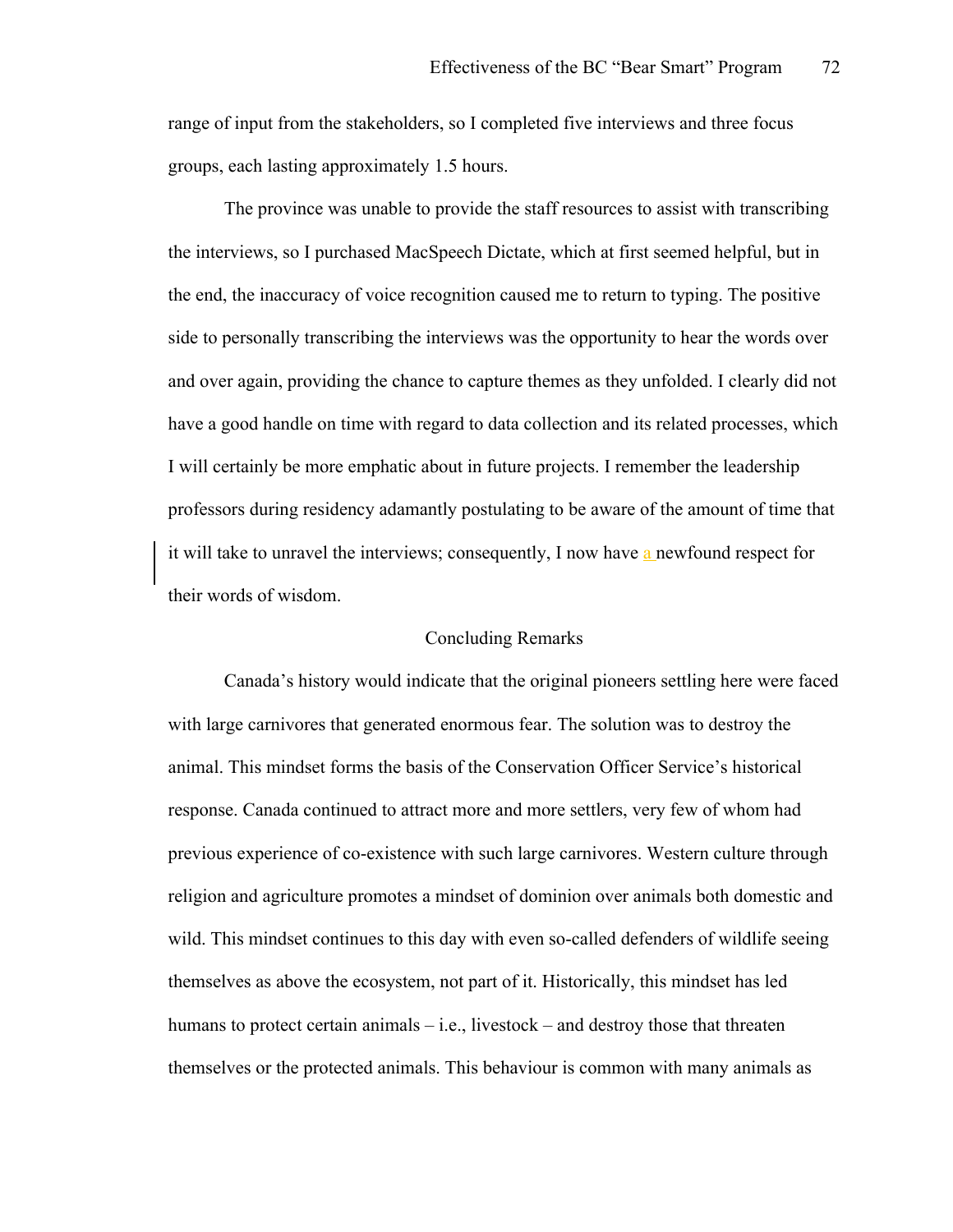well. This mindset followed the first European settlers to Canada and has persisted as part of the culture ever since. A cultural trend has been growing over the past 40 years for individuals to abdicate their personal responsibility for both the effects of their actions and the solutions to the problems caused by those actions. This cultural trend is prevalent throughout Western civilizations and has impacted on how individuals manage their own conflict with wildlife. Most people expect somebody else to solve their problems – in this case, conflict with bears.

Evidence shows that the "effects" are the obvious symptoms that indicate there is a problem, and that the "cause" is the underlying system that is most responsible for generating the symptoms, and which if recognized, could lead to changes, producing lasting improvement (Senge, 2006). The results of this study indicate that the absence of a "shared vision" is the "cause" responsible for generating the symptoms (human-bear conflicts). Millions of dollars and much time and effort have been expended in addressing the symptoms or "effects" of the problem, while simultaneously creating new forms of tension and disharmony within the management agencies. The "cause" of human-bear conflict is at the root of the human value system, with the effect or symptom becoming evident at the point of interaction between humans and bears (conflict).

Taking this analysis one step further, I would suggest that it is not enough to say that people care about bears, or that municipalities need to take on the responsibility. I would also suggest that representatives from within the provincial government harness the powers that are already there out in these communities and become leaders as stewards in the province. Egan (1985) most aptly stated some basics of a theory of transformative leadership by describing clearly what a Transformational Leader does: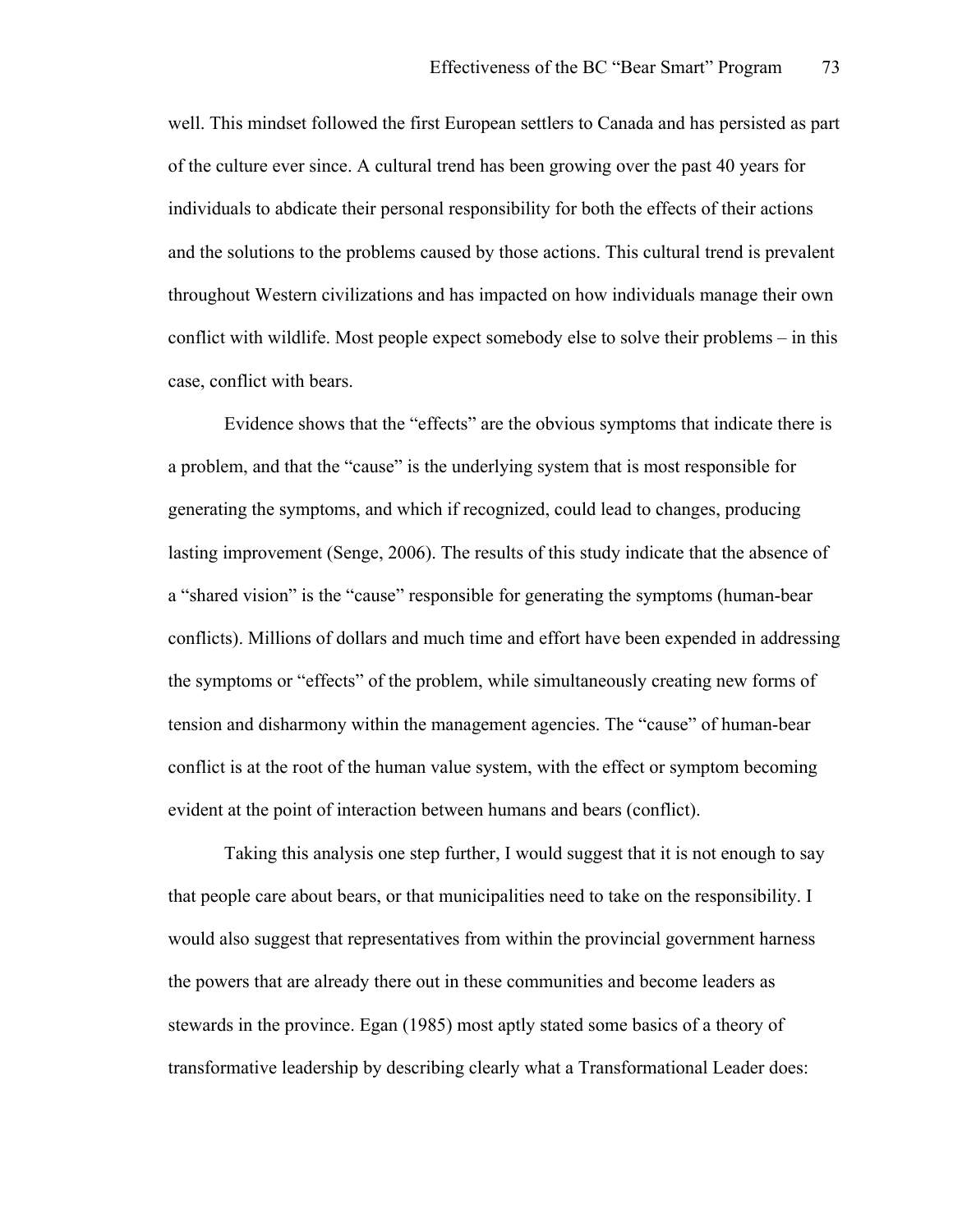Transformational Leaders are shapers of values, creator, interpreters of institutional purpose, exemplars, makers of meaning, pathfinders, and molders of organizational culture. They are persistent and consistent. Their vision is so compelling that they know what they want from every interaction. Their visions don't blind others, but empower them. Such leaders have a deep sense of the purpose for the system and a long-range strategic sense and these provide a sense of overall direction. They also know what kind of culture, in terms of beliefs, values, and norms, the system must develop [if] it is to achieve that purpose. By stimulating, modeling, advocating, innovating, and motivating, they mold this culture, to the degree that this is possible, to meet both internal and environmental needs. (p. 204)

This research study has shown that there is enormous willingness and

commitment province-wide among the general population, municipalities, non-

government organizations, professional bear managers, and Ministry of Environment and

Conservation Officer Service personnel to address the issues identified. Pooling these

combined powers can help to achieve the intended vision of effectively reducing human-

bear conflict in the province.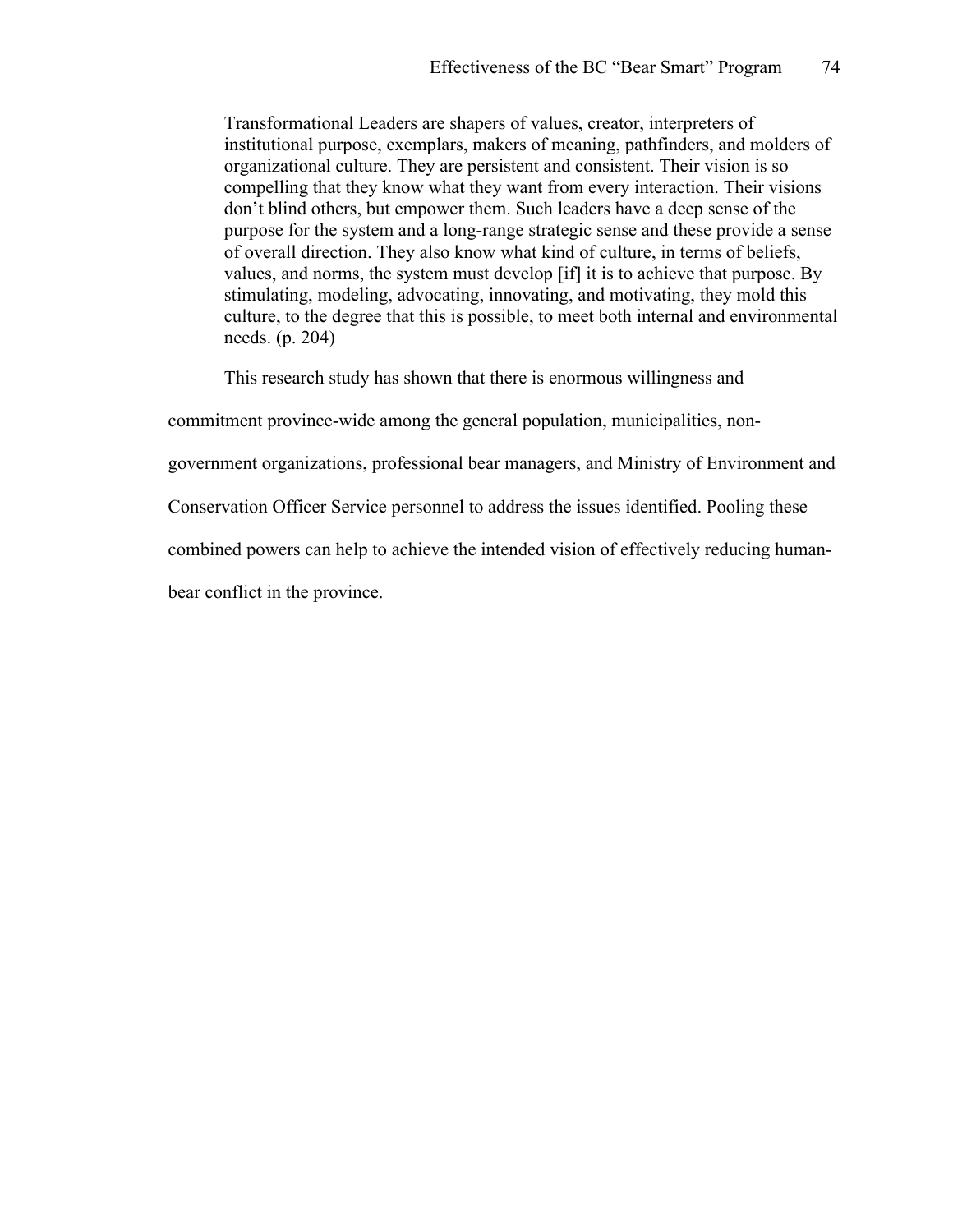#### REFERENCES

- Agrawal, A., & Ribot, J. C. (1999). Accountability in decentralization: A framework with South Asian and West African environmental cases. *Journal of Developing Areas, 33*, 473-502.
- Anderson, T. D. (2006). *Every officer is a leader: Coaching leadership, learning, and performance in justice, public safety, and security organizations*. Victoria, BC: Trafford.
- Berg, B. (1995). *Qualitative research methods for the social sciences* (2nd ed.). Boston: Allyn & Bacon.
- British Columbia Ministry of Environment. (n.d.). *Conservation Officer Service: Program plan*. Victoria, BC: Author.
- Brown, P. J., & Manfredo, M. J. (1987). Social values defined. In D. J. Decker & G. R. Goff (Eds.), *Valuing wildlife: Economic and social perspectives (*pp. 209-224). Boulder, CO: Westview.
- Canadian Institutes of Health Research, Natural Sciences and Engineering Research Council of Canada, & Social Sciences and Humanities Research Council of Canada. (1998). *Tri-Council policy statement: Ethical conduct for research involving humans* (with 2000, 2002, and 2005 amendments). Retrieved December 5, 2009, from http://ethics.gc.ca/eng/policy-politique/tcps-eptc/
- Coghlan, D., & Brannick, T. (2007). *Doing action research in your organization*. Thousand Oaks, CA: Sage.
- Conover, M. R. (2002). *Resolving human wildlife conflicts: The science of wildlife damage management*. Boca Raton. FL: Lewis.
- Cooperrider, D. L., Stravros. J. M., & Whitney, D. (2003). *Appreciative Inquiry handbook: The first in a series of A.I. workbooks for leaders of change. Bedford* Heights, OH: Lakeshore.
- Davis, H., Wellwood, D., & Ciarniello, L. (2002, March). *"Bear Smart" Community Program: Background report*. Retrieved November 29, 2009, from http://www.env.gov.bc.ca/wld/documents/bearsmart\_bkgdr.pdf
- Decker, D. J., & Chase, L. C. (2001). Stakeholder involvement: Seeking solutions in changing times. In D. J. Decker, T. L. Brown, & W.F. Siemer (Eds.), *Human dimensions of wildlife management in North America* (pp. 133-152). Bethesda, MD: The Wildlife Society.

Denzin, N. K. (1989). *Interpretive interactionism*. Newbury Park, CA: Sage.

Egan, G. (1985). *Change agent skills*. Monterey, CA: Brooks/Cole.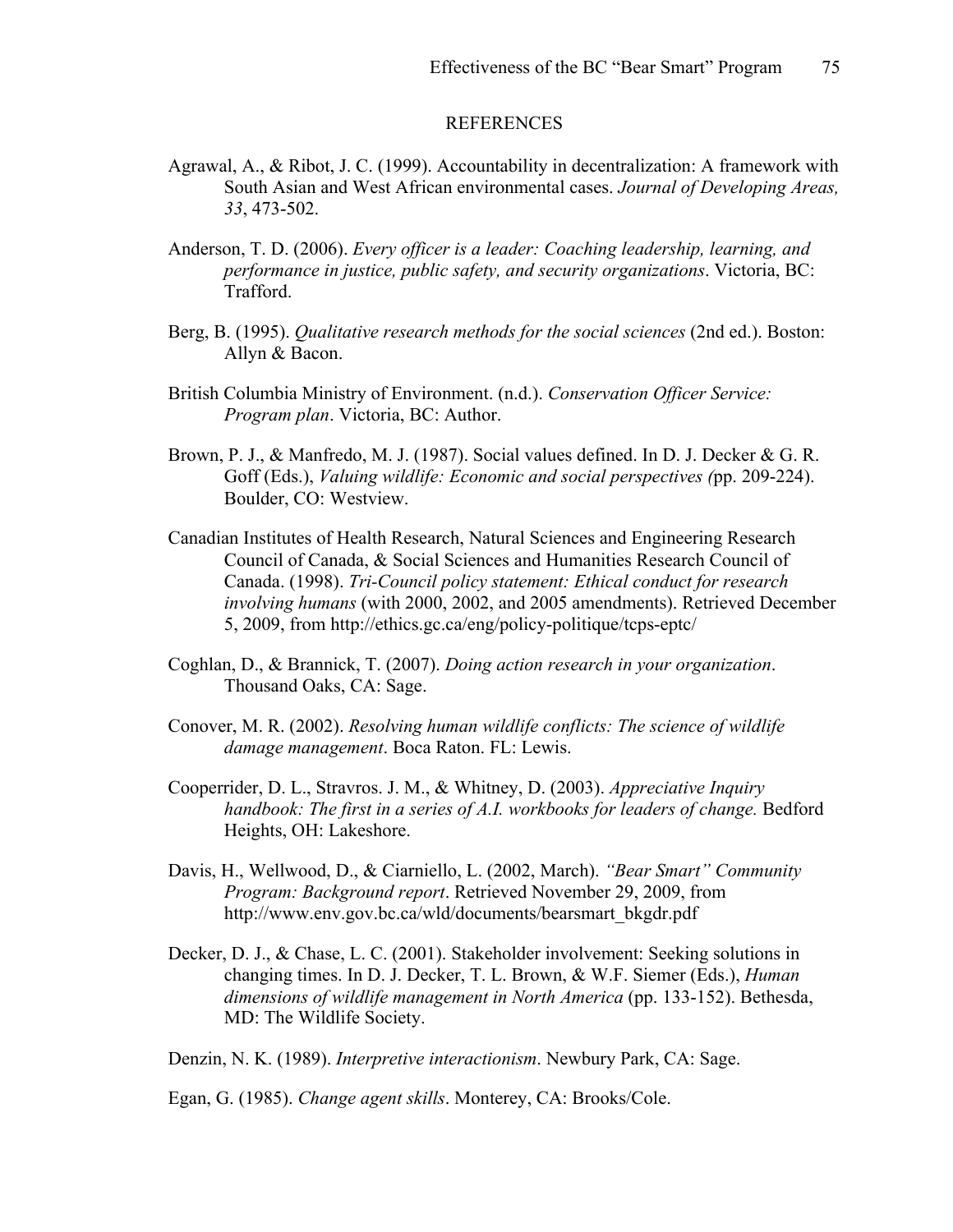- Environmental Management Act (SCB 2003) Chapter 53. Victoria, BC: Queen's Printer. Retrieved December 9, 2009, from http://www.bclaws.ca/Recon/document/freeside/--%20E%20-- /Environmental%20Management%20Act%20%20SBC%202003%20%20c.%205 3/00\_Act/03053\_00.htm
- Fulton, D. C., Manfredo, M. J., & Lipscomb, J. (1996). Wildlife value orientations: A conceptual and measurement approach. *Human Dimensions of Wildlife: An International Journal, 1*, 24-47. Champaign, IL: Sagamore.
- Glesne, C. (2006). *Becoming qualitative researchers: An introduction* (2nd ed.). New York: Addison Wesley Longman.
- Kellert, S. R. (1980). *Knowledge, affection and basic attitudes toward animals in American society.* Washington, DC: W. S. Government Printing Office.
- Kellert, S. R. (1986). Social and perceptual factors in the preservation of species. In B. G. Norton (Ed.), *The preservation of species* (pp. 50-76). Princeton, NJ: Princeton University Press.
- Kellert, S. R., & Clark, T. W. (1991). The theory and application of a wildlife policy framework. In W. R. Mangun (Ed.), *Public policy issues in wildlife management*  (pp. 17-38). New York: Greenwood Press.
- Killen, D., & Murphy, D. (2003). *Introduction to type and conflict*. Mountain View, CA: CPP.
- Kouzes, J. M., & Posner, B. Z. (2007). *The leadership challenge* (4th ed.). San Francisco: Jossey-Bass.
- Nuisance Bear Review Committee. (2003, August 28). *Report and recommendations*. Peterborough, ON: Author.
- Ontario Ministry of Natural Resources. (2009). *Bear Wise*. Retrieved December 4, 2009, from http://www.mnr.gov.on.ca/en/Business/Bearwise/index.html
- Palys, T., & Atchison, C. (2008). *Research decisions: Quantitative and qualitative perspectives* (4th ed.). Toronto, ON: Nelson.
- Peine, J. D. (2001). Nuisance bears in communities: Strategies to reduce conflict. *Human Dimensions of Wildlife, 6*(3), 223-237.
- Pennsylvania Game Commission. (2001). *Game Commission to take bear nuisance message to PCN* [Press release #086-01]. Retrieved December 9, 2009, from http://www.pgc.state.pa.us/pgc/cwp/view.asp?A=11&Q=156523
- Pomeroy, R. S. (2003). The government as partner in co-management. In D. C. Wilson, J. R. Nielsen, & P. Degnbol (Eds.), *The fisheries co-management experience:*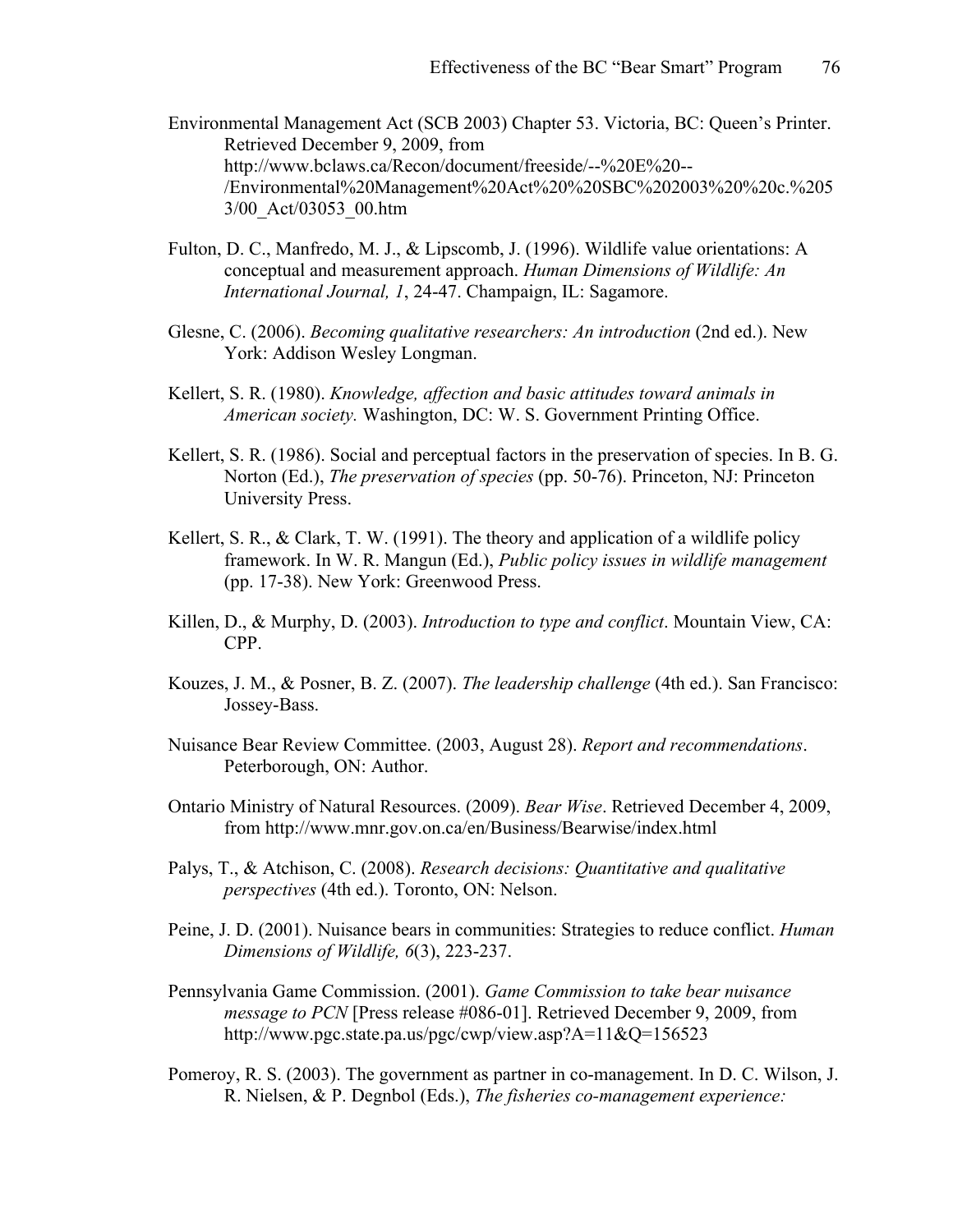*Accomplishments, challenges and prospects* (pp. 247-261). Fish and Fisheries Series. Dordrecht, The Netherlands: Kluwer Academic.

- Royal Roads University. (2007). *Research ethics policy*. Retrieved December 5, 2009, from http://www.royalroads.ca/research/ethical-reviews/ethics-policy.htm
- Sandström, C., Pellikka, J., Ratamäki, O., & Sande, A. (2009). Management of large carnivores in Fennoscandia: New patterns of regional participation. *Human Dimensions of Wildlife, 14*(1), 37-50.
- Senge, P. (2006). *The fifth discipline: The art & practice of the learning organization*. New York: Doubleday.
- Stringer, E. T. (2007). *Action research* (3rd ed.). Thousand Oaks, CA: Sage.
- Walker, B., & Haslett, T. (2002). Action research in management Ethical dilemmas. *Systemic Practice and Action Research, 15*(6), 523-33.
- Watkins, J., & Mohr, B. J. (2001). *Appreciative Inquiry: Change at the speed of imagination*. San Francisco: Jossey Bass/Pfeiffer.
- Wheatley, M. J. (1999). *Leadership and the new science: Discovering order in a chaotic world.* San Francisco: Berrett-Koehler.
- Whittaker, D., Vaske, J. J., & Manfredo, M. J. (2006). Specificity and the cognitive hierarchy: Value orientations and the acceptability of urban wildlife management actions. *Society and Natural Resources, 19*, 515-530.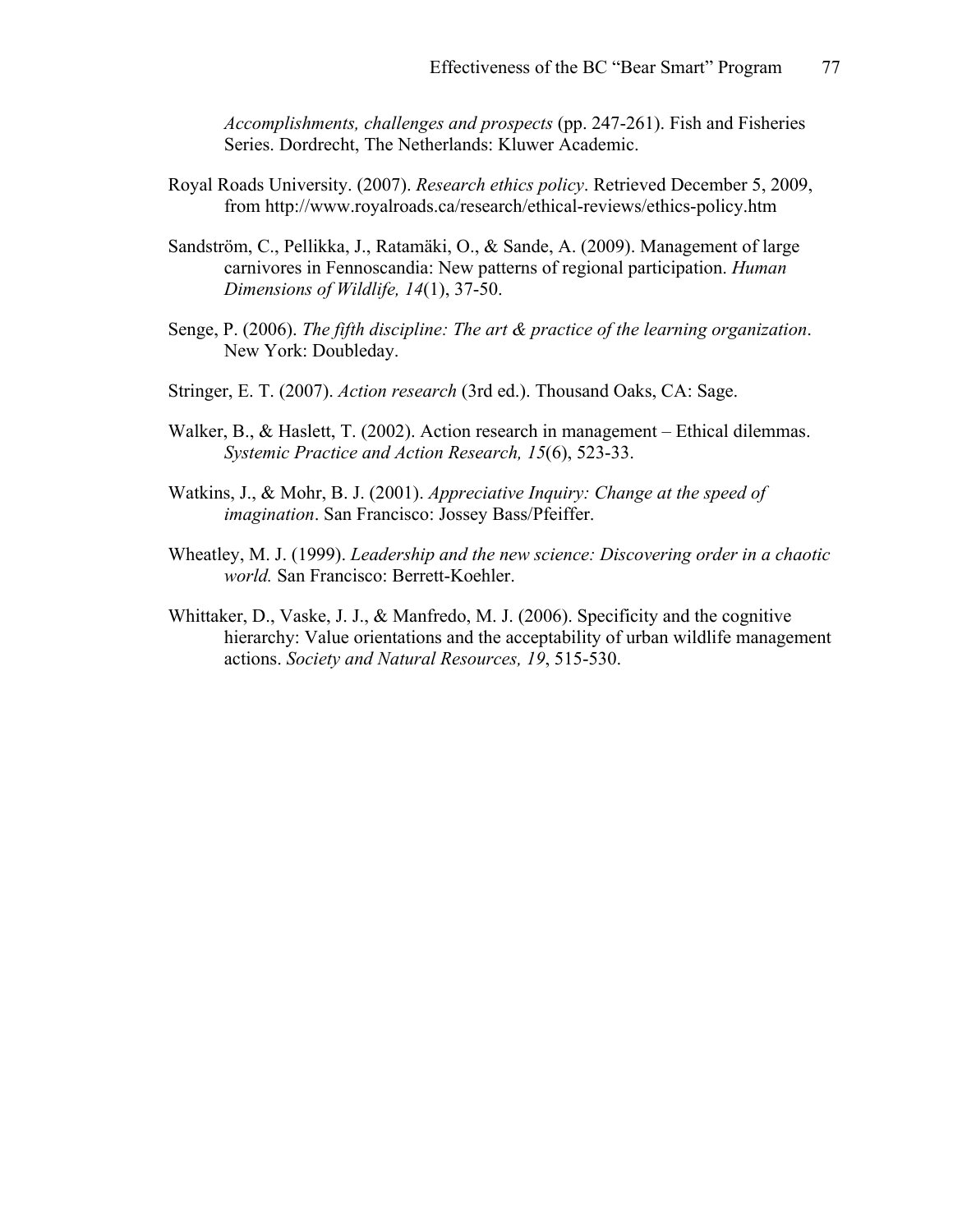# APPENDIX A: LETTER OF INVITATION – FACE-TO-FACE INTERVIEWS

Date:

Dear Prospective Participant:

This letter is to invite you to be part of a research project that I am conducting. This project is part of the requirement for a Master's Degree in the Master of Arts in Leadership at Royal Roads University. My name is Crystal McMillan and my credentials with Royal Roads University can be established by calling Gerry Nixon at Royal Roads University. I am looking to conduct these interviews between June  $1 -$  June 15, 2009.

The objective of my research project is to determine the most effective way to deliver the Bear Smart program to BC Municipalities in effort to reduce human-bear conflict within our province and to establish a global precedent in the field of human-bear conflict management. This project is being sponsored by Mike Badry, Wildlife Conflict Prevention Coordinator for the Ministry of Environment. I am looking for the Chief of the Conservation Officer, several COS Field Supervisors and Field Officers, select representatives of the Environmental Protection Division and Stewardship Division to participate in an interview process to discuss effective ways of delivering the Bear Smart program. Engaging a diverse combination of participants will enhance the results of the research; therefore, I will also interview specific representatives of the BC Conservation Foundation, two separate south coast non-profit organizations and conduct focus group interviews with three BC Municipalities.

This letter is to formally invite you and seek your acceptance to participate. Interviews will be held at a mutually agreeable time and will last approximately one to two hours in duration. The interviews will be a one-on-one face-to-face format and will be held at the location of your choice. Information will be recorded in a hand-written and audiorecorded format, and where appropriate summarized, in anonymous format, in the body of the final report. At no time will any specific comments be attributed to any individual unless your specific agreement has been obtained beforehand. All documentation will be kept strictly confidential. After data analysis I would like to return for a second consultation to verify your verbal contributions before proceeding to the next stage of research.

Your participation would be voluntary and you will have the right to withdraw at any time in the study by reporting to me. All interview materials will not be used should you choose to withdraw without prejudice. Your choice to participate will not affect any employment or advancement opportunities. If you choose not to participate in this research project this information will also be kept confidential. In addition to submitting my final report to Royal Roads University in partial fulfillment for a Master of Arts in Leadership, I will also be sharing my research findings with the Ministry of Environment for planning purposes. A copy of the final report will be published. A copy will be housed at Royal Roads University, available online through UMI/Proquest and the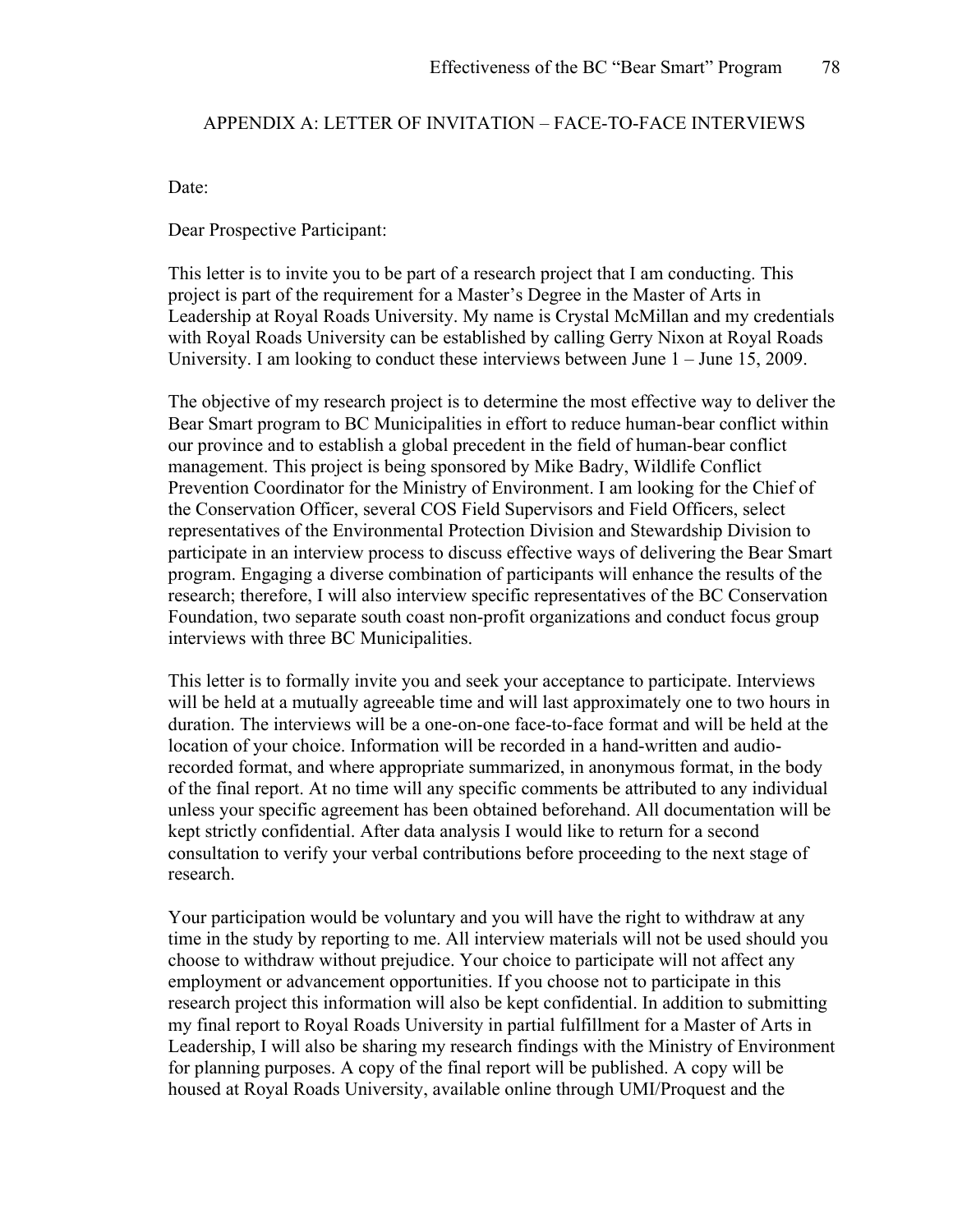Theses Canada portal and will be publicly accessible. Access and distribution will be unrestricted.

I have been working in the field of human-bear conflict reduction for the past six years and will know some of the participants; however, there will be no conflict of interest as I will not be in a position where any of the participants are either reporting to me or able to influence my work in this field. As a researcher, I view my relationship with you as a research participant It is my goal to foster an open, supportive, and trusting forum where all participants feel comfortable sharing their thoughts.

This is a unique opportunity for you to share your thoughts and needs with respect to effectively developing an effective Bear Smart program within the Province of BC. You have the potential to influence the future strategic direction for leadership development of this program for our province and become a model for other provinces and countries to follow. Your participation and support is very much appreciated!

If you would like to learn more about my research, please call me at XXX-XXX-XXXX or email XXXXXXXXXXXX. As well, if you have any concerns about the validity of this research, please contact Gerry Nixon, Director of the School of Leadership Studies at Royal Roads University at XXX-XXX-XXXX.

Thank you,

Crystal McMillan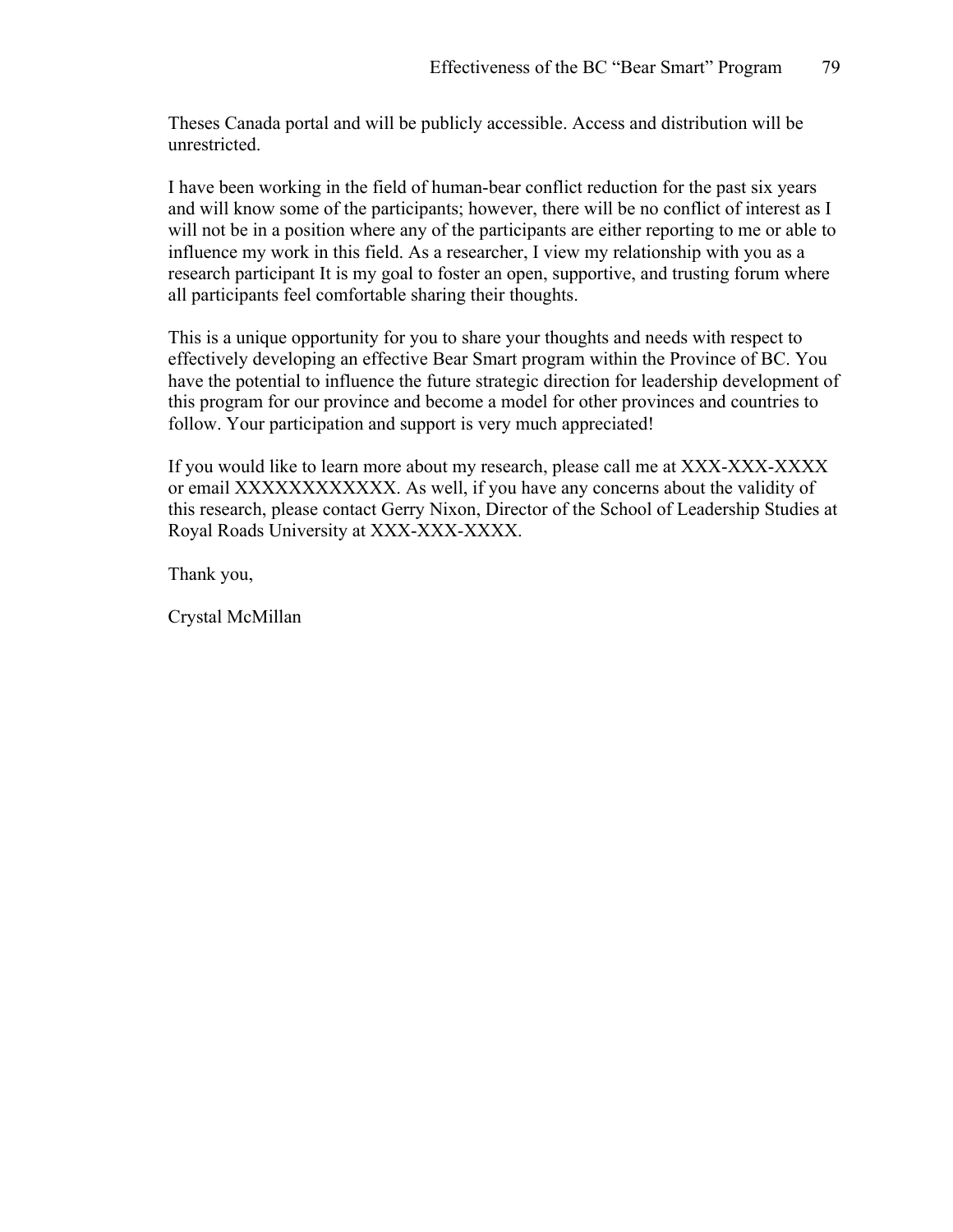# APPENDIX B: LETTER OF INVITATION – FACE-TO-FACE PHONE INTERVIEWS

#### Date:

## Dear Prospective Participant:

This letter is to invite you to be part of a research project that I am conducting. This project is part of the requirement for a Master's Degree in the Master of Arts in Leadership at Royal Roads University. My name is Crystal McMillan and my credentials with Royal Roads University can be established by calling Gerry Nixon at Royal Roads University. I am looking to conduct these interviews between June  $1 -$  June 15, 2009.

The objective of my research project is to determine the most effective way to deliver the Bear Smart program to BC Municipalities in effort to reduce human-bear conflict within our province and to establish a global precedent in the field of human-bear conflict management. This project is being sponsored by Mike Badry, Wildlife Conflict Prevention Coordinator for the Ministry of Environment. I am looking for the Chief of the Conservation Officer, several COS Field Supervisors and Field Officers, select representatives of the Environmental Protection Division and Stewardship Division to participate in an interview process to discuss effective ways of delivering the Bear Smart program. Engaging a diverse combination of participants will enhance the results of the research; therefore, I will also interview specific representatives of the BC Conservation Foundation, two separate south coast non-profit organizations and conduct focus group interviews with three BC Municipalities.

This letter is to formally invite you and seek your acceptance to participate. Interviews will be held at a mutually agreeable time and will last approximately one to two hours in duration. The interviews will be a one-on-one phone interview format. Information will be recorded in a hand-written and audio-recorded format, and where appropriate summarized, in anonymous format, in the body of the final report. At no time will any specific comments be attributed to any individual unless your specific agreement has been obtained beforehand. All documentation will be kept strictly confidential. After data analysis I would like to return for a second consultation to verify your verbal contributions before proceeding to the next stage of research.

Your participation would be voluntary and you will have the right to withdraw at any time in the study by reporting to me. All interview materials will not be used should you choose to withdraw without prejudice. Your choice to participate will not affect any employment or advancement opportunities. If you choose not to participate in this research project this information will also be kept confidential. In addition to submitting my final report to Royal Roads University in partial fulfillment for a Master of Arts in Leadership, I will also be sharing my research findings with the Ministry of Environment for planning purposes. A copy of the final report will be published. A copy will be housed at Royal Roads University, available online through UMI/Proquest and the Theses Canada portal and will be publicly accessible. Access and distribution will be unrestricted.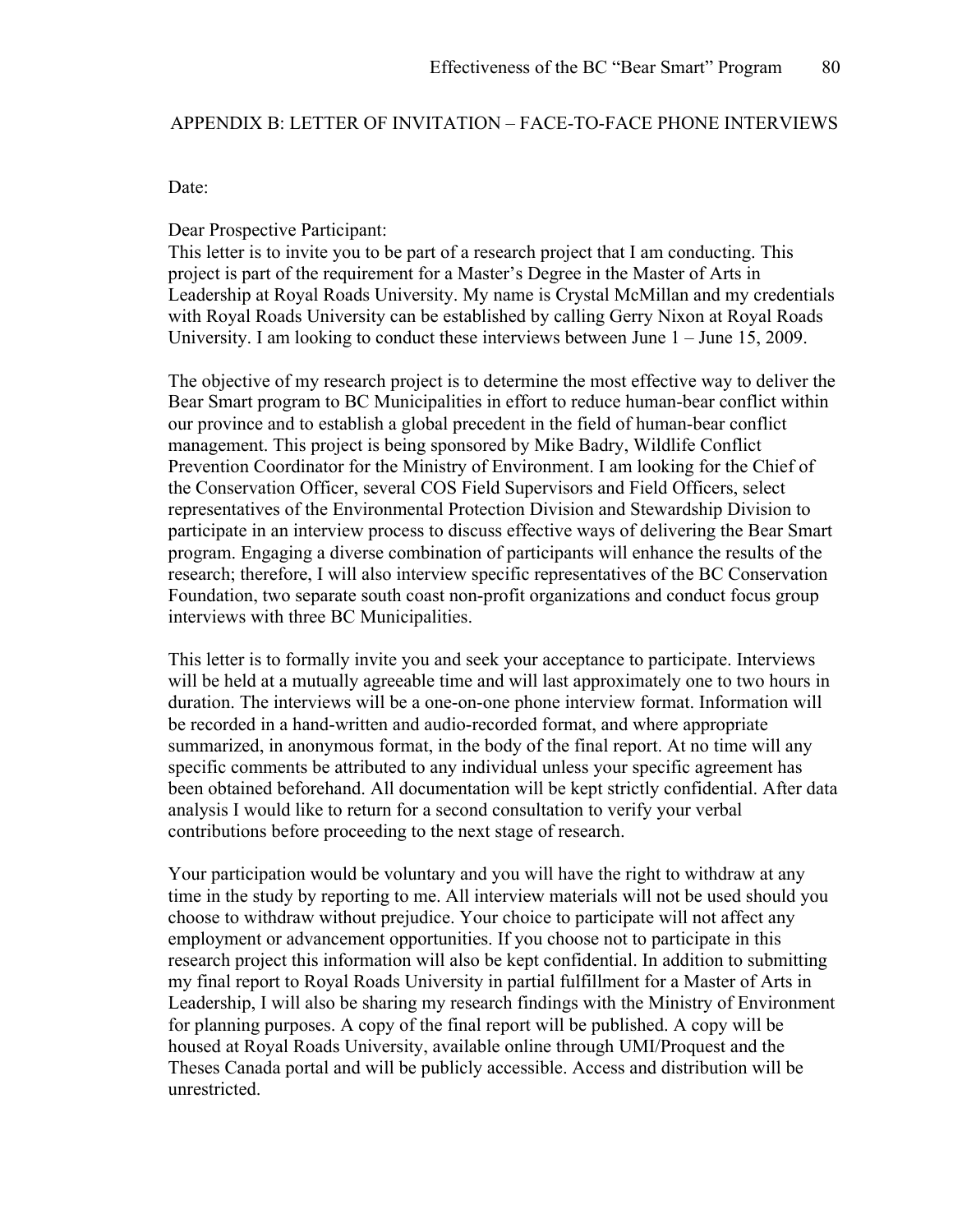I have been working in the field of human-bear conflict reduction for the past six years and will know some of the participants; however, there will be no conflict of interest as I will not be in a position where any of the participants are either reporting to me or able to influence my work in this field. As a researcher, I view my relationship with you as a research participant It is my goal to foster an open, supportive, and trusting forum where all participants feel comfortable sharing their thoughts.

This is a unique opportunity for you to share your thoughts and needs with respect to effectively developing an effective Bear Smart program within the Province of BC. You have the potential to influence the future strategic direction for leadership development of this program for our province and become a model for other provinces and countries to follow. Your participation and support is very much appreciated!

If you would like to learn more about my research, please call me at XXX-XXX-XXXX or email XXXXXXXXX. As well, if you have any concerns about the validity of this research, please contact Gerry Nixon, Director of the School of Leadership Studies at Royal Roads University at XXX-XXX-XXXX.

Thank you,

Crystal McMillan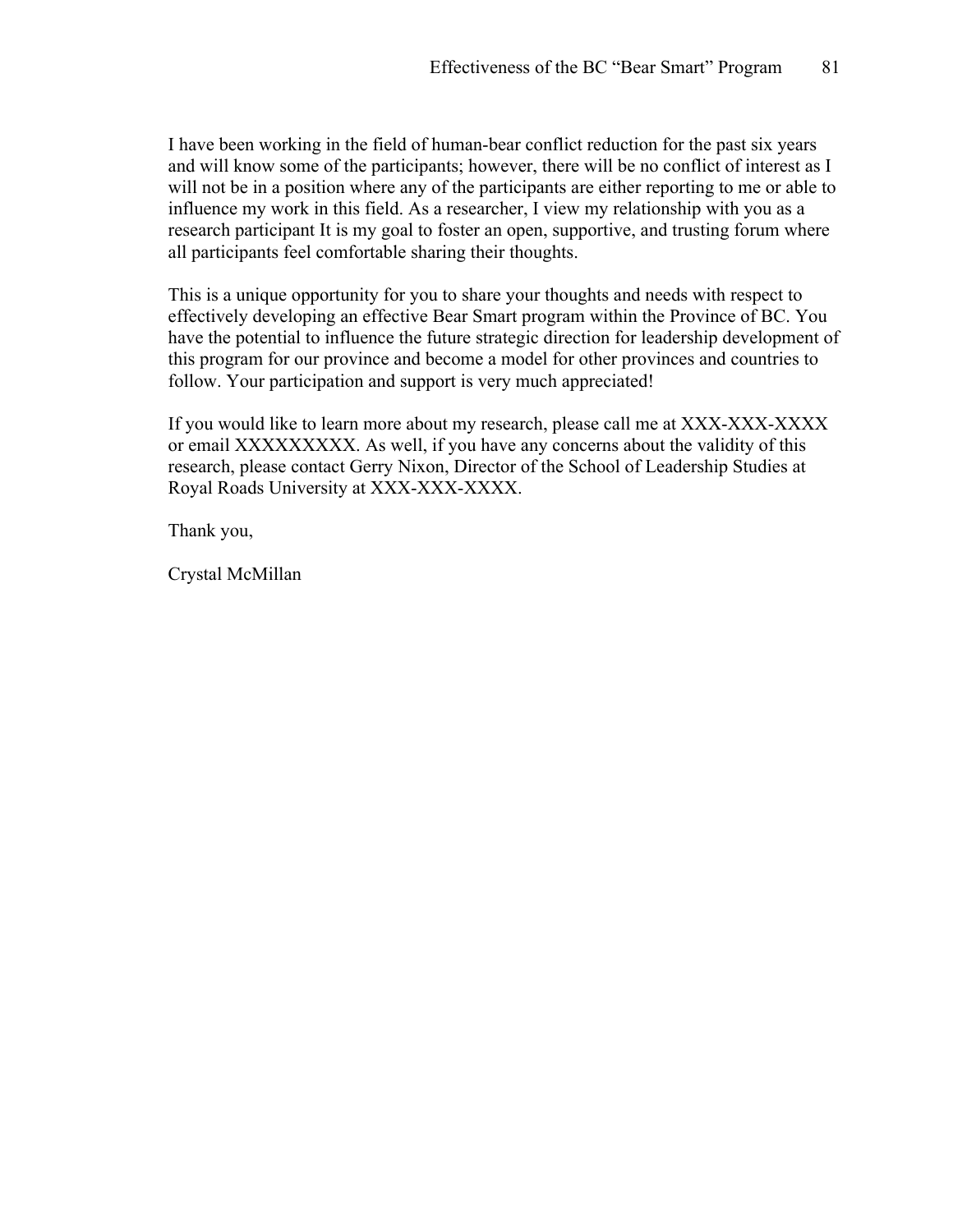# APPENDIX C: LETTER OF INVITATION – FOCUS GROUPS

Date:

Dear Prospective Participants:

This letter is to invite you to be part of a research project that I am conducting. This project is part of the requirement for a Master's Degree in the Master of Arts in Leadership at Royal Roads University. My name is Crystal McMillan and my credentials with Royal Roads University can be established by calling Gerry Nixon at Royal Roads University. I am looking to conduct these interviews between June  $1 -$  June 15, 2009.

The objective of my research project is to determine the most effective way to deliver the Bear Smart program to BC Municipalities in effort to reduce human-bear conflict within our province and to establish a global precedent in the field of human-bear conflict management. This project is being sponsored by Mike Badry, Wildlife Conflict Prevention Coordinator of the Ministry of Environment. Engaging a diverse combination of participants will enhance the results of the research; therefore, I would like to target staff and Council of select communities to participate.

The purpose of this letter is to formally invite you and seek your acceptance to participate. The focus groups will be held at the municipal office with lunch provided and will last approximately one to two hours in duration and consist of six to ten employees. Information will be recorded in a hand-written and audio-recorded format, and where appropriate summarized, in anonymous format, in the body of the final report. At no time will any specific comments be attributed to any individual unless your specific agreement has been obtained beforehand. All documentation will be kept strictly confidential. After data analysis I would like to return for a second consultation to verify your verbal contributions before proceeding to the next stage of research.

Your participation would be voluntary and you will have the right to withdraw at any time in the study. All interview materials will not be used should you choose to withdraw without prejudice. Your choice to participate will not affect any employment or advancement opportunities. If you choose not to participate in this research project this information will also be kept confidential. In addition to submitting my final report to Royal Roads University in partial fulfillment for a Master of Arts in Leadership, I will also be sharing my research findings with the Ministry of Environment for planning purposes. A copy of the final report will be published. A copy will be housed at Royal Roads University, available online through UMI/Proquest and the Theses Canada portal and will be publicly accessible. Access and distribution will be unrestricted.

I have been working in the field of human-bear conflict reduction for the past six years and will know some of the participants; however, there will be no conflict of interest as I will not be in a position where any of the participants are either reporting to me or able to influence my work in this field. As a researcher, I view my relationship with you as a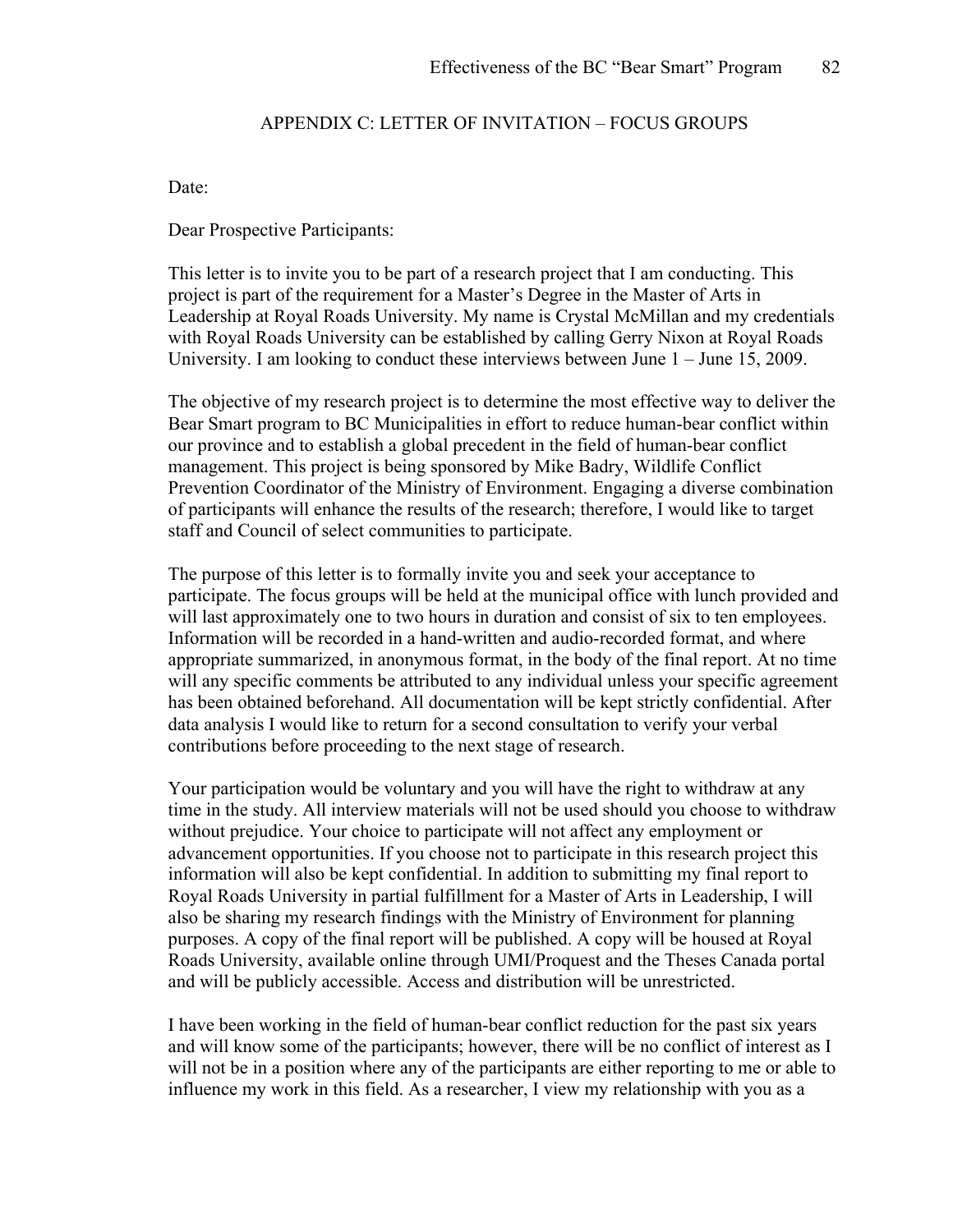research participant It is my goal to foster an open, supportive, and trusting forum where all participants feel comfortable sharing their thoughts.

This is a unique opportunity for you to share your thoughts and needs with respect to effectively developing an effective Bear Smart program within the Province of BC. You have the potential to influence the future strategic direction for leadership development of this program for our province and become a model for other provinces and countries to follow. Your participation and support is very much appreciated!

If you would like to learn more about my research, please call me at XXX-XXX-XXXX or email XXXXXXXXX. As well, if you have any concerns about the validity of this research, please contact Gerry Nixon, Director of the School of Leadership Studies at Royal Roads University at XXX-XXX-XXXX.

Thank you,

Crystal McMillan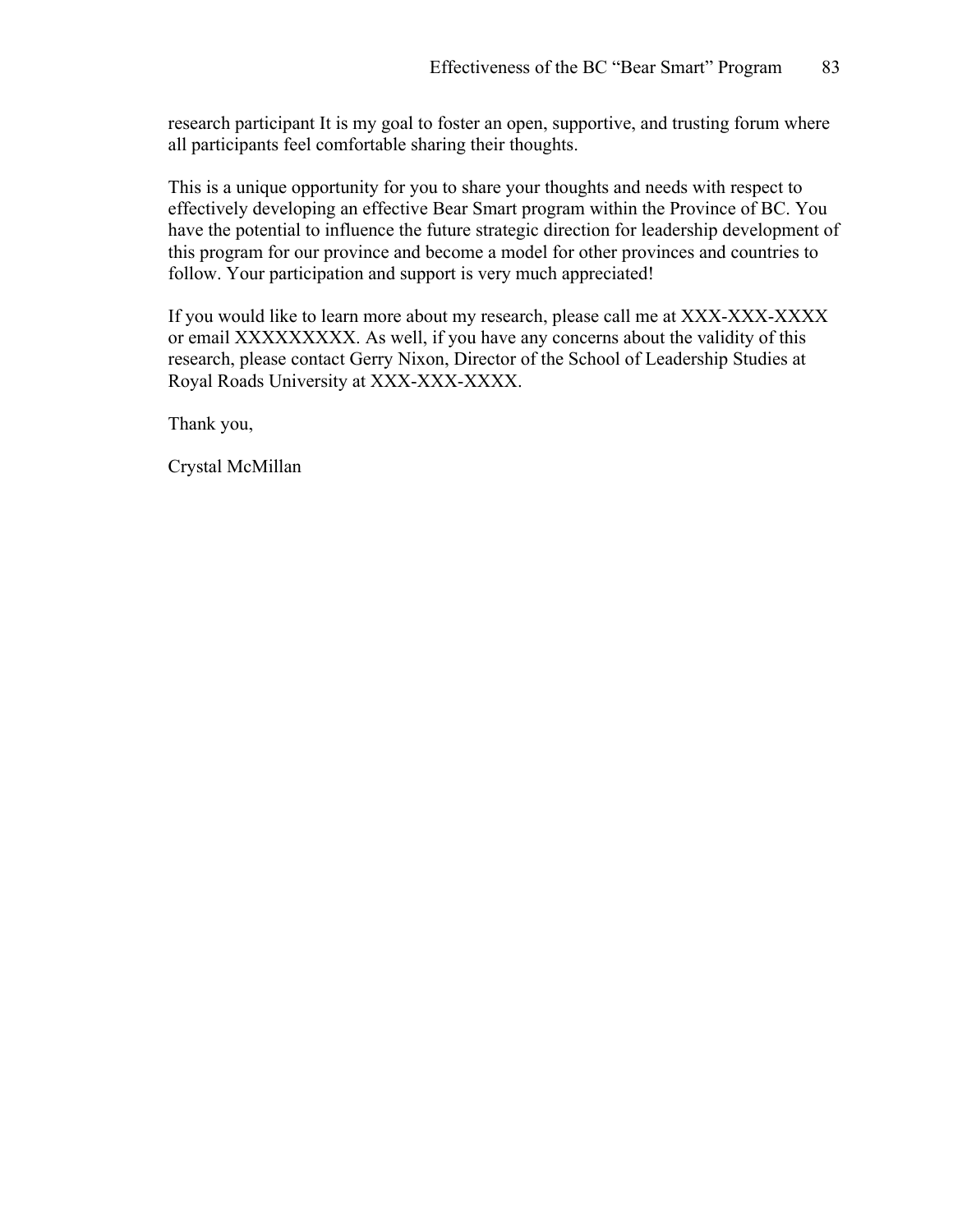# APPENDIX D: PARTICIPANT CONSENT FORM – INTERVIEWS

My name is Crystal McMillan, and this research project is part of the requirement for the Master of Arts in Leadership program at Royal Roads University. My credentials with Royal Roads University can be established by telephoning Gerry Nixon, Director of the School of Leadership Studies at Royal Roads University at XXX-XXX-XXXX.

This document constitutes an agreement to participate in my research project, the objective of which is to find the most effective way to deliver the Bear Smart program to BC Municipalities. The research you will be participating in consists of a one-one faceto-face interview that will take approximately one to two hours of your time. The interview will focus on successes, challenges and partnerships involved with developing an effective Bear Smart program. The interview questions will be sent to you one week in advance of the actual sessions so that you have time to prepare, or if you wish, withdraw from participating. I will be working together with Mike Badry, Wildlife Conflict Prevention Coordinator for the Ministry of Environment whom is my sponsor for this project.

In addition to submitting my final report to Royal Roads University in partial fulfillment for a Master of Arts in Leadership, I will also be sharing my research findings with the Ministry of Environment management team. By signing this form, all interview participants will commit to a process that will stay confidential and anonymous. At the same time, interview participants need to be aware that the researcher cannot guarantee the confidential and anonymous commitment by all. Information will be recorded in hand-written format and audio recording and, where appropriate, summarized in an anonymous format, in the body of the final report. At no time will any specific comments be attributed to any individual unless specific agreement has been obtained beforehand. All documentation will be kept strictly confidential.

A copy of the final report will be published. A copy will be housed at Royal Roads University, available online and will be publicly accessible. Access and distribution will be unrestricted.

All documentation and audio recordings collected will be stored on my password protected computer and hardcopies will be stored in a locked cabinet. I will retain the raw data and transcripts for a period of six months after the publication of the report After this time the data will be destroyed.

You are not compelled to participate in this research project. If you do choose to participate, you are free to withdraw at any time without prejudice by reporting to me. All interview materials will not be used should you choose to withdraw. Similarly, if you choose not to participate in this research project, this information will also be maintained in confidence.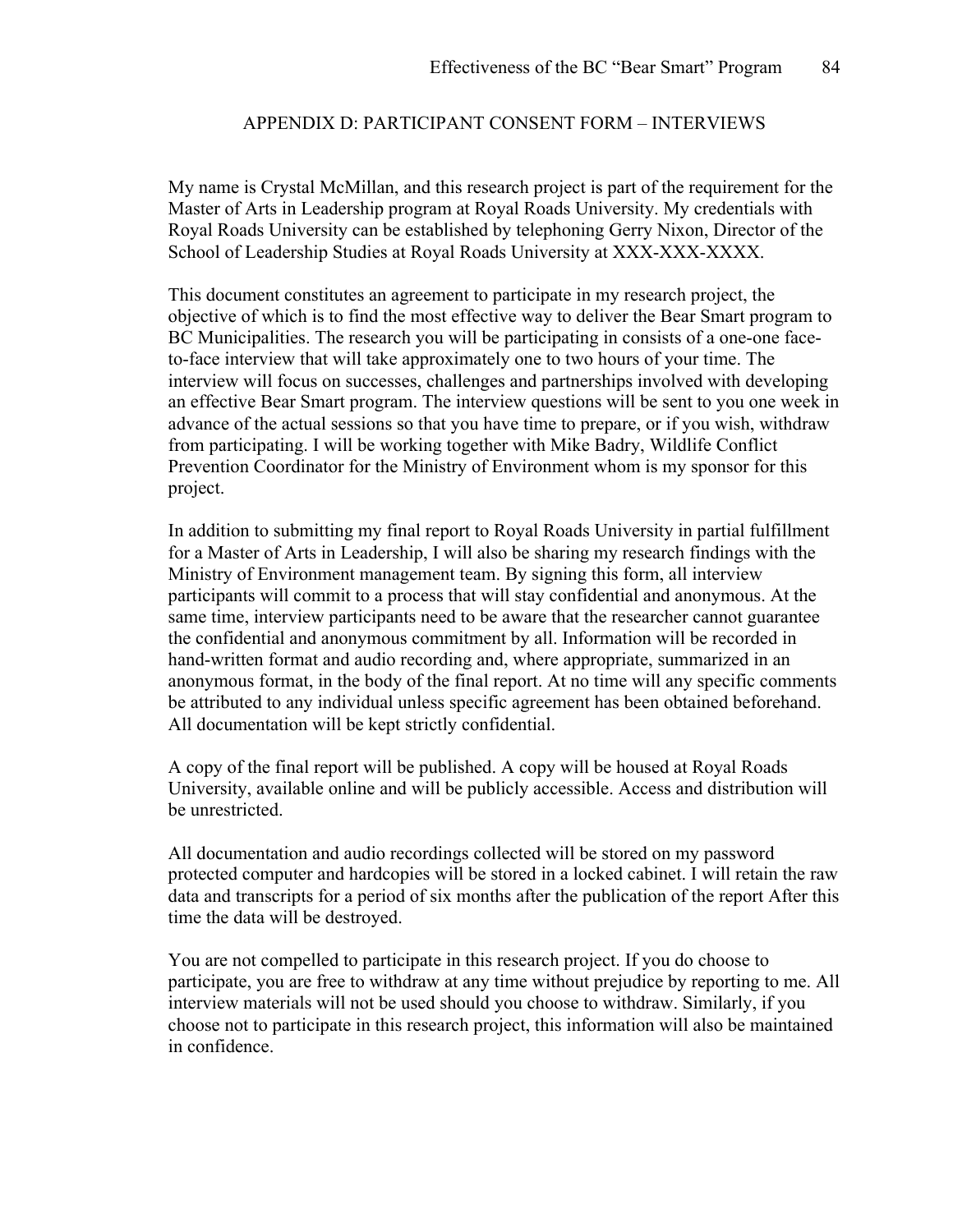I have worked in the field of human-bear conflict reduction for the past six years as an executive director of an non-profit organization and a supervisor with the Bear Aware program; however, there will be no conflict of interest as I will not be in a position where any of the participants are either reporting to me or working directly with me, or able to influence my work in this field. As a researcher, I view my relationship with you as a research participant as one of peers and colleagues. It is my goal to foster an open, supportive, and trusting forum where all participants feel comfortable sharing their thoughts. It is for these reasons that there will not be a conflict of interest in this project.

By signing this letter, you give free and informed consent to participate in this project.

Name: (Please Print):

Signed:

Date:

By signing on the following line, you give free and informed consent to be cited in the final major project report.

| Name: (Please Print): |  |  |
|-----------------------|--|--|
|                       |  |  |
| Signed:               |  |  |
|                       |  |  |

Date: \_\_\_\_\_\_\_\_\_\_\_\_\_\_\_\_\_\_\_\_\_\_\_\_\_\_\_\_\_\_\_\_\_\_\_\_\_\_\_\_\_\_\_\_\_\_\_\_\_\_\_\_\_\_\_\_\_\_\_\_\_\_\_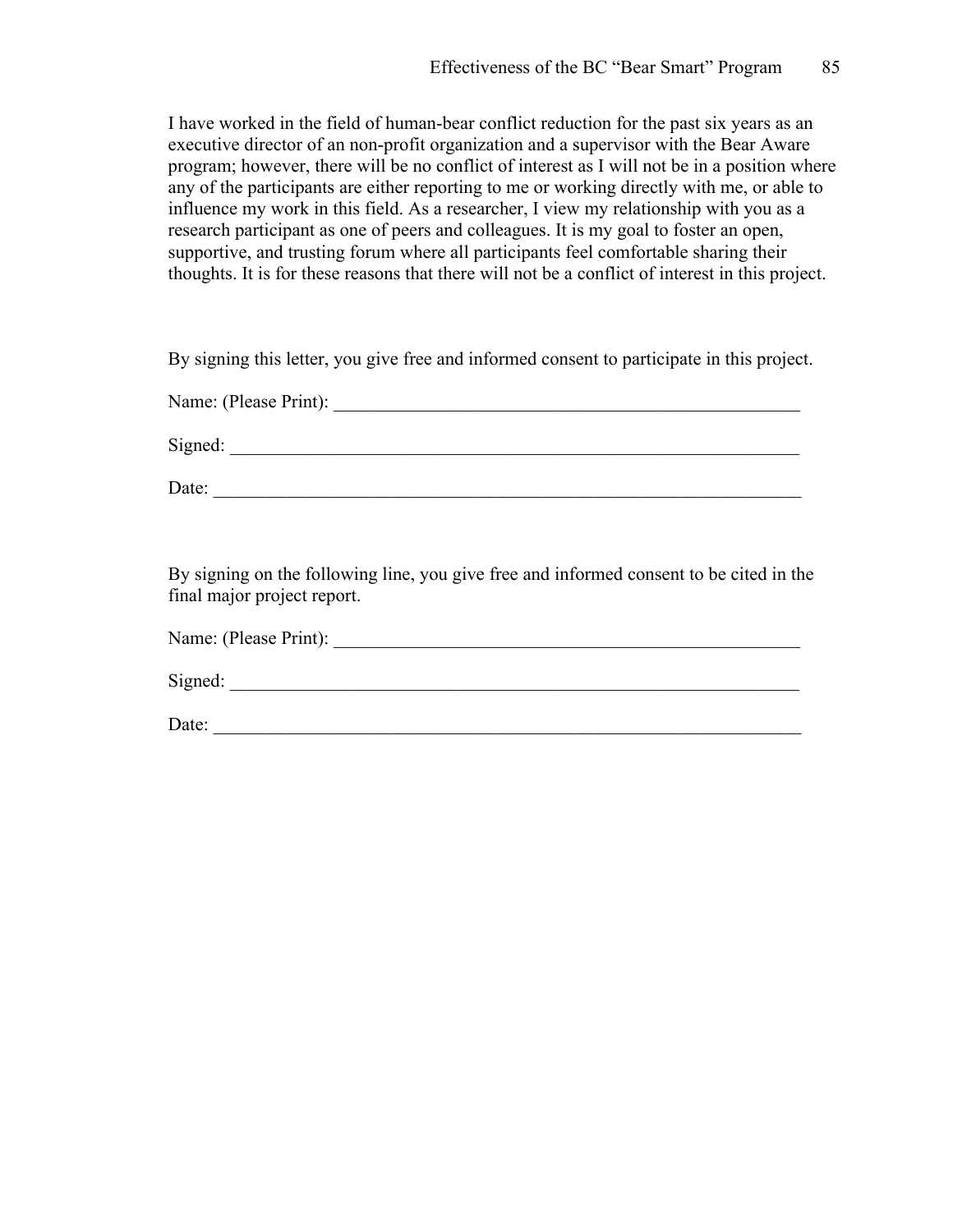# APPENDIX E: PARTICIPANT CONSENT FORM – FOCUS GROUPS

My name is Crystal McMillan, and this research project is part of the requirement for the Master of Arts in Leadership program at Royal Roads University. My credentials with Royal Roads University can be established by telephoning Gerry Nixon, Director of the School of Leadership Studies at Royal Roads University at XXX-XXX-XXXX.

This document constitutes an agreement to participate in my research project, the objective of which is to find the most effective way to deliver the next stage of the Bear Smart program to BC Municipalities. The research you will be participating in consists of a focus group that will take approximately one to two hours of your time. The session will focus on successes, challenges and partnerships involved with developing an effective Bear Smart program. The focus group questions will be sent to you one week in advance of the actual sessions so that you have time to prepare, or if you wish, withdraw from participating. I will be working together with Mike Badry, Wildlife Conflict Prevention Coordinator for the Ministry of Environment whom is my sponsor for this project.

In addition to submitting my final report to Royal Roads University in partial fulfillment for a Master of Arts in Leadership, I will also be sharing my research findings with the Ministry of Environment management team. By signing this form, all focus group participants will commit to a process that will stay confidential and anonymous. At the same time, focus group participants need to be aware that the researcher cannot guarantee the confidential and anonymous commitment by all. Information will be recorded in hand-written format and audio recording and, where appropriate, summarized in an anonymous format, in the body of the final report. At not time will any specific comments be attributed to any individual unless specific agreement has been obtained beforehand. All documentation will be kept strictly confidential.

A copy of the final report will be published. A copy will be housed at Royal Roads University, available online and will be publicly accessible. Access and distribution will be unrestricted.

All documentation and audio recordings collected will be stored on my password protected computer and hardcopies will be stored in a locked cabinet. I will retain the raw data and transcripts for a period of six months after the publication of the report. After this time the data will be destroyed.

You are not compelled to participate in this research project. If you do choose to participate, you are free to withdraw at any time without prejudice. All interview materials will not be used should you choose to withdraw. Similarly, if you choose not to participate in this research project, this information will also be maintained in confidence.

I have worked in the field of human-bear conflict reduction for the past six years as an executive director of an non-profit organization and a supervisor with the Bear Aware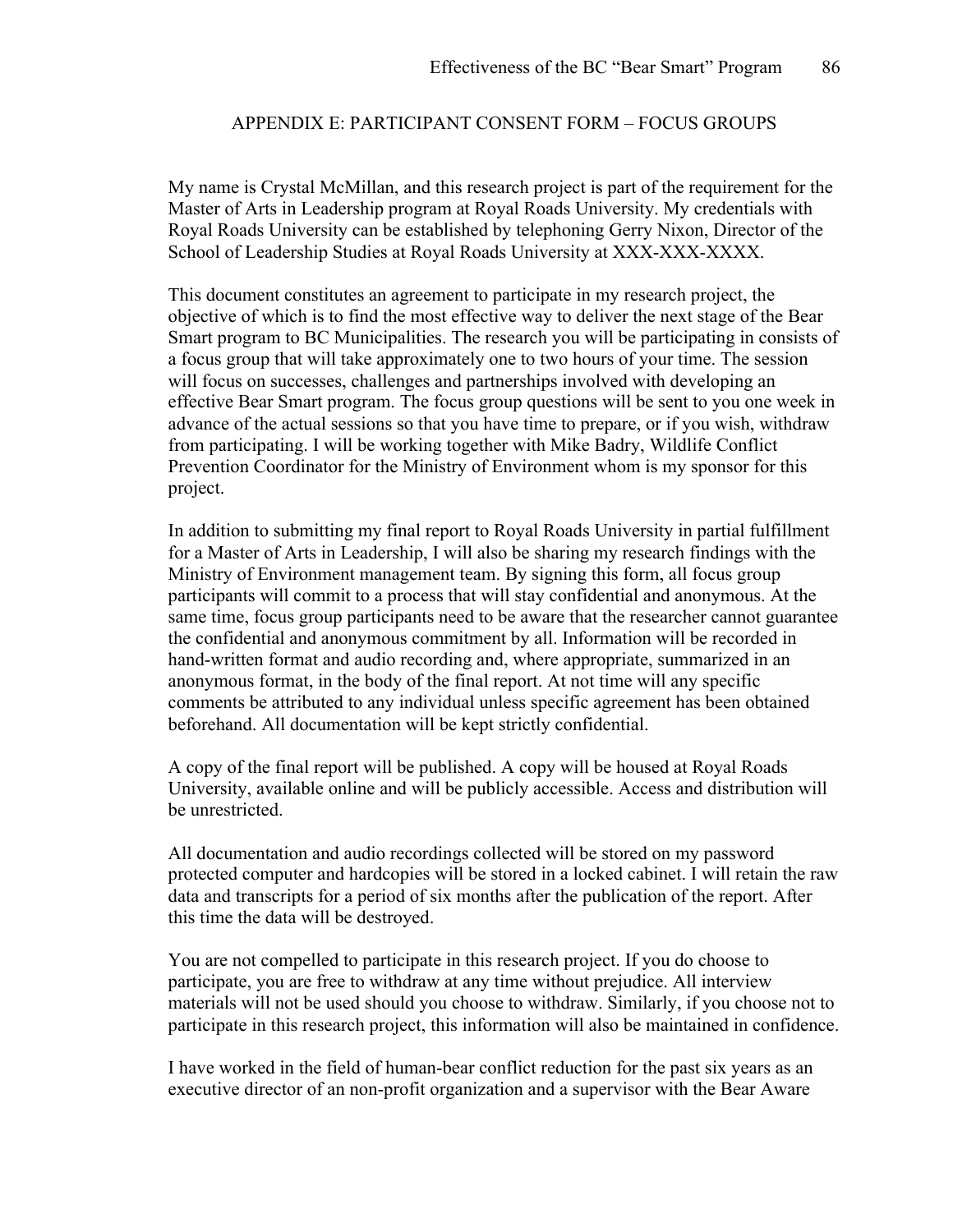program; however, there will be no conflict of interest as I will not be in a position where any of the participants are either reporting to me or working directly with me, or able to influence my work in this field. As a researcher, I view my relationship with you as a research participant as one of peers and colleagues. It is my goal to foster an open, supportive, and trusting forum where all participants feel comfortable sharing their thoughts. It is for these reasons that there will not be a conflict of interest in this project.

By signing this letter, you give free and informed consent to participate in this project.

Name: (Please Print): \_\_\_\_\_\_\_\_\_\_\_\_\_\_\_\_\_\_\_\_\_\_\_\_\_\_\_\_\_\_\_\_\_\_\_\_\_\_\_\_\_\_\_\_\_\_\_\_\_\_

 $Signed:$ 

Date: \_\_\_\_\_\_\_\_\_\_\_\_\_\_\_\_\_\_\_\_\_\_\_\_\_\_\_\_\_\_\_\_\_\_\_\_\_\_\_\_\_\_\_\_\_\_\_\_\_\_\_\_\_\_\_\_\_\_\_\_\_\_\_

By signing on the following line, you give free and informed consent to be cited in the final major project report.

| Name: (Please Print): |  |
|-----------------------|--|
|                       |  |

Signed:

Date: \_\_\_\_\_\_\_\_\_\_\_\_\_\_\_\_\_\_\_\_\_\_\_\_\_\_\_\_\_\_\_\_\_\_\_\_\_\_\_\_\_\_\_\_\_\_\_\_\_\_\_\_\_\_\_\_\_\_\_\_\_\_\_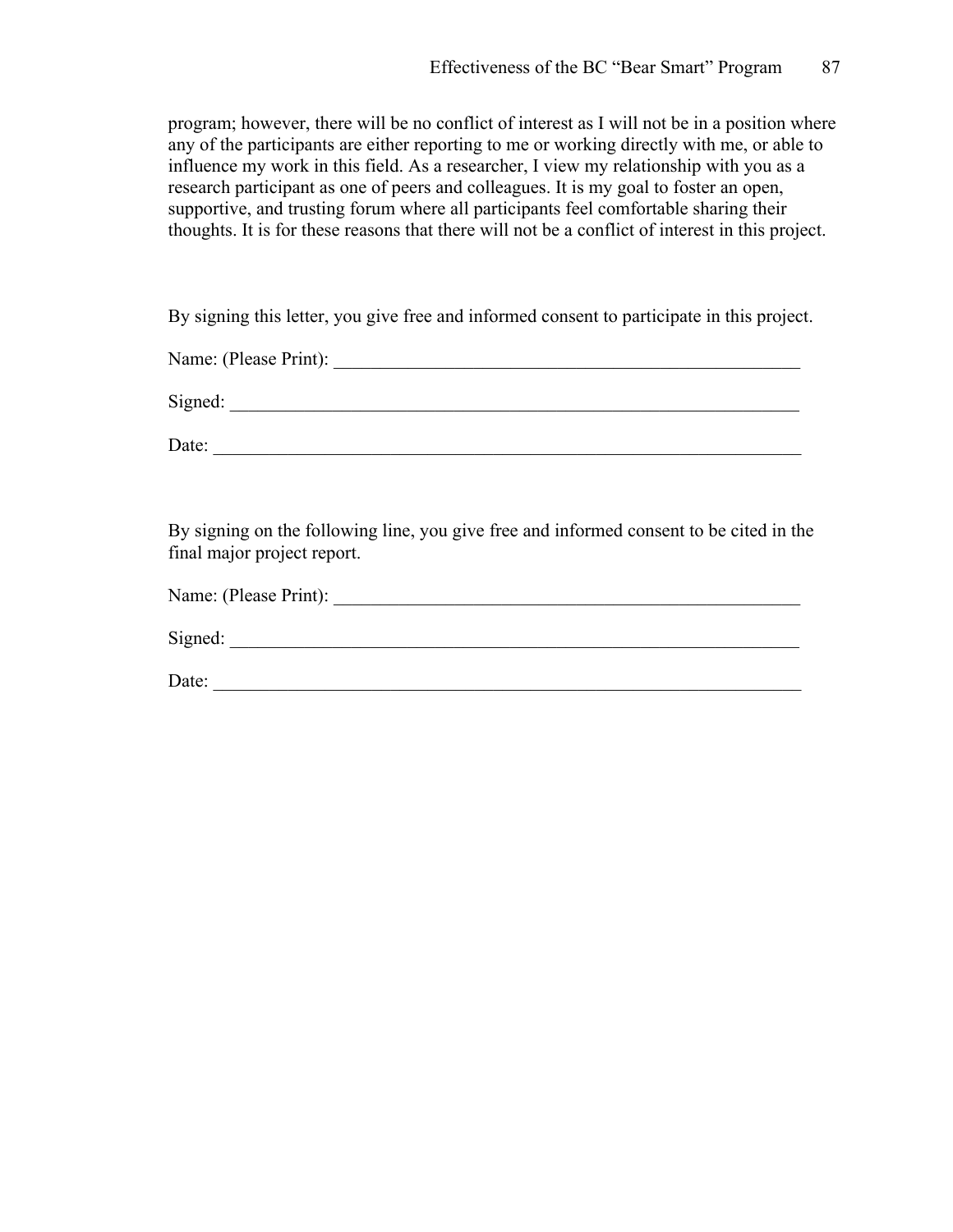# APPENDIX F: INTERVIEW QUESTIONS

To begin the one to two hour interview there will be an introduction, explanation of the purpose along with how the interview will be conducted. Below are the questions that may be asked during the interview:

- 1. How does your leadership contribute to the effective delivery of the Bear Smart program in the province?
- 2. What has been the top five successes, challenges and failures with preventing and mitigating human-bear conflicts in BC communities?
- 3. If you had complete control over your organization with the end goal of reducing human-bear conflicts in mind, what would you do?
- 4. What would be the most valuable partnerships in this process and what would you expect from them?
- 5. What does leadership mean to you?
- 6. How do you perceive the term human-bear conflict?